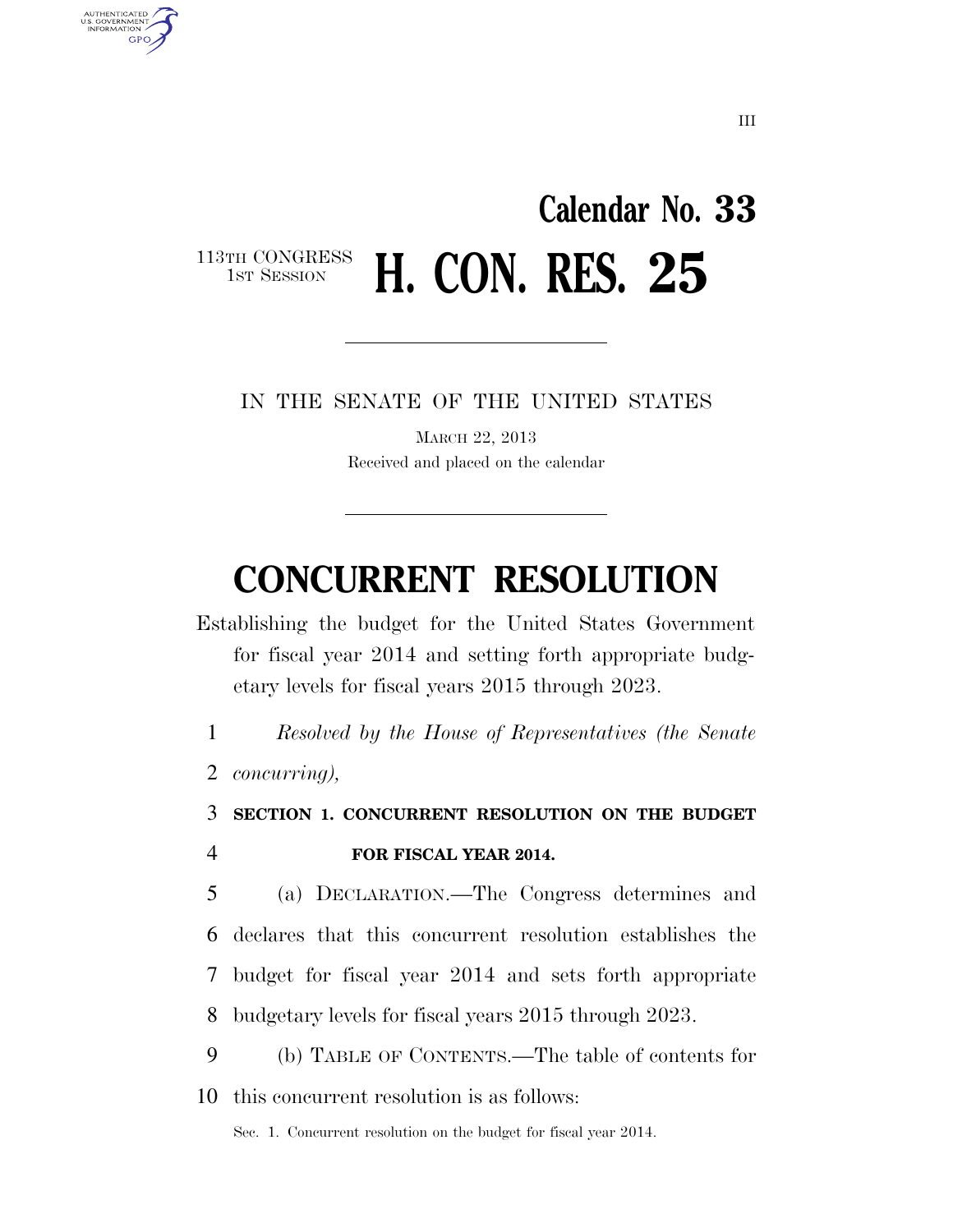### TITLE I—RECOMMENDED LEVELS AND AMOUNTS

- Sec. 101. Recommended levels and amounts.
- Sec. 102. Major functional categories.

#### TITLE II—RECONCILIATION

#### Sec. 201. Reconciliation in the House of Representatives.

## TITLE III—RECOMMENDED LEVELS FOR FISCAL YEARS 2030, 2040, AND 2050

Sec. 301. Long-term budgeting.

#### TITLE IV—RESERVE FUNDS

- Sec. 401. Reserve fund for the repeal of the 2010 health care laws.
- Sec. 402. Deficit-neutral reserve fund for the reform of the 2010 health care laws.
- Sec. 403. Deficit-neutral reserve fund related to the Medicare provisions of the 2010 health care laws.
- Sec. 404. Deficit-neutral reserve fund for the sustainable growth rate of the Medicare program.
- Sec. 405. Deficit-neutral reserve fund for reforming the tax code.
- Sec. 406. Deficit-neutral reserve fund for trade agreements.
- Sec. 407. Deficit-neutral reserve fund for revenue measures.
- Sec. 408. Deficit-neutral reserve fund for rural counties and schools.
- Sec. 409. Implementation of a deficit and long-term debt reduction agreement.

# TITLE V—ESTIMATES OF DIRECT SPENDING

Sec. 501. Direct spending.

#### TITLE VI—BUDGET ENFORCEMENT

- Sec. 601. Limitation on advance appropriations.
- Sec. 602. Concepts and definitions.
- Sec. 603. Adjustments of aggregates, allocations, and appropriate budgetary levels.
- Sec. 604. Limitation on long-term spending.
- Sec. 605. Budgetary treatment of certain transactions.
- Sec. 606. Application and effect of changes in allocations and aggregates.
- Sec. 607. Congressional Budget Office estimates.
- Sec. 608. Transfers from the general fund of the treasury to the highway trust fund that increase public indebtedness.
- Sec. 609. Separate allocation for overseas contingency operations/global war on terrorism.
- Sec. 610. Exercise of rulemaking powers.

## TITLE VII—POLICY STATEMENTS

- Sec. 701. Policy statement on economic growth and job creation.
- Sec. 702. Policy statement on tax reform.
- Sec. 703. Policy statement on Medicare.
- Sec. 704. Policy statement on Social Security.
- Sec. 705. Policy statement on higher education affordability.
- Sec. 706. Policy statement on deficit reduction through the cancellation of unobligated balances.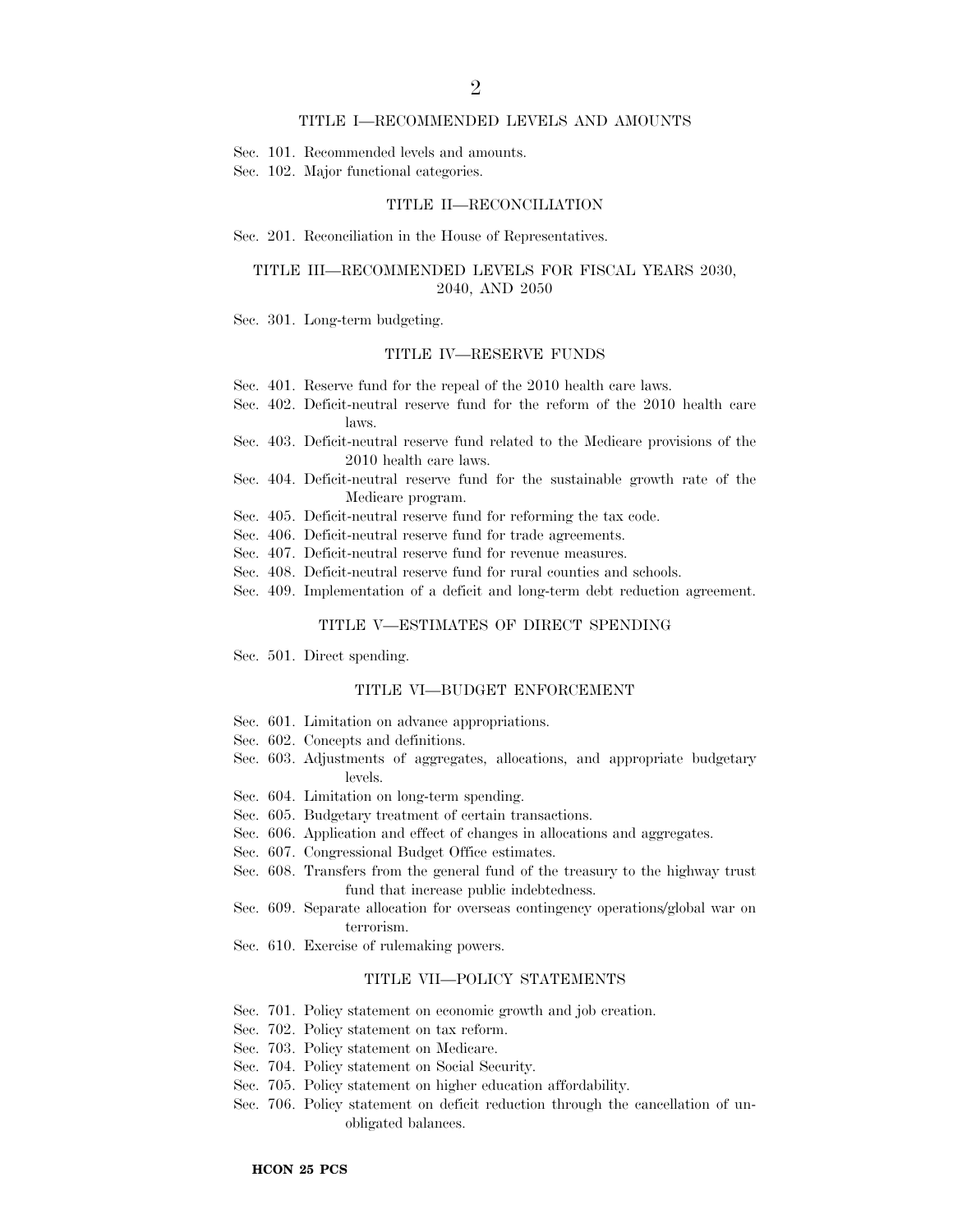|                | Sec. 707. Policy statement on responsible stewardship of taxpayer dollars.<br>Sec. 708. Policy statement on deficit reduction through the reduction of unnec-<br>essary and wasteful spending. |
|----------------|------------------------------------------------------------------------------------------------------------------------------------------------------------------------------------------------|
|                | Sec. 709. Policy statement on unauthorized spending.                                                                                                                                           |
|                | TITLE VIII-SENSE OF THE HOUSE PROVISIONS                                                                                                                                                       |
|                | Sec. 801. Sense of the House on the importance of child support enforcement.                                                                                                                   |
| $\mathbf{1}$   | <b>TITLE I-RECOMMENDED</b>                                                                                                                                                                     |
| $\overline{2}$ | <b>LEVELS AND AMOUNTS</b>                                                                                                                                                                      |
| 3              | SEC. 101. RECOMMENDED LEVELS AND AMOUNTS.                                                                                                                                                      |
| 4              | The following budgetary levels are appropriate for                                                                                                                                             |
| 5              | each of fiscal years 2014 through 2023:                                                                                                                                                        |
| 6              | (1) FEDERAL REVENUES.—For purposes of the                                                                                                                                                      |
| 7              | enforcement of this concurrent resolution.                                                                                                                                                     |
| 8              | (A) The recommended levels of Federal                                                                                                                                                          |
| 9              | revenues are as follows:                                                                                                                                                                       |
| 10             | Fiscal year 2014: $$2,270,932,000,000$ .                                                                                                                                                       |
| 11             | Fiscal year 2015: $$2,606,592,000,000$ .                                                                                                                                                       |
| 12             | Fiscal year 2016: \$2,778,891,000,000.                                                                                                                                                         |
| 13             | Fiscal year 2017: \$2,903,673,000,000.                                                                                                                                                         |
| 14             | Fiscal year 2018: \$3,028,951,000,000.                                                                                                                                                         |
| 15             | Fiscal year 2019: \$3,149,236,000,000.                                                                                                                                                         |
| 16             | Fiscal year 2020: \$3,284,610,000,000.                                                                                                                                                         |
| 17             | Fiscal year 2021: \$3,457,009,000,000.                                                                                                                                                         |
| 18             | Fiscal year 2022: \$3,650,699,000,000.                                                                                                                                                         |
| 19             | Fiscal year 2023: \$3,832,145,000,000.                                                                                                                                                         |
| 20             | (B) The amounts by which the aggregate                                                                                                                                                         |
| 21             | levels of Federal revenues should be changed                                                                                                                                                   |
| 22             | are as follows:                                                                                                                                                                                |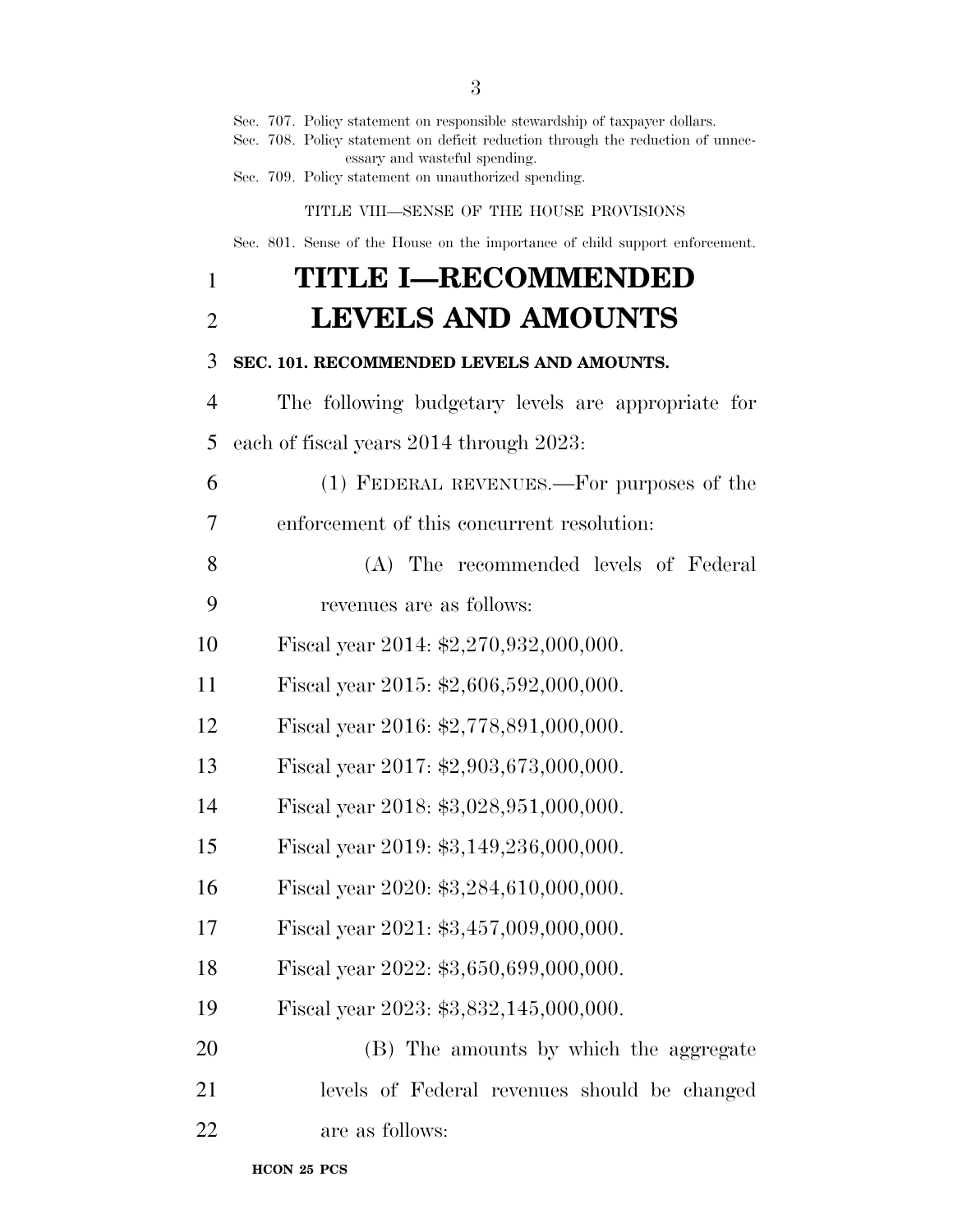| $\mathbf{1}$   | Fiscal year 2014: \$0.                                |
|----------------|-------------------------------------------------------|
| $\overline{2}$ | Fiscal year $2015: $0.$                               |
| 3              | Fiscal year 2016: \$0.                                |
| 4              | Fiscal year $2017: $0.$                               |
| 5              | Fiscal year 2018: \$0.                                |
| 6              | Fiscal year $2019: $0.$                               |
| 7              | Fiscal year 2020: \$0.                                |
| 8              | Fiscal year $2021: $0.$                               |
| 9              | Fiscal year $2022: $0.$                               |
| 10             | Fiscal year $2023: $0.$                               |
| 11             | (2) NEW BUDGET AUTHORITY.—For purposes                |
| 12             | of the enforcement of this concurrent resolution, the |
| 13             | appropriate levels of total new budget authority are  |
| 14             | as follows:                                           |
| 15             | Fiscal year 2014: $$2,769,406,000,000$ .              |
| 16             | Fiscal year 2015: $$2,681,581,000,000$ .              |
| 17             | Fiscal year 2016: \$2,857,258,000,000.                |
| 18             | Fiscal year 2017: \$2,988,083,000,000.                |
| 19             | Fiscal year 2018: \$3,104,777,000,000.                |
| 20             | Fiscal year 2019: \$3,281,142,000,000.                |
| 21             | Fiscal year 2020: \$3,414,838,000,000.                |
| 22             | Fiscal year 2021: \$3,540,165,000,000.                |
| 23             | Fiscal year 2022: \$3,681,407,000,000.                |
| 24             | Fiscal year 2023: \$3,768,151,000,000.                |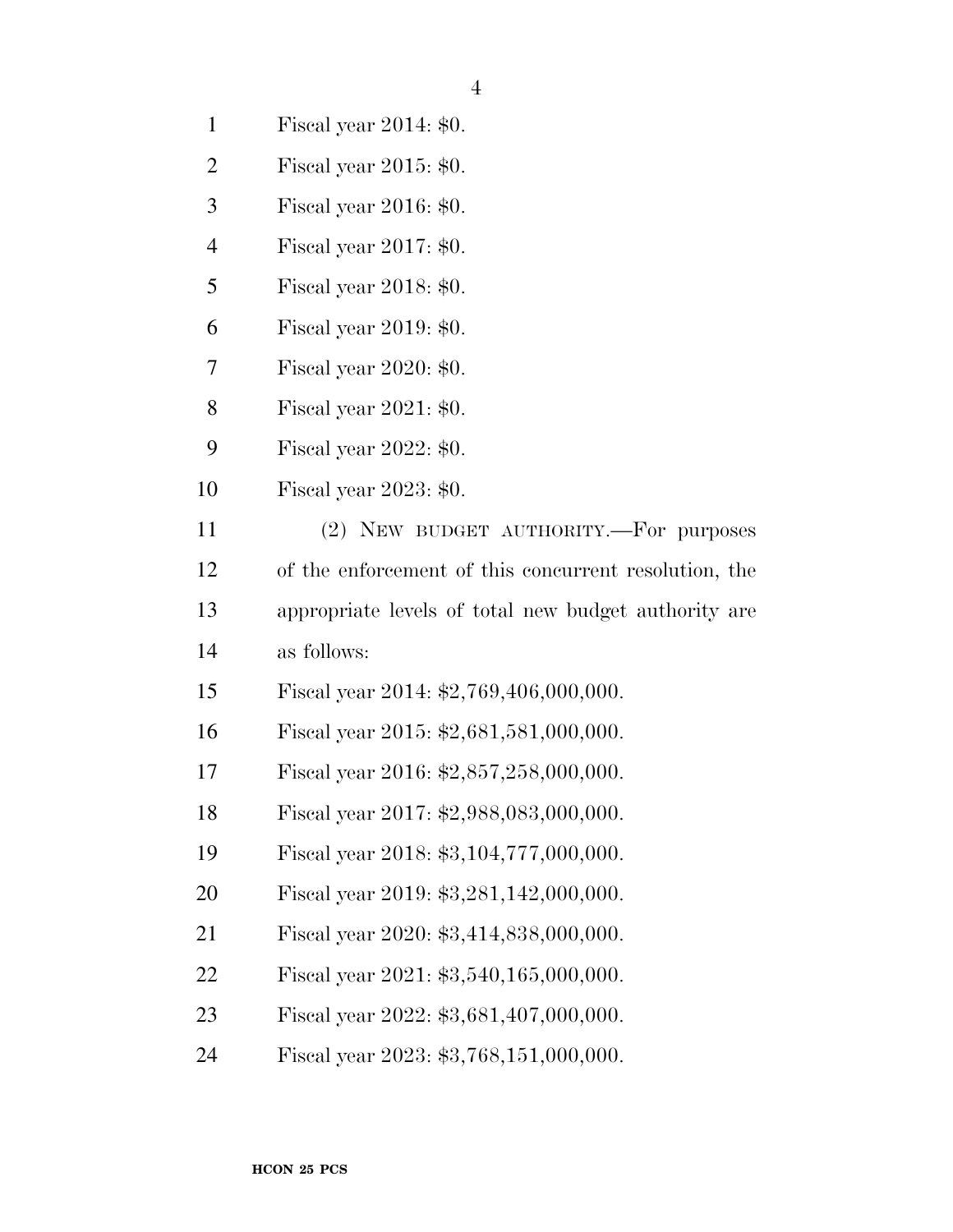| $\mathbf{1}$   | (3) BUDGET OUTLAYS.—For purposes of the               |
|----------------|-------------------------------------------------------|
| $\overline{2}$ | enforcement of this concurrent resolution, the appro- |
| 3              | priate levels of total budget outlays are as follows: |
| $\overline{4}$ | Fiscal year 2014: \$2,815,079,000,000.                |
| 5              | Fiscal year 2015: \$2,736,849,000,000.                |
| 6              | Fiscal year 2016: \$2,850,434,000,000.                |
| 7              | Fiscal year 2017: \$2,958,619,000,000.                |
| 8              | Fiscal year 2018: \$3,079,296,000,000.                |
| 9              | Fiscal year 2019: \$3,231,642,000,000.                |
| 10             | Fiscal year 2020: \$3,374,336,000,000.                |
| 11             | Fiscal year 2021: \$3,495,489,000,000.                |
| 12             | Fiscal year 2022: \$3,667,532,000,000.                |
| 13             | Fiscal year 2023: \$3,722,071,000,000.                |
| 14             | (4) DEFICITS (ON-BUDGET).—For purposes of             |
| 15             | the enforcement of this concurrent resolution, the    |
| 16             | amounts of the deficits (on-budget) are as follows:   |
| 17             | Fiscal year 2014: $-$ \$544,147,000,000.              |
| 18             | Fiscal year 2015: $-130,257,000,000$ .                |
| 19             | Fiscal year 2016: -\$71,544,000,000.                  |
| 20             | Fiscal year $2017: -\$54,947,000,000.$                |
| 21             | Fiscal year $2018: -\$50,345,000,000.$                |
| 22             | Fiscal year $2019: -\$82,405,000,000.$                |
| 23             | Fiscal year $2020: -\$89,726,000,000.$                |
| 24             | Fiscal year $2021: -\$38,480,000,000.$                |
| 25             | Fiscal year 2022: -\$16,833,000,000.                  |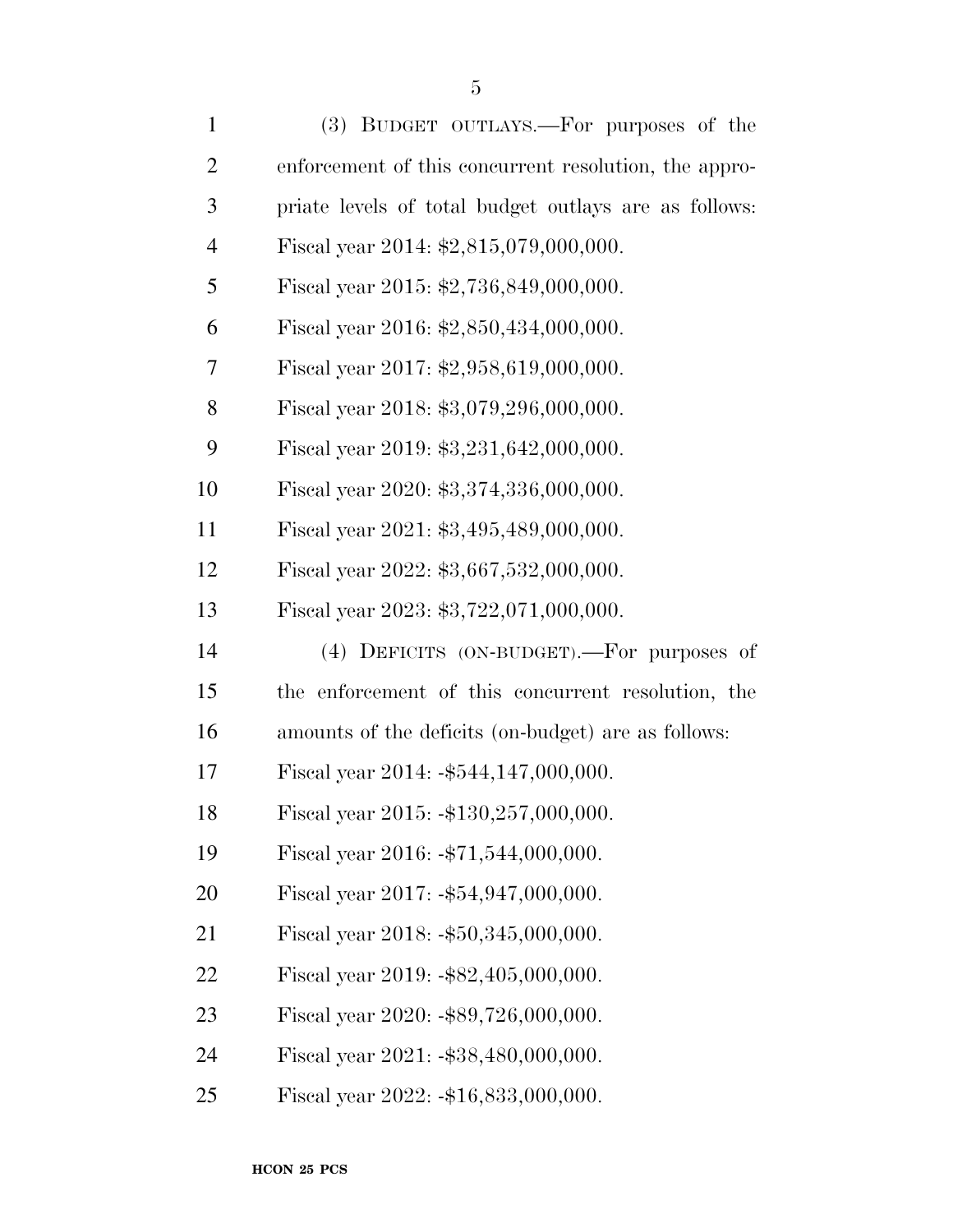|   | ۰      |  |
|---|--------|--|
|   | ٠      |  |
| × | ۰<br>٧ |  |

| $\mathbf{1}$   | Fiscal year 2023: \$110,073,000,000.                     |
|----------------|----------------------------------------------------------|
| $\overline{2}$ | (5) DEBT SUBJECT TO LIMIT.—The appropriate               |
| 3              | levels of the public debt are as follows:                |
| $\overline{4}$ | Fiscal year 2014: \$17,776,278,000,000.                  |
| 5              | Fiscal year 2015: \$18,086,450,000,000.                  |
| 6              | Fiscal year 2016: \$18,343,824,000,000.                  |
| 7              | Fiscal year 2017: \$18,635,129,000,000.                  |
| 8              | Fiscal year 2018: \$18,938,669,000,000.                  |
| 9              | Fiscal year 2019: \$19,267,212,000,000.                  |
| 10             | Fiscal year 2020: \$19,608,732,000,000.                  |
| 11             | Fiscal year 2021: \$19,900,718,000,000.                  |
| 12             | Fiscal year 2022: \$20,162,755,000,000.                  |
| 13             | Fiscal year 2023: \$20,319,503,000,000.                  |
| 14             | $(6)$ DEBT HELD BY THE PUBLIC.—The appro-                |
| 15             | priate levels of debt held by the public are as follows: |
| 16             | Fiscal year 2014: \$12,849,621,000,000.                  |
| 17             | Fiscal year 2015: \$13,069,788,000,000.                  |
| 18             | Fiscal year 2016: \$13,225,569,000,000.                  |
| 19             | Fiscal year 2017: \$13,362,146,000,000.                  |
| 20             | Fiscal year 2018: \$13,485,102,000,000.                  |
| 21             | Fiscal year 2019: \$13,648,470,000,000.                  |
| 22             | Fiscal year 2020: \$13,836,545,000,000.                  |
| 23             | Fiscal year 2021; \$13,992,649,000,000.                  |
| 24             | Fiscal year 2022: \$14,154,363,000,000.                  |
| 25             | Fiscal year 2023: \$14,210,984,000,000.                  |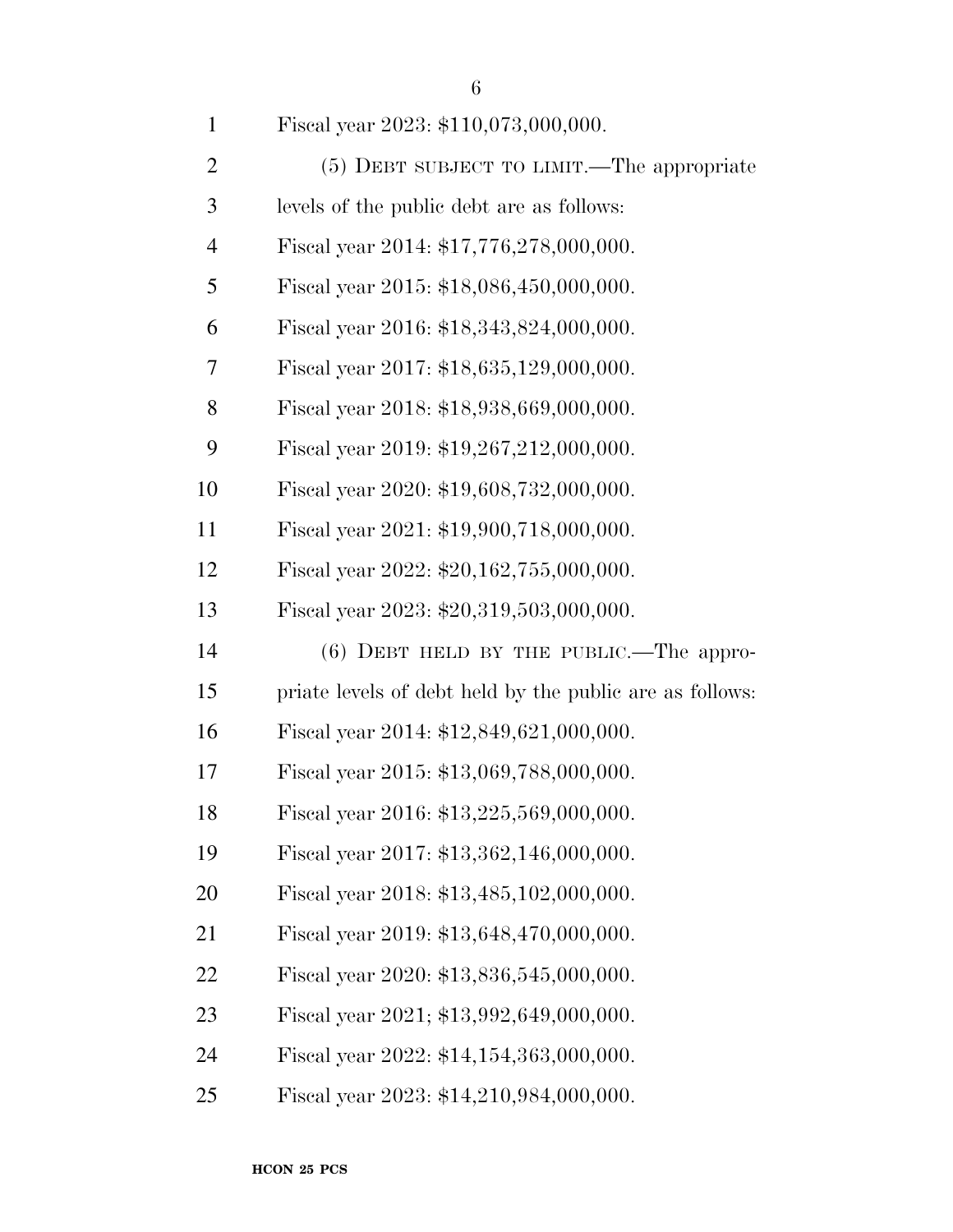| T              | SEC. 102. MAJOR FUNCTIONAL CATEGORIES.                   |  |  |  |  |
|----------------|----------------------------------------------------------|--|--|--|--|
| 2              | The Congress determines and declares that the ap-        |  |  |  |  |
| 3              | propriate levels of new budget authority and outlays for |  |  |  |  |
| $\overline{4}$ | fiscal years 2014 through 2023 for each major functional |  |  |  |  |
| 5              | category are:                                            |  |  |  |  |
| 6              | $(1)$ National Defense $(050)$ :                         |  |  |  |  |
| 7              | Fiscal year 2014:                                        |  |  |  |  |
| 8              | (A) New budget<br>authority,                             |  |  |  |  |
| 9              | \$560,225,000,000.                                       |  |  |  |  |
| 10             | (B) Outlays, $$579,235,000,000$ .                        |  |  |  |  |
| 11             | Fiscal year 2015:                                        |  |  |  |  |
| 12             | $(A)$ New<br>budget<br>authority,                        |  |  |  |  |
| 13             | \$574,359,000,000.                                       |  |  |  |  |
| 14             | $(B)$ Outlays, \$563,976,000,000.                        |  |  |  |  |
| 15             | Fiscal year 2016:                                        |  |  |  |  |
| 16             | $(A)$ New<br>budget<br>authority,                        |  |  |  |  |
| 17             | \$585,556,000,000.                                       |  |  |  |  |
| 18             | (B) Outlays, \$570,288,000,000.                          |  |  |  |  |
| 19             | Fiscal year 2017:                                        |  |  |  |  |
| 20             | (A)<br>budget<br>New<br>authority,                       |  |  |  |  |
| 21             | \$598,822,000,000.                                       |  |  |  |  |
| 22             | (B) Outlays, $$575,457,000,000$ .                        |  |  |  |  |
| 23             | Fiscal year 2018:                                        |  |  |  |  |
| 24             | (A)<br>budget<br>New<br>authority,                       |  |  |  |  |
| 25             | \$612,125,000,000.                                       |  |  |  |  |
| 26             | (B) Outlays, \$582,678,000,000.                          |  |  |  |  |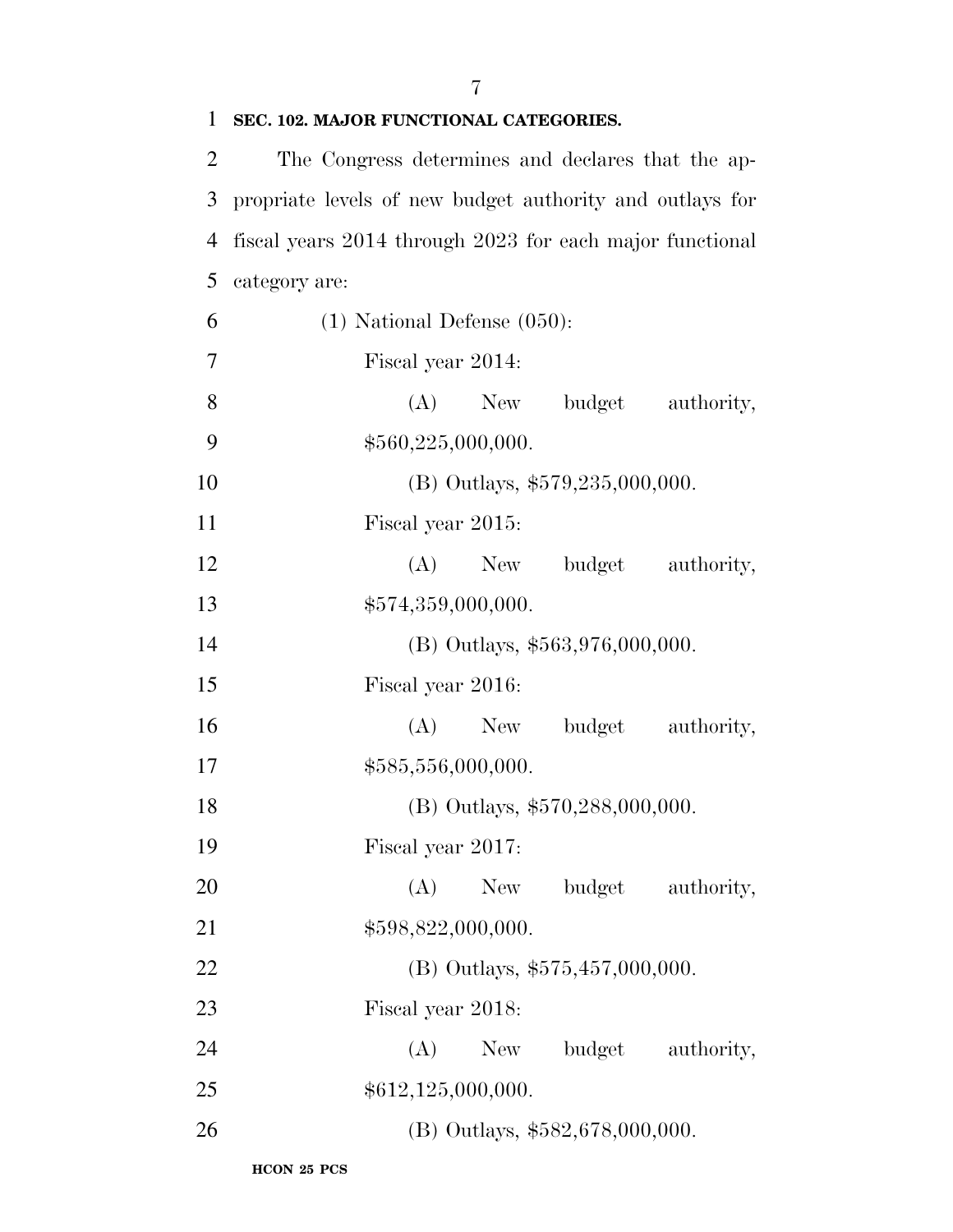Fiscal year 2019: 2 (A) New budget authority,  $$625,445,000,000.$  (B) Outlays, \$600,508,000,000. Fiscal year 2020: (A) New budget authority, 7 \$639,780,000,000. 8 (B) Outlays,  $$614,250,000,000$ . Fiscal year 2021: 10 (A) New budget authority,  $$654,096,000,000.$  (B) Outlays, \$628,265,000,000. Fiscal year 2022: 14 (A) New budget authority,  $$671,181,000,000.$  (B) Outlays, \$649,221,000,000. Fiscal year 2023: 18 (A) New budget authority,  $$688,640,000,000.$ 20 (B) Outlays, \$660,461,000,000. (2) International Affairs (150): Fiscal year 2014: 23 (A) New budget authority, 24 \$41,010,000,000. (B) Outlays, \$42,005,000,000.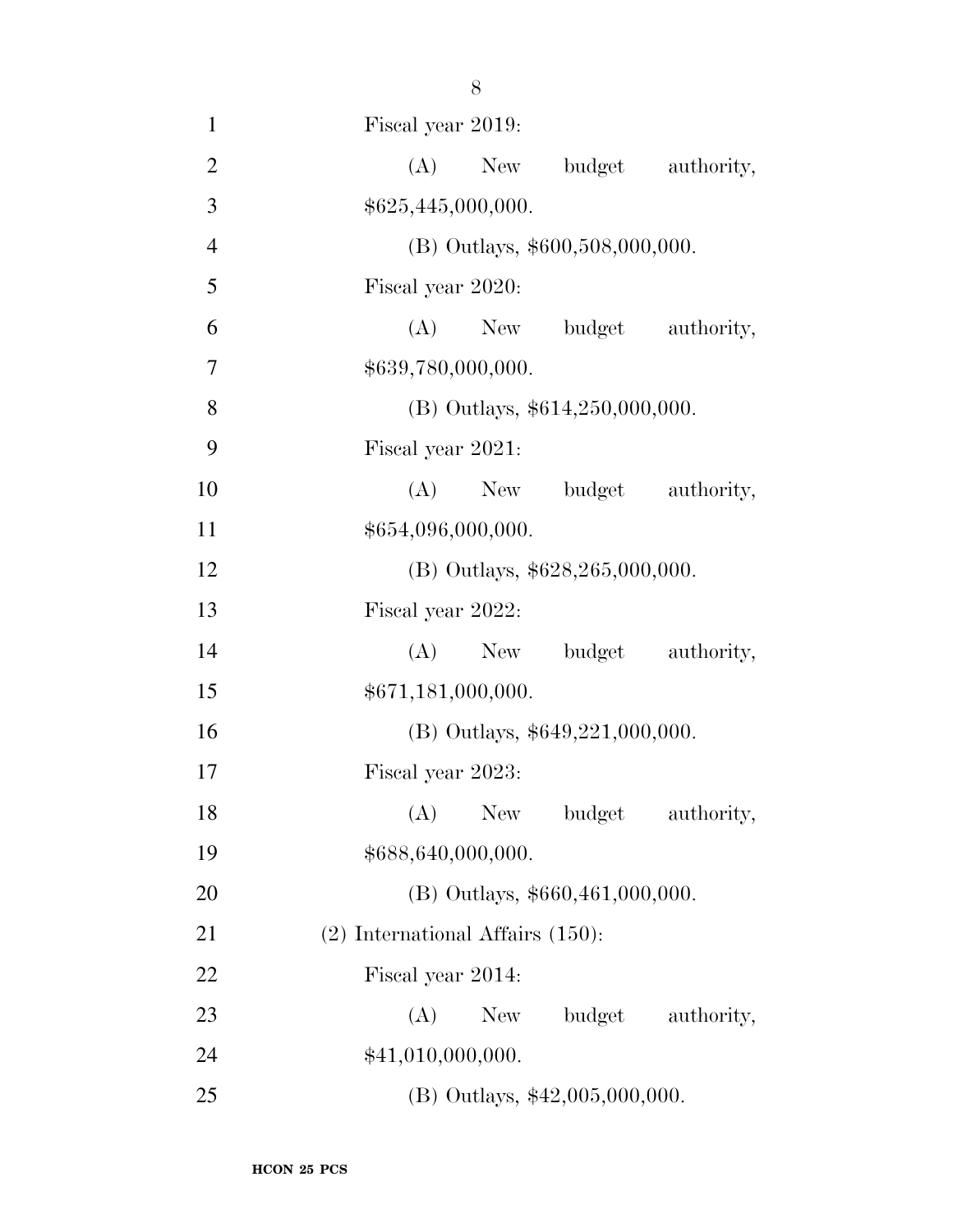- 1 Fiscal year 2015: 2 (A) New budget authority, 3  $$39,357,000,000.$ 4 (B) Outlays, \$40,876,000,000. 5 Fiscal year 2016: 6 (A) New budget authority, 7  $$40,355,000,000.$
- 8 (B) Outlays, \$40,019,000,000.
- 10 (A) New budget authority, 11  $\text{$}41,343,000,000.$
- 12 (B) Outlays, \$39,821,000,000.

9 Fiscal year 2017:

- 
- 13 Fiscal year 2018: 14 (A) New budget authority, 15  $$42,342,000,000.$
- 16 (B) Outlays, \$39,922,000,000.
- 17 Fiscal year 2019: 18 (A) New budget authority,
- 19  $$43,349,000,000.$
- 20 (B) Outlays, \$40,248,000,000.
- 21 Fiscal year 2020:
- 22 (A) New budget authority, 23  $$44,366,000,000.$
- 24 (B) Outlays, \$41,070,000,000.
- 25 Fiscal year 2021: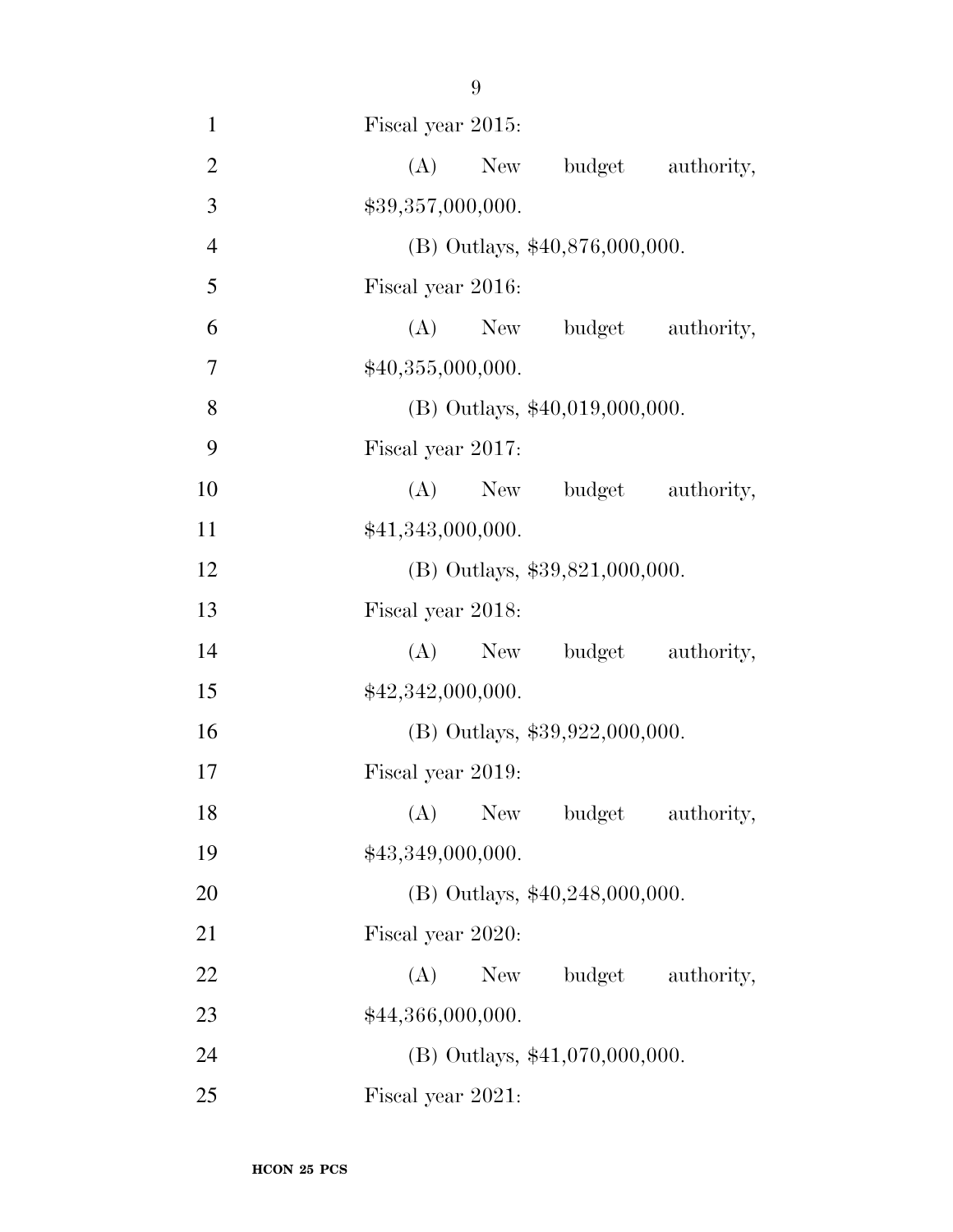| $\mathbf{1}$   |        | (A)                            | New               |                                            | budget authority, |
|----------------|--------|--------------------------------|-------------------|--------------------------------------------|-------------------|
| $\overline{2}$ |        | \$44,898,000,000.              |                   |                                            |                   |
| 3              |        | (B) Outlays, \$41,970,000,000. |                   |                                            |                   |
| $\overline{4}$ |        | Fiscal year 2022:              |                   |                                            |                   |
| 5              |        |                                | $(A)$ New         |                                            | budget authority, |
| 6              |        |                                | \$46,240,000,000. |                                            |                   |
| $\overline{7}$ |        |                                |                   | (B) Outlays, \$43,208,000,000.             |                   |
| 8              |        |                                | Fiscal year 2023: |                                            |                   |
| 9              |        |                                | $(A)$ New         |                                            | budget authority, |
| 10             |        |                                | \$47,304,000,000. |                                            |                   |
| 11             |        |                                |                   | (B) Outlays, \$44,030,000,000.             |                   |
| 12             |        |                                |                   | (3) General Science, Space, and Technology |                   |
| 13             | (250): |                                |                   |                                            |                   |
| 14             |        |                                | Fiscal year 2014: |                                            |                   |
| 15             |        |                                | $(A)$ New         |                                            | budget authority, |
| 16             |        |                                | \$27,733,000,000. |                                            |                   |
| 17             |        |                                |                   | (B) Outlays, \$27,811,000,000.             |                   |
| 18             |        |                                | Fiscal year 2015: |                                            |                   |
| 19             |        | (A)                            | New               |                                            | budget authority, |
| 20             |        |                                | \$28,318,000,000. |                                            |                   |
| 21             |        |                                |                   | (B) Outlays, \$28,193,000,000.             |                   |
| 22             |        |                                | Fiscal year 2016: |                                            |                   |
| 23             |        | (A)                            | New               |                                            | budget authority, |
| 24             |        |                                | \$28,994,000,000. |                                            |                   |
| 25             |        |                                |                   | $(B)$ Outlays, \$28,641,000,000.           |                   |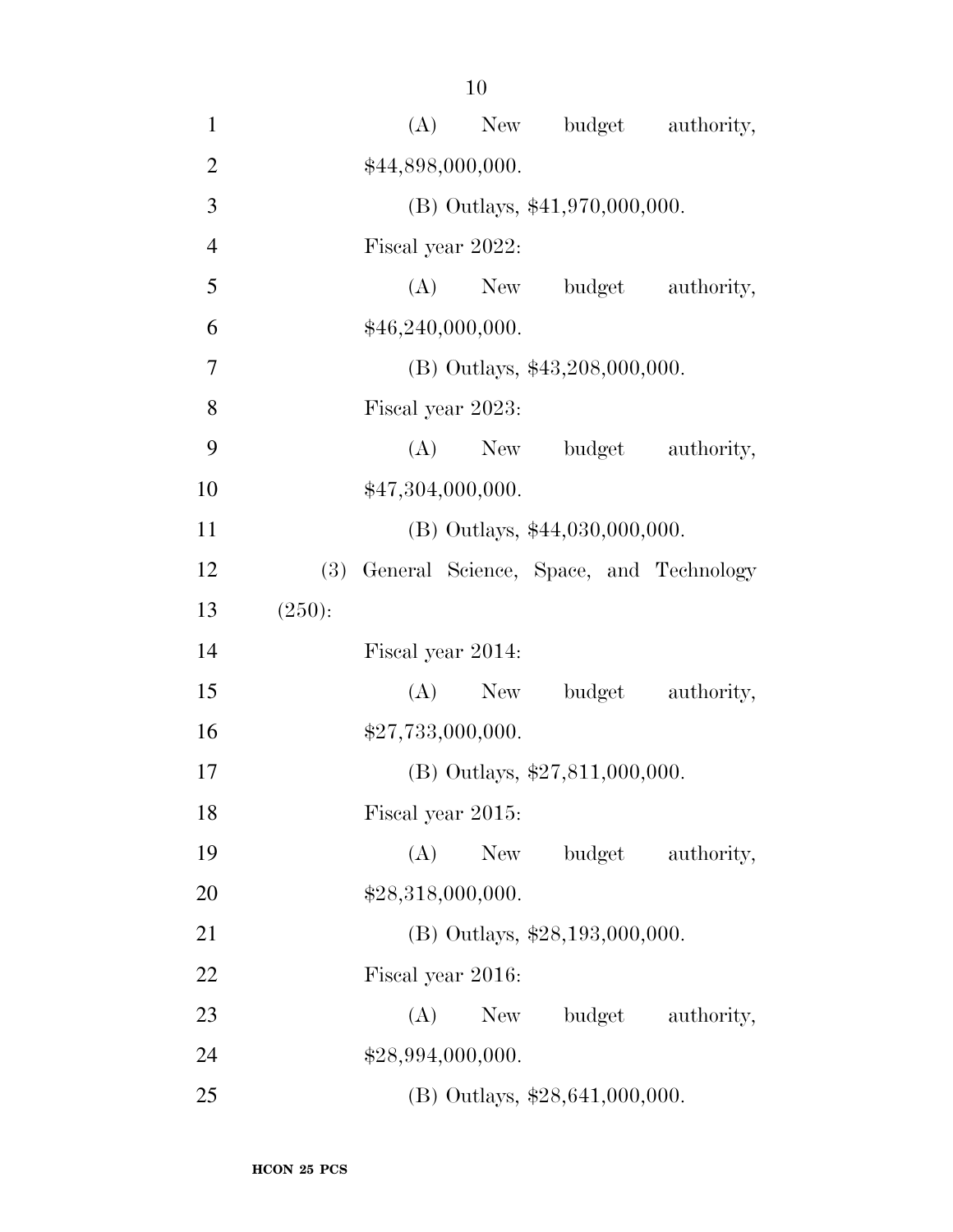| $\mathbf{1}$   | Fiscal year 2017:                  |
|----------------|------------------------------------|
| $\overline{2}$ | (A)<br>budget<br>New<br>authority, |
| 3              | \$29,677,000,000.                  |
| $\overline{4}$ | (B) Outlays, $$29,251,000,000$ .   |
| 5              | Fiscal year 2018:                  |
| 6              | (A) New budget authority,          |
| $\overline{7}$ | \$30,386,000,000.                  |
| 8              | (B) Outlays, \$29,932,000,000.     |
| 9              | Fiscal year 2019:                  |
| 10             | (A)<br>New budget authority,       |
| 11             | \$31,088,000,000.                  |
| 12             | $(B)$ Outlays, \$30,574,000,000.   |
| 13             | Fiscal year 2020:                  |
| 14             | budget authority,<br>$(A)$ New     |
| 15             | \$31,798,000,000.                  |
| 16             | $(B)$ Outlays, \$31,275,000,000.   |
| 17             | Fiscal year 2021:                  |
| 18             | (A) New budget authority,          |
| 19             | \$32,506,000,000.                  |
| 20             | (B) Outlays, \$31,886,000,000.     |
| 21             | Fiscal year 2022:                  |
| 22             | budget<br>authority,<br>(A)<br>New |
| 23             | \$33,244,000,000.                  |
| 24             | $(B)$ Outlays, \$32,609,000,000.   |
| 25             | Fiscal year 2023:                  |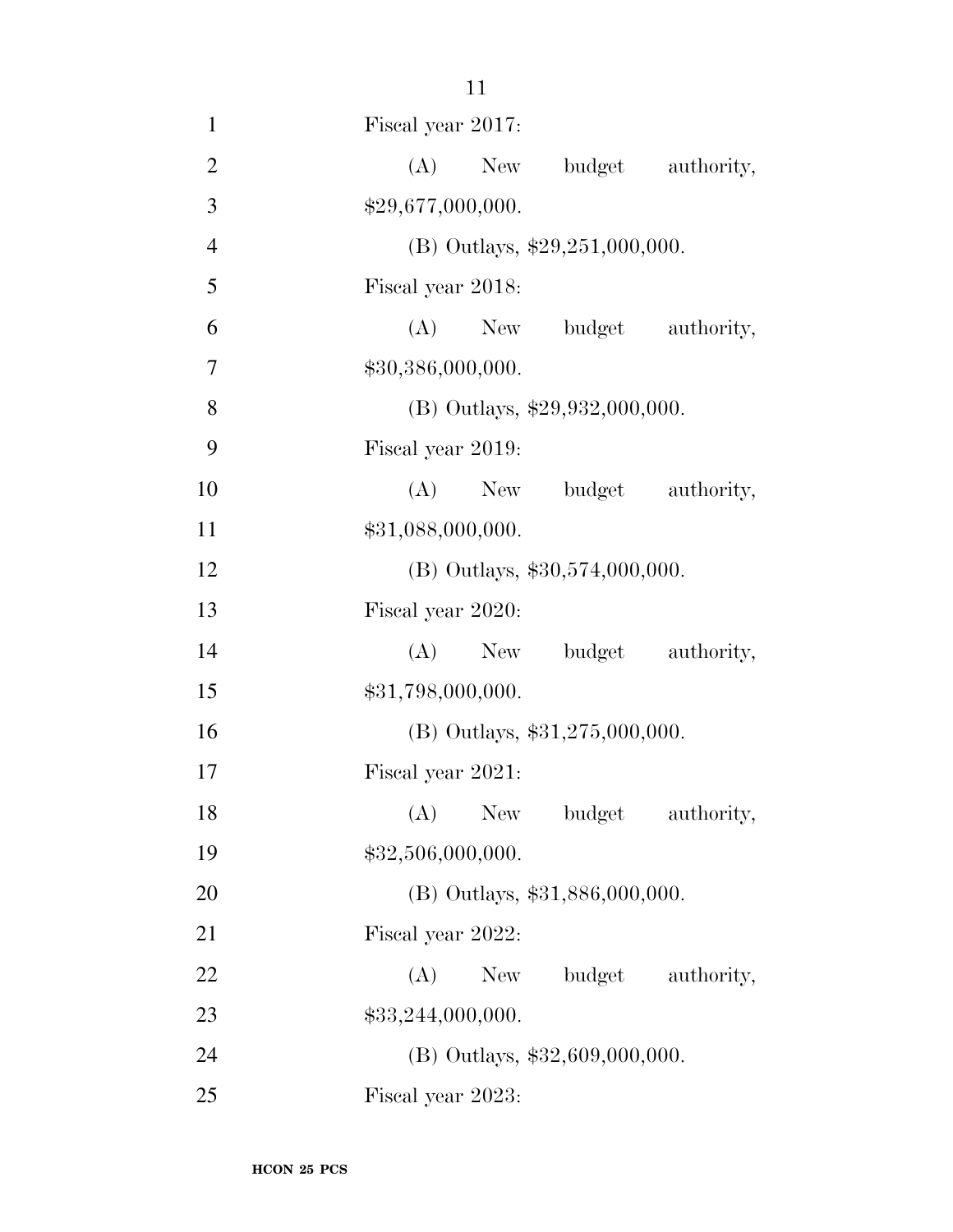(A) New budget authority, 2 \$33,991,000,000. (B) Outlays, \$33,344,000,000. (4) Energy (270): Fiscal year 2014: (A) New budget authority,  $-1,218,000,000$ . (B) Outlays, \$1,366,000,000. Fiscal year 2015: 10 (A) New budget authority,  $$1,527,000,000.$  (B) Outlays, \$2,024,000,000. Fiscal year 2016: 14 (A) New budget authority, 15 \$1,433,000,000. (B) Outlays, \$984,000,000. Fiscal year 2017: 18 (A) New budget authority,  $$1,570,000,000.$  (B) Outlays, \$1,091,000,000. Fiscal year 2018: 22 (A) New budget authority, 23 \$1,764,000,000. (B) Outlays, \$1,331,000,000.

Fiscal year 2019: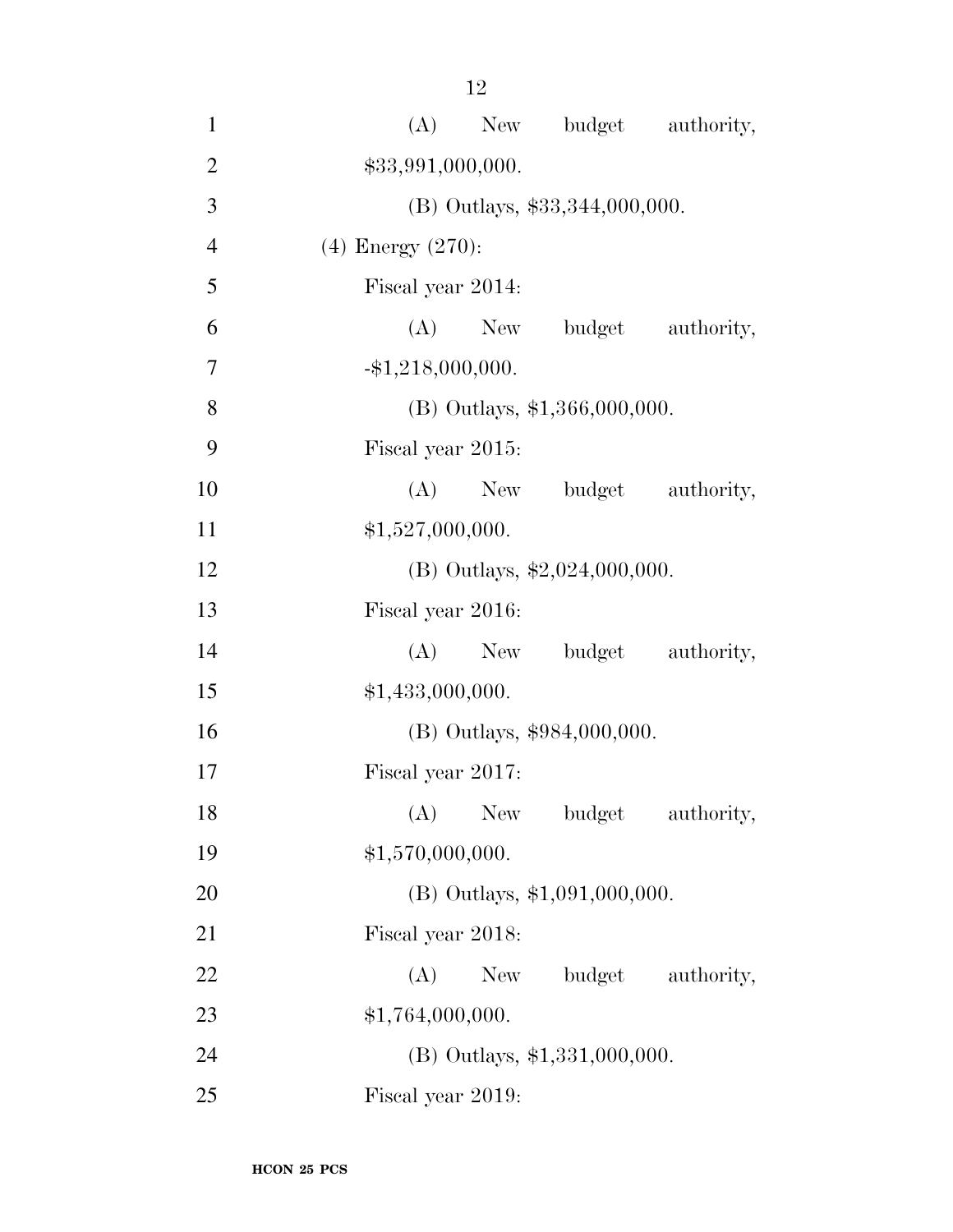| $\mathbf{1}$   | New budget authority,<br>(A)                 |
|----------------|----------------------------------------------|
| $\overline{2}$ | \$1,932,000,000.                             |
| 3              | $(B)$ Outlays, \$1,612,000,000.              |
| $\overline{4}$ | Fiscal year 2020:                            |
| 5              | (A) New budget authority,                    |
| 6              | \$2,121,000,000.                             |
| $\overline{7}$ | $(B)$ Outlays, \$1,864,000,000.              |
| 8              | Fiscal year 2021:                            |
| 9              | (A) New budget authority,                    |
| 10             | \$2,200,000,000.                             |
| 11             | $(B)$ Outlays, \$2,039,000,000.              |
| 12             | Fiscal year 2022:                            |
| 13             | (A) New budget authority,                    |
| 14             | \$2,105,000,000.                             |
| 15             | $(B)$ Outlays, \$1,989,000,000.              |
| 16             | Fiscal year 2023:                            |
| 17             | (A) New budget authority,                    |
| 18             | $-$ \$12,000,000.                            |
| 19             | (B) Outlays, -\$147,000,000.                 |
| 20             | (5) Natural Resources and Environment (300): |
| 21             | Fiscal year 2014:                            |
| 22             | budget authority,<br>(A)<br>New              |
| 23             | \$38,146,000,000.                            |
| 24             | (B) Outlays, \$41,002,000,000.               |
| 25             | Fiscal year 2015:                            |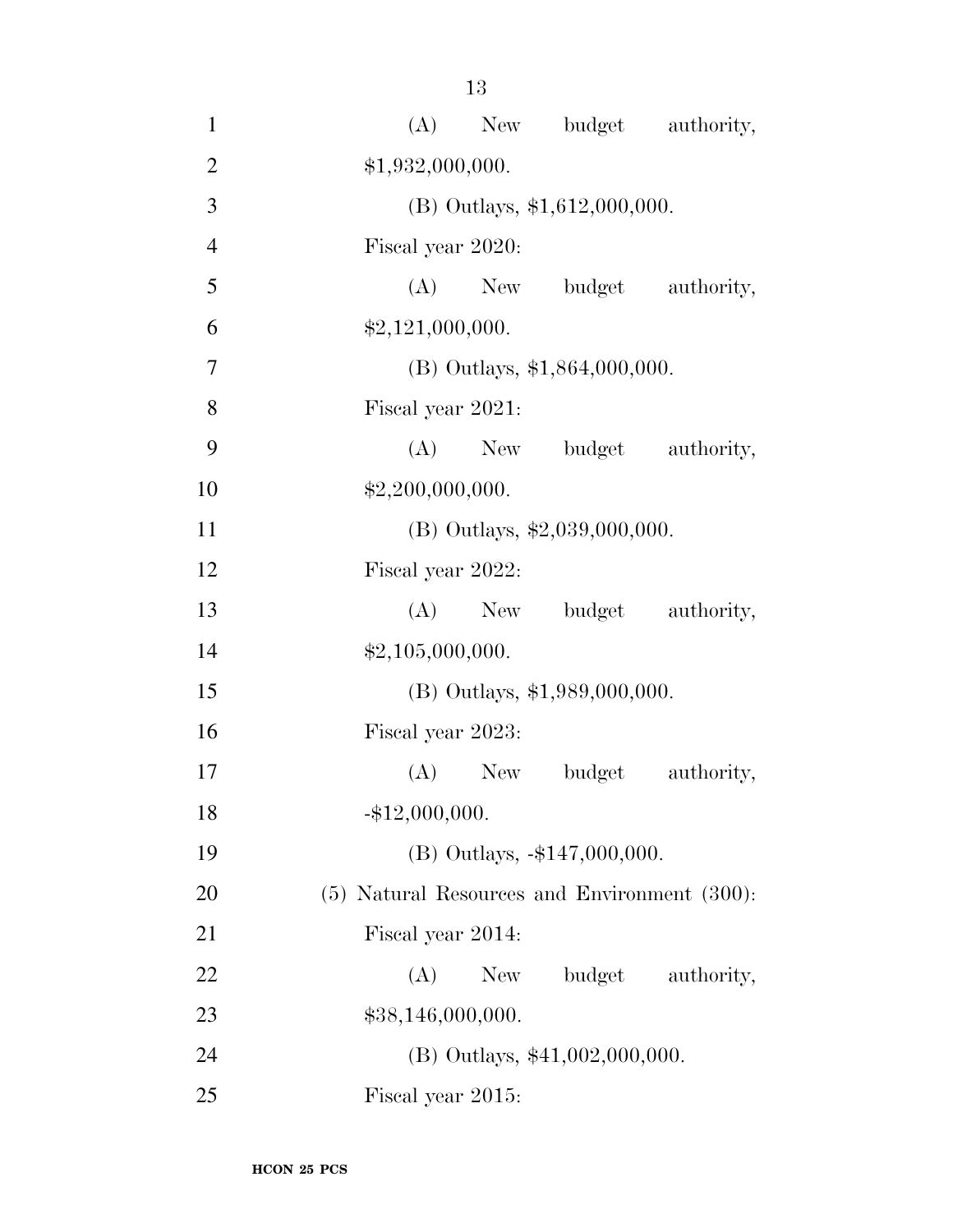| $\mathbf{1}$   | (A)<br>New budget<br>authority,    |
|----------------|------------------------------------|
| $\overline{2}$ | \$37,457,000,000.                  |
| 3              | (B) Outlays, \$40,169,000,000.     |
| $\overline{4}$ | Fiscal year 2016:                  |
| 5              | $(A)$ New<br>budget authority,     |
| 6              | \$36,445,000,000.                  |
| 7              | (B) Outlays, \$39,860,000,000.     |
| 8              | Fiscal year 2017:                  |
| 9              | (A)<br>New budget<br>authority,    |
| 10             | \$37,295,000,000.                  |
| 11             | (B) Outlays, \$39,612,000,000.     |
| 12             | Fiscal year 2018:                  |
| 13             | $(A)$ New<br>budget<br>authority,  |
| 14             | \$38,120,000,000.                  |
| 15             | (B) Outlays, \$39,378,000,000.     |
| 16             | Fiscal year 2019:                  |
| 17             | (A)<br>budget<br>authority,<br>New |
| 18             | \$38,552,000,000.                  |
| 19             | (B) Outlays, \$39,655,000,000.     |
| 20             | Fiscal year 2020:                  |
| 21             | budget<br>(A)<br>New<br>authority, |
| 22             | \$39,530,000,000.                  |
| 23             | (B) Outlays, \$40,167,000,000.     |
| 24             | Fiscal year 2021:                  |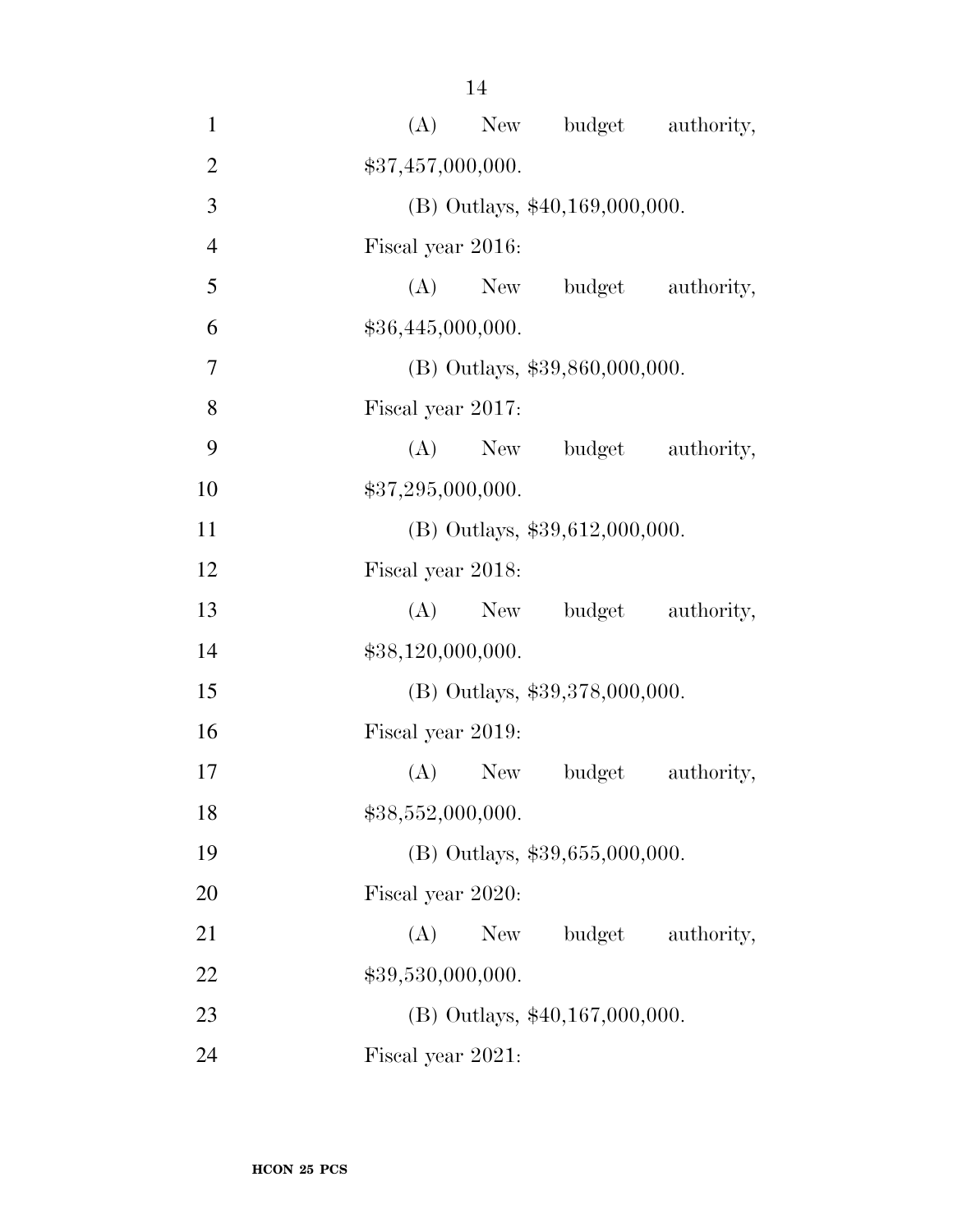| $\mathbf{1}$   | New budget authority,<br>(A)       |
|----------------|------------------------------------|
| $\overline{2}$ | \$39,730,000,000.                  |
| 3              | (B) Outlays, \$40,332,000,000.     |
| $\overline{4}$ | Fiscal year 2022:                  |
| 5              | $(A)$ New<br>budget authority,     |
| 6              | \$40,124,000,000.                  |
| 7              | $(B)$ Outlays, \$40,330,000,000.   |
| 8              | Fiscal year 2023:                  |
| 9              | budget authority,<br>(A)<br>New    |
| 10             | \$39,792,000,000.                  |
| 11             | (B) Outlays, \$39,382,000,000.     |
| 12             | $(6)$ Agriculture $(350)$ :        |
| 13             | Fiscal year 2014:                  |
| 14             | budget authority,<br>(A)<br>New    |
| 15             | \$21,731,000,000.                  |
| 16             | (B) Outlays, $$20,377,000,000$ .   |
| 17             | Fiscal year 2015:                  |
| 18             | (A)<br>New<br>authority,<br>budget |
| 19             | \$16,737,000,000.                  |
| 20             | (B) Outlays, $$16,452,000,000$ .   |
| 21             | Fiscal year 2016:                  |
| 22             | budget authority,<br>(A)<br>New \, |
| 23             | \$21,254,000,000.                  |
| 24             | (B) Outlays, $$20,827,000,000$ .   |
| 25             | Fiscal year 2017:                  |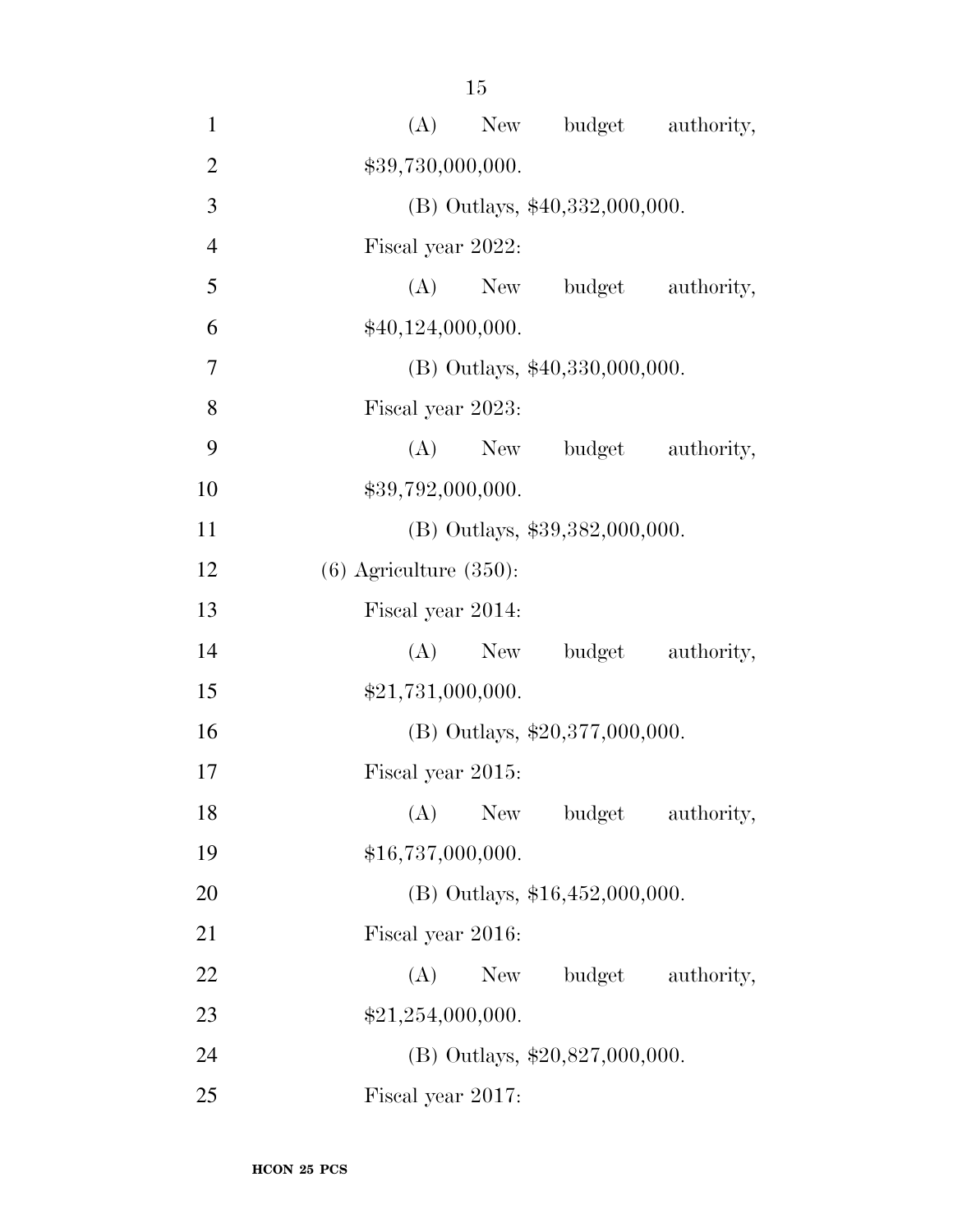| $\mathbf{1}$   | (A)                              | New budget authority, |                   |
|----------------|----------------------------------|-----------------------|-------------------|
| $\overline{2}$ | \$19,344,000,000.                |                       |                   |
| 3              | (B) Outlays, \$18,856,000,000.   |                       |                   |
| $\overline{4}$ | Fiscal year 2018:                |                       |                   |
| 5              | $(A)$ New                        |                       | budget authority, |
| 6              | \$18,776,000,000.                |                       |                   |
| 7              | (B) Outlays, \$18,238,000,000.   |                       |                   |
| 8              | Fiscal year 2019:                |                       |                   |
| 9              | (A)                              | New budget authority, |                   |
| 10             | \$19,087,000,000.                |                       |                   |
| 11             | (B) Outlays, \$18,461,000,000.   |                       |                   |
| 12             | Fiscal year 2020:                |                       |                   |
| 13             | $(A)$ New                        |                       | budget authority, |
| 14             | \$19,380,000,000.                |                       |                   |
| 15             | $(B)$ Outlays, \$18,864,000,000. |                       |                   |
| 16             | Fiscal year 2021:                |                       |                   |
| 17             | (A)<br>New                       | budget                | authority,        |
| 18             | \$19,856,000,000.                |                       |                   |
| 19             | (B) Outlays, \$19,365,000,000.   |                       |                   |
| 20             | Fiscal year 2022:                |                       |                   |
| 21             | (A)<br>New                       | budget                | authority,        |
| 22             | \$19,736,000,000.                |                       |                   |
| 23             | $(B)$ Outlays, \$19,244,000,000. |                       |                   |
| 24             | Fiscal year 2023:                |                       |                   |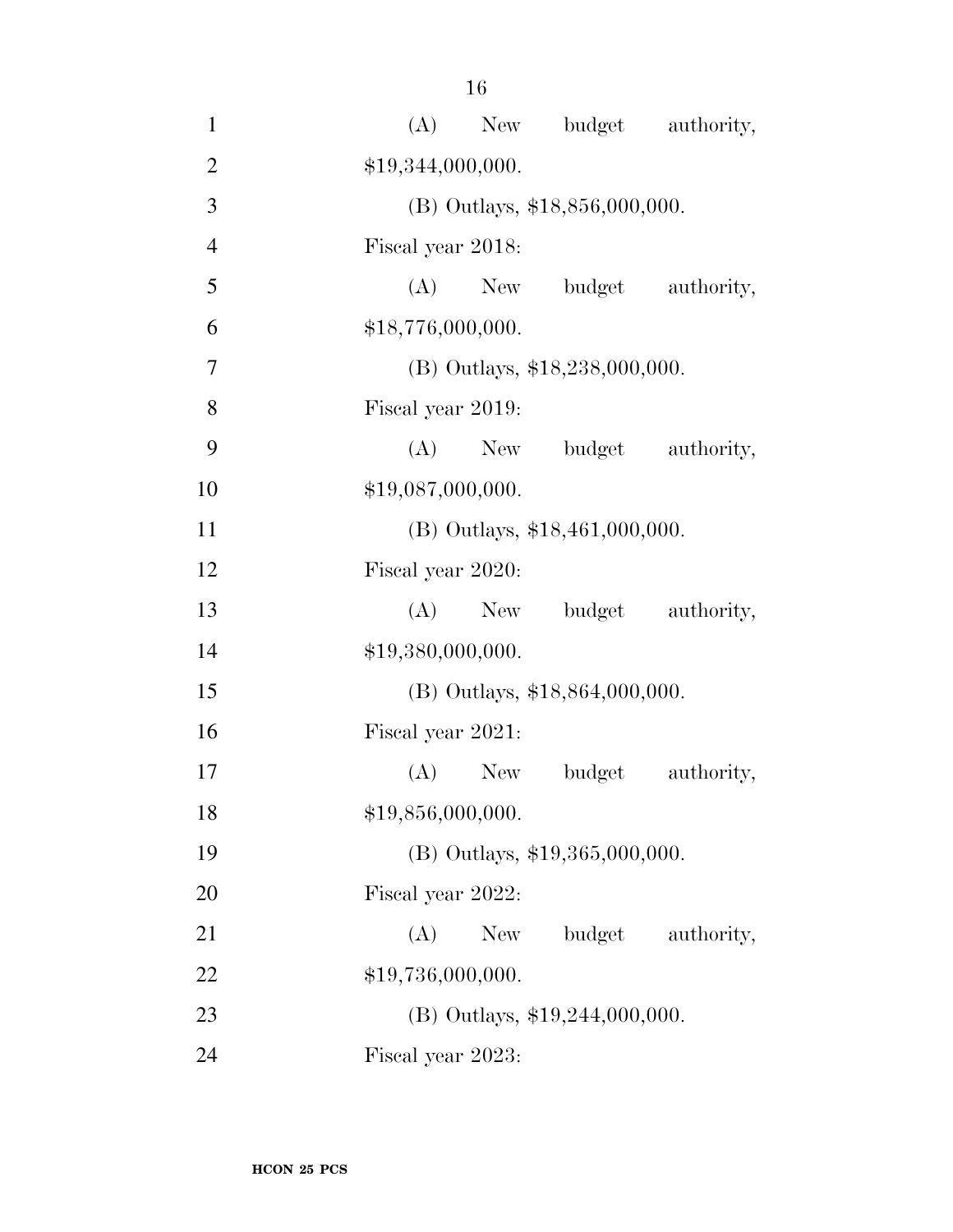| $\mathbf{1}$   | New budget authority,<br>(A)           |
|----------------|----------------------------------------|
| $\overline{2}$ | \$20,335,000,000.                      |
| 3              | (B) Outlays, \$19,859,000,000.         |
| $\overline{4}$ | (7) Commerce and Housing Credit (370): |
| 5              | Fiscal year 2014:                      |
| 6              | (A) New budget<br>authority,           |
| $\overline{7}$ | \$2,548,000,000.                       |
| 8              | (B) Outlays, -\$9,000,000,000          |
| 9              | Fiscal year 2015:                      |
| 10             | (A)<br>New budget authority,           |
| 11             | $-$ \$7,818,000,000.                   |
| 12             | (B) Outlays, -\$19,413,000,000.        |
| 13             | Fiscal year 2016:                      |
| 14             | (A) New budget authority,              |
| 15             | $-$ \$7,398,000,000.                   |
| 16             | (B) Outlays, $-\$21,697,000,000$ .     |
| 17             | Fiscal year 2017:                      |
| 18             | (A)<br>New<br>budget<br>authority,     |
| 19             | $-$ \$6,328,000,000.                   |
| 20             | $(B)$ Outlays, $-\$22,908,000,000$ .   |
| 21             | Fiscal year 2018:                      |
| 22             | budget<br>(A)<br>New<br>authority,     |
| 23             | $-$ \$2,946,000,000.                   |
| 24             | $(B)$ Outlays, $-\$20,314,000,000$ .   |
| 25             | Fiscal year 2019:                      |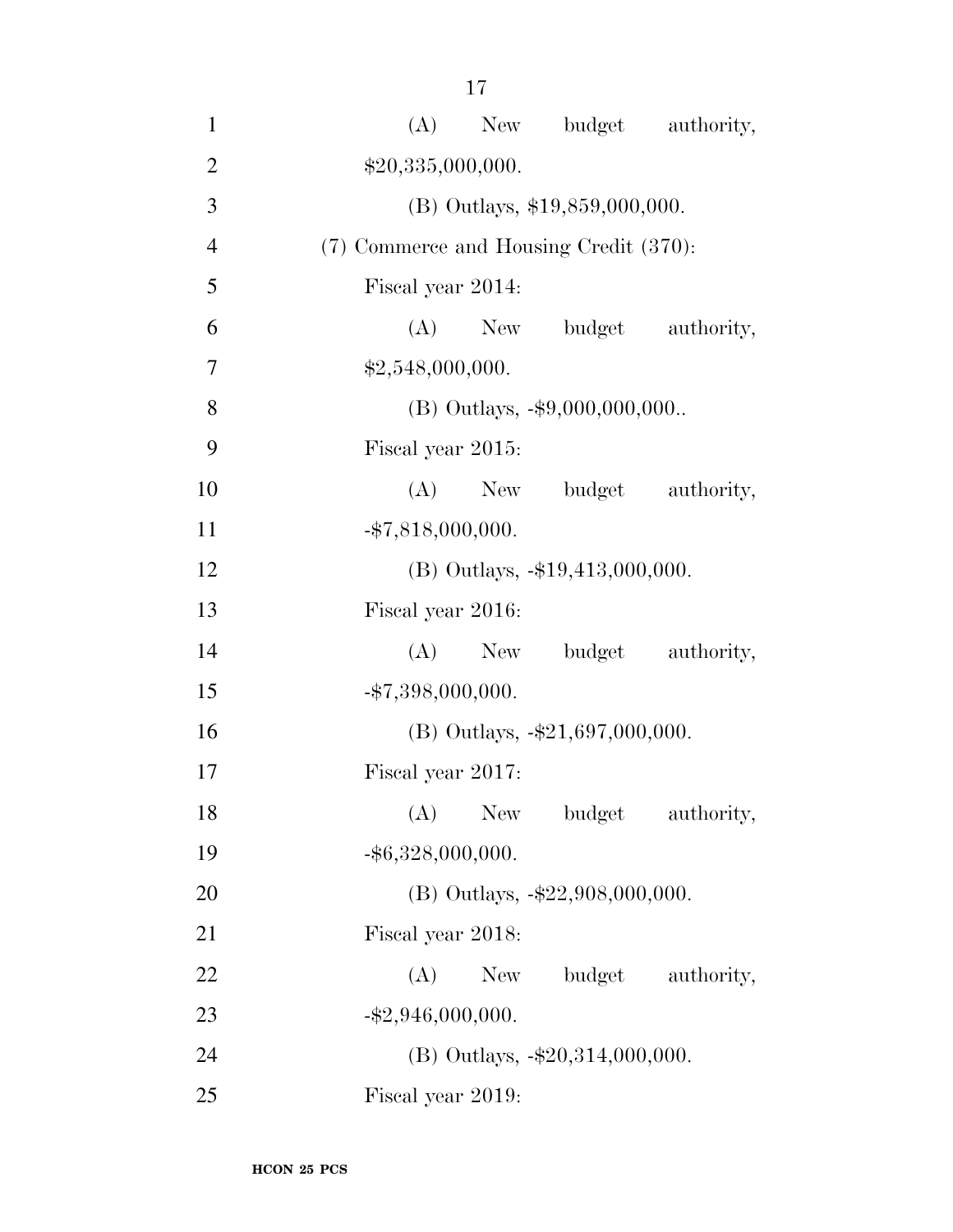| $\mathbf{1}$   | (A) New budget authority,          |
|----------------|------------------------------------|
| $\overline{2}$ | $-$ \$866,000,000.                 |
| 3              | (B) Outlays, -\$23,410,000,000.    |
| $\overline{4}$ | Fiscal year 2020:                  |
| 5              | (A) New budget authority,          |
| 6              | $-$ \$579,000,000.                 |
| 7              | (B) Outlays, $-\$22,954,000,000$ . |
| 8              | Fiscal year 2021:                  |
| 9              | (A) New budget authority,          |
| 10             | $-$ \$295,000,000.                 |
| 11             | (B) Outlays, -\$17,517,000,000.    |
| 12             | Fiscal year 2022:                  |
| 13             | (A) New budget authority,          |
| 14             | $-$ \$1,076,000,000.               |
| 15             | $(B)$ Outlays, $-19,406,000,000$ . |
| 16             | Fiscal year 2023:                  |
| 17             | budget<br>authority,<br>$(A)$ New  |
| 18             | $-$ \$1,200,000,000.               |
| 19             | (B) Outlays, -\$20,654,000,000.    |
| 20             | $(8)$ Transportation $(400)$ :     |
| 21             | Fiscal year 2014:                  |
| 22             | budget authority,<br>(A)<br>New    |
| 23             | \$87,056,000,000.                  |
| 24             | $(B)$ Outlays, \$93,142,000,000.   |
| 25             | Fiscal year 2015:                  |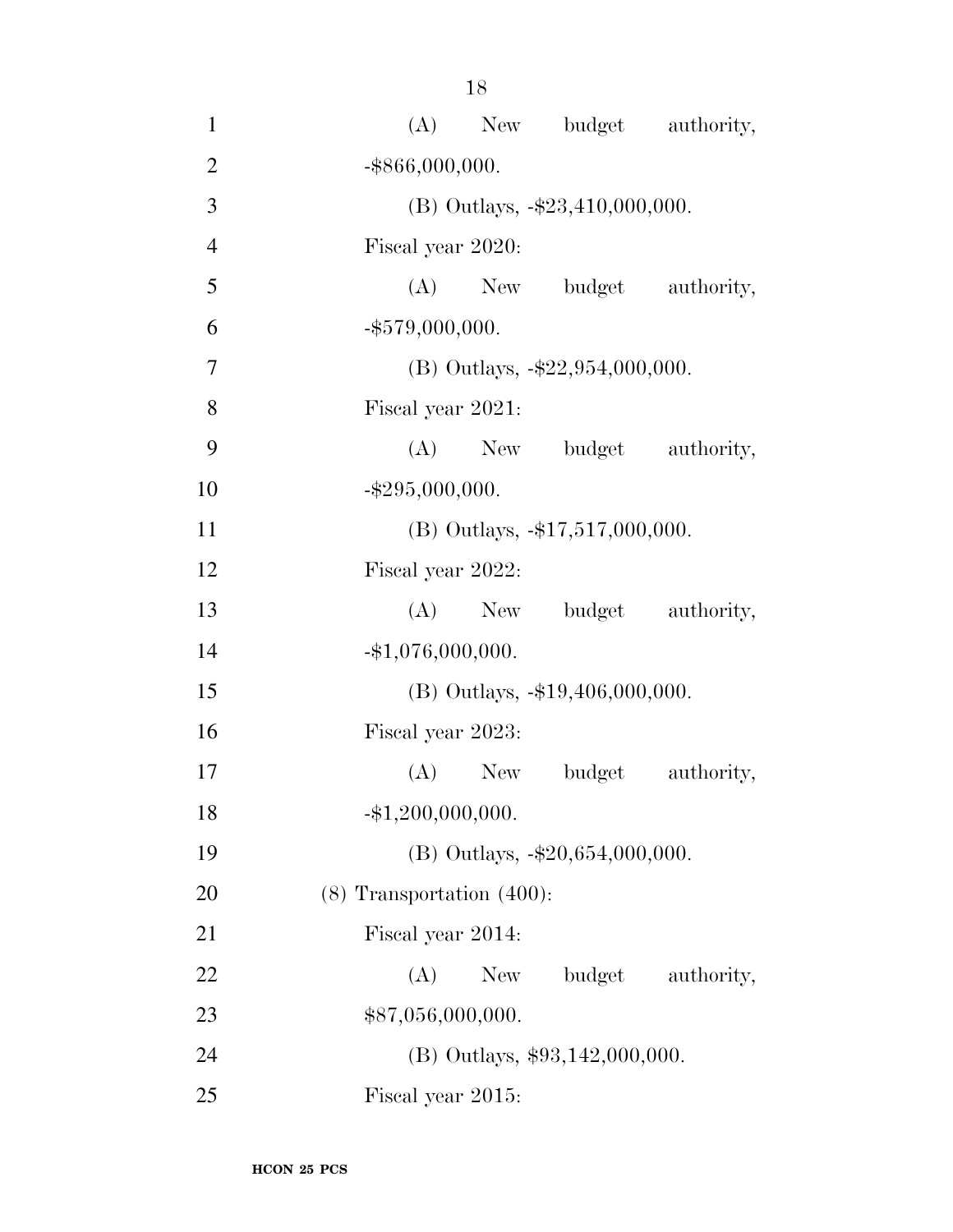| $\mathbf{1}$   | New budget authority,<br>(A)       |
|----------------|------------------------------------|
| $\overline{2}$ | \$40,030,000,000.                  |
| 3              | (B) Outlays, \$82,089,000,000.     |
| $\overline{4}$ | Fiscal year 2016:                  |
| 5              | (A) New budget authority,          |
| 6              | \$81,453,000,000.                  |
| $\overline{7}$ | (B) Outlays, $$74,235,000,000$ .   |
| 8              | Fiscal year 2017:                  |
| 9              | (A) New budget authority,          |
| 10             | \$91,498,000,000.                  |
| 11             | $(B)$ Outlays, \$85,791,000,000.   |
| 12             | Fiscal year 2018:                  |
| 13             | (A) New budget authority,          |
| 14             | \$68,776,000,000.                  |
| 15             | (B) Outlays, \$84,548,000,000.     |
| 16             | Fiscal year 2019:                  |
| 17             | $(A)$ New<br>budget<br>authority,  |
| 18             | \$92,602,000,000.                  |
| 19             | (B) Outlays, \$82,681,000,000.     |
| 20             | Fiscal year 2020:                  |
| 21             | budget<br>(A)<br>New<br>authority, |
| 22             | \$72,693,000,000.                  |
| 23             | $(B)$ Outlays, \$84,625,000,000.   |
| 24             | Fiscal year 2021:                  |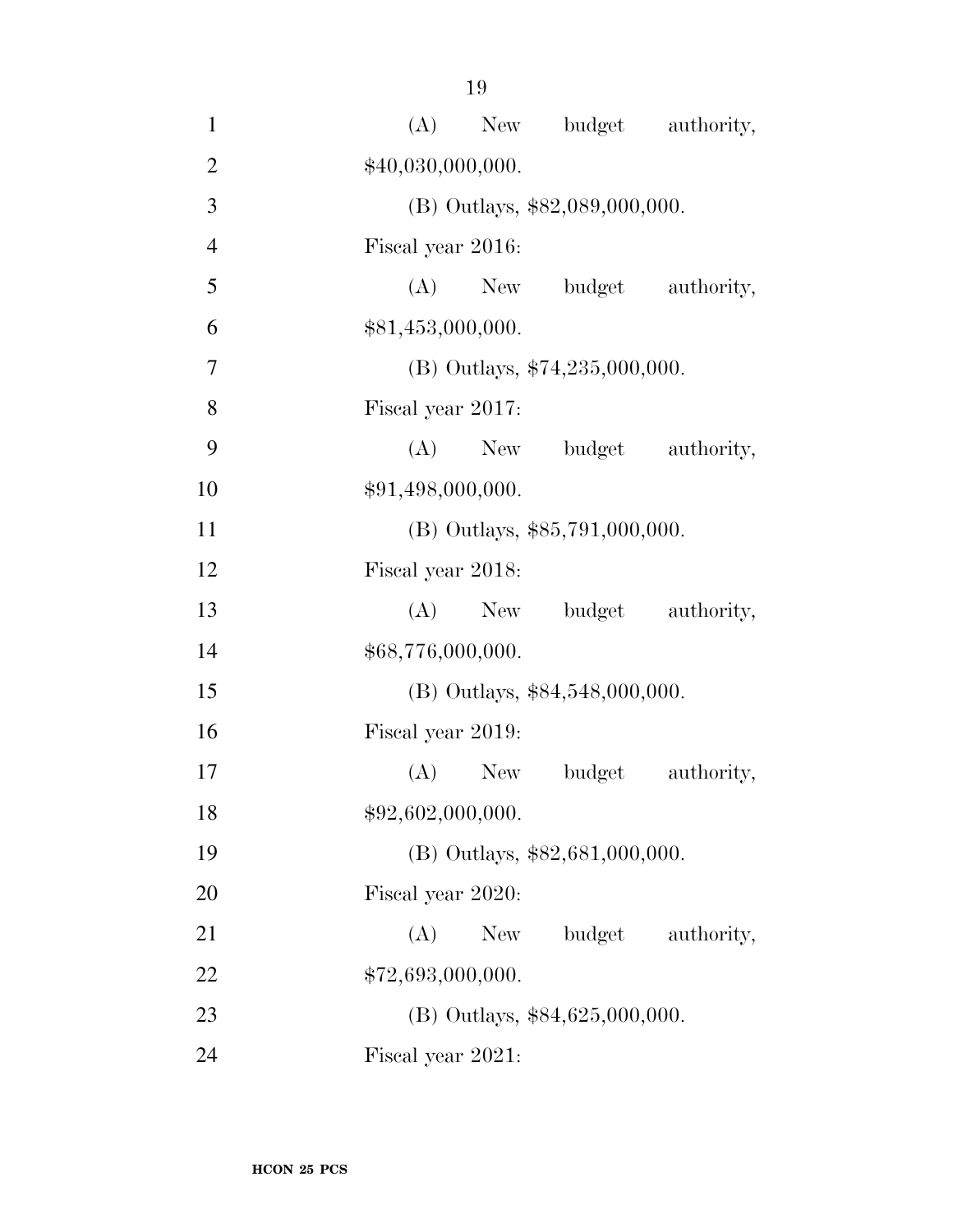| $\mathbf{1}$   |        | (A)               | New |                                | budget authority,                  |
|----------------|--------|-------------------|-----|--------------------------------|------------------------------------|
| $\overline{2}$ |        | \$92,988,000,000. |     |                                |                                    |
| 3              |        |                   |     | (B) Outlays, \$85,244,000,000. |                                    |
| $\overline{4}$ |        | Fiscal year 2022: |     |                                |                                    |
| 5              |        | (A)               | New | budget                         | authority,                         |
| 6              |        | \$74,694,000,000. |     |                                |                                    |
| 7              |        |                   |     | (B) Outlays, \$85,945,000,000. |                                    |
| 8              |        | Fiscal year 2023: |     |                                |                                    |
| 9              |        | (A)               | New | budget                         | authority,                         |
| 10             |        | \$99,499,000,000. |     |                                |                                    |
| 11             |        |                   |     | (B) Outlays, \$86,906,000,000. |                                    |
| 12             | (9)    |                   |     |                                | Community and Regional Development |
| 13             | (450): |                   |     |                                |                                    |
| 14             |        | Fiscal year 2014: |     |                                |                                    |
| 15             |        | (A)               | New | budget                         | authority,                         |
| 16             |        | \$8,533,000,000.  |     |                                |                                    |
| 17             |        |                   |     | (B) Outlays, \$27,669,000,000. |                                    |
| 18             |        | Fiscal year 2015: |     |                                |                                    |
| 19             |        | (A)               | New | budget                         | authority,                         |
| 20             |        | \$8,401,000,000.  |     |                                |                                    |
| 21             |        |                   |     | (B) Outlays, \$22,978,000,000. |                                    |
| 22             |        | Fiscal year 2016: |     |                                |                                    |
| 23             |        | (A)               | New | budget                         | authority,                         |
| 24             |        | \$8,341,000,000.  |     |                                |                                    |
| 25             |        |                   |     | (B) Outlays, \$16,911,000,000. |                                    |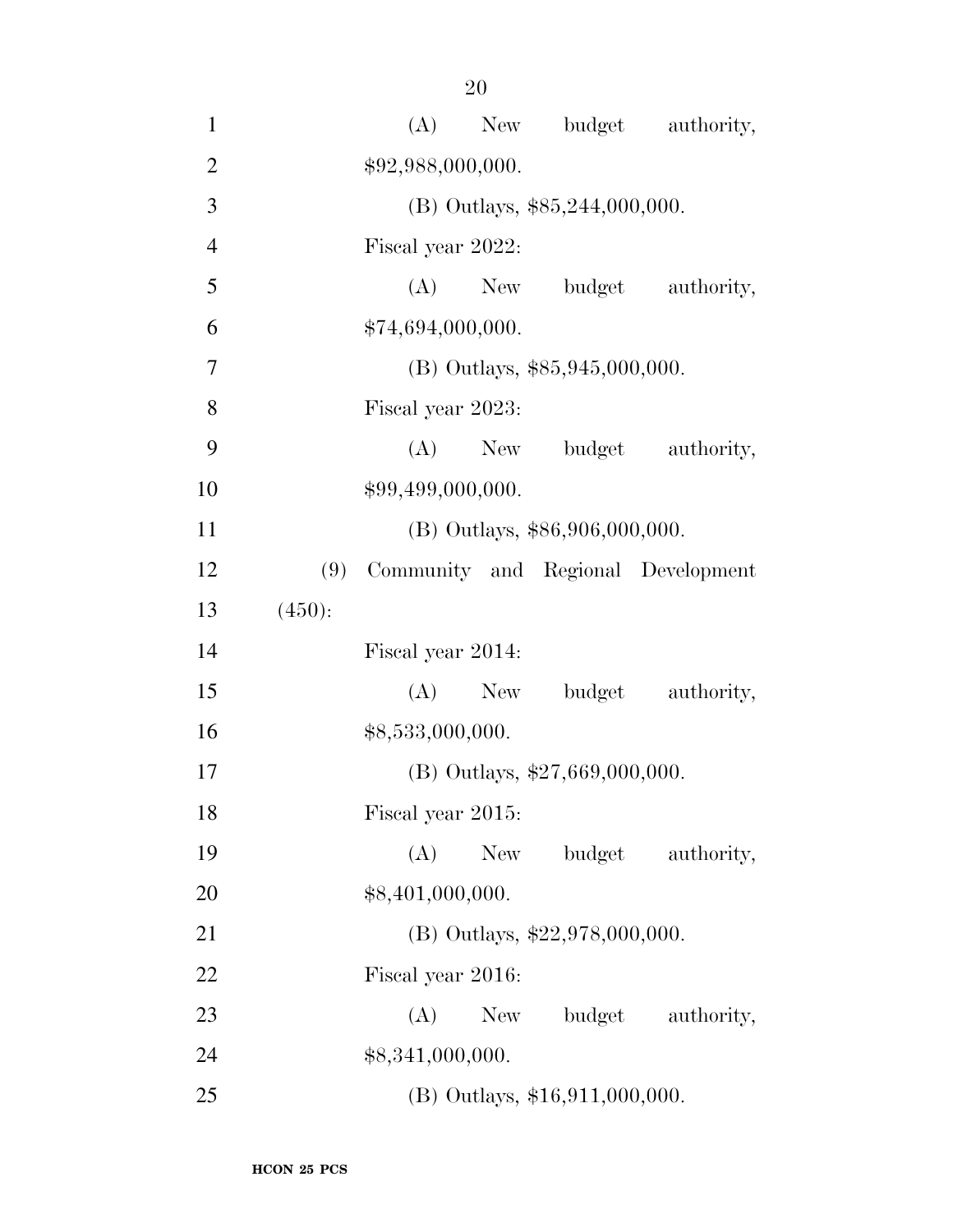| $\mathbf{1}$   | Fiscal year 2017:                |
|----------------|----------------------------------|
| $\overline{2}$ | (A)<br>New<br>budget authority,  |
| 3              | \$8,442,000,000.                 |
| $\overline{4}$ | (B) Outlays, \$13,910,000,000.   |
| 5              | Fiscal year 2018:                |
| 6              | (A)<br>New budget authority,     |
| 7              | \$8,556,000,000.                 |
| 8              | $(B)$ Outlays, \$10,925,000,000. |
| 9              | Fiscal year 2019:                |
| 10             | (A)<br>New budget authority,     |
| 11             | \$8,766,000,000.                 |
| 12             | (B) Outlays, \$9,787,000,000.    |
| 13             | Fiscal year 2020:                |
| 14             | budget authority,<br>$(A)$ New   |
| 15             | \$8,962,000,000.                 |
| 16             | (B) Outlays, \$9,418,000,000.    |
| 17             | Fiscal year 2021:                |
| 18             | (A) New budget authority,        |
| 19             | \$9,172,000,000.                 |
| 20             | (B) Outlays, \$9,283,000,000.    |
| 21             | Fiscal year 2022:                |
| 22             | $(A)$ New<br>budget authority,   |
| 23             | \$9,424,000,000.                 |
| 24             | (B) Outlays, \$9,209,000,000.    |
| 25             | Fiscal year 2023:                |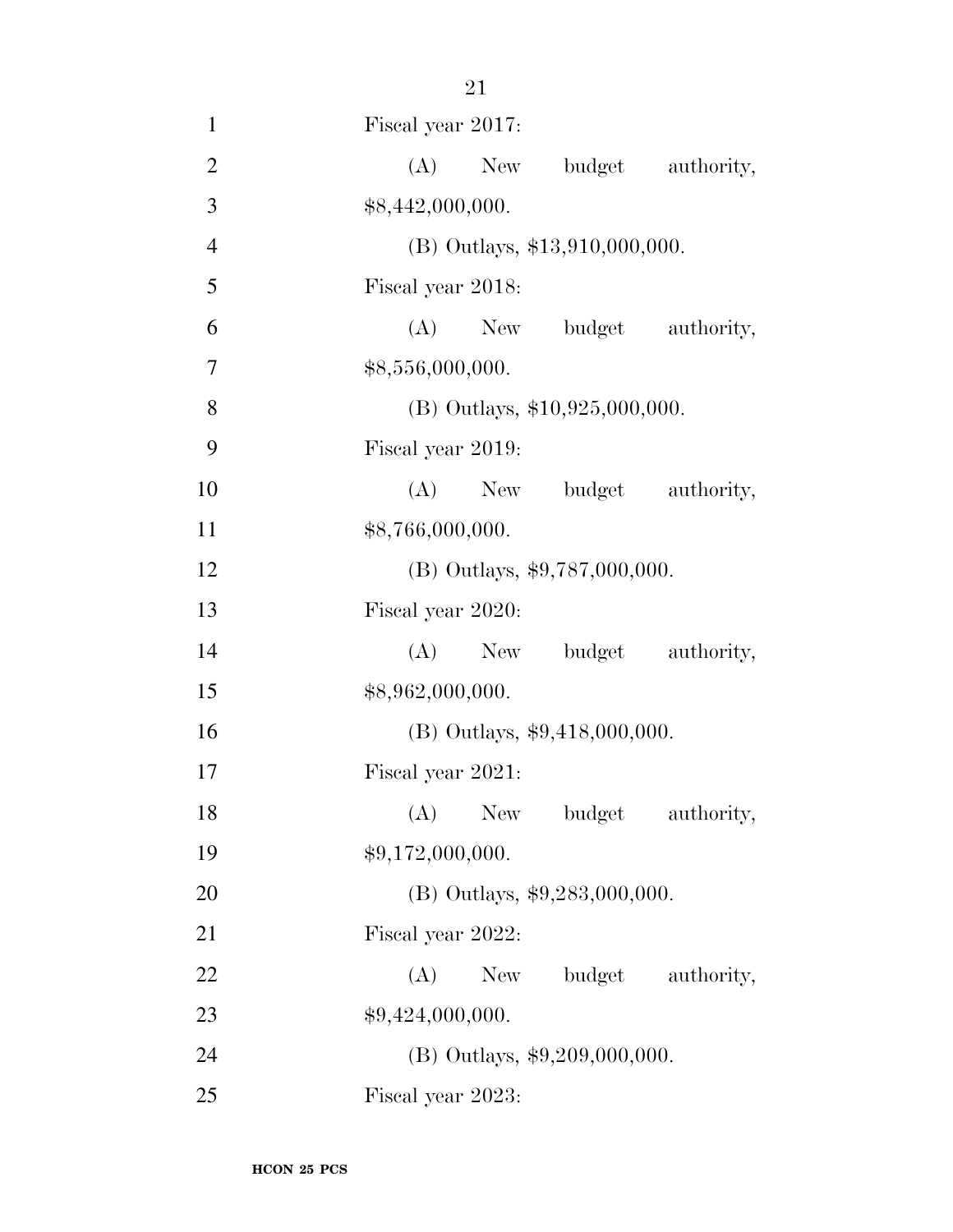| $\mathbf{1}$   | (A) New budget authority,                 |
|----------------|-------------------------------------------|
| $\overline{2}$ | \$9,641,000,000.                          |
| 3              | (B) Outlays, $$9,271,000,000$ .           |
| $\overline{4}$ | (10) Education, Training, Employment, and |
| 5              | Social Services (500):                    |
| 6              | Fiscal year 2014:                         |
| 7              | (A) New budget authority,                 |
| 8              | \$56,440,000,000.                         |
| 9              | $(B)$ Outlays, \$77,310,000,000.          |
| 10             | Fiscal year 2015:                         |
| 11             | (A) New budget authority,                 |
| 12             | \$73,848,000,000.                         |
| 13             | (B) Outlays, $$77,042,000,000$ .          |
| 14             | Fiscal year 2016:                         |
| 15             | (A) New budget authority,                 |
| 16             | \$85,577,000,000.                         |
| 17             | (B) Outlays, \$84,250,000,000.            |
| 18             | Fiscal year 2017:                         |
| 19             | (A)<br>budget<br>New \,<br>authority,     |
| 20             | \$95,462,000,000.                         |
| 21             | $(B)$ Outlays, \$93,615,000,000.          |
| 22             | Fiscal year 2018:                         |
| 23             | (A)<br>budget<br>authority,<br>New        |
| 24             | \$100,910,000,000.                        |
| 25             | (B) Outlays, \$99,755,000,000.            |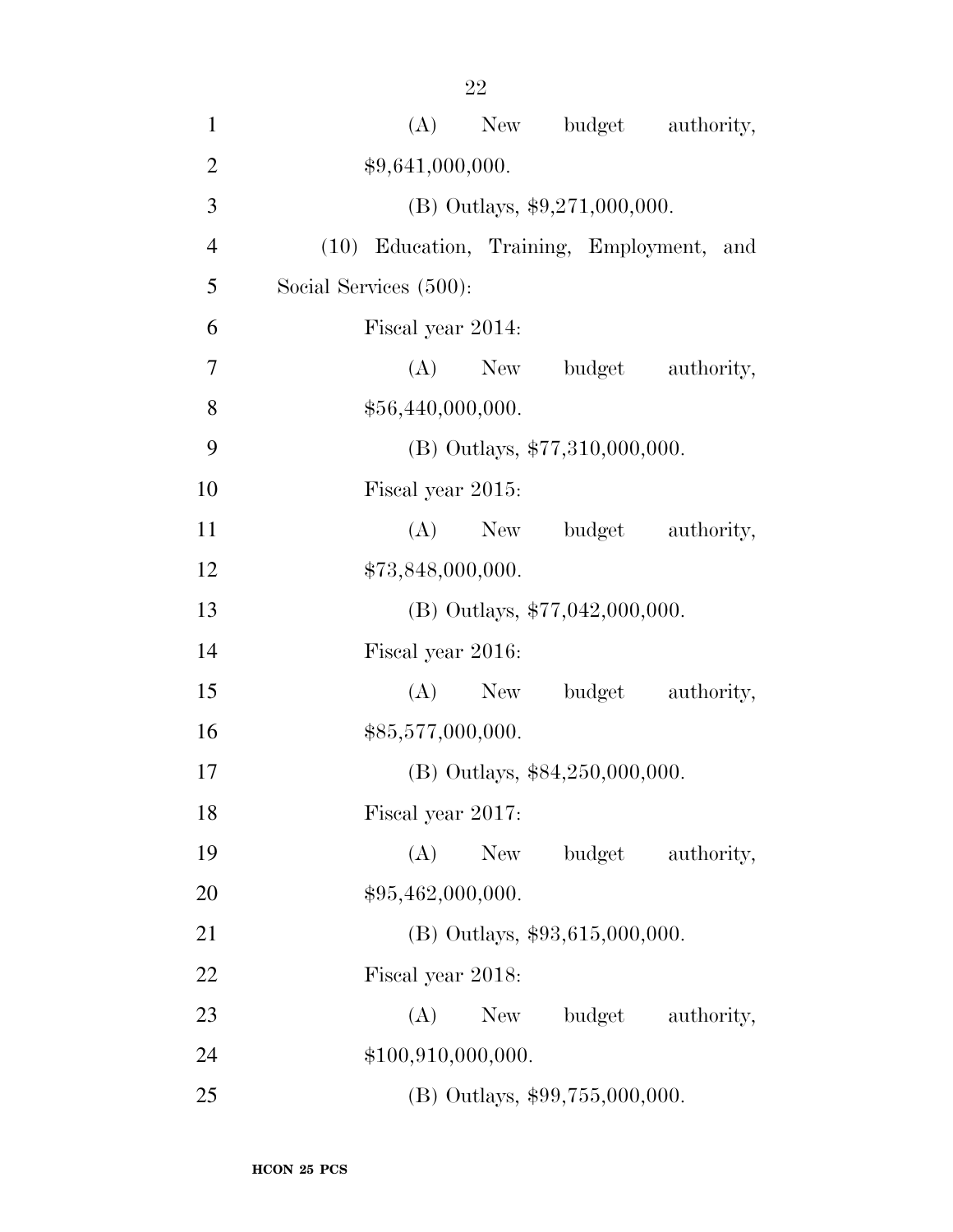| $\mathbf{1}$   | Fiscal year 2019:                |
|----------------|----------------------------------|
| $\mathbf{2}$   | New budget authority,<br>(A)     |
| 3              | \$95,734,000,000.                |
| $\overline{4}$ | (B) Outlays, \$95,741,000,000.   |
| 5              | Fiscal year 2020:                |
| 6              | (A) New budget authority,        |
| 7              | \$97,329,000,000.                |
| 8              | $(B)$ Outlays, \$97,270,000,000. |
| 9              | Fiscal year 2021:                |
| 10             | (A) New budget authority,        |
| 11             | \$98,900,000,000.                |
| 12             | (B) Outlays, \$98,917,000,000.   |
| 13             | Fiscal year 2022:                |
| 14             | (A)<br>New budget authority,     |
| 15             | \$99,965,000,000.                |
| 16             | (B) Outlays, \$100,219,000,000.  |
| 17             | Fiscal year 2023:                |
| 18             | (A) New budget authority,        |
| 19             | \$101,606,000,000.               |
| 20             | (B) Outlays, \$101,780,000,000.  |
| 21             | $(11)$ Health $(550)$ :          |
| 22             | Fiscal year 2014:                |
| 23             | budget authority,<br>(A)<br>New  |
| 24             | \$363,762,000,000.               |
| 25             | (B) Outlays, \$378,695,000,000.  |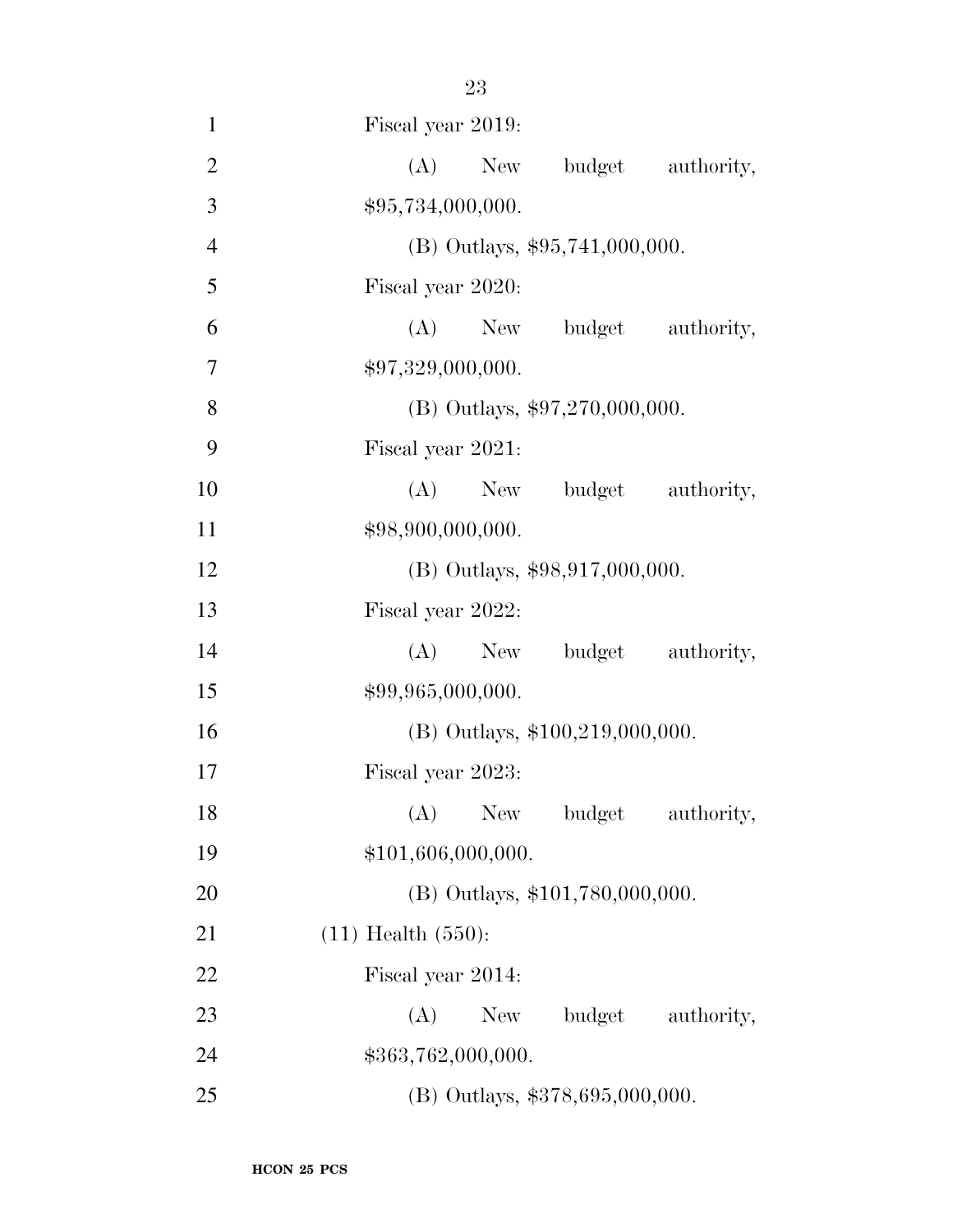| $\mathbf{1}$   | Fiscal year 2015:                  |
|----------------|------------------------------------|
| $\overline{2}$ | (A)<br>New<br>budget<br>authority, |
| 3              | \$358,156,000,000.                 |
| $\overline{4}$ | (B) Outlays, \$353,470,000,000.    |
| 5              | Fiscal year 2016:                  |
| 6              | budget authority,<br>$(A)$ New     |
| 7              | \$359,280,000,000.                 |
| 8              | (B) Outlays, \$362,833,000,000.    |
| 9              | Fiscal year 2017:                  |
| 10             | (A) New budget authority,          |
| 11             | \$375,308,000,000.                 |
| 12             | (B) Outlays, \$375,956,000,000.    |
| 13             | Fiscal year 2018:                  |
| 14             | budget authority,<br>(A)<br>New    |
| 15             | \$387,073,000,000.                 |
| 16             | (B) Outlays, \$386,264,000,000.    |
| 17             | Fiscal year 2019:                  |
| 18             | (A) New budget authority,          |
| 19             | \$393,079,000,000.                 |
| 20             | (B) Outlays, \$392,141,000,000.    |
| 21             | Fiscal year 2020:                  |
| 22             | budget authority,<br>(A)<br>New    |
| 23             | \$422,229,000,000.                 |
| 24             | (B) Outlays, \$410,876,000,000.    |
| 25             | Fiscal year 2021:                  |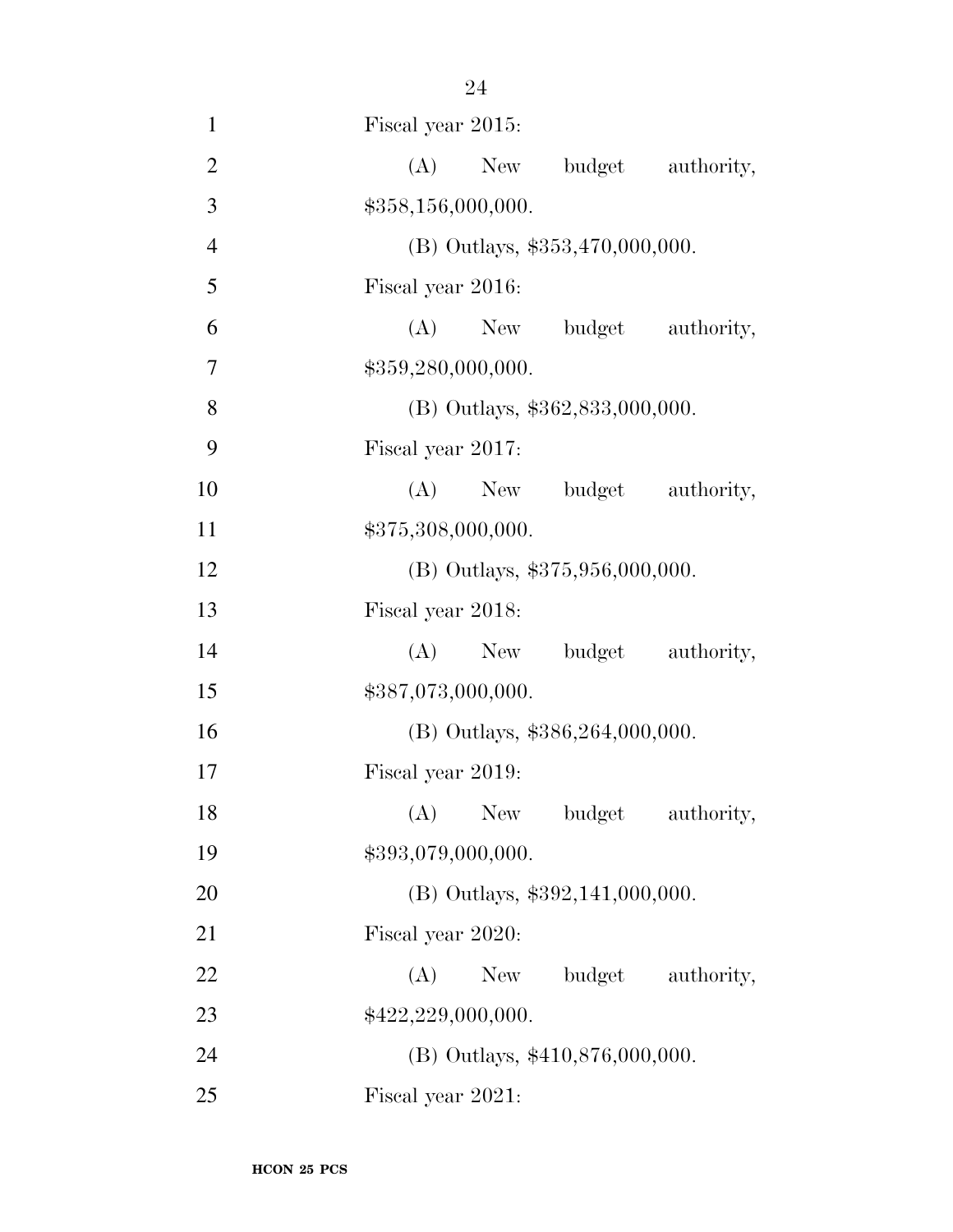| $\mathbf{1}$   | budget authority,<br>(A)<br>New    |  |  |  |  |
|----------------|------------------------------------|--|--|--|--|
| $\overline{2}$ | \$420,834,000,000.                 |  |  |  |  |
| 3              | (B) Outlays, \$419,365,000,000.    |  |  |  |  |
| $\overline{4}$ | Fiscal year 2022:                  |  |  |  |  |
| 5              | (A)<br>budget<br>authority,<br>New |  |  |  |  |
| 6              | \$441,207,000,000.                 |  |  |  |  |
| $\overline{7}$ | (B) Outlays, \$439,353,000,000.    |  |  |  |  |
| 8              | Fiscal year 2023:                  |  |  |  |  |
| 9              | (A)<br>budget<br>authority,<br>New |  |  |  |  |
| 10             | \$456,935,000,000.                 |  |  |  |  |
| 11             | $(B)$ Outlays, \$455,134,000,000.  |  |  |  |  |
| 12             | $(12)$ Medicare $(570)$ :          |  |  |  |  |
| 13             | Fiscal year 2014:                  |  |  |  |  |
| 14             | (A)<br>budget authority,<br>New    |  |  |  |  |
| 15             | \$515,944,000,000.                 |  |  |  |  |
| 16             | (B) Outlays, \$515,713,000,000.    |  |  |  |  |
| 17             | Fiscal year 2015:                  |  |  |  |  |
| 18             | (A)<br>New<br>budget<br>authority, |  |  |  |  |
| 19             | \$534,494,000,000.                 |  |  |  |  |
| 20             | (B) Outlays, \$534,400,000,000.    |  |  |  |  |
| 21             | Fiscal year 2016:                  |  |  |  |  |
| 22             | budget authority,<br>(A)<br>New    |  |  |  |  |
| 23             | \$581,788,000,000.                 |  |  |  |  |
| 24             | (B) Outlays, \$581,834,000,000.    |  |  |  |  |
| 25             | Fiscal year 2017:                  |  |  |  |  |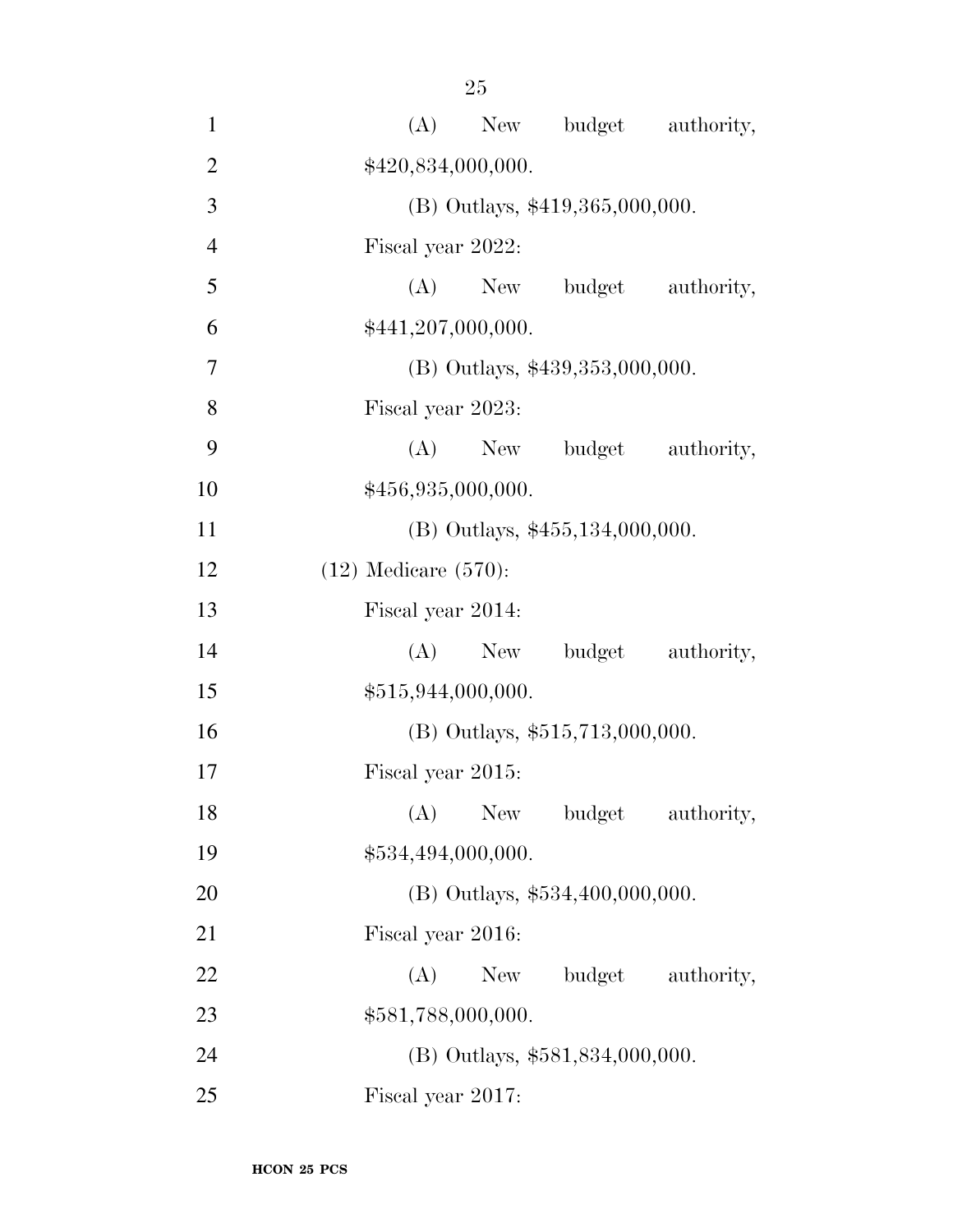| $\mathbf{1}$   | (A)                             |                    | New budget authority,             |                   |
|----------------|---------------------------------|--------------------|-----------------------------------|-------------------|
| $\overline{2}$ |                                 | \$597,570,000,000. |                                   |                   |
| 3              | (B) Outlays, \$597,637,000,000. |                    |                                   |                   |
| $\overline{4}$ | Fiscal year 2018:               |                    |                                   |                   |
| 5              |                                 |                    | (A) New budget                    | authority,        |
| 6              |                                 | \$621,384,000,000. |                                   |                   |
| $\overline{7}$ |                                 |                    | (B) Outlays, \$621,480,000,000.   |                   |
| 8              | Fiscal year 2019:               |                    |                                   |                   |
| 9              |                                 | $(A)$ New          | budget                            | authority,        |
| 10             |                                 | \$679,457,000,000. |                                   |                   |
| 11             |                                 |                    | $(B)$ Outlays, \$679,661,000,000. |                   |
| 12             | Fiscal year 2020:               |                    |                                   |                   |
| 13             |                                 | $(A)$ New          |                                   | budget authority, |
| 14             |                                 | \$723,313,000,000. |                                   |                   |
| 15             |                                 |                    | (B) Outlays, \$723,481,000,000.   |                   |
| 16             | Fiscal year 2021:               |                    |                                   |                   |
| 17             |                                 | $(A)$ New          | budget                            | authority,        |
| 18             |                                 | \$770,764,000,000. |                                   |                   |
| 19             |                                 |                    | (B) Outlays, \$771,261,000,000.   |                   |
| 20             | Fiscal year 2022:               |                    |                                   |                   |
| 21             | (A)                             | New                | budget                            | authority,        |
| 22             |                                 | \$845,828,000,000. |                                   |                   |
| 23             |                                 |                    | (B) Outlays, \$843,504,000,000.   |                   |
| 24             | Fiscal year 2023:               |                    |                                   |                   |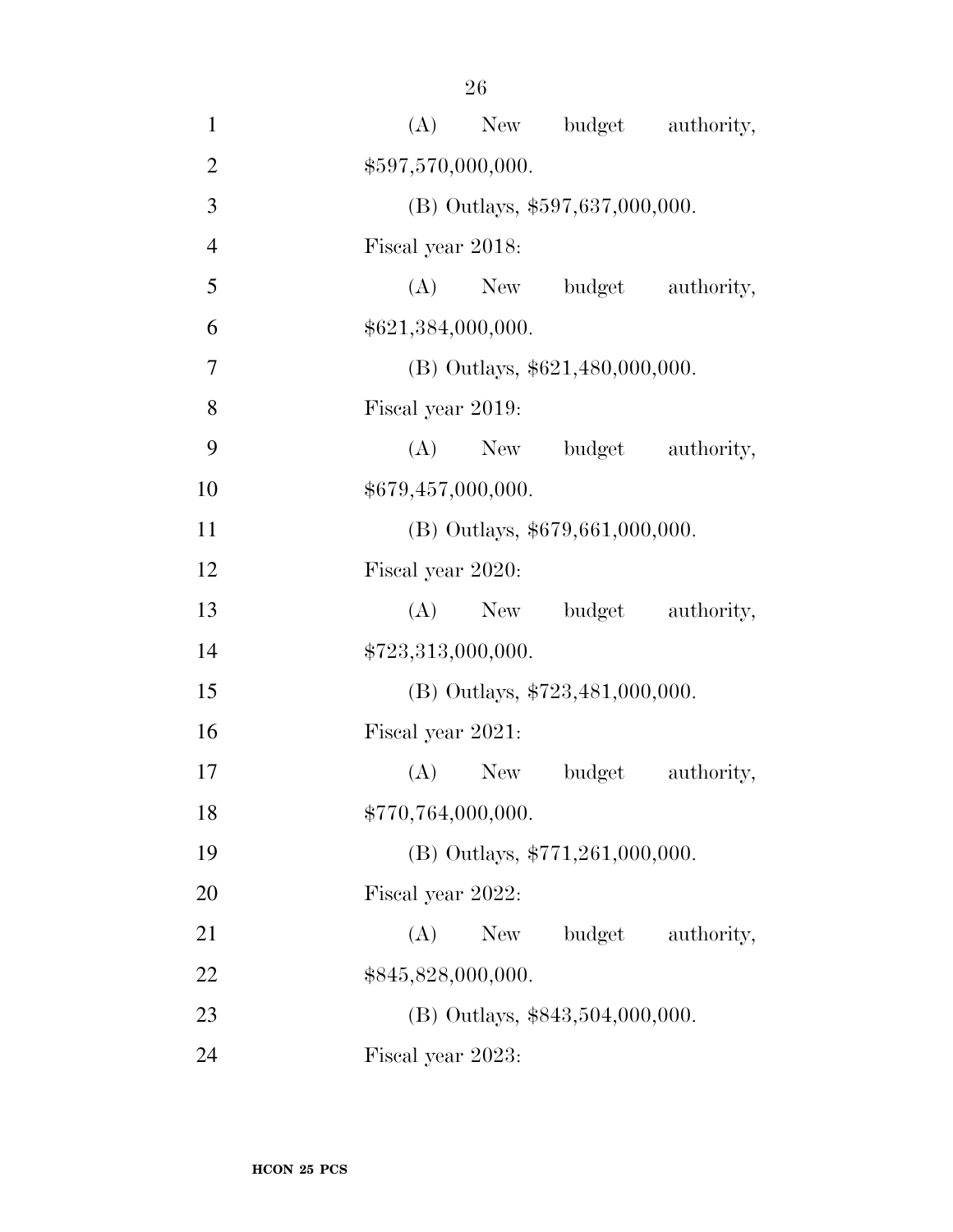| 1              | (A) New budget authority,          |  |  |  |  |
|----------------|------------------------------------|--|--|--|--|
| $\overline{2}$ | \$875,417,000,000.                 |  |  |  |  |
| 3              | (B) Outlays, \$874,988,000,000.    |  |  |  |  |
| $\overline{4}$ | $(13)$ Income Security $(600)$ :   |  |  |  |  |
| 5              | Fiscal year 2014:                  |  |  |  |  |
| 6              | New budget<br>(A)<br>authority,    |  |  |  |  |
| 7              | \$509,418,000,000.                 |  |  |  |  |
| 8              | (B) Outlays, \$508,082,000,000.    |  |  |  |  |
| 9              | Fiscal year 2015:                  |  |  |  |  |
| 10             | $(A)$ New<br>budget<br>authority,  |  |  |  |  |
| 11             | \$480,285,000,000.                 |  |  |  |  |
| 12             | $(B)$ Outlays, \$476,897,000,000.  |  |  |  |  |
| 13             | Fiscal year 2016:                  |  |  |  |  |
| 14             | (A)<br>budget authority,<br>New    |  |  |  |  |
| 15             | \$487,623,000,000.                 |  |  |  |  |
| 16             | (B) Outlays, \$487,046,000,000.    |  |  |  |  |
| 17             | Fiscal year 2017:                  |  |  |  |  |
| 18             | budget<br>New<br>(A)<br>authority, |  |  |  |  |
| 19             | \$484,222,000,000.                 |  |  |  |  |
| 20             | $(B)$ Outlays, \$479,516,000,000.  |  |  |  |  |
| 21             | Fiscal year 2018:                  |  |  |  |  |
| 22             | budget<br>(A)<br>New<br>authority, |  |  |  |  |
| 23             | \$484,653,000,000.                 |  |  |  |  |
| 24             | $(B)$ Outlays, \$475,612,000,000.  |  |  |  |  |
| 25             | Fiscal year 2019:                  |  |  |  |  |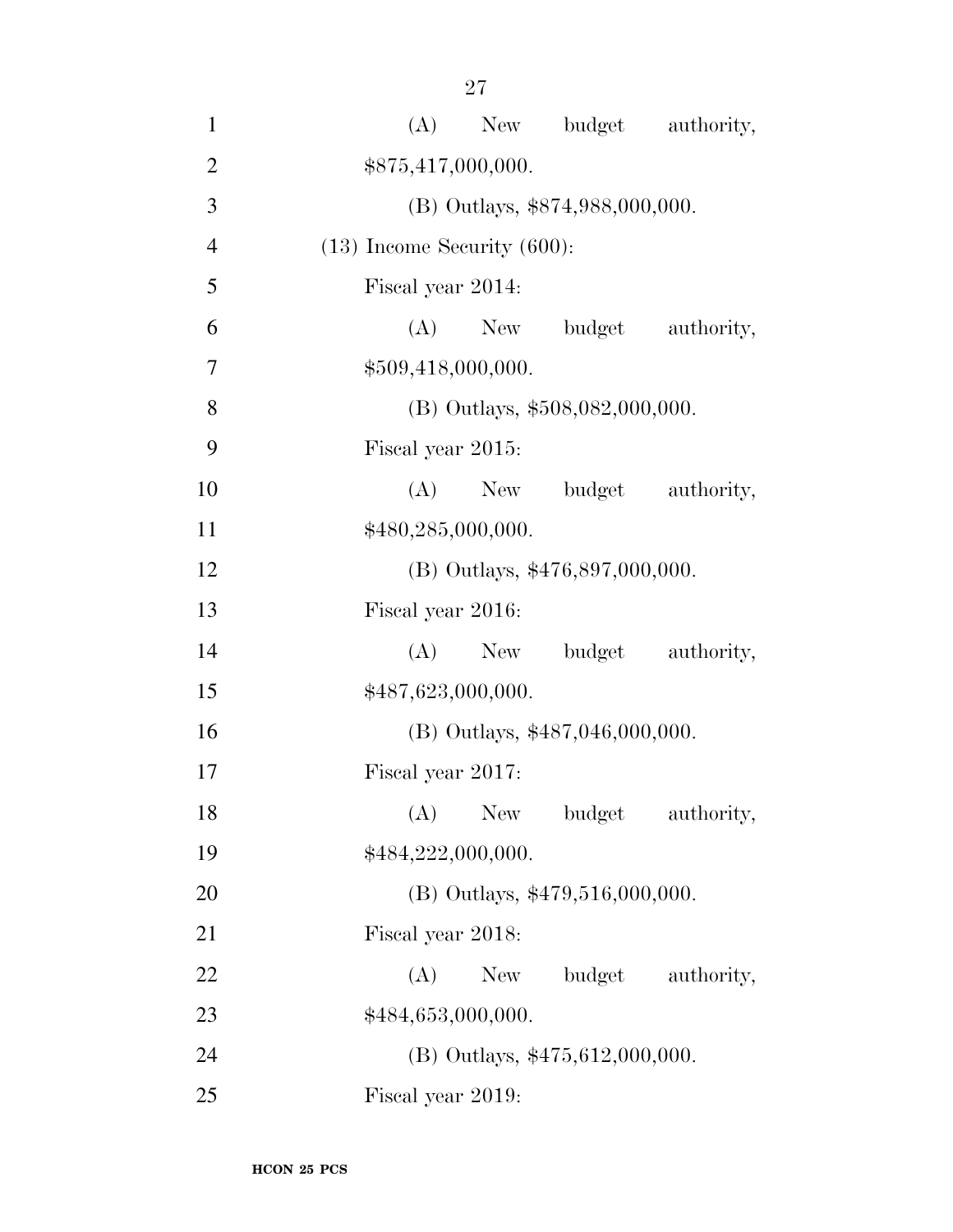| $\mathbf{1}$   | New budget authority,<br>(A)       |  |  |  |  |
|----------------|------------------------------------|--|--|--|--|
| $\overline{2}$ | \$495,065,000,000.                 |  |  |  |  |
| 3              | (B) Outlays, \$490,660,000,000.    |  |  |  |  |
| $\overline{4}$ | Fiscal year 2020:                  |  |  |  |  |
| 5              | (A)<br>budget authority,<br>New    |  |  |  |  |
| 6              | \$501,101,000,000.                 |  |  |  |  |
| 7              | (B) Outlays, \$496,983,000,000.    |  |  |  |  |
| 8              | Fiscal year 2021:                  |  |  |  |  |
| 9              | (A)<br>New<br>budget<br>authority, |  |  |  |  |
| 10             | \$505,927,000,000.                 |  |  |  |  |
| 11             | (B) Outlays, \$501,832,000,000.    |  |  |  |  |
| 12             | Fiscal year 2022:                  |  |  |  |  |
| 13             | budget<br>$(A)$ New<br>authority,  |  |  |  |  |
| 14             | \$515,637,000,000.                 |  |  |  |  |
| 15             | (B) Outlays, \$516,362,000,000.    |  |  |  |  |
| 16             | Fiscal year 2023:                  |  |  |  |  |
| 17             | $(A)$ New<br>budget<br>authority,  |  |  |  |  |
| 18             | \$510,654,000,000.                 |  |  |  |  |
| 19             | (B) Outlays, \$506,354,000,000.    |  |  |  |  |
| 20             | $(14)$ Social Security $(650)$ :   |  |  |  |  |
| 21             | Fiscal year 2014:                  |  |  |  |  |
| 22             | budget<br>(A)<br>New<br>authority, |  |  |  |  |
| 23             | \$27,506,000,000.                  |  |  |  |  |
| 24             | (B) Outlays, \$27,616,000,000.     |  |  |  |  |
| 25             | Fiscal year 2015:                  |  |  |  |  |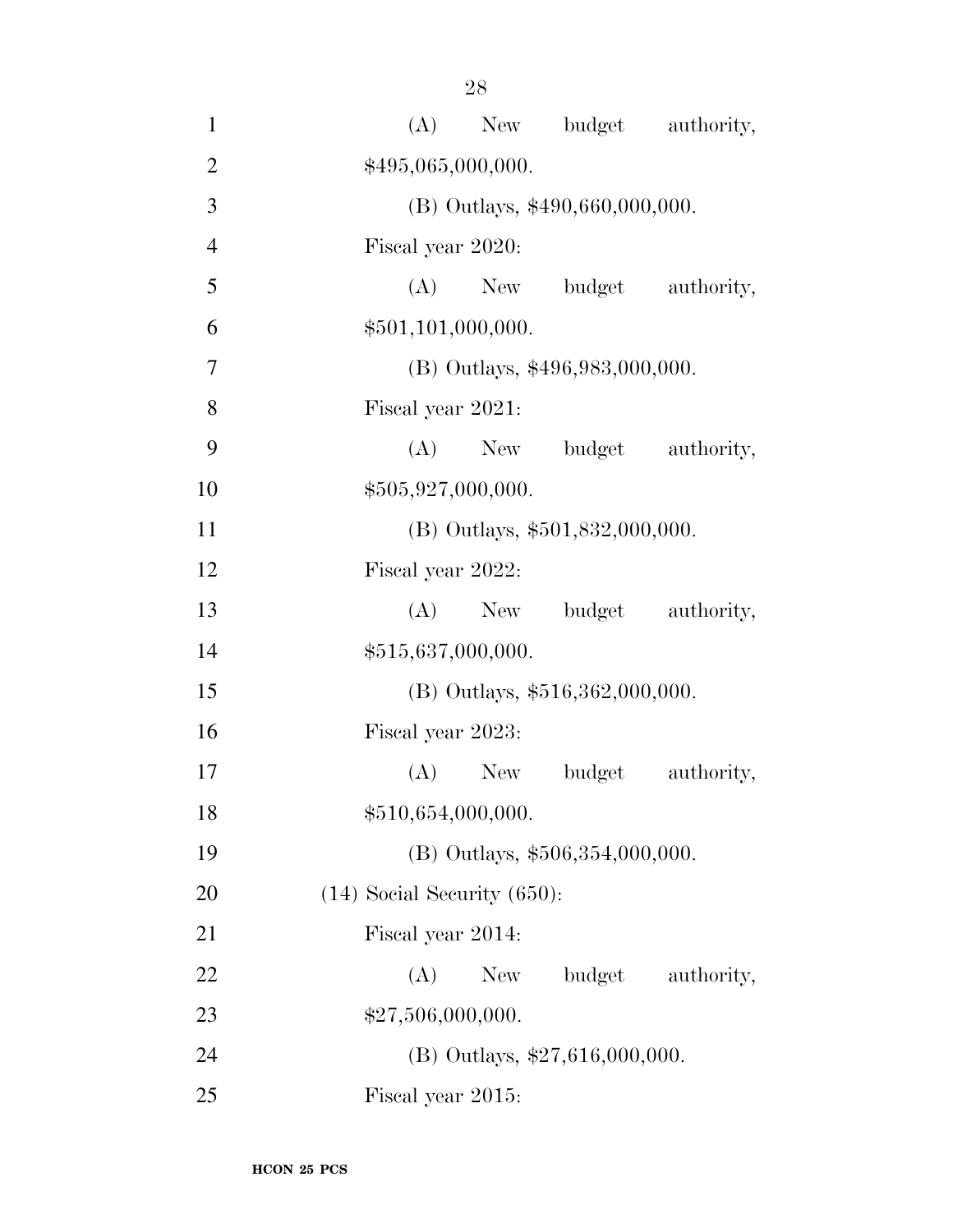| $\mathbf{1}$   | New budget authority,<br>(A)       |
|----------------|------------------------------------|
| $\overline{2}$ | \$30,233,000,000.                  |
| 3              | (B) Outlays, \$30,308,000,000.     |
| $\overline{4}$ | Fiscal year 2016:                  |
| 5              | (A) New budget authority,          |
| 6              | \$33,369,000,000.                  |
| 7              | $(B)$ Outlays, \$33,407,000,000.   |
| 8              | Fiscal year 2017:                  |
| 9              | (A) New budget authority,          |
| 10             | \$36,691,000,000.                  |
| 11             | (B) Outlays, \$36,691,000,000.     |
| 12             | Fiscal year 2018:                  |
| 13             | budget authority,<br>$(A)$ New     |
| 14             | \$40,005,000,000.                  |
| 15             | $(B)$ Outlays, \$40,005,000,000.   |
| 16             | Fiscal year 2019:                  |
| 17             | $(A)$ New<br>budget<br>authority,  |
| 18             | \$43,421,000,000.                  |
| 19             | (B) Outlays, \$43,421,000,000.     |
| 20             | Fiscal year 2020:                  |
| 21             | budget<br>(A)<br>New<br>authority, |
| 22             | \$46,954,000,000.                  |
| 23             | $(B)$ Outlays, \$46,954,000,000.   |
| 24             | Fiscal year 2021:                  |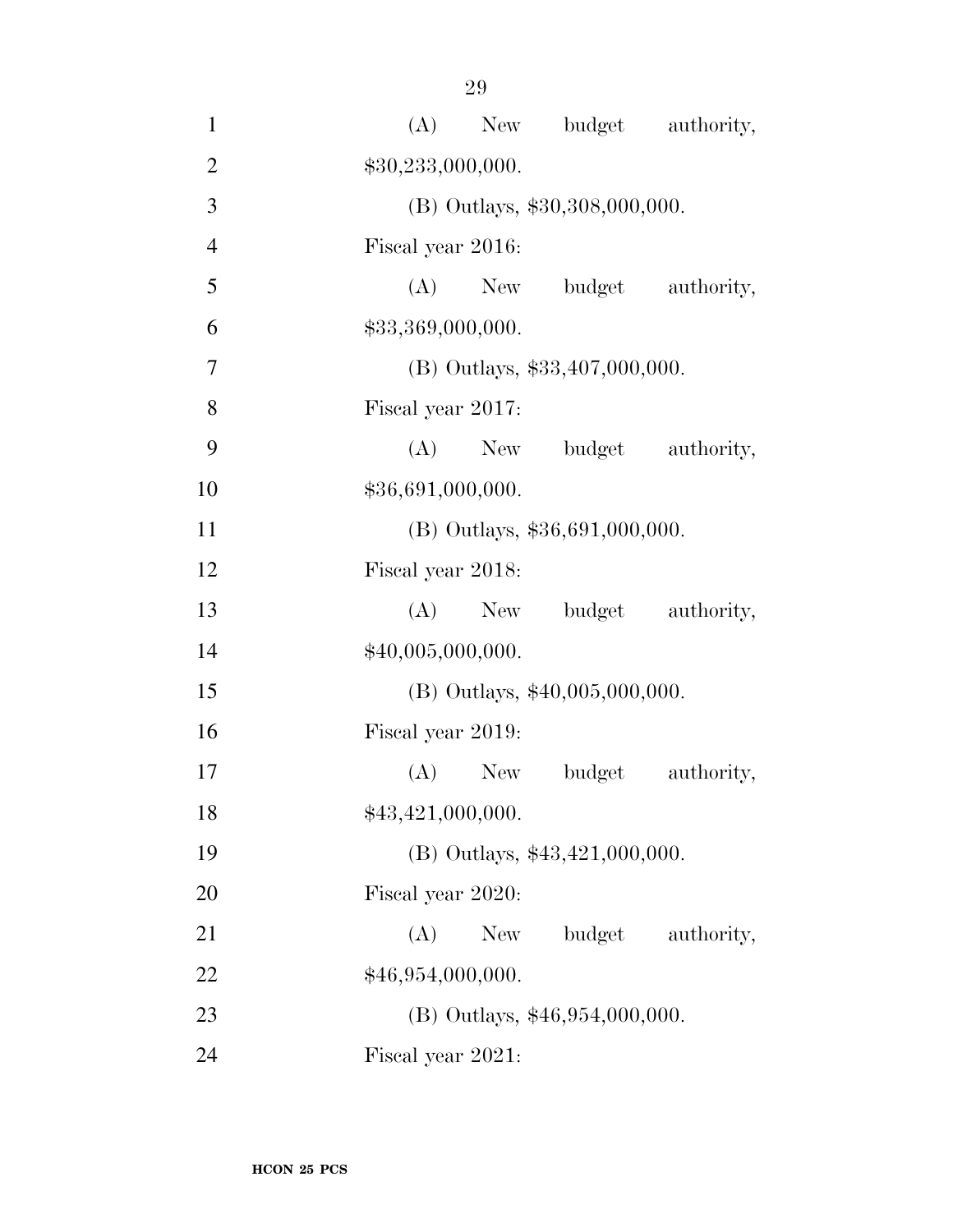| $\mathbf{1}$   | New budget authority,<br>(A)                    |
|----------------|-------------------------------------------------|
| $\overline{2}$ | \$50,474,000,000.                               |
| 3              | (B) Outlays, \$50,474,000,000.                  |
| $\overline{4}$ | Fiscal year 2022:                               |
| 5              | (A)<br>budget authority,<br>New                 |
| 6              | \$54,235,000,000.                               |
| 7              | $(B)$ Outlays, \$54,235,000,000.                |
| 8              | Fiscal year 2023:                               |
| 9              | $(A)$ New<br>budget authority,                  |
| 10             | \$58,441,000,000.                               |
| 11             | $(B)$ Outlays, \$58,441,000,000.                |
| 12             | $(15)$ Veterans Benefits and Services $(700)$ : |
| 13             | Fiscal year 2014:                               |
| 14             | budget authority,<br>(A)<br>New                 |
| 15             | \$145,730,000,000.                              |
| 16             | (B) Outlays, $$145,440,000,000$ .               |
| 17             | Fiscal year 2015:                               |
| 18             | $(A)$ New<br>budget<br>authority,               |
| 19             | \$149,792,000,000.                              |
| 20             | (B) Outlays, \$149,313,000,000.                 |
| 21             | Fiscal year 2016:                               |
| 22             | budget authority,<br>(A)<br>New                 |
| 23             | \$162,051,000,000.                              |
| 24             | $(B)$ Outlays, \$161,441,000,000.               |
| 25             | Fiscal year 2017:                               |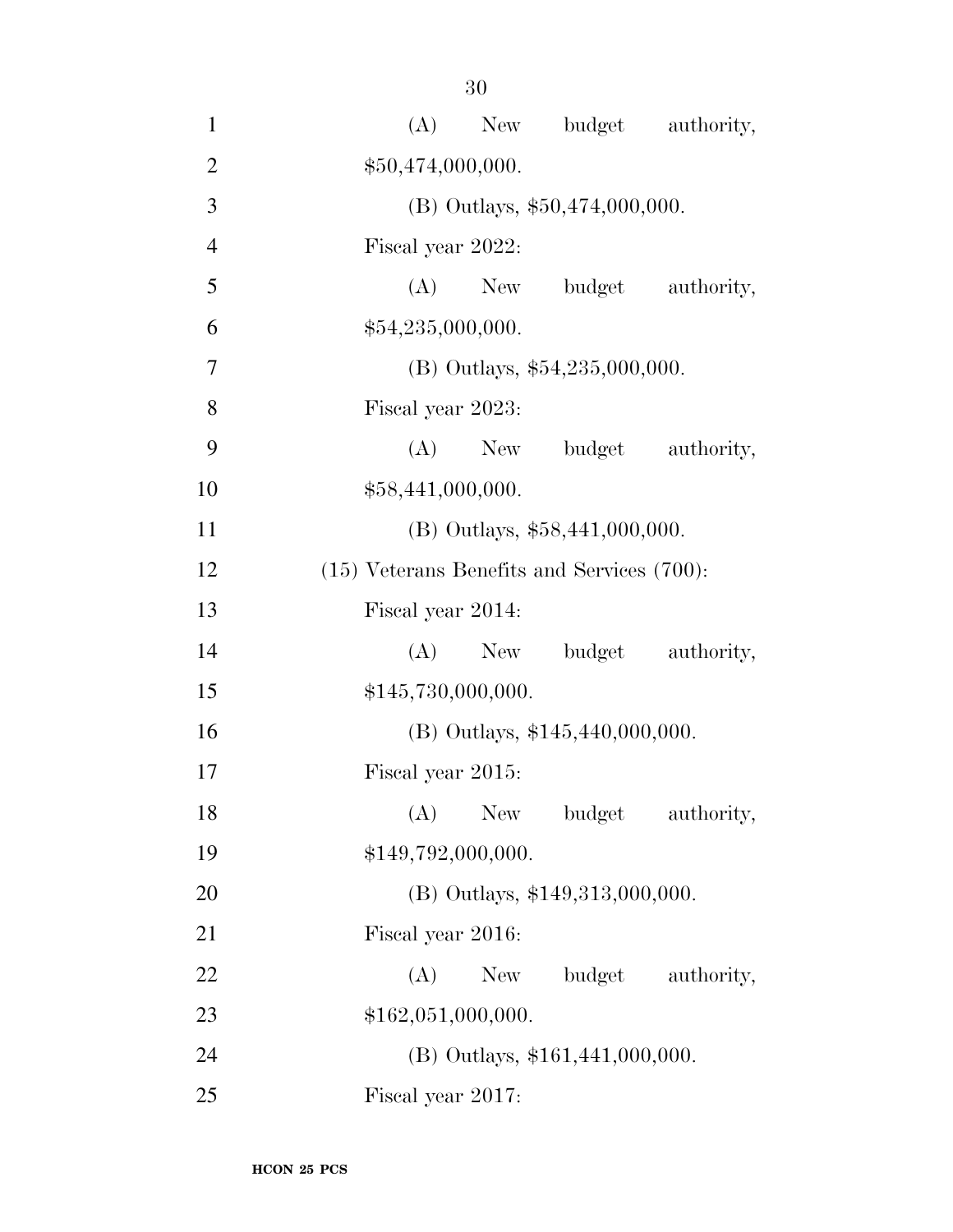| $\mathbf{1}$   | (A) New budget authority,          |
|----------------|------------------------------------|
| $\overline{2}$ | \$160,947,000,000.                 |
| 3              | (B) Outlays, \$160,117,000,000.    |
| $\overline{4}$ | Fiscal year 2018:                  |
| 5              | (A) New budget<br>authority,       |
| 6              | \$159,423,000,000.                 |
| 7              | $(B)$ Outlays, \$158,565,000,000.  |
| 8              | Fiscal year 2019:                  |
| 9              | (A) New budget authority,          |
| 10             | \$171,032,000,000.                 |
| 11             | $(B)$ Outlays, \$170,144,000,000.  |
| 12             | Fiscal year 2020:                  |
| 13             | budget authority,<br>$(A)$ New     |
| 14             | \$175,674,000,000.                 |
| 15             | (B) Outlays, \$174,791,000,000.    |
| 16             | Fiscal year 2021:                  |
| 17             | budget<br>authority,<br>(A)<br>New |
| 18             | \$179,585,000,000.                 |
| 19             | (B) Outlays, \$178,655,000,000.    |
| 20             | Fiscal year 2022:                  |
| 21             | budget<br>(A)<br>New<br>authority, |
| 22             | \$191,294,000,000.                 |
| 23             | (B) Outlays, \$190,344,000,000.    |
| 24             | Fiscal year 2023:                  |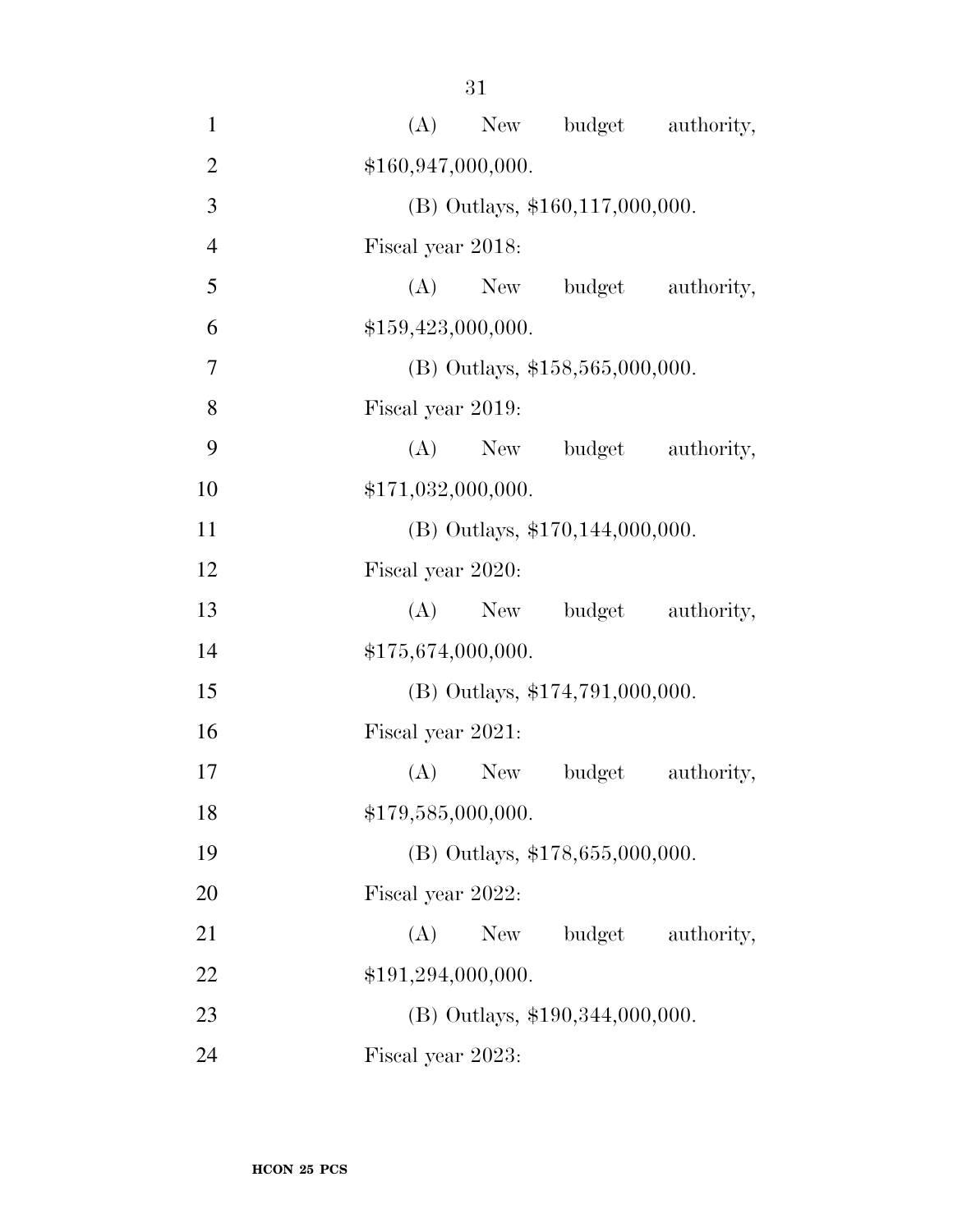| I<br>۰. | × |
|---------|---|
|         |   |

| $\mathbf{1}$   | (A)<br>New budget authority,               |
|----------------|--------------------------------------------|
| $\overline{2}$ | \$187,945,000,000.                         |
| 3              | (B) Outlays, \$186,882,000,000.            |
| $\overline{4}$ | $(16)$ Administration of Justice $(750)$ : |
| 5              | Fiscal year 2014:                          |
| 6              | budget<br>authority,<br>$(A)$ New          |
| $\tau$         | \$51,933,000,000.                          |
| 8              | $(B)$ Outlays, \$53,376,000,000.           |
| 9              | Fiscal year 2015:                          |
| 10             | (A)<br>budget authority,<br>New            |
| 11             | \$53,116,000,000.                          |
| 12             | (B) Outlays, \$52,918,000,000.             |
| 13             | Fiscal year 2016:                          |
| 14             | (A)<br>New budget<br>authority,            |
| 15             | \$56,644,000,000.                          |
| 16             | (B) Outlays, \$55,745,000,000.             |
| 17             | Fiscal year 2017:                          |
| 18             | (A) New budget<br>authority,               |
| 19             | \$56,712,000,000.                          |
| <b>20</b>      | $(B)$ Outlays, \$57,949,000,000.           |
| 21             | Fiscal year 2018:                          |
| 22             | budget authority,<br>(A)<br>New            |
| 23             | \$58,586,000,000.                          |
| 24             | (B) Outlays, \$59,859,000,000.             |
| 25             | Fiscal year 2019:                          |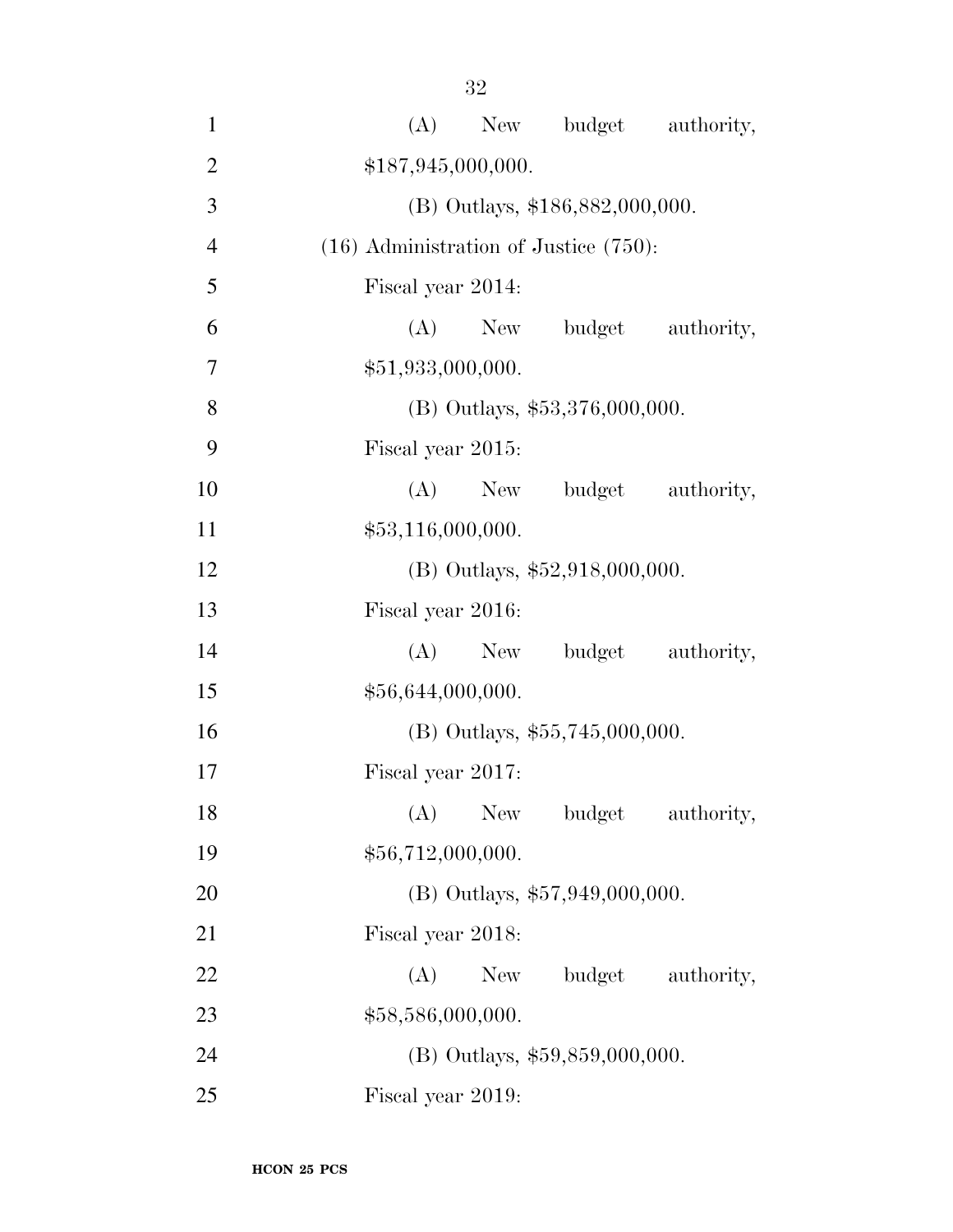| $\mathbf{1}$   | New budget authority,<br>(A)        |
|----------------|-------------------------------------|
| $\overline{2}$ | \$60,495,000,000.                   |
| 3              | (B) Outlays, \$60,666,000,000.      |
| $\overline{4}$ | Fiscal year 2020:                   |
| 5              | (A)<br>budget authority,<br>New     |
| 6              | \$62,400,000,000.                   |
| $\overline{7}$ | (B) Outlays, \$61,878,000,000.      |
| 8              | Fiscal year 2021:                   |
| 9              | budget authority,<br>$(A)$ New      |
| 10             | \$64,507,000,000.                   |
| 11             | $(B)$ Outlays, \$63,950,000,000.    |
| 12             | Fiscal year 2022:                   |
| 13             | budget authority,<br>$(A)$ New      |
| 14             | \$70,150,000,000.                   |
| 15             | (B) Outlays, \$69,561,000,000.      |
| 16             | Fiscal year 2023:                   |
| 17             | $(A)$ New<br>budget<br>authority,   |
| 18             | \$72,809,000,000.                   |
| 19             | (B) Outlays, \$72,195,000,000.      |
| 20             | $(17)$ General Government $(800)$ : |
| 21             | Fiscal year 2014:                   |
| 22             | budget authority,<br>(A)<br>New     |
| 23             | \$23,225,000,000.                   |
| 24             | (B) Outlays, $$24,172,000,000$ .    |
| 25             | Fiscal year 2015:                   |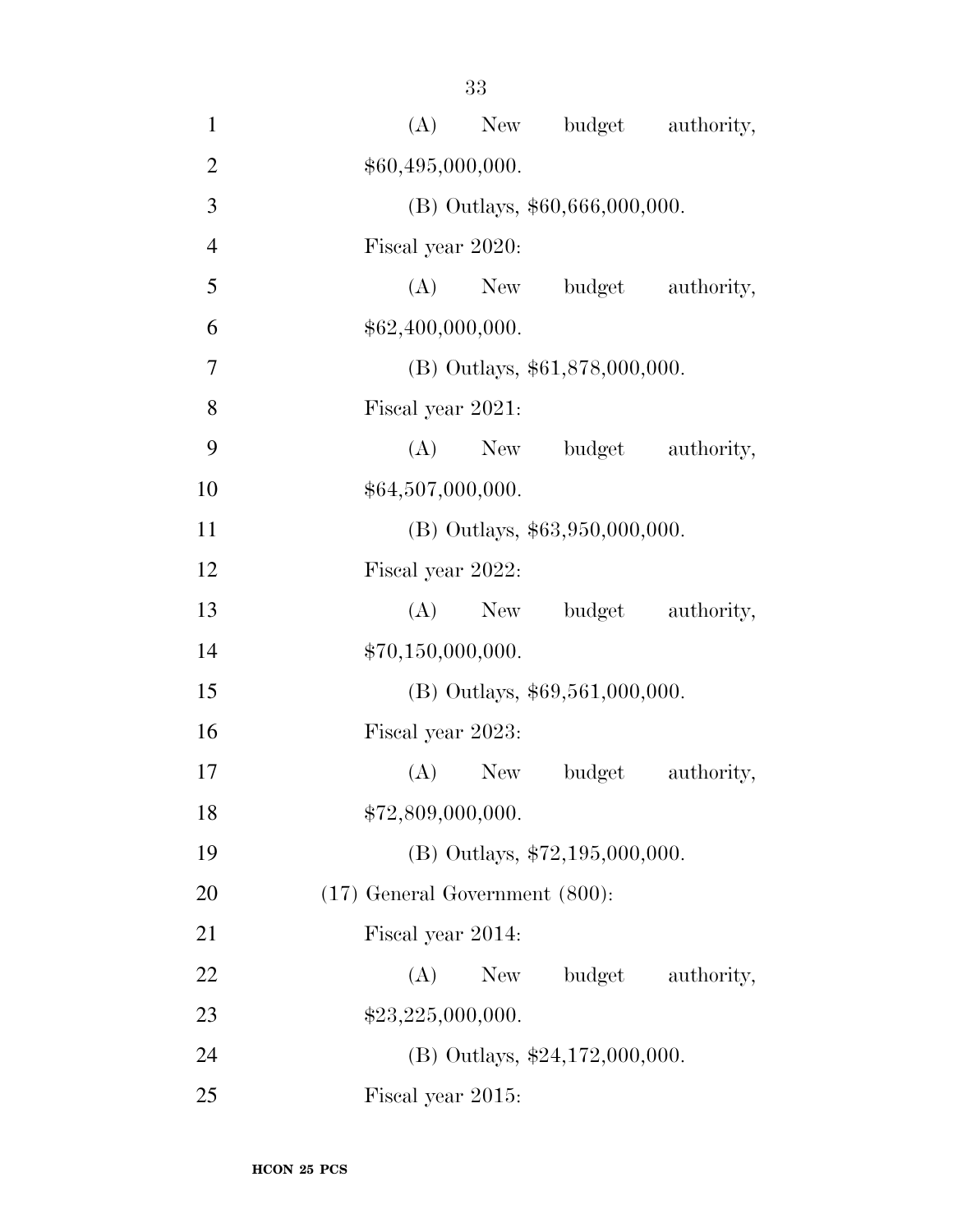| $\mathbf{1}$   | (A) New budget authority,          |
|----------------|------------------------------------|
| $\overline{2}$ | \$21,922,000,000.                  |
| 3              | (B) Outlays, \$20,749,000,000.     |
| $\overline{4}$ | Fiscal year 2016:                  |
| 5              | (A) New budget authority,          |
| 6              | \$23,263,000,000.                  |
| $\overline{7}$ | (B) Outlays, $$22,559,000,000$ .   |
| 8              | Fiscal year 2017:                  |
| 9              | (A) New budget authority,          |
| 10             | \$23,814,000,000.                  |
| 11             | (B) Outlays, $$23,435,000,000$ .   |
| 12             | Fiscal year 2018:                  |
| 13             | (A) New budget authority,          |
| 14             | \$24,573,000,000.                  |
| 15             | (B) Outlays, \$24,158,000,000.     |
| 16             | Fiscal year 2019:                  |
| 17             | $(A)$ New<br>budget<br>authority,  |
| 18             | \$25,454,000,000.                  |
| 19             | $(B)$ Outlays, \$24,803,000,000.   |
| 20             | Fiscal year 2020:                  |
| 21             | budget<br>(A)<br>New<br>authority, |
| 22             | \$26,293,000,000.                  |
| 23             | (B) Outlays, $$25,645,000,000$ .   |
| 24             | Fiscal year 2021:                  |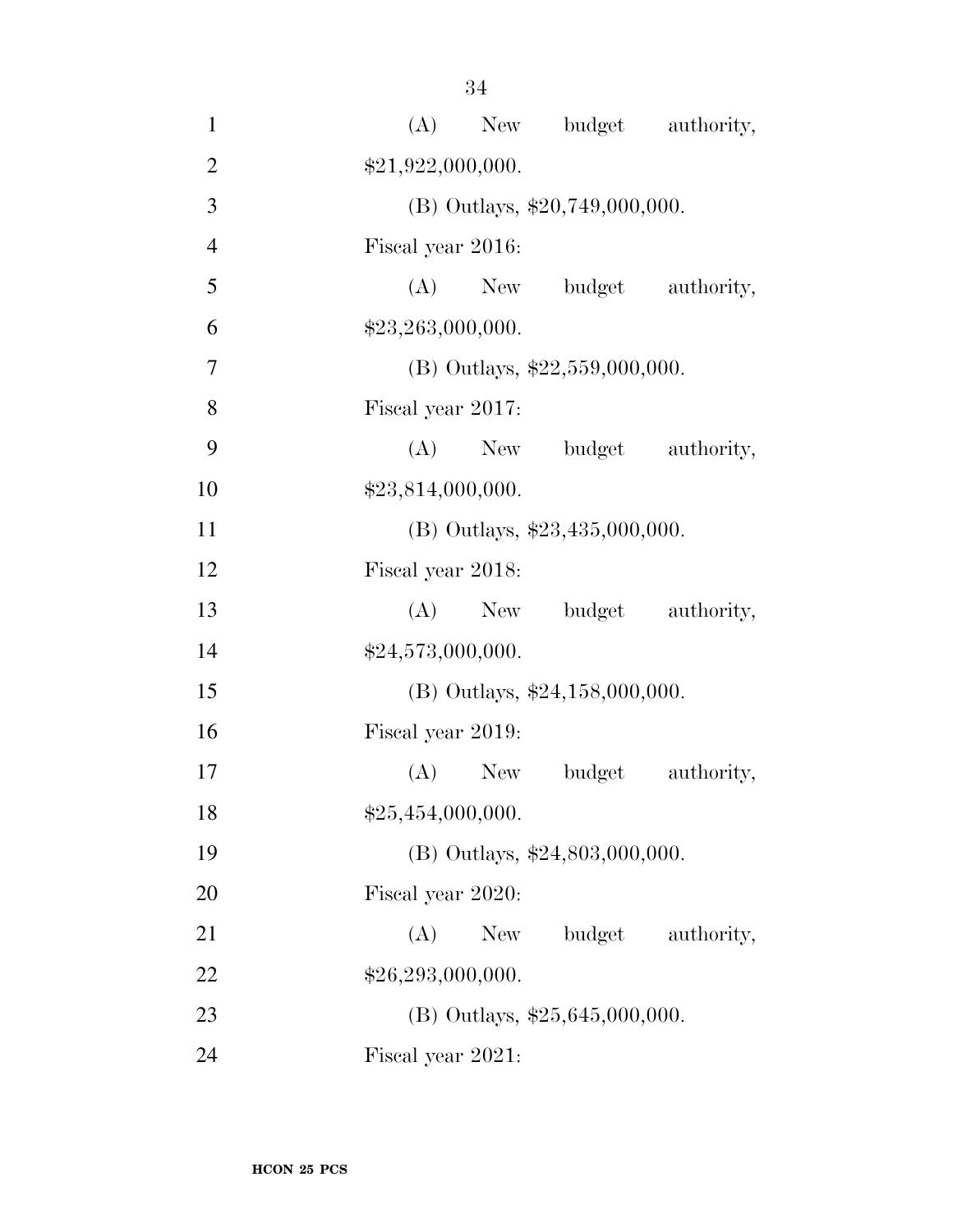| $\mathbf{1}$   | (A) New budget authority,          |
|----------------|------------------------------------|
| $\overline{2}$ | \$27,178,000,000.                  |
| 3              | (B) Outlays, \$26,566,000,000.     |
| $\overline{4}$ | Fiscal year 2022:                  |
| 5              | (A) New budget authority,          |
| 6              | \$27,821,000,000.                  |
| 7              | (B) Outlays, $$27,219,000,000$ .   |
| 8              | Fiscal year 2023:                  |
| 9              | $(A)$ New<br>budget authority,     |
| 10             | \$28,717,000,000.                  |
| 11             | (B) Outlays, \$28,116,000,000.     |
| 12             | $(18)$ Net Interest $(900)$ :      |
| 13             | Fiscal year 2014:                  |
| 14             | budget authority,<br>(A)<br>New    |
| 15             | \$341,099,000,000.                 |
| 16             | $(B)$ Outlays, \$341,099,000,000.  |
| 17             | Fiscal year 2015:                  |
| 18             | (A)<br>New<br>budget<br>authority, |
| 19             | \$367,647,000,000.                 |
| 20             | $(B)$ Outlays, \$367,647,000,000.  |
| 21             | Fiscal year 2016:                  |
| 22             | (A)<br>New<br>budget authority,    |
| 23             | \$405,960,000,000.                 |
| 24             | (B) Outlays, \$405,960,000,000.    |
| 25             | Fiscal year 2017:                  |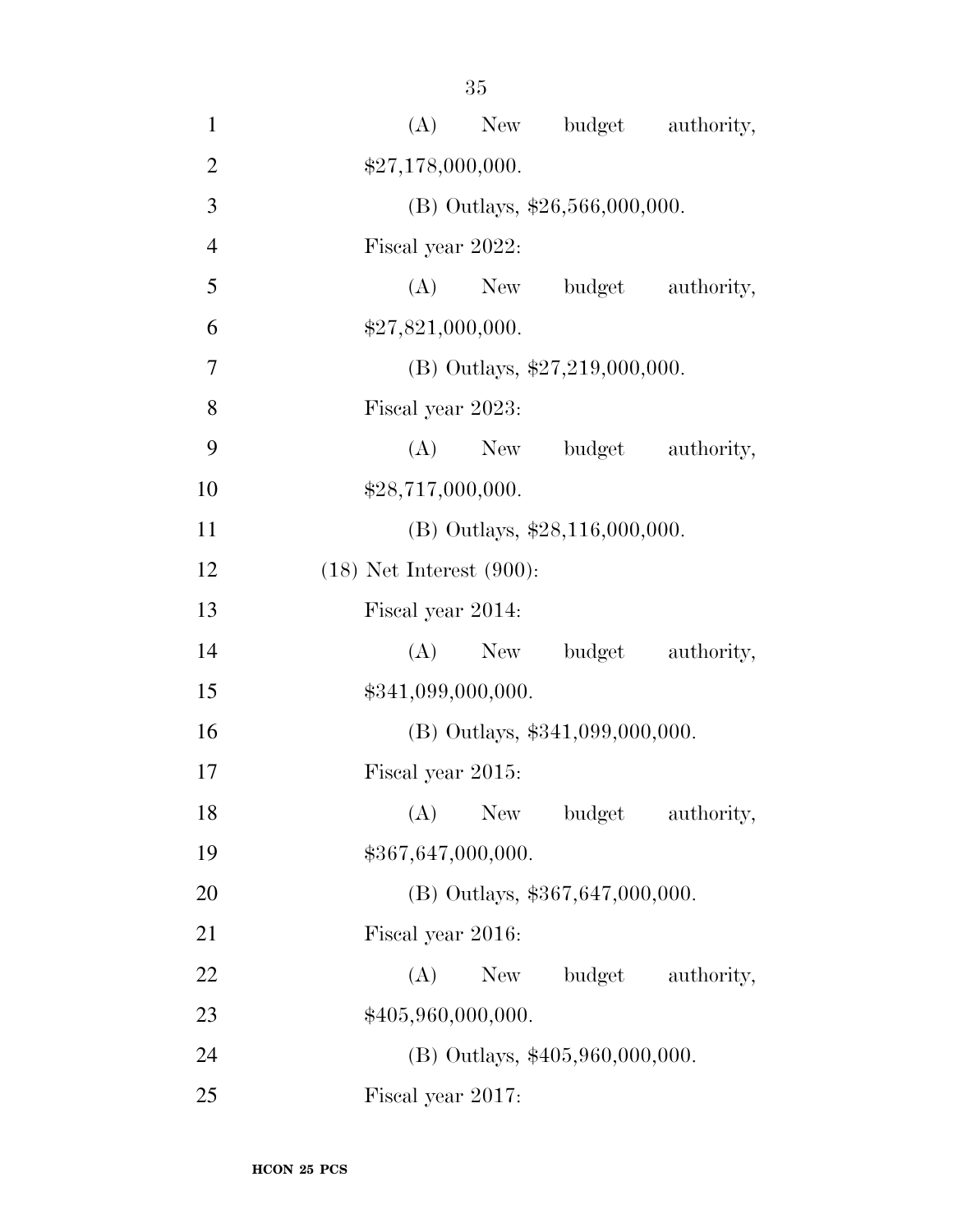| $\mathbf{1}$   | (A)<br>New budget authority,       |
|----------------|------------------------------------|
| $\overline{2}$ | \$476,448,000,000.                 |
| 3              | (B) Outlays, \$476,448,000,000.    |
| $\overline{4}$ | Fiscal year 2018:                  |
| 5              | (A) New budget authority,          |
| 6              | \$555,772,000,000.                 |
| $\overline{7}$ | (B) Outlays, \$555,772,000,000.    |
| 8              | Fiscal year 2019:                  |
| 9              | (A) New budget authority,          |
| 10             | \$613,411,000,000.                 |
| 11             | $(B)$ Outlays, \$613,411,000,000.  |
| 12             | Fiscal year 2020:                  |
| 13             | budget authority,<br>$(A)$ New     |
| 14             | \$661,810,000,000.                 |
| 15             | (B) Outlays, \$661,810,000,000.    |
| 16             | Fiscal year 2021:                  |
| 17             | (A) New budget<br>authority,       |
| 18             | \$694,647,000,000.                 |
| 19             | (B) Outlays, \$694,647,000,000.    |
| 20             | Fiscal year 2022:                  |
| 21             | budget<br>(A)<br>New<br>authority, |
| 22             | \$723,923,000,000.                 |
| 23             | (B) Outlays, $$723,923,000,000$ .  |
| 24             | Fiscal year 2023:                  |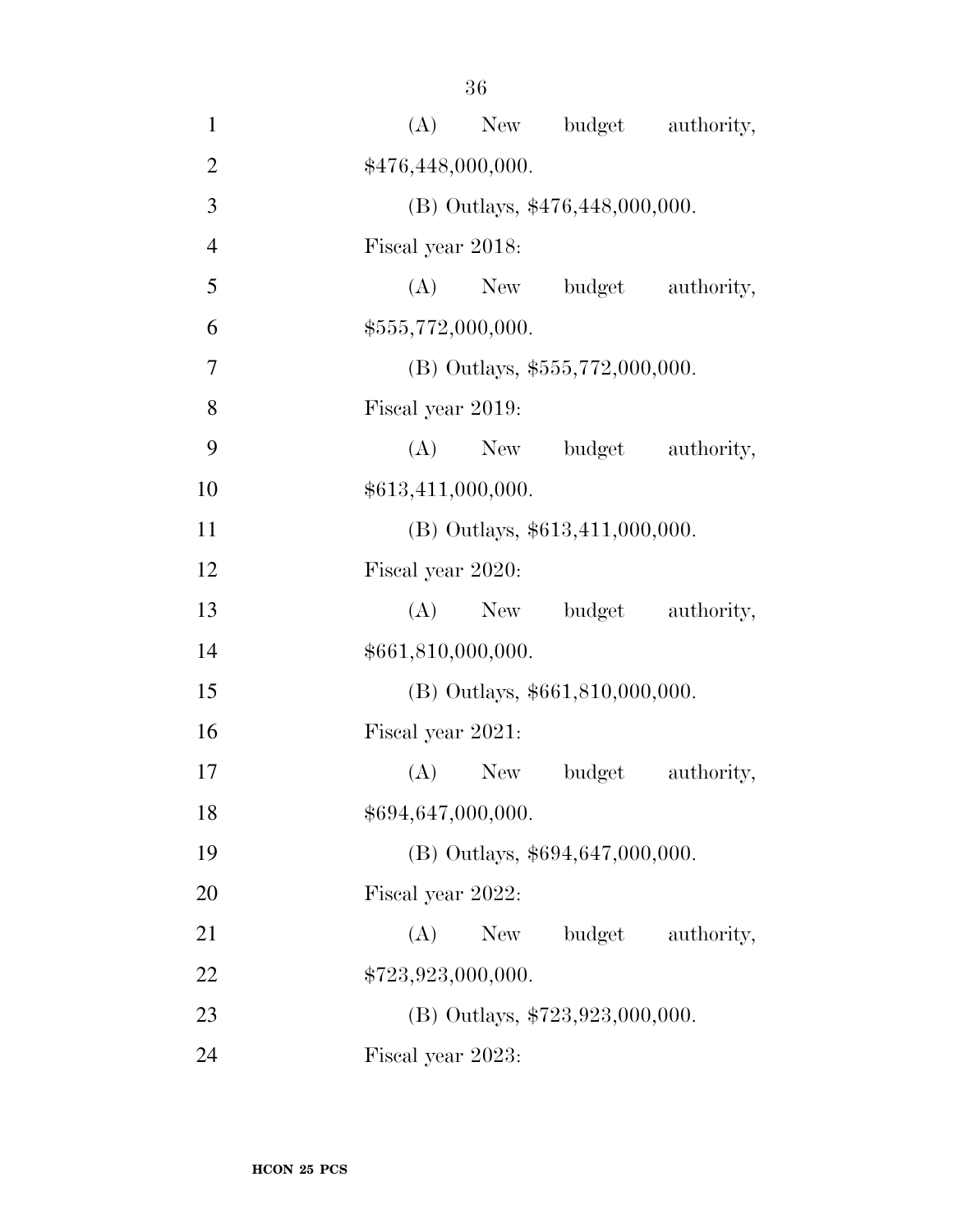| $\mathbf{1}$   | (A)<br>New budget authority,            |
|----------------|-----------------------------------------|
| $\overline{2}$ | \$745,963,000,000.                      |
| 3              | (B) Outlays, \$745,963,000,000.         |
| $\overline{4}$ | $(19)$ Allowances $(920)$ :             |
| 5              | Fiscal year 2014:                       |
| 6              | (A) New budget authority,               |
| 7              | $-$ \$59,061,000,000.                   |
| 8              | $(B)$ Outlays, $-44,044,000,000$ .      |
| 9              | Fiscal year 2015:                       |
| 10             | (A) New budget authority,               |
| 11             | $-$ \$58,840,000,000.                   |
| 12             | (B) Outlays, $-$ \$53,255,000,000.      |
| 13             | Fiscal year 2016:                       |
| 14             | (A) New budget authority,               |
| 15             | $-$ \$65,587,000,000.                   |
| 16             | (B) Outlays, -\$59,258,000,000.         |
| 17             | Fiscal year 2017:                       |
| 18             | (A)<br>New York<br>budget<br>authority, |
| 19             | $-$ \$71,859,000,000.                   |
| 20             | $(B)$ Outlays, $-\$65,151,000,000$ .    |
| 21             | Fiscal year 2018:                       |
| 22             | New budget authority,<br>(A)            |
| 23             | $-$ \$77,299,000,000.                   |
| 24             | (B) Outlays, $-$ \$71,278,000,000.      |
| 25             | Fiscal year 2019:                       |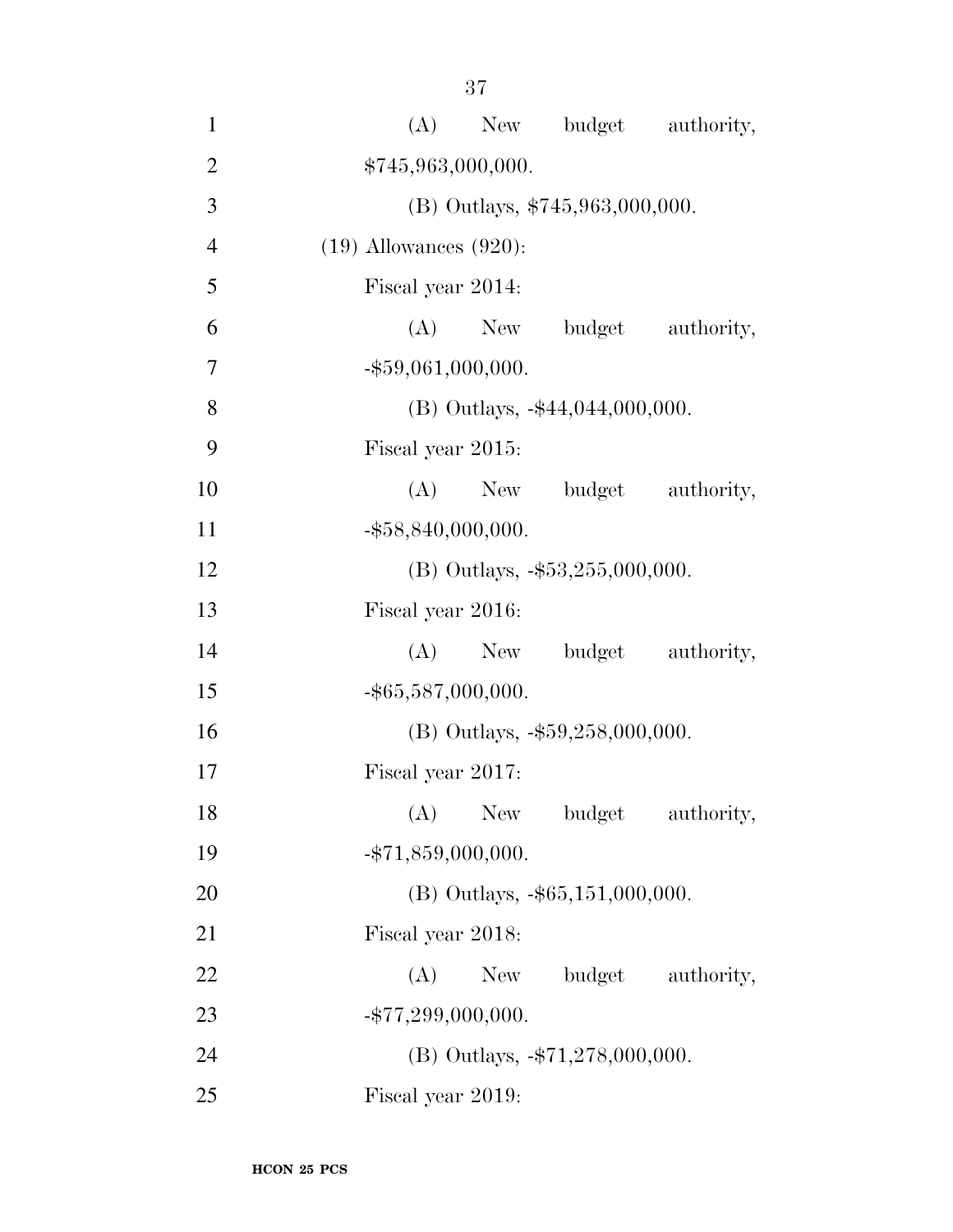| $\mathbf{1}$   | (A) New budget authority,                |
|----------------|------------------------------------------|
| $\overline{2}$ | $-$ \$82,155,000,000.                    |
| 3              | (B) Outlays, -\$76,769,000,000.          |
| $\overline{4}$ | Fiscal year 2020:                        |
| 5              | (A) New budget authority,                |
| 6              | $-$ \$85,543,000,000.                    |
| $\overline{7}$ | $(B)$ Outlays, $-$ \$81,785,000,000.     |
| 8              | Fiscal year 2021:                        |
| 9              | (A) New budget authority,                |
| 10             | $-$ \$89,377,000,000.                    |
| 11             | $(B)$ Outlays, $-\$85,845,000,000$ .     |
| 12             | Fiscal year 2022:                        |
| 13             | (A) New budget authority,                |
| 14             | -\$88,897,000,000.                       |
| 15             | (B) Outlays, -\$85,661,000,000.          |
| 16             | Fiscal year 2023:                        |
| 17             | $(A)$ New<br>budget<br>authority,        |
| 18             | $-$ \$92,469,000,000.                    |
| 19             | (B) Outlays, -\$89,323,000,000.          |
| 20             | $(20)$ Government-wide savings $(930)$ : |
| 21             | Fiscal year 2014:                        |
| 22             | budget authority,<br>(A)<br>New          |
| 23             | $-$ \$9,407,000,000.                     |
| 24             | (B) Outlays, -\$6,660,000,000.           |
| 25             | Fiscal year 2015:                        |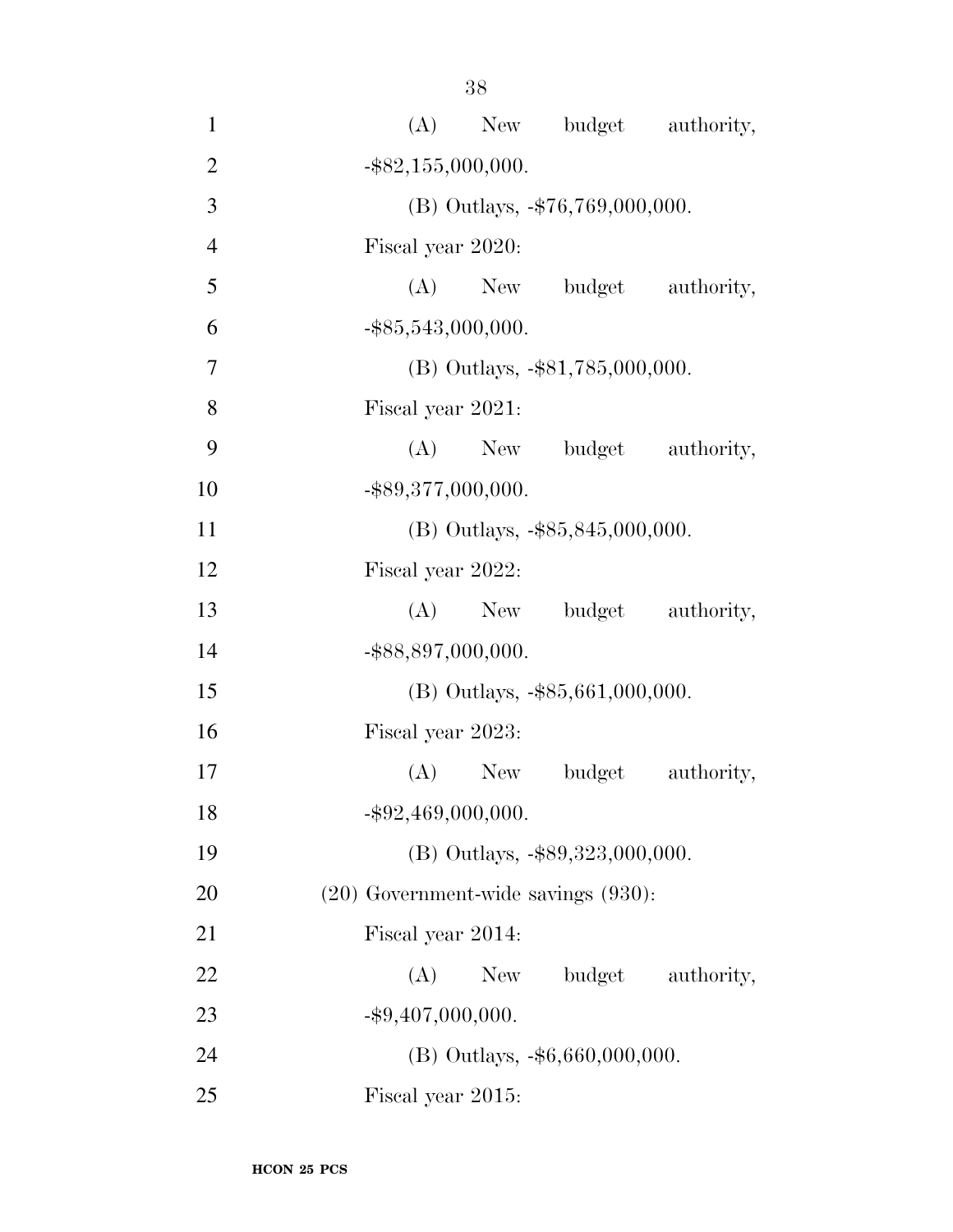| $\mathbf{1}$   | (A) New budget authority,           |
|----------------|-------------------------------------|
| $\overline{2}$ | $-$ \$21,577,000,000.               |
| 3              | (B) Outlays, -\$9,971,000,000.      |
| $\overline{4}$ | Fiscal year 2016:                   |
| 5              | (A) New budget authority,           |
| 6              | $-$ \$17,617,000,000.               |
| $\overline{7}$ | (B) Outlays, -\$8,873,000,000.      |
| 8              | Fiscal year 2017:                   |
| 9              | (A) New budget authority,           |
| 10             | $-$ \$13,371,000,000.               |
| 11             | $(B)$ Outlays, $-$ \$6,739,000,000. |
| 12             | Fiscal year 2018:                   |
| 13             | (A) New budget authority,           |
| 14             | $-$ \$11,556,000,000.               |
| 15             | (B) Outlays, -\$3,340,000,000.      |
| 16             | Fiscal year 2019:                   |
| 17             | (A) New budget<br>authority,        |
| 18             | $-$ \$9,584,000,000.                |
| 19             | (B) Outlays, -\$703,000,000.        |
| 20             | Fiscal year 2020:                   |
| 21             | budget<br>authority,<br>(A)<br>New  |
| 22             | $-$ \$8,457,000,000.                |
| 23             | $(B)$ Outlays, \$1,740,000,000.     |
| 24             | Fiscal year 2021:                   |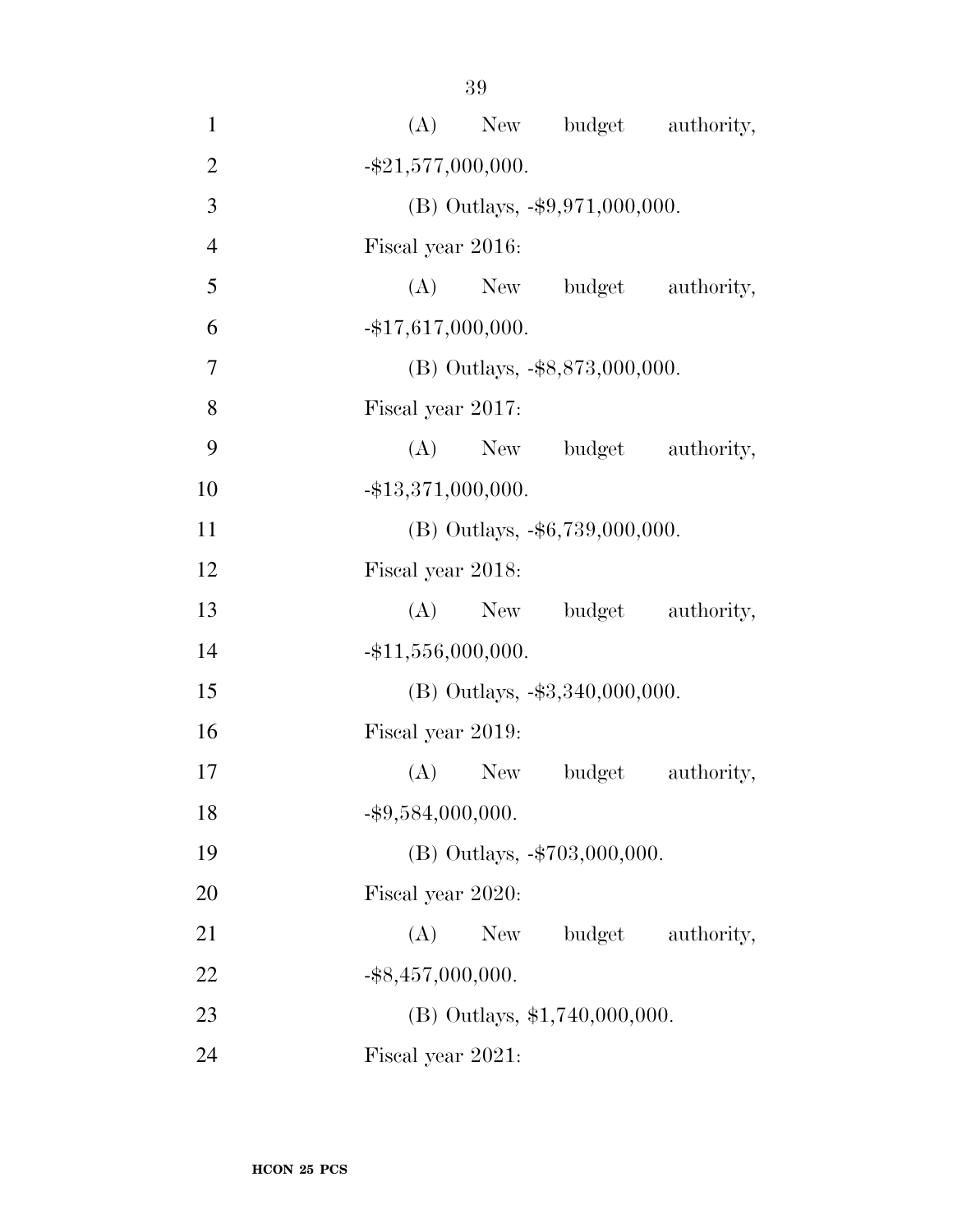| $\mathbf{1}$   | (A)<br>New budget authority,                       |
|----------------|----------------------------------------------------|
| $\overline{2}$ | $-$ \$7,094,000,000.                               |
| 3              | (B) Outlays, \$3,666,000,000.                      |
| $\overline{4}$ | Fiscal year 2022:                                  |
| 5              | New budget authority,<br>(A)                       |
| 6              | $-$ \$21,151,000,000.                              |
| 7              | (B) Outlays, $-\$2,703,000,000$ .                  |
| 8              | Fiscal year 2023:                                  |
| 9              | (A) New budget authority,                          |
| 10             | $-$ \$35,807,000,000.                              |
| 11             | $(B)$ Outlays, $-13,555,000,000$ .                 |
| 12             | $(21)$ Undistributed Offsetting Receipts $(950)$ : |
| 13             | Fiscal year 2014:                                  |
| 14             | (A) New budget authority,                          |
| 15             | $-$ \$75,946,000,000.                              |
| 16             | (B) Outlays, -\$75,946,000,000.                    |
| 17             | Fiscal year 2015:                                  |
| 18             | (A) New budget authority,                          |
| 19             | $-$ \$80,864,000,000.                              |
| 20             | $(B)$ Outlays, $-$ \$80,864,000,000.               |
| 21             | Fiscal year 2016:                                  |
| 22             | (A)<br>budget<br>New<br>authority,                 |
| 23             | $-$ \$86,525,000,000.                              |
| 24             | (B) Outlays, -\$86,525,000,000.                    |
| 25             | Fiscal year 2017:                                  |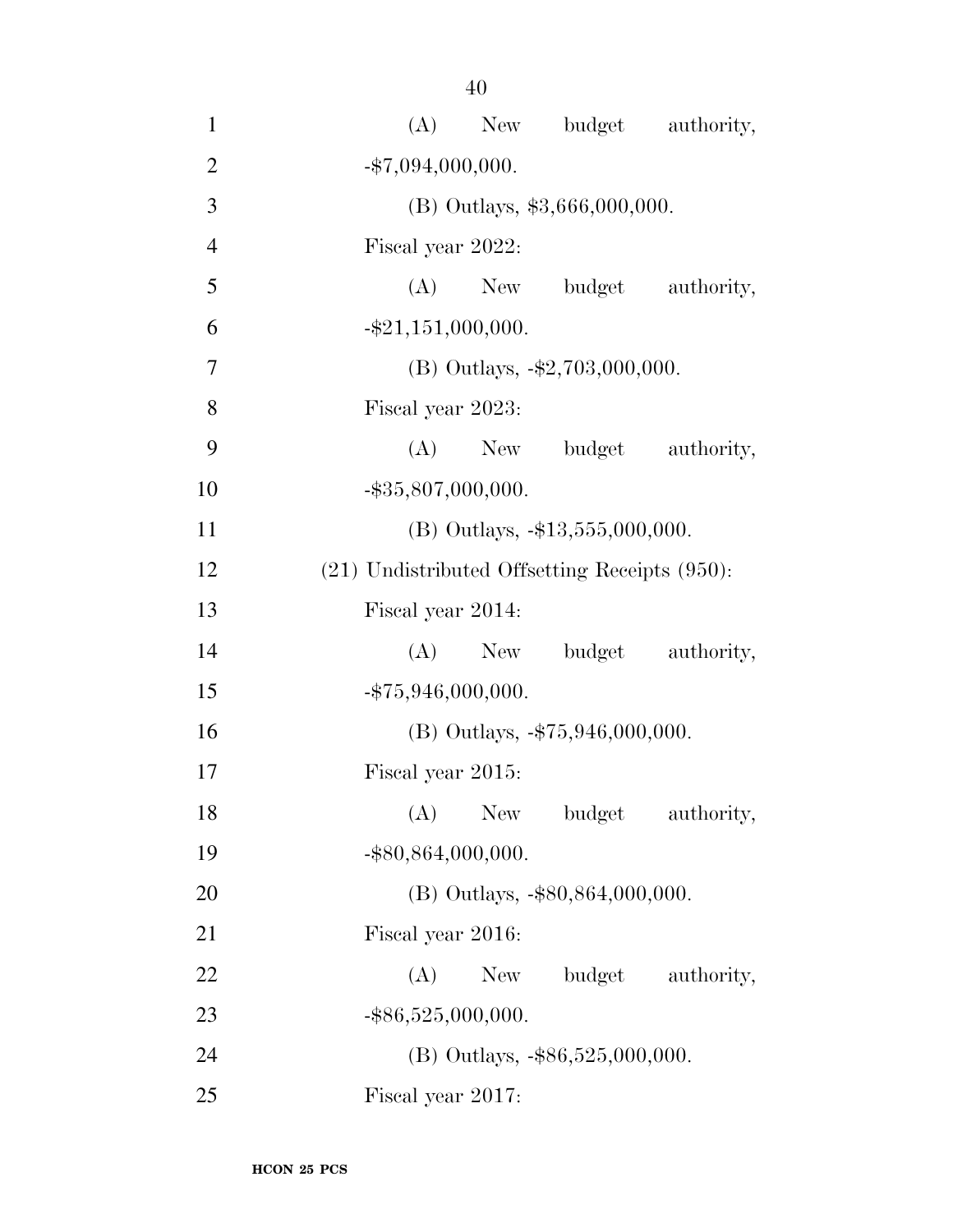| $\mathbf{1}$   | (A) New budget authority,          |
|----------------|------------------------------------|
| $\overline{2}$ | $-$ \$90,525,000,000.              |
| 3              | (B) Outlays, $-\$90,525,000,000$ . |
| $\overline{4}$ | Fiscal year 2018:                  |
| 5              | (A) New budget authority,          |
| 6              | $-$ \$91,645,000,000.              |
| 7              | (B) Outlays, $-$ \$91,645,000,000. |
| 8              | Fiscal year 2019:                  |
| 9              | (A) New budget authority,          |
| 10             | $-$ \$99,220,000,000.              |
| 11             | (B) Outlays, $-\$99,220,000,000$ . |
| 12             | Fiscal year 2020:                  |
| 13             | (A) New budget authority,          |
| 14             | $-$ \$101,316,000,000.             |
| 15             | (B) Outlays, -\$101,316,000,000.   |
| 16             | Fiscal year 2021:                  |
| 17             | $(A)$ New<br>budget<br>authority,  |
| 18             | $-$ \$106,332,000,000.             |
| 19             | (B) Outlays, -\$106,332,000,000.   |
| 20             | Fiscal year 2022:                  |
| 21             | (A)<br>budget<br>New<br>authority, |
| 22             | $-$ \$109,276,000,000.             |
| 23             | (B) Outlays, -\$109,276,000,000.   |
| 24             | Fiscal year 2023:                  |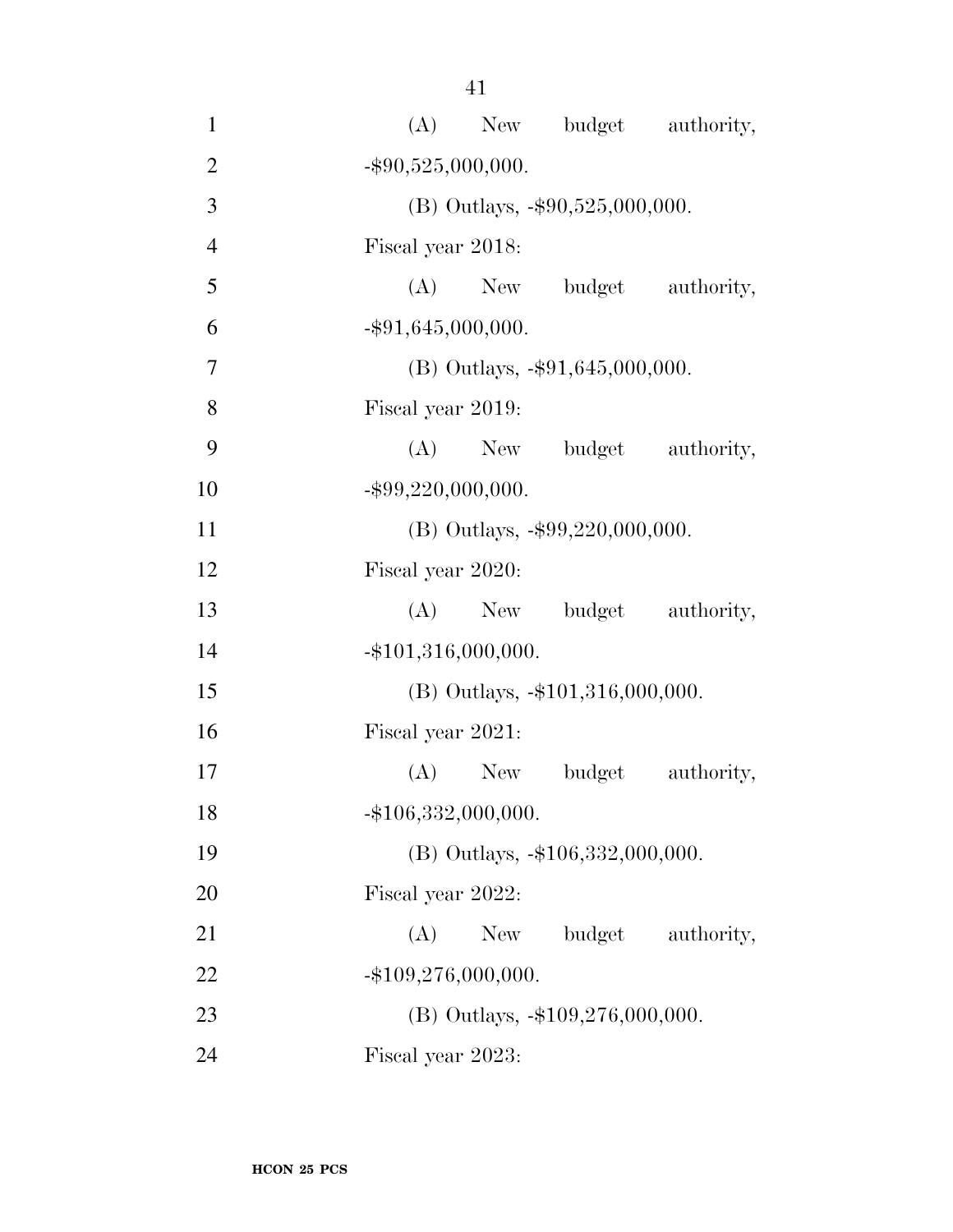| $\mathbf{1}$   | (A) New budget authority,                   |
|----------------|---------------------------------------------|
| $\overline{2}$ | $-$ \$115,049,000,000.                      |
| 3              | $(B)$ Outlays, $-115,049,000,000$ .         |
| $\overline{4}$ | (22) Overseas Contingency Operations/Global |
| 5              | War on Terrorism (970):                     |
| 6              | Fiscal year 2014:                           |
| 7              | (A) New budget authority,                   |
| 8              | \$93,000,000,000.                           |
| 9              | (B) Outlays, \$46,621,000,000.              |
| 10             | Fiscal year 2015:                           |
| 11             | $(A)$ New<br>budget authority,              |
| 12             | \$35,000,000,000.                           |
| 13             | $(B)$ Outlays, \$40,851,000,000.            |
| 14             | Fiscal year 2016:                           |
| 15             | (A)<br>budget authority,<br>New             |
| 16             | \$35,000,000,000.                           |
| 17             | (B) Outlays, \$39,948,000,000.              |
| 18             | Fiscal year 2017:                           |
| 19             | (A)<br>New<br>budget authority,             |
| 20             | \$35,000,000,000.                           |
| 21             | (B) Outlays, \$38,789,000,000.              |
| 22             | Fiscal year 2018:                           |
| 23             | (A)<br>budget authority,<br>New             |
| 24             | \$35,000,000,000.                           |
| 25             | (B) Outlays, \$37,451,000,000.              |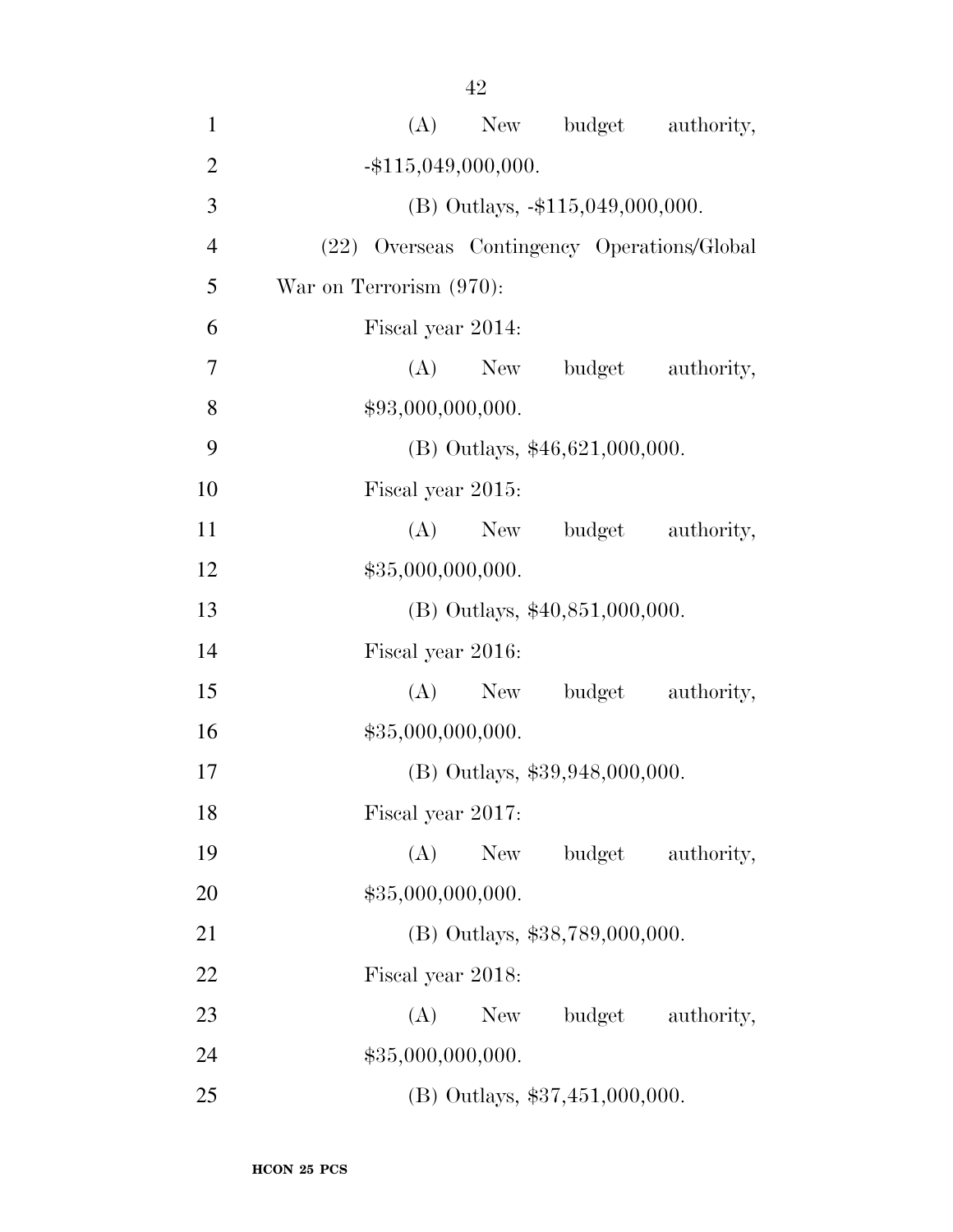| $\mathbf{1}$   | Fiscal year 2019:                                      |
|----------------|--------------------------------------------------------|
| $\mathfrak{2}$ | New budget authority,<br>(A)                           |
| 3              | \$35,000,000,000.                                      |
| $\overline{4}$ | (B) Outlays, \$37,570,000,000.                         |
| 5              | Fiscal year 2020:                                      |
| 6              | (A) New budget authority,                              |
| 7              | \$35,000,000,000.                                      |
| 8              | (B) Outlays, \$37,431,000,000.                         |
| 9              | Fiscal year 2021:                                      |
| 10             | (A) New budget authority,                              |
| 11             | \$35,000,000,000.                                      |
| 12             | (B) Outlays, \$37,466,000,000.                         |
| 13             | Fiscal year 2022:                                      |
| 14             | New budget authority,<br>(A)                           |
| 15             | \$35,000,000,000.                                      |
| 16             | (B) Outlays, \$38,102,000,000.                         |
| 17             | Fiscal year 2023:                                      |
| 18             | (A) New budget authority,                              |
| 19             | \$35,000,000,000.                                      |
| 20             | $(B)$ Outlays, \$37,694,000,000.                       |
| 21             | <b>TITLE II-RECONCILIATION</b>                         |
| 22             | SEC. 201. RECONCILIATION IN THE HOUSE OF REPRESENT-    |
| 23             | <b>ATIVES.</b>                                         |
| 24             | (a) SUBMISSIONS OF SPENDING REDUCTION.—The             |
| 25             | House committees named in subsection (b) shall submit, |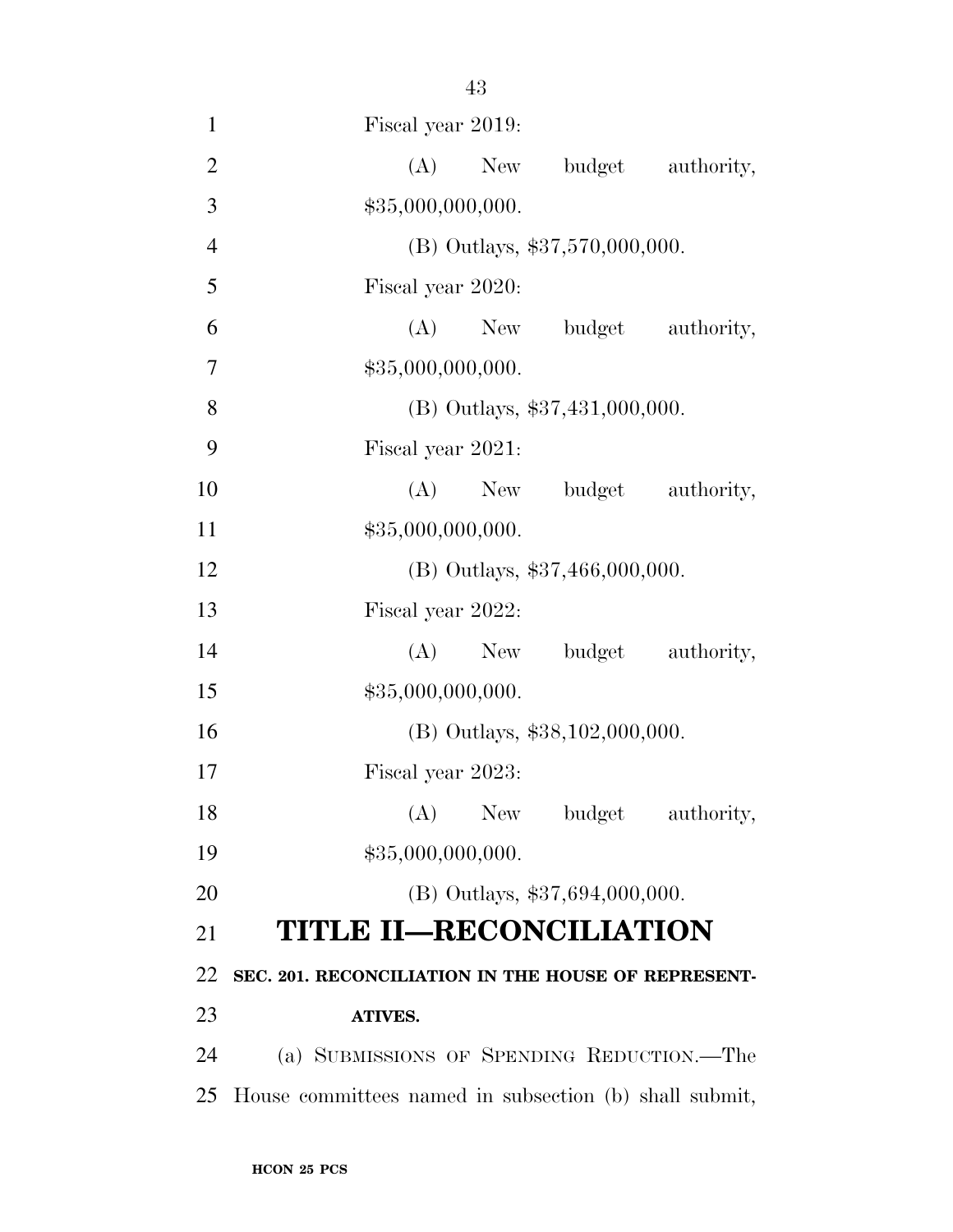1 not later than 2013, recommendations to the Committee on the Budget of the House of Representa- tives. After receiving those recommendations, such com- mittee shall report to the House a reconciliation bill car- rying out all such recommendations without substantive revision.

(b) INSTRUCTIONS.—

 (1) COMMITTEE ON AGRICULTURE.—The Com- mittee on Agriculture shall submit changes in laws within its jurisdiction sufficient to reduce the deficit by at least \$1,000,000,000 for the period of fiscal years 2013 through 2023.

 (2) COMMITTEE ON EDUCATION AND THE WORKFORCE.—The Committee on Education and the Workforce shall submit changes in laws within its jurisdiction sufficient to reduce the deficit by at least \$1,000,000,000 for the period of fiscal years 2013 through 2023.

19 (3) COMMITTEE ON ENERGY AND COMMERCE.— The Committee on Energy and Commerce shall sub- mit changes in laws within its jurisdiction sufficient to reduce the deficit by at least \$1,000,000,000 for 23 the period of fiscal years 2013 through 2023.

24 (4) COMMITTEE ON FINANCIAL SERVICES.—The Committee on Financial Services shall submit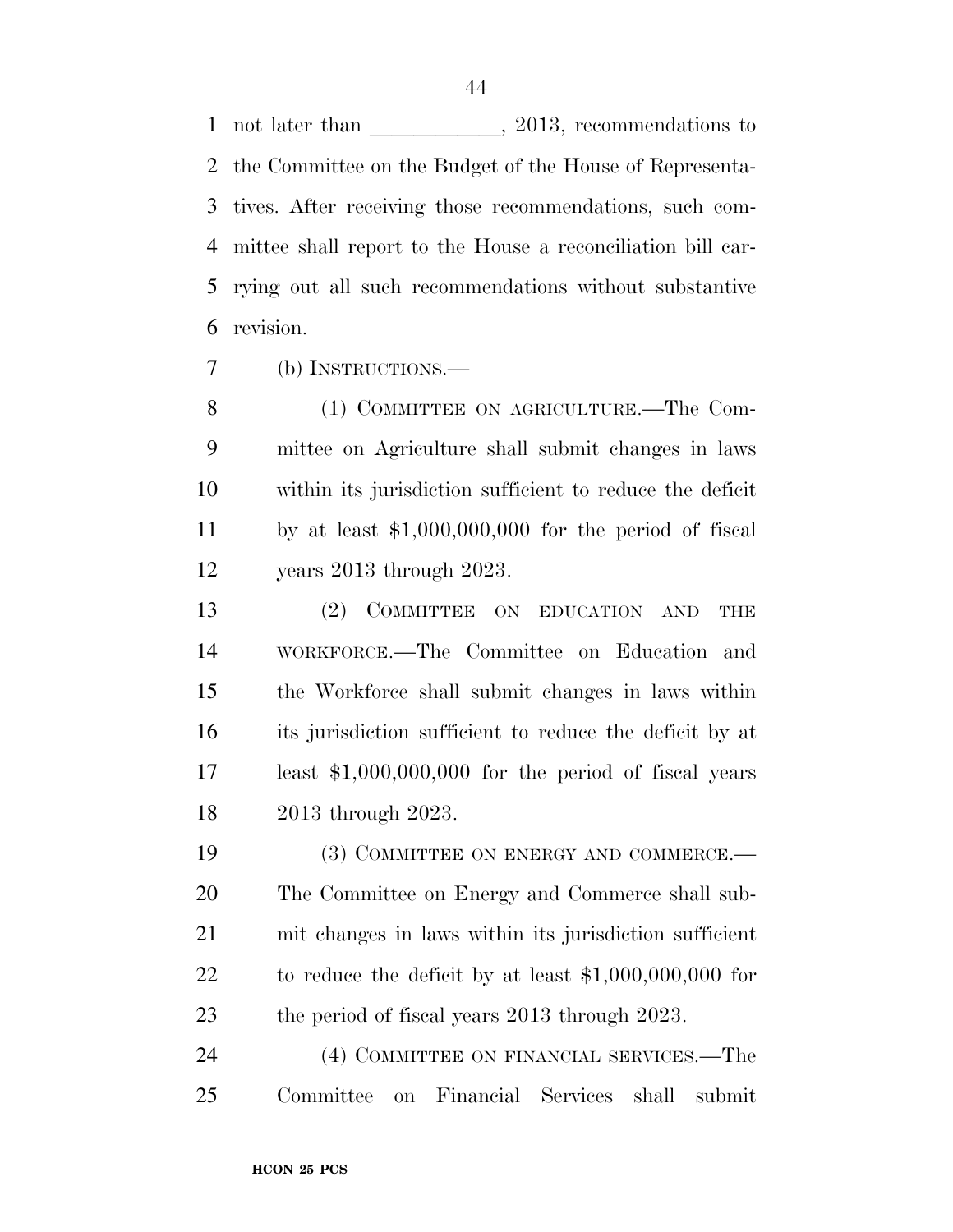changes in laws within its jurisdiction sufficient to reduce the deficit by at least \$1,000,000,000 for the period of fiscal years 2013 through 2023. (5) COMMITTEE ON THE JUDICIARY.—The Committee on the Judiciary shall submit changes in laws within its jurisdiction sufficient to reduce the deficit by at least \$1,000,000,000 for the period of fiscal years 2013 through 2023. (6) COMMITTEE ON NATURAL RESOURCES.— The Committee on Natural Resources shall submit changes in laws within its jurisdiction sufficient to reduce the deficit by at least \$1,000,000,000 for the period of fiscal years 2013 through 2023. (7) COMMITTEE ON OVERSIGHT AND GOVERN- MENT REFORM.—The Committee on Oversight and Government Reform shall submit changes in laws within its jurisdiction sufficient to reduce the deficit by at least \$1,000,000,000 for the period of fiscal years 2013 through 2023. (8) COMMITTEE ON WAYS AND MEANS.—The Committee on Ways and Means shall submit changes in laws within its jurisdiction sufficient to reduce the deficit by at least \$1,000,000,000 for the period of fiscal years 2013 through 2023.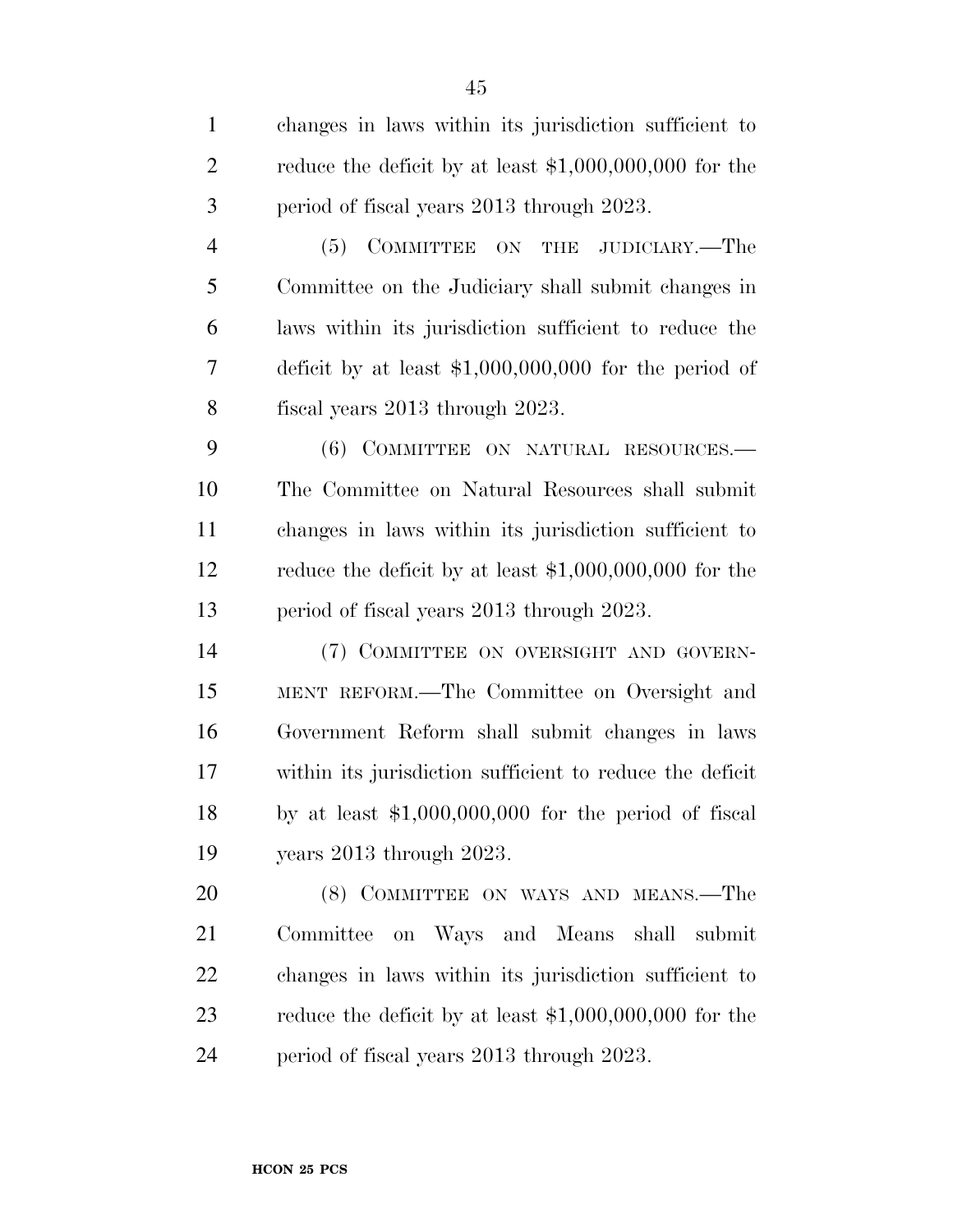# **TITLE III—RECOMMENDED LEV- ELS FOR FISCAL YEARS 2030, 2040, AND 2050**

#### **SEC. 301. LONG-TERM BUDGETING.**

 The following are the recommended revenue, spend- ing, and deficit levels for each of fiscal years 2030, 2040, and 2050 as a percent of the gross domestic product of the United States:

(1) FEDERAL REVENUES.—The appropriate lev-

els of Federal revenues are as follows:

Fiscal year 2030: 19.1 percent.

Fiscal year 2040: 19.1 percent.

Fiscal year 2050: 19.1 percent.

(2) BUDGET OUTLAYS.—The appropriate levels

of total budget outlays are not to exceed:

Fiscal year 2030: 19.1 percent.

Fiscal year 2040: 19.1 percent.

Fiscal year 2050: 19.1 percent.

(3) DEFICITS.—The appropriate levels of defi-

cits are not to exceed:

Fiscal year 2030: 0 percent.

Fiscal year 2040: 0 percent.

Fiscal year 2050: 0 percent.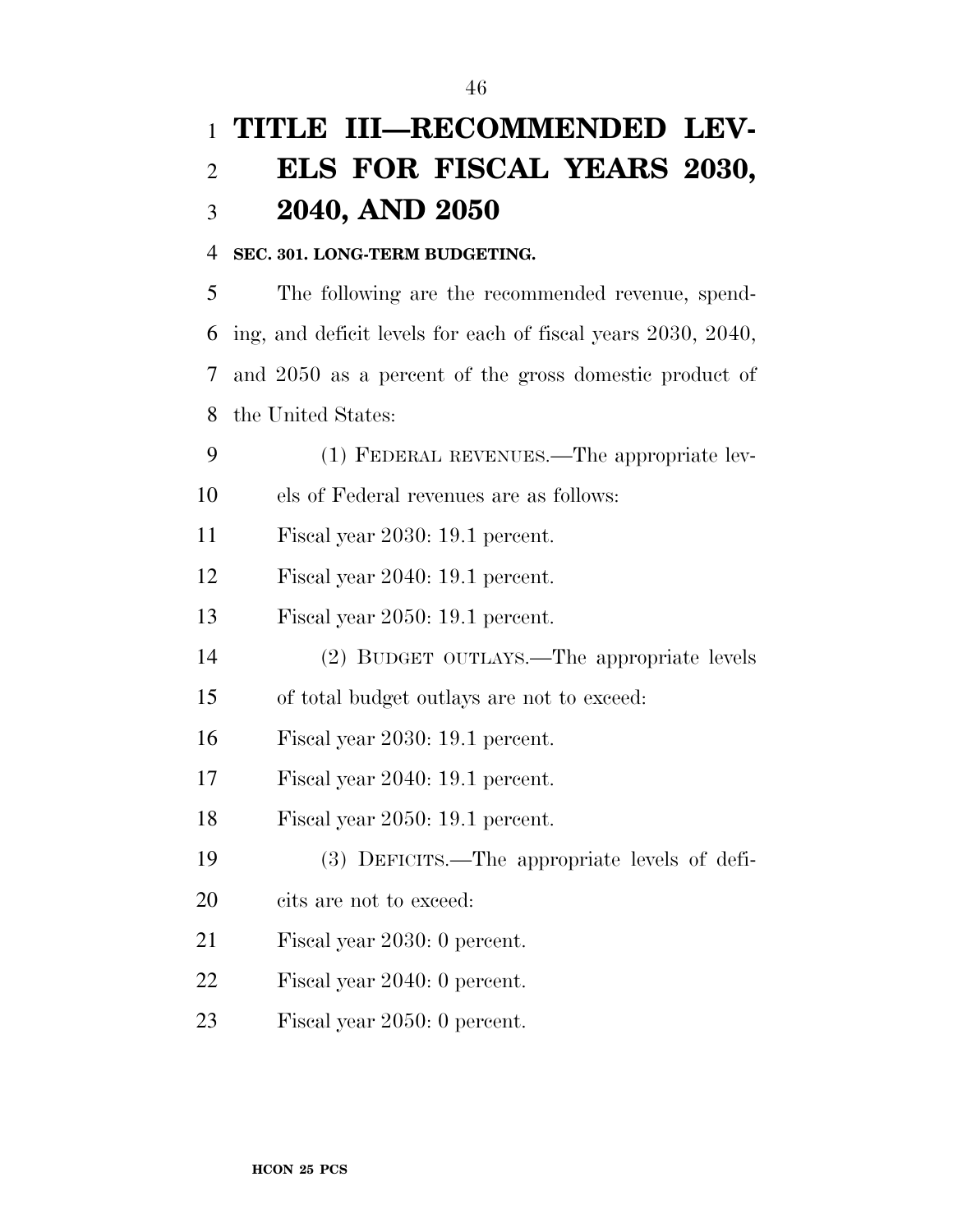In the House, the chair of the Committee on the Budget may revise the allocations, aggregates, and other appropriate levels in this concurrent resolution for the budgetary effects of any bill or joint resolution, or amend- ment thereto or conference report thereon, that only con- sists of a full repeal the Patient Protection and Affordable Care Act and the health care-related provisions of the Health Care and Education Reconciliation Act of 2010. **SEC. 402. DEFICIT-NEUTRAL RESERVE FUND FOR THE RE-FORM OF THE 2010 HEALTH CARE LAWS.** 

 In the House, the chair of the Committee on the Budget may revise the allocations, aggregates, and other appropriate levels in this concurrent resolution for the budgetary effects of any bill or joint resolution, or amend- ment thereto or conference report thereon, that reforms or replaces the Patient Protection and Affordable Care Act or the Health Care and Education Reconciliation Act of 2010, if such measure would not increase the deficit for the period of fiscal years 2014 through 2023.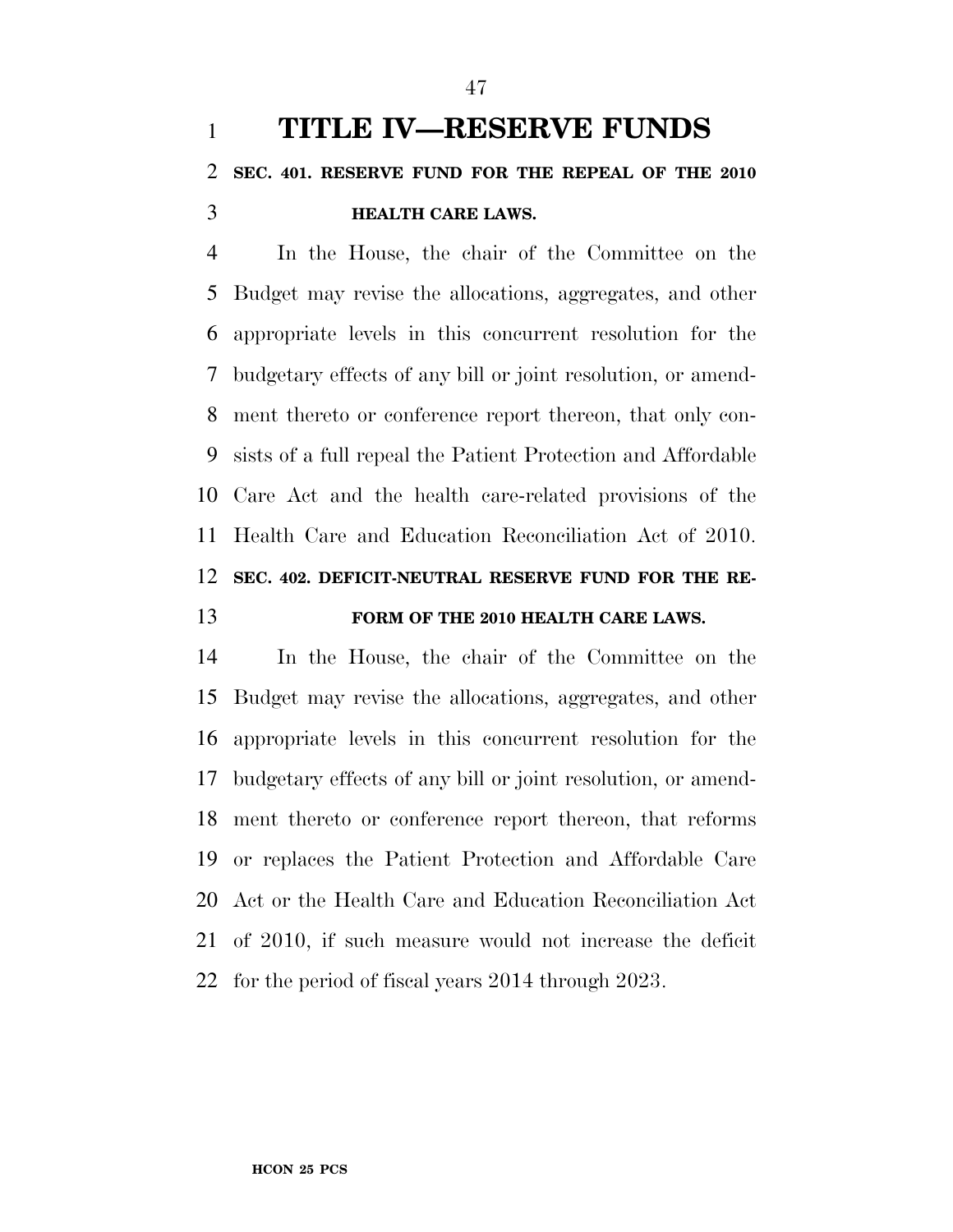## **SEC. 403. DEFICIT-NEUTRAL RESERVE FUND RELATED TO THE MEDICARE PROVISIONS OF THE 2010 HEALTH CARE LAWS.**

 In the House, the chair of the Committee on the Budget may revise the allocations, aggregates, and other appropriate levels in this concurrent resolution for the budgetary effects of any bill or joint resolution, or amend- ment thereto or conference report thereon, that repeals all or part of the decreases in Medicare spending included in the Patient Protection and Affordable Care Act or the Health Care and Education Reconciliation Act of 2010, if such measure would not increase the deficit for the pe-riod of fiscal years 2014 through 2023.

#### **SEC. 404. DEFICIT-NEUTRAL RESERVE FUND FOR THE SUS-**

## **TAINABLE GROWTH RATE OF THE MEDICARE PROGRAM.**

 In the House, the chair of the Committee on the Budget may revise the allocations, aggregates, and other appropriate levels in this concurrent resolution for the budgetary effects of any bill or joint resolution, or amend- ment thereto or conference report thereon, that includes provisions amending or superseding the system for updat- ing payments under section 1848 of the Social Security Act, if such measure would not increase the deficit for the period of fiscal years 2014 through 2023.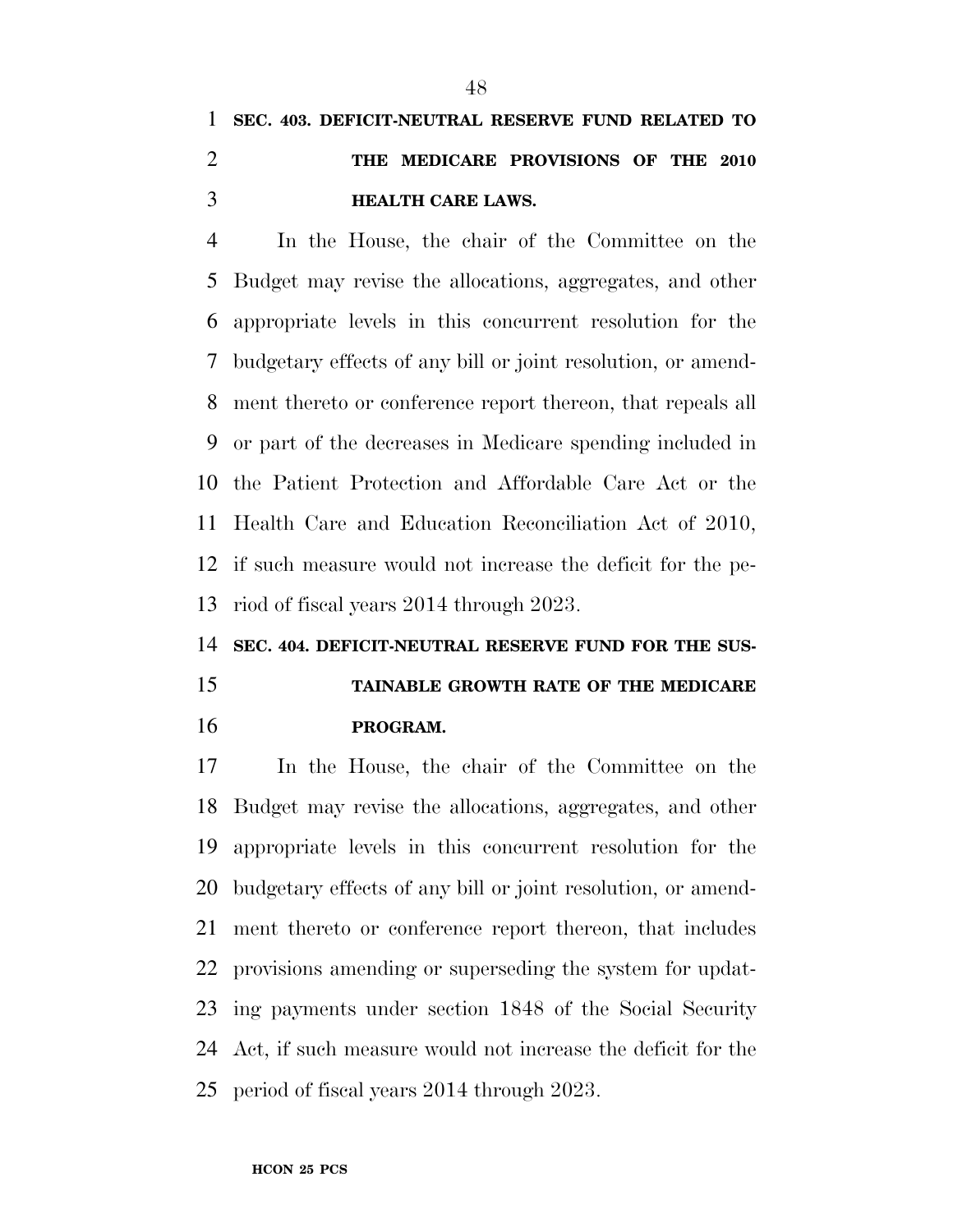In the House, if the Committee on Ways and Means reports a bill or joint resolution that reforms the Internal Revenue Code of 1986, the chair of the Committee on the Budget may revise the allocations, aggregates, and other appropriate levels in this concurrent resolution for the budgetary effects of any such bill or joint resolution, or amendment thereto or conference report thereon, if such measure would not increase the deficit for the period of fiscal years 2014 through 2023.

### **SEC. 406. DEFICIT-NEUTRAL RESERVE FUND FOR TRADE AGREEMENTS.**

 In the House, the chair of the Committee on the Budget may revise the allocations, aggregates, and other appropriate levels in this concurrent resolution for the budgetary effects of any bill or joint resolution reported by the Committee on Ways and Means, or amendment thereto or conference report thereon, that implements a trade agreement, but only if such measure would not in- crease the deficit for the period of fiscal years 2014 through 2023.

### **SEC. 407. DEFICIT-NEUTRAL RESERVE FUND FOR REVENUE**

#### **MEASURES.**

**HCON 25 PCS**  In the House, the chair of the Committee on the Budget may revise the allocations, aggregates, and other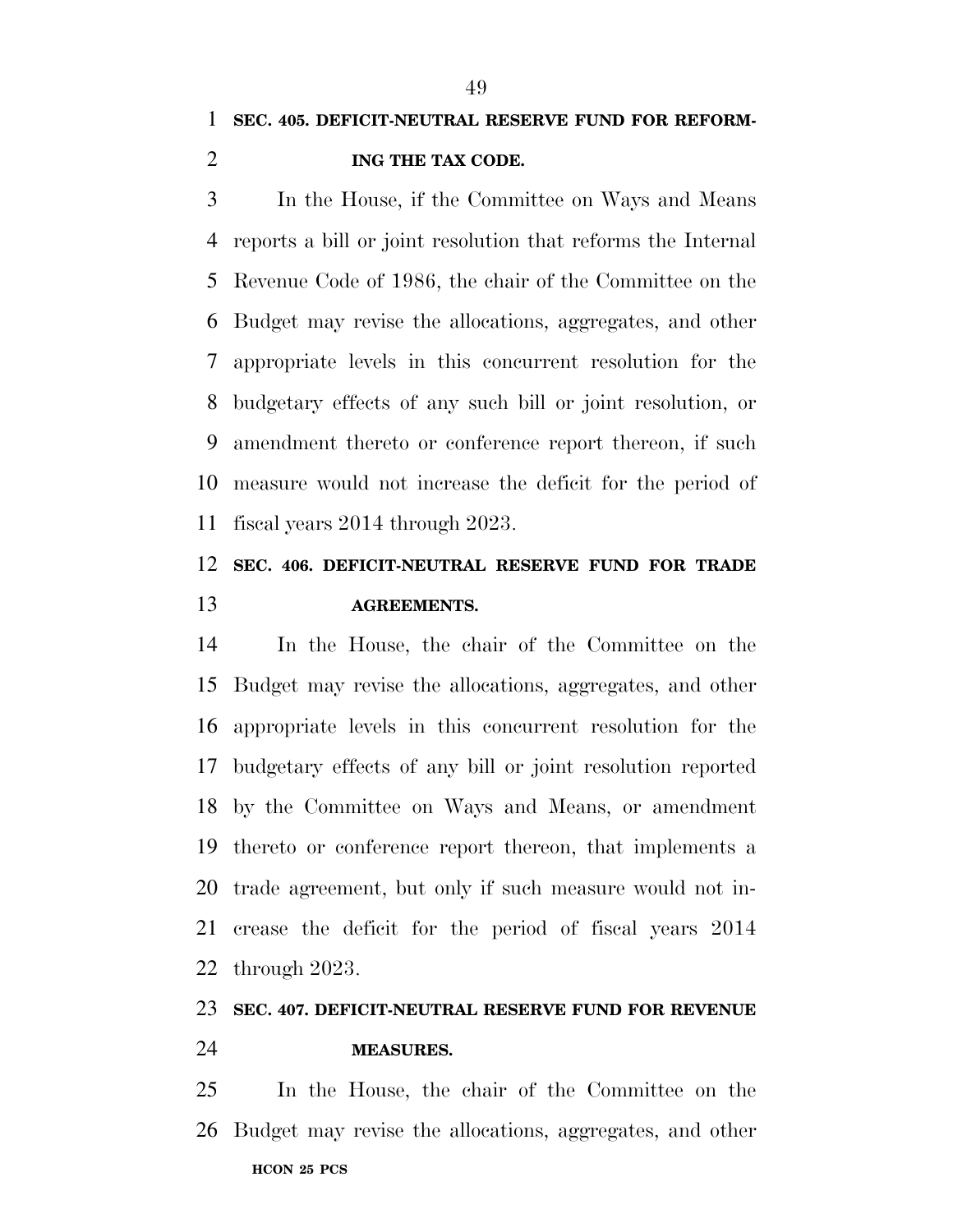appropriate levels in this concurrent resolution for the budgetary effects of any bill or joint resolution reported by the Committee on Ways and Means, or amendment thereto or conference report thereon, that decreases rev- enue, but only if such measure would not increase the def-icit for the period of fiscal years 2014 through 2023.

### **SEC. 408. DEFICIT-NEUTRAL RESERVE FUND FOR RURAL COUNTIES AND SCHOOLS.**

 In the House, the chair of the Committee on the Budget may revise the allocations, aggregates, and other appropriate levels and limits in this resolution for the budgetary effects of any bill or joint resolution, or amend- ment thereto or conference report thereon, that makes changes to or provides for the reauthorization of the Se- cure Rural Schools and Community Self Determination Act of 2000 (Public Law 106–393) by the amounts pro- vided by that legislation for those purposes, if such legisla- tion requires sustained yield timber harvests obviating the need for funding under P.L. 106–393 in the future and would not increase the deficit or direct spending for fiscal year 2014, the period of fiscal years 2014 through 2018, or the period of fiscal years 2014 through 2023.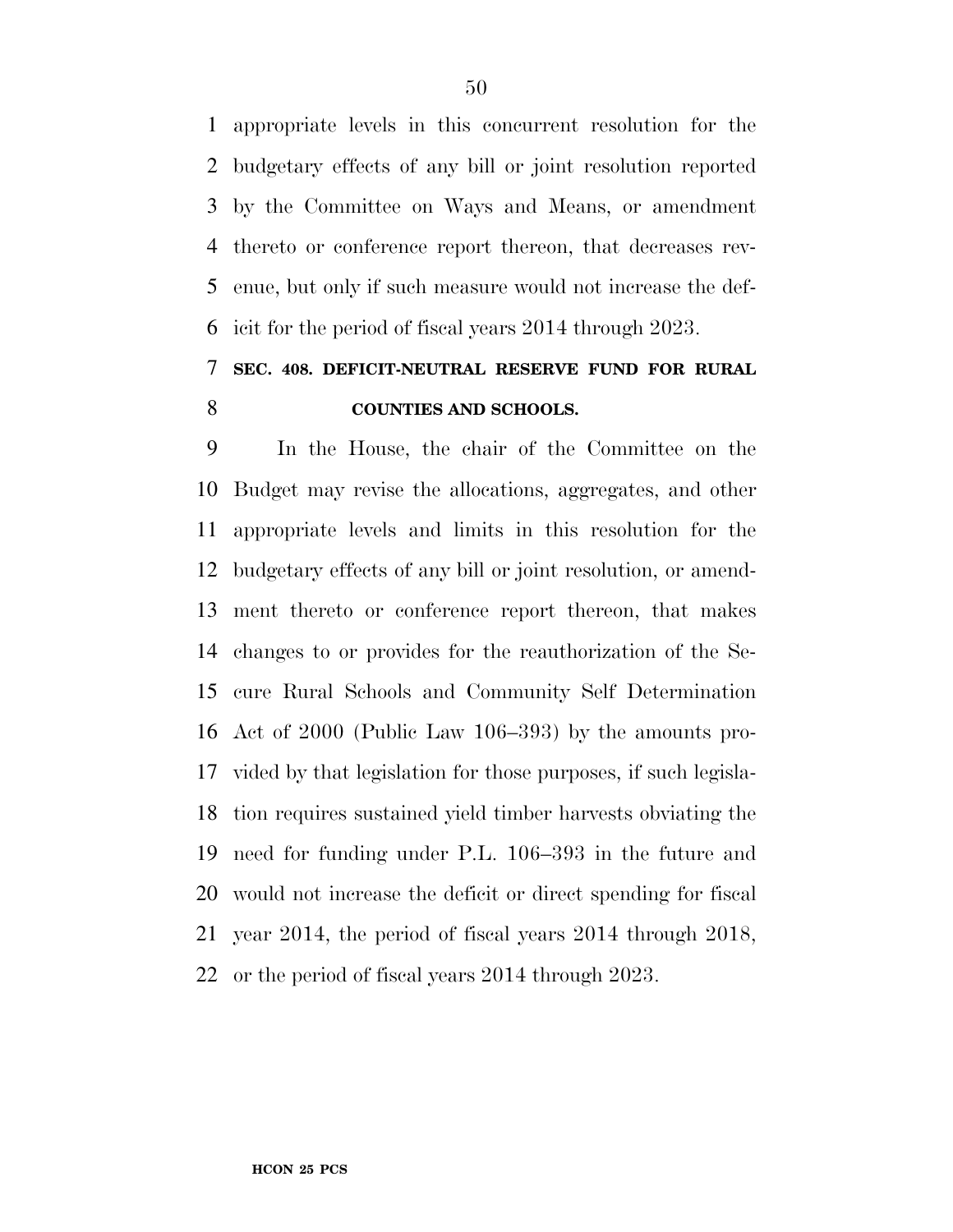### **SEC. 409. IMPLEMENTATION OF A DEFICIT AND LONG-TERM DEBT REDUCTION AGREEMENT.**

 In the House, the chair of the Committee on the Budget may revise the allocations, aggregates, and other appropriate levels in this concurrent resolution to accom- modate the enactment of a deficit and long-term debt re- duction agreement if it includes permanent spending re-ductions and reforms to direct spending programs.

# **TITLE V—ESTIMATES OF DIRECT SPENDING**

#### **SEC. 501. DIRECT SPENDING.**

(a) MEANS-TESTED DIRECT SPENDING.—

 (1) For means-tested direct spending, the aver- age rate of growth in the total level of outlays dur- ing the 10-year period preceding fiscal year 2014 is 6.7 percent.

 (2) For means-tested direct spending, the esti- mated average rate of growth in the total level of outlays during the 10-year period beginning with fis-cal year 2014 is 6.2 percent under current law.

 (3) The following reforms are proposed in this concurrent resolution for means-tested direct spend-ing:

**HCON 25 PCS**  (A) In 1996, a Republican Congress and a Democratic president reformed welfare by lim-iting the duration of benefits, giving States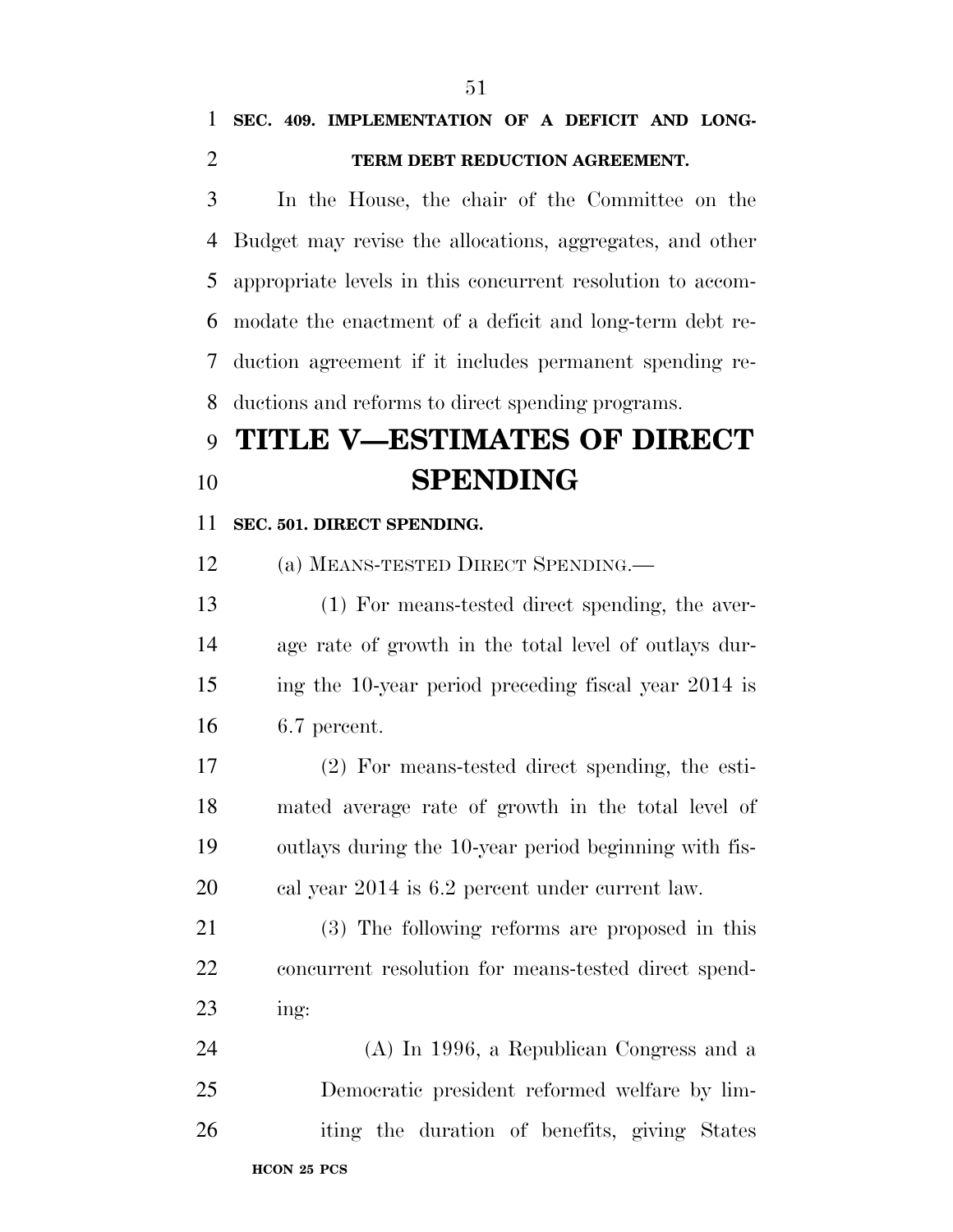more control over the program, and helping re- cipients find work. In the five years following passage, child-poverty rates fell, welfare case- loads fell, and workers' wages increased. This budget applies the lessons of welfare reform to both the Supplemental Nutrition Assistance Program and Medicaid.

 (B) For Medicaid, this budget converts the Federal share of Medicaid spending into a flexi- ble State allotment tailored to meet each State's needs, indexed for inflation and popu- lation growth. Such a reform would end the misguided one-size-fits-all approach that has tied the hands of State governments. Instead, each State would have the freedom and flexi- bility to tailor a Medicaid program that fits the needs of its unique population. Moreover, this budget repeals the Medicaid expansions in the President's health care law, relieving State gov- ernments of its crippling one-size-fits-all enroll-21 ment mandates.

 (C) For the Supplemental Nutrition As- sistance Program, this budget converts the pro- gram into a flexible State allotment tailored to meet each State's needs, increases in the De-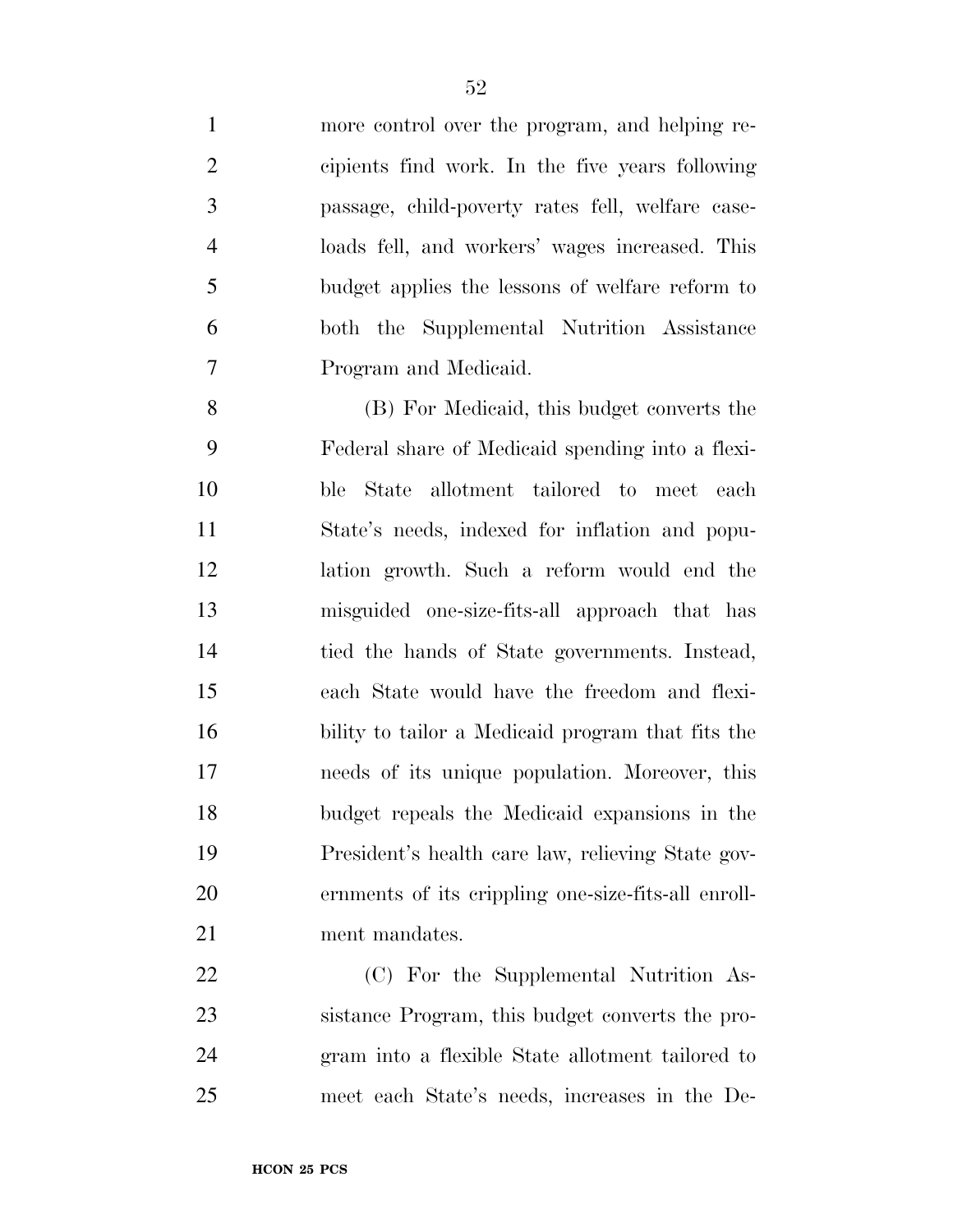| $\mathbf{1}$   | partment of Agriculture Thrifty Food Plan              |
|----------------|--------------------------------------------------------|
| $\overline{2}$ | index and beneficiary growth. Such a reform            |
| 3              | would provide incentives for States to ensure          |
| $\overline{4}$ | dollars will go towards those who need them            |
| 5              | most. Additionally, it requires that more strin-       |
| 6              | gent work requirements and time limits apply           |
| 7              | under the program.                                     |
| 8              | (b) NONMEANS-TESTED DIRECT SPENDING.                   |
| 9              | (1) For nonmeans-tested direct spending, the           |
| 10             | average rate of growth in the total level of outlays   |
| 11             | during the 10-year period preceding fiscal year 2014   |
| 12             | is 5.9 percent.                                        |
| 13             | (2) For nonmeans-tested direct spending, the           |
| 14             | estimated average rate of growth in the total level of |
| 15             | outlays during the 10-year period beginning with fis-  |
| 16             | cal year 2014 is 5.3 percent under current law.        |
| 17             | (3) The following reforms are proposed in this         |
| 18             | concurrent resolution for nonmeans-tested direct       |
| 19             | spending:                                              |
| 20             | (A) For Medicare, this budget advances                 |
| 21             | policies to put seniors, not the Federal Govern-       |
| 22             | ment, in control of their health care decisions.       |
| 23             | Those in or near retirement will see no changes,       |
| 24             | while future retirees would be given a choice of       |
| 25             | private plans competing alongside the tradi-           |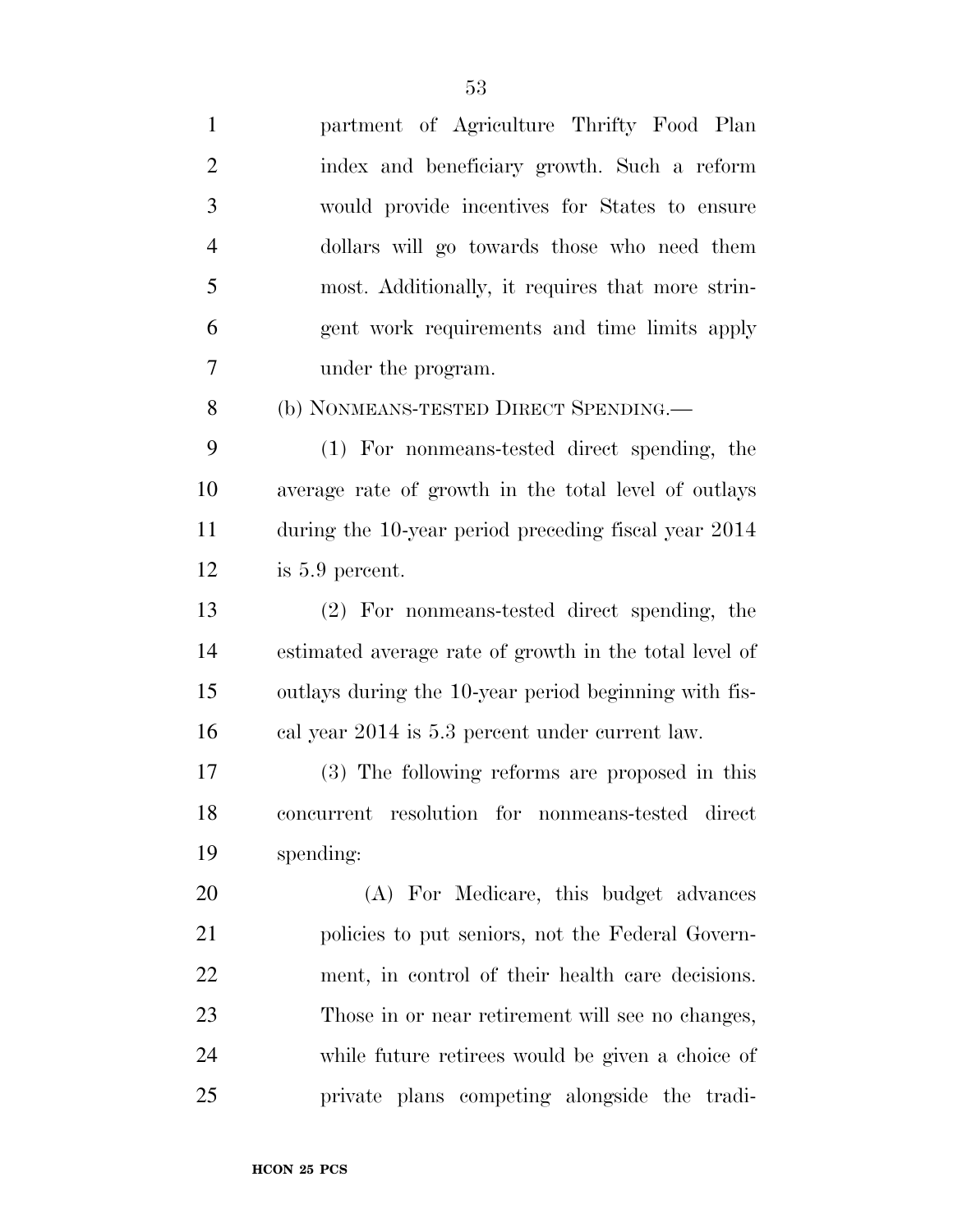tional fee-for-service Medicare program. Medi- care would provide a premium-support payment either to pay for or offset the premium of the plan chosen by the senior, depending on the plan's cost. The Medicare premium-support payment would be adjusted so that the sick would receive higher payments if their condi- tions worsened; lower-income seniors would re- ceive additional assistance to help cover out-of- pocket costs; and wealthier seniors would as- sume responsibility for a greater share of their premiums. Putting seniors in charge of how their health care dollars are spent will force providers to compete against each other on price and quality. This market competition will act as a real check on widespread waste and skyrocketing health care costs.

 (B) In keeping with a recommendation from the National Commission on Fiscal Re- sponsibility and Reform, this budget calls for Federal employees—including Members of Con- gress and congressional staff—to make greater contributions toward their own retirement.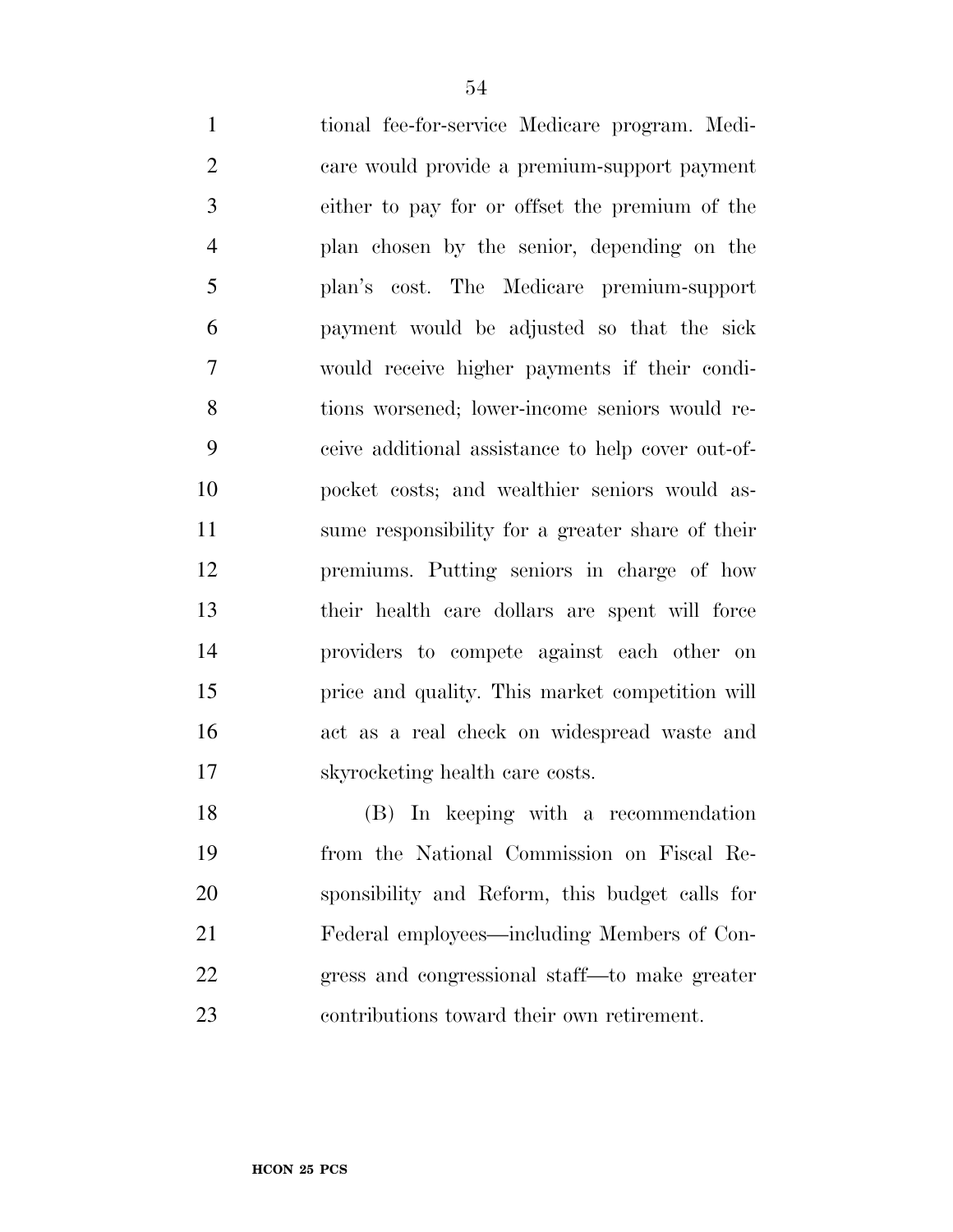# **TITLE VI—BUDGET ENFORCEMENT**

**SEC. 601. LIMITATION ON ADVANCE APPROPRIATIONS.** 

(a) FINDINGS.—The House finds the following:

 (1) The Veterans Health Care Budget and Re- form Transparency Act of 2009 provides advance appropriations for the following veteran medical care accounts: Medical Services, Medical Support and Compliance, and Medical Facilities.

 (2) The President has yet to submit a budget request as required under section 1105(a) of title 31, United States Code, including the request for the Department of Veterans Affairs, for fiscal year 2014, hence the request for veteran medical care ad- vance appropriations for fiscal year 2015 is unavail-able as of the writing of this concurrent resolution.

 (3) This concurrent resolution reflects the most up-to-date estimate on veterans' health care needs included in the President's fiscal year 2013 request for fiscal year 2015.

 (b) IN GENERAL.—In the House, except as provided for in subsection (c), any bill or joint resolution, or amend- ment thereto or conference report thereon, making a gen- eral appropriation or continuing appropriation may not provide for advance appropriations.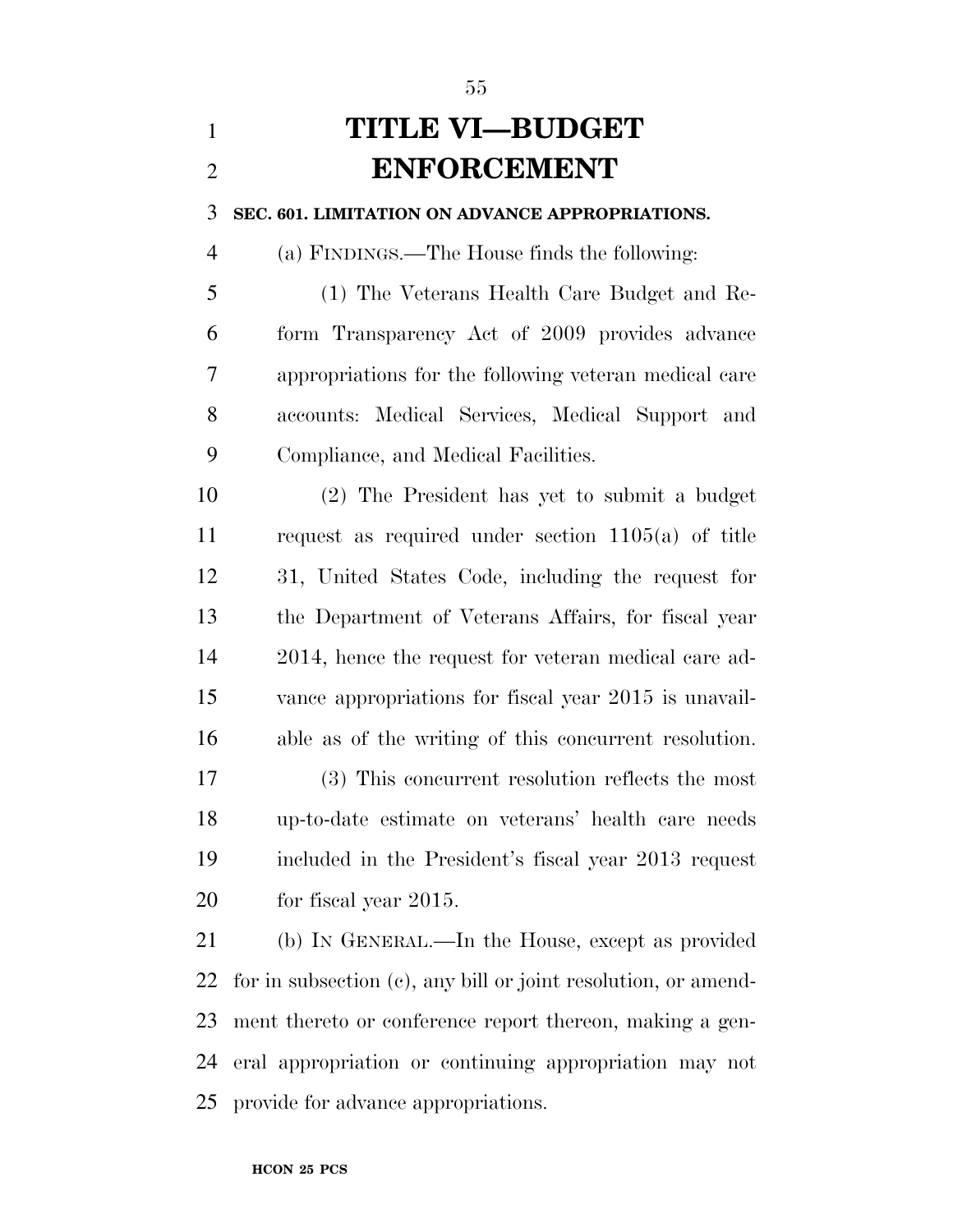| 1  | (c) EXCEPTIONS.—An advance appropriation may be              |
|----|--------------------------------------------------------------|
| 2  | provided for programs, projects, activities, or accounts re- |
| 3  | ferred to in subsection $(d)(1)$ or identified in the report |
| 4  | to accompany this concurrent resolution or the joint ex-     |
| 5  | planatory statement of managers to accompany this con-       |
| 6  | current resolution under the heading "Accounts Identified"   |
| 7  | for Advance Appropriations".                                 |
| 8  | (d) LIMITATIONS.—For fiscal year 2015, the aggre-            |
| 9  | gate level of advance appropriations shall not exceed—       |
| 10 | $(1)$ \$55,483,000,000 for the following programs            |
| 11 | in the Department of Veterans Affairs—                       |
| 12 | (A) Medical Services;                                        |
| 13 | (B) Medical Support and Compliance; and                      |
| 14 | (C) Medical Facilities accounts of the Vet-                  |
| 15 | erans Health Administration; and                             |
| 16 | $(2)$ \$28,852,000,000 in new budget authority               |
| 17 | for all programs identified pursuant to subsection           |
| 18 | (e).                                                         |
| 19 | (e) DEFINITION.—In this section, the term "advance"          |
| 20 | appropriation" means any new discretionary budget au-        |
| 21 | thority provided in a bill or joint resolution, or amendment |
| 22 | thereto or conference report thereon, making general ap-     |
| 23 | propriations or any new discretionary budget authority       |
| 24 | provided in a bill or joint resolution making continuing     |
| 25 | appropriations for fiscal year 2015.                         |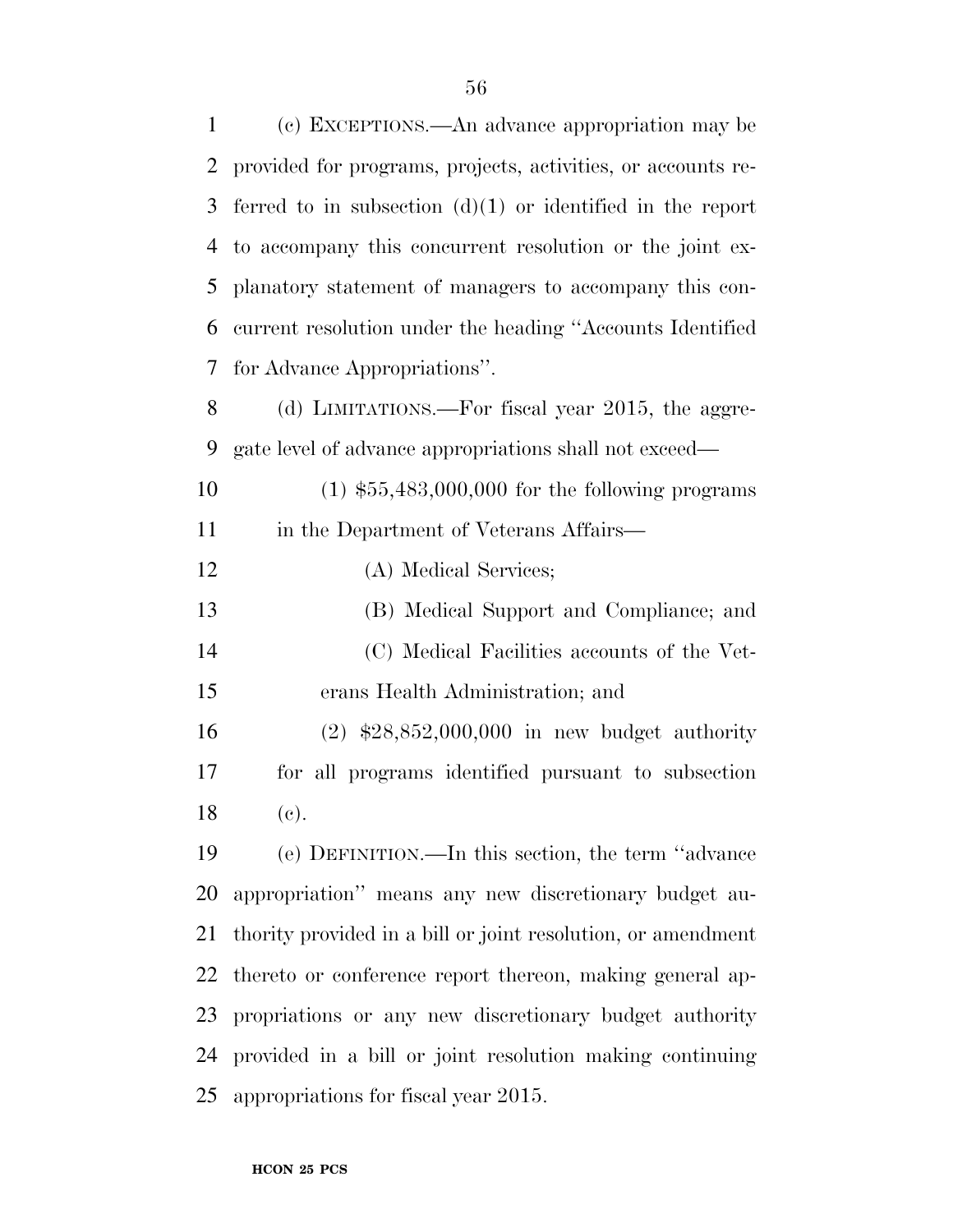#### **SEC. 602. CONCEPTS AND DEFINITIONS.**

 Upon the enactment of any bill or joint resolution providing for a change in budgetary concepts or defini- tions, the chair of the Committee on the Budget may ad- just any allocations, aggregates, and other appropriate lev-els in this concurrent resolution accordingly.

### **SEC. 603. ADJUSTMENTS OF AGGREGATES, ALLOCATIONS, AND APPROPRIATE BUDGETARY LEVELS.**

 (a) ADJUSTMENTS OF DISCRETIONARY AND DIRECT SPENDING LEVELS.—If a committee (other than the Com- mittee on Appropriations) reports a bill or joint resolution, or amendment thereto or conference report thereon, pro- viding for a decrease in direct spending (budget authority and outlays flowing therefrom) for any fiscal year and also provides for an authorization of appropriations for the same purpose, upon the enactment of such measure, the chair of the Committee on the Budget may decrease the allocation to such committee and increase the allocation of discretionary spending (budget authority and outlays flowing therefrom) to the Committee on Appropriations for fiscal year 2014 by an amount equal to the new budget authority (and outlays flowing therefrom) provided for in a bill or joint resolution making appropriations for the same purpose.

**HCON 25 PCS**  (b) ADJUSTMENTS TO IMPLEMENT DISCRETIONARY SPENDING CAPS AND TO FUND VETERANS' PROGRAMS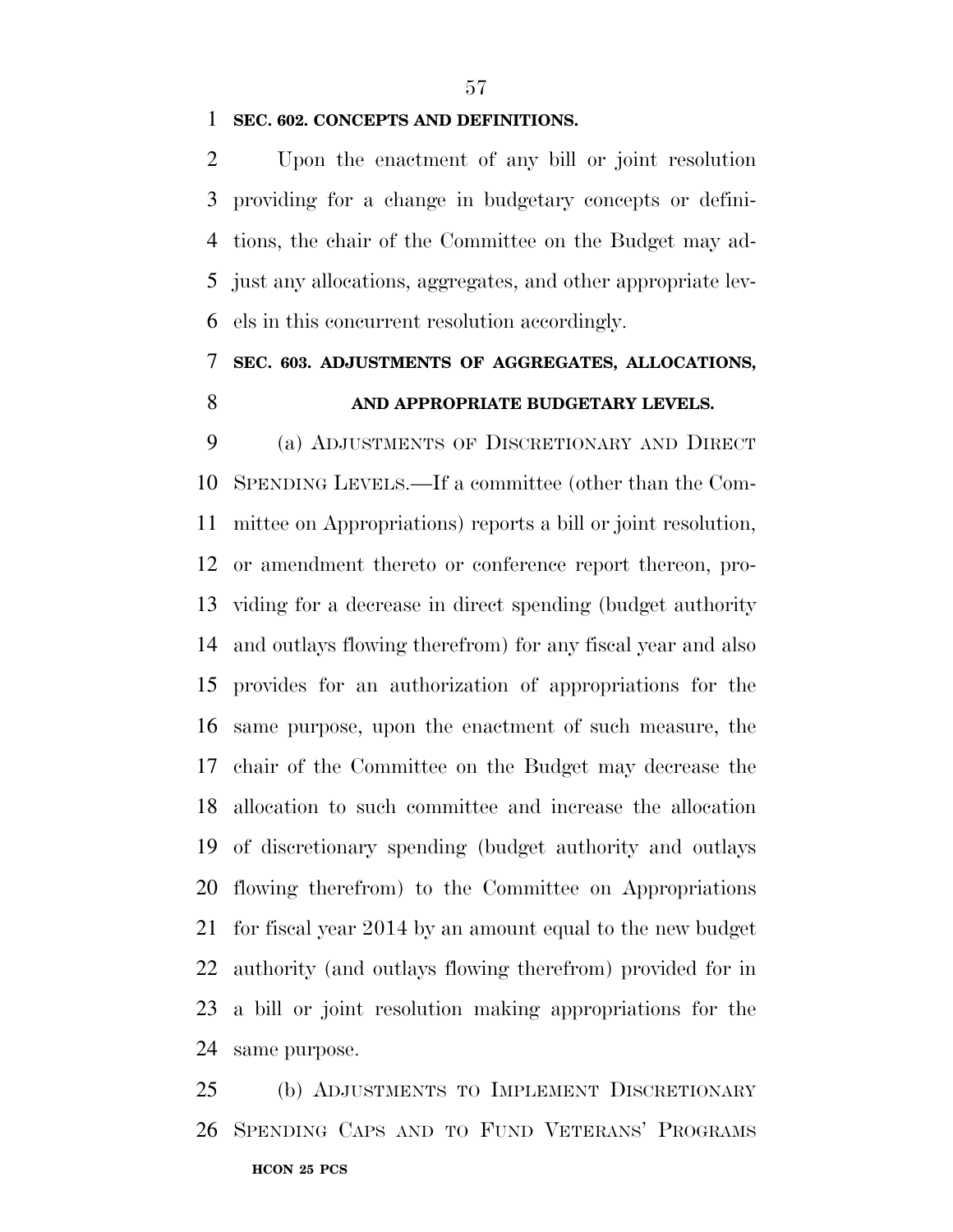AND OVERSEAS CONTINGENCY OPERATIONS/GLOBAL WAR ON TERRORISM.—

 (1) FINDINGS.—(A) The President has not sub- mitted a budget for fiscal year 2014 as required pursuant to section 1105(a) of title 31, United States Code, by the date set forth in that section. (B) In missing the statutory date by which the budget must be submitted, this will be the fourth time in five years the President has not complied with that deadline. (C) This concurrent resolution reflects the lev- els of funding for veterans' medical programs as set forth in the President's fiscal year 2013 budget re- quest. (2) PRESIDENT'S BUDGET SUBMISSION.—In order to take into account any new information in- cluded in the budget submission by the President for fiscal year 2014, the chair of the Committee on the Budget may adjust the allocations, aggregates, and other appropriate budgetary levels for veterans' pro- grams, Overseas Contingency Operations/Global War on Terrorism, or the 302(a) allocation to the Com- mittee on Appropriations set forth in the report of this concurrent resolution to conform with section 251(c) of the Balanced Budget and Emergency Def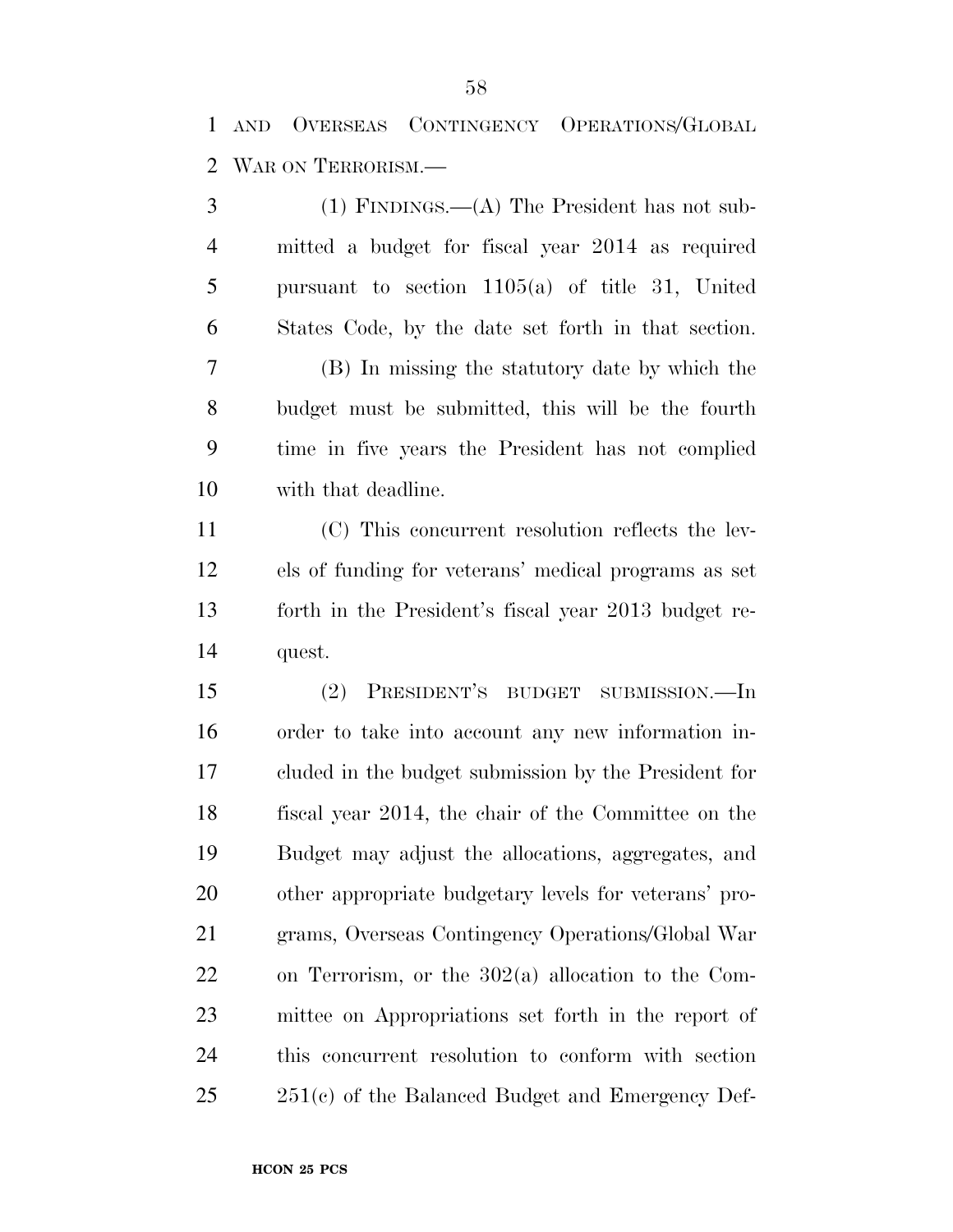icit Control Act of 1985 (as adjusted by section  $2\qquad 251A$  of such Act).

 (3) REVISED CONGRESSIONAL BUDGET OFFICE BASELINE.—The chair of the Committee on the Budget may adjust the allocations, aggregates, and other appropriate budgetary levels to reflect changes resulting from technical and economic assumptions in the most recent baseline published by the Con-gressional Budget Office.

 (c) DETERMINATIONS.—For the purpose of enforcing this concurrent resolution on the budget in the House, the allocations and aggregate levels of new budget authority, outlays, direct spending, new entitlement authority, reve- nues, deficits, and surpluses for fiscal year 2014 and the period of fiscal years 2014 through fiscal year 2023 shall be determined on the basis of estimates made by the chair of the Committee on the Budget and such chair may ad-just such applicable levels of this concurrent resolution.

#### **SEC. 604. LIMITATION ON LONG-TERM SPENDING.**

 (a) IN GENERAL.—In the House, it shall not be in order to consider a bill or joint resolution reported by a committee (other than the Committee on Appropriations), or an amendment thereto or a conference report thereon, if the provisions of such measure have the net effect of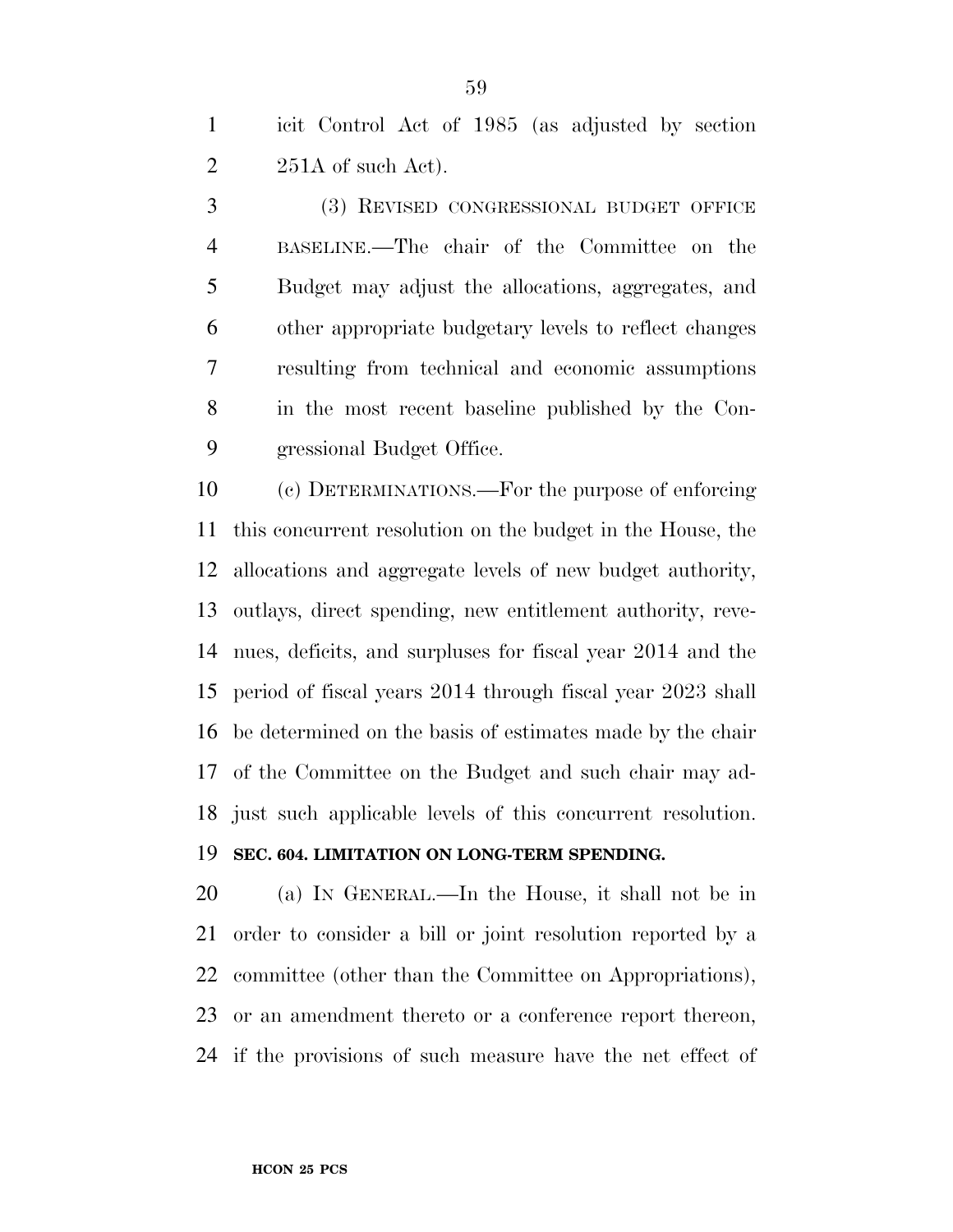increasing direct spending in excess of \$5,000,000,000 for any period described in subsection (b).

 (b) TIME PERIODS.—The applicable periods for pur- poses of this section are any of the four consecutive ten fiscal-year periods beginning with fiscal year 2024.

### **SEC. 605. BUDGETARY TREATMENT OF CERTAIN TRANS-ACTIONS.**

 (a) IN GENERAL.—Notwithstanding section 302(a)(1) of the Congressional Budget Act of 1974, sec- tion 13301 of the Budget Enforcement Act of 1990, and section 4001 of the Omnibus Budget Reconciliation Act of 1989, the report accompanying this concurrent resolu- tion on the budget or the joint explanatory statement ac- companying the conference report on any concurrent reso- lution on the budget shall include in its allocation under section 302(a) of the Congressional Budget Act of 1974 to the Committee on Appropriations amounts for the dis- cretionary administrative expenses of the Social Security Administration and the United States Postal Service.

 (b) SPECIAL RULE.—For purposes of applying sec- tions 302(f) and 311 of the Congressional Budget Act of 1974, estimates of the level of total new budget authority and total outlays provided by a measure shall include any off-budget discretionary amounts.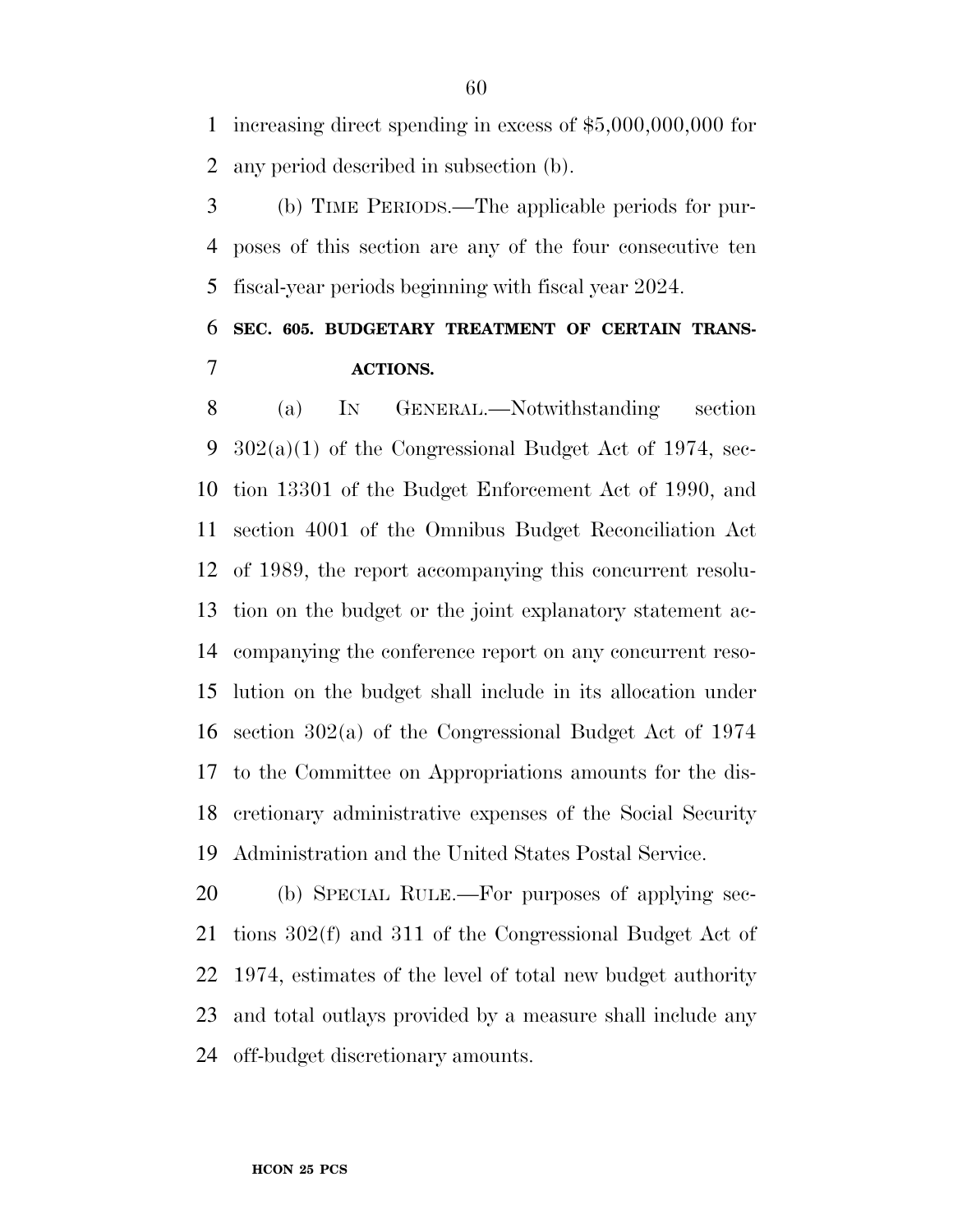(c) ADJUSTMENTS.—The chair of the Committee on the Budget may adjust the allocations, aggregates, and other appropriate levels for legislation reported by the Committee on Oversight and Government Reform that re- forms the Federal retirement system, if such adjustments do not cause a net increase in the deficit for fiscal year 2014 and the period of fiscal years 2014 through 2023. **SEC. 606. APPLICATION AND EFFECT OF CHANGES IN ALLO-**

#### **CATIONS AND AGGREGATES.**

 (a) APPLICATION.—Any adjustments of the alloca- tions, aggregates, and other appropriate levels made pur-suant to this concurrent resolution shall—

 (1) apply while that measure is under consider-ation;

 (2) take effect upon the enactment of that measure; and

 (3) be published in the Congressional Record as soon as practicable.

 (b) EFFECT OF CHANGED ALLOCATIONS AND AG- GREGATES.—Revised allocations and aggregates resulting from these adjustments shall be considered for the pur- poses of the Congressional Budget Act of 1974 as alloca- tions and aggregates included in this concurrent resolu-tion.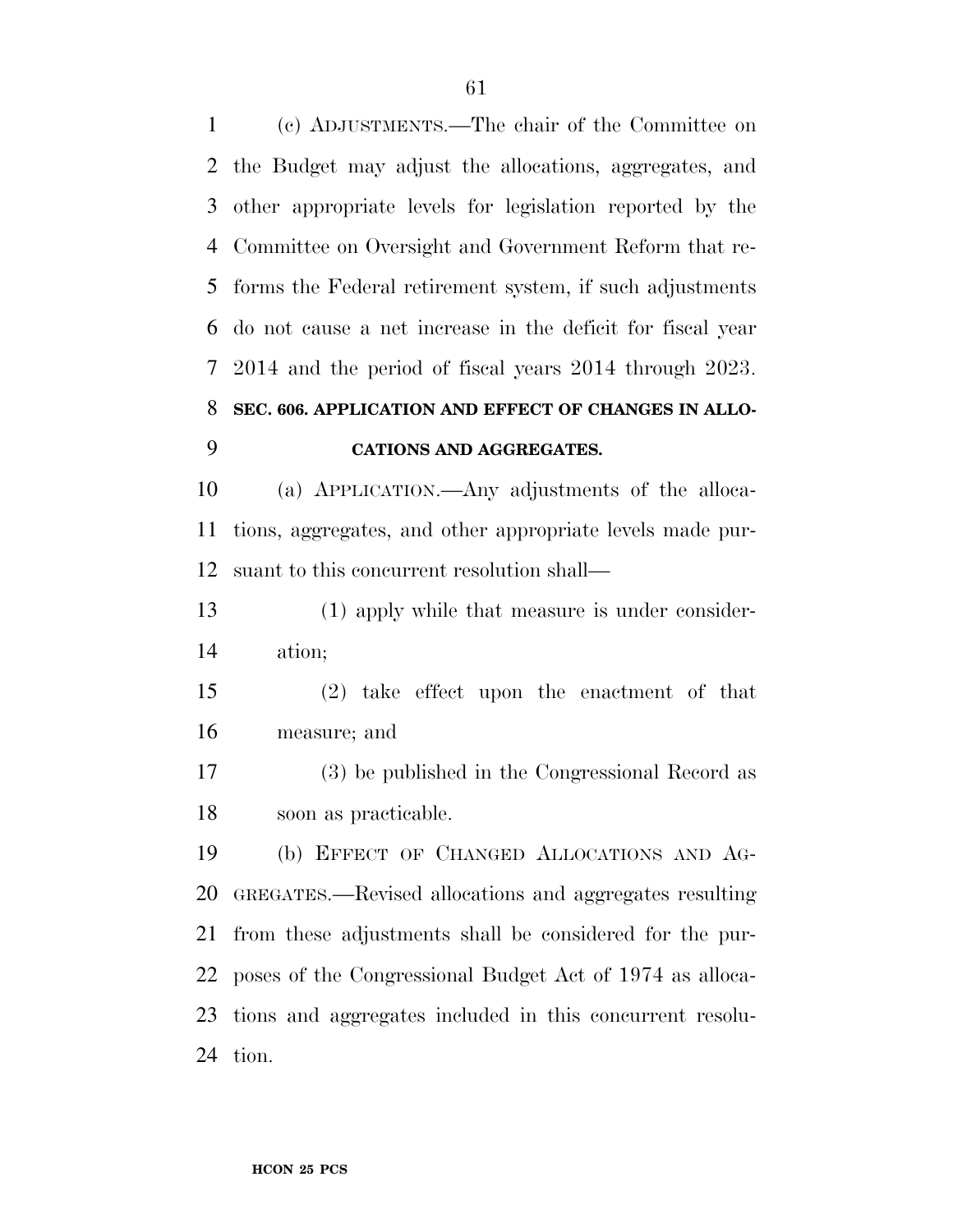(c) BUDGET COMPLIANCE.—(1) The consideration of any bill or joint resolution, or amendment thereto or con- ference report thereon, for which the chair of the Com- mittee on the Budget makes adjustments or revisions in the allocations, aggregates, and other appropriate levels of this concurrent resolution shall not be subject to the points of order set forth in clause 10 of rule XXI of the Rules of the House of Representatives or section 604.

 (2) Section 314(f) of the Congressional Budget Act of 1974 shall not apply in the House of Representatives to any bill, joint resolution, or amendment that provides new budget authority for a fiscal year or to any conference report on any such bill or resolution, if—

(A) the enactment of that bill or resolution;

- (B) the adoption and enactment of that amend-ment; or
- (C) the enactment of that bill or resolution in 18 the form recommended in that conference report;

 would not cause the appropriate allocation of new budget authority made pursuant to section 302(a) of such Act for that fiscal year to be exceeded or the sum of the limits on the security and non-security category in section 251A of the Balanced Budget and Emergency Deficit Control Act as reduced pursuant to such section.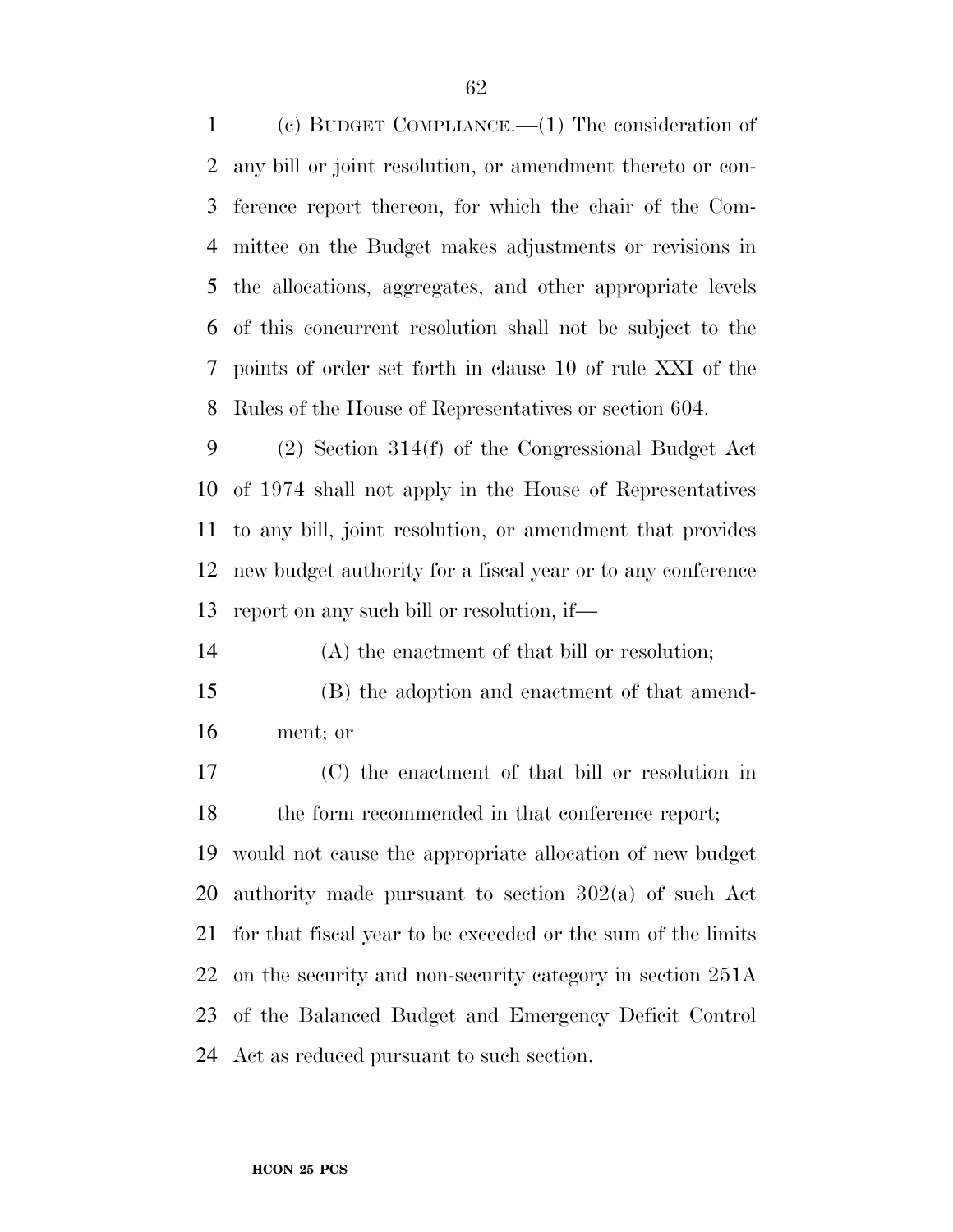#### **SEC. 607. CONGRESSIONAL BUDGET OFFICE ESTIMATES.**

(a) FINDINGS.—The House finds the following:

 (1) Costs of Federal housing loans and loan guarantees are treated unequally in the budget. The Congressional Budget Office uses fair-value account- ing to measure the costs of Fannie Mae and Freddie Mac, but determines the cost of other Federal hous- ing programs on the basis of the Federal Credit Re-form Act of 1990 (''FCRA'').

 (2) The fair-value accounting method uses dis- count rates which incorporate the risk inherent to the type of liability being estimated in addition to Treasury discount rates of the proper maturity length. In contrast, cash-basis accounting solely uses the discount rates of the Treasury, failing to incor-porate risks such as prepayment and default risk.

 (3) The Congressional Budget Office estimates that the \$635 billion of loans and loan guarantees issued in 2013 alone would generate budgetary sav- ings of \$45 billion over their lifetime using FCRA accounting. However, these same loans and loan guarantees would have a lifetime cost of \$11 billion under fair-value methodology.

 (4) The majority of loans and guarantees issued in 2013 would show deficit reduction of \$9.1 billion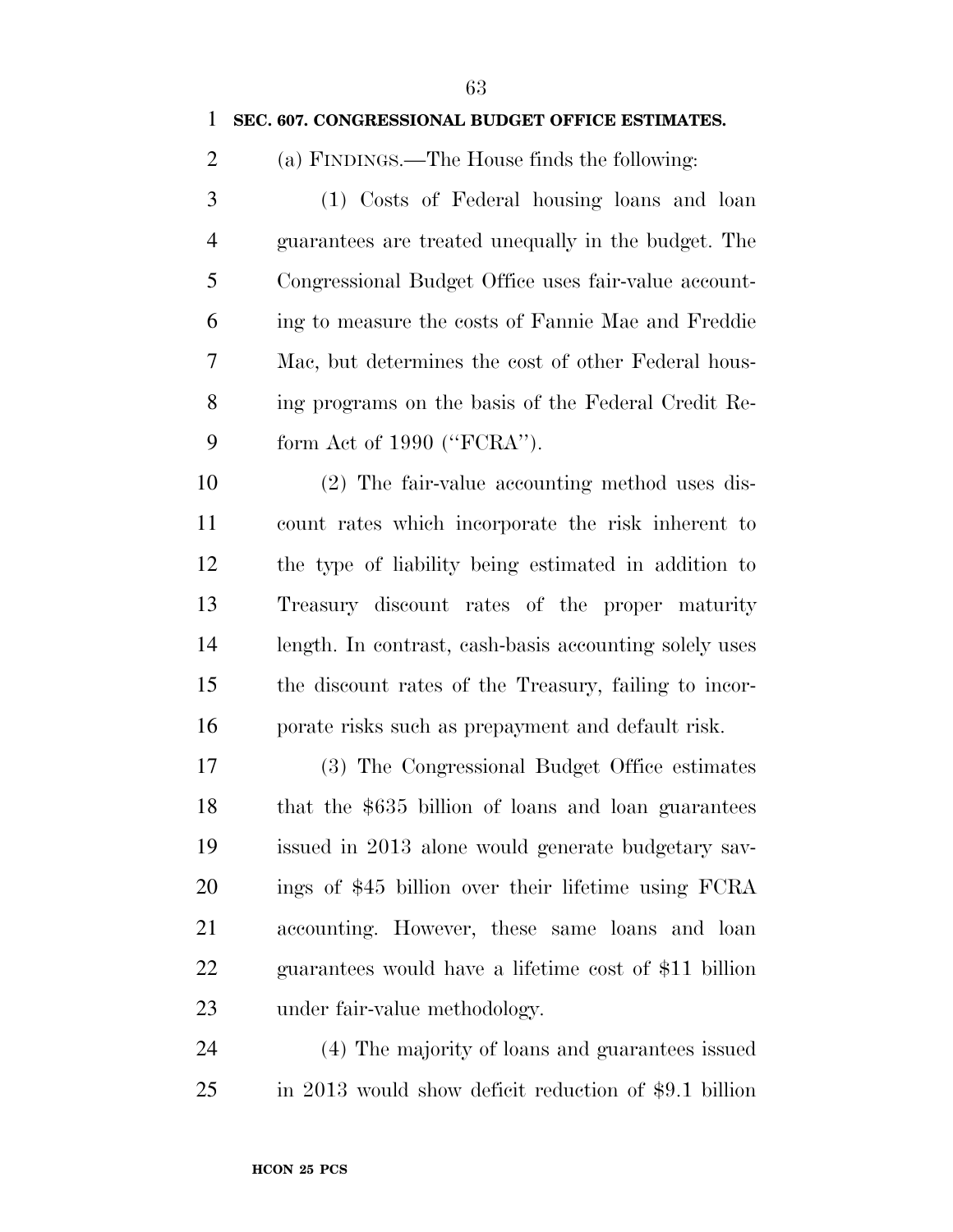under FCRA methodology, but would increase the deficit by \$4.7 billion using fair-value accounting.

 (b) FAIR VALUE ESTIMATES.—Upon the request of the chair or ranking member of the Committee on the Budget, any estimate prepared by the Director of the Con- gressional Budget Office for a measure under the terms of title V of the Congressional Budget Act of 1974, ''credit reform'', as a supplement to such estimate shall, to the extent practicable, also provide an estimate of the current actual or estimated market values representing the ''fair value'' of assets and liabilities affected by such measure.

 (c) FAIR VALUE ESTIMATES FOR HOUSING PRO- GRAMS.—Whenever the Director of the Congressional Budget Office prepares an estimate pursuant to section 402 of the Congressional Budget Act of 1974 of the costs which would be incurred in carrying out any bill or joint resolution and if the Director determines that such bill or joint resolution has a cost related to a housing or resi- dential mortgage program under the FCRA, then the Di- rector shall also provide an estimate of the current actual or estimated market values representing the ''fair value'' of assets and liabilities affected by the provisions of such bill or joint resolution that result in such cost.

 (d) ENFORCEMENT.—If the Director of the Congres-sional Budget Office provides an estimate pursuant to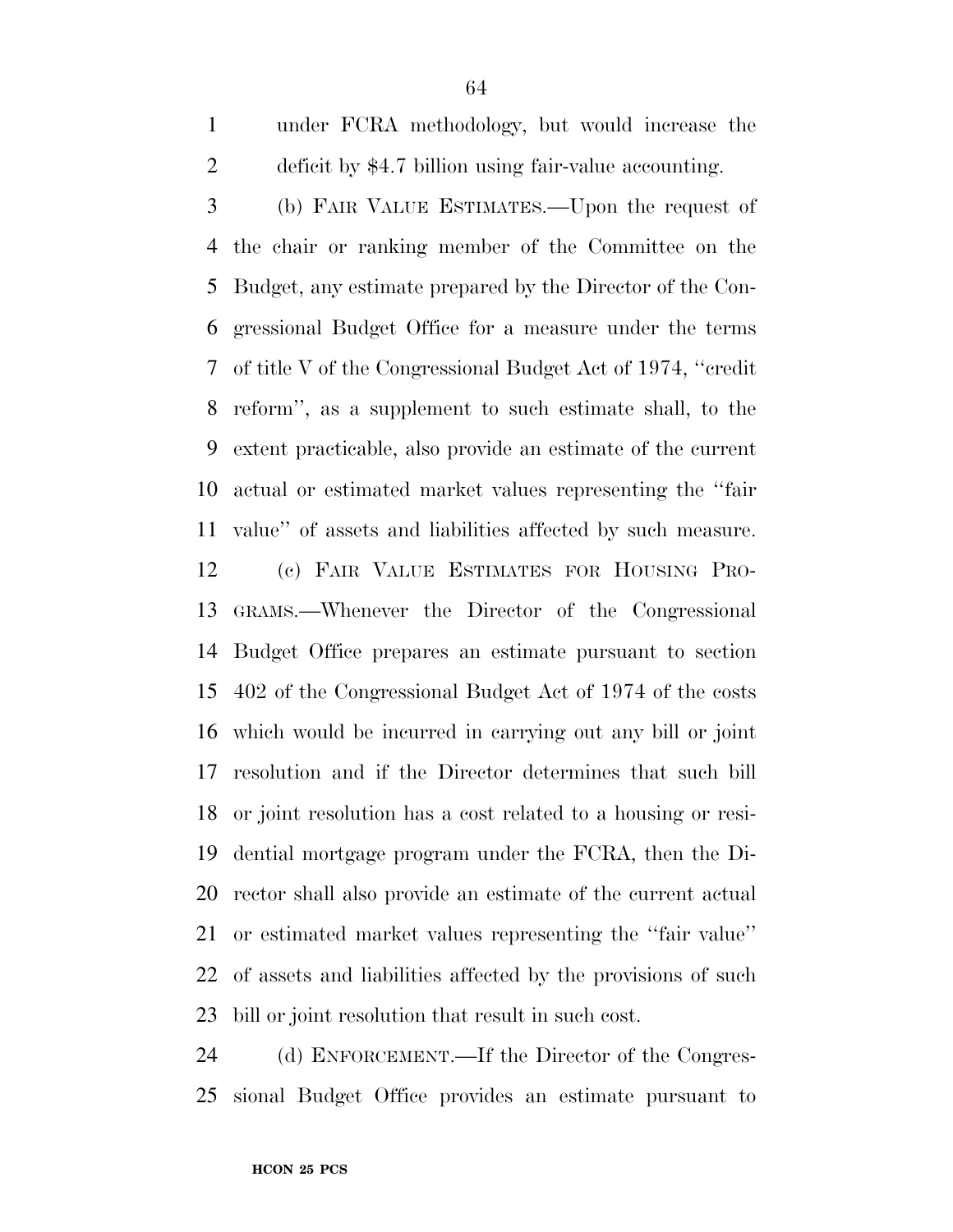subsection (b) or (c), the chair of the Committee on the Budget may use such estimate to determine compliance with the Congressional Budget Act of 1974 and other budgetary enforcement controls.

## **SEC. 608. TRANSFERS FROM THE GENERAL FUND OF THE TREASURY TO THE HIGHWAY TRUST FUND THAT INCREASE PUBLIC INDEBTEDNESS.**

 For purposes of the Congressional Budget Act of 1974, the Balanced Budget and Emergency Deficit Con- trol Act of 1985, or the rules or orders of the House of Representatives, a bill or joint resolution, or an amend- ment thereto or conference report thereon, that transfers funds from the general fund of the Treasury to the High- way Trust Fund shall be counted as new budget authority and outlays equal to the amount of the transfer in the fiscal year the transfer occurs.

#### **SEC. 609. SEPARATE ALLOCATION FOR OVERSEAS CONTIN-**

 **GENCY OPERATIONS/GLOBAL WAR ON TER-RORISM.** 

 (a) ALLOCATION.—In the House, there shall be a sep- arate allocation to the Committee on Appropriations for overseas contingency operations/global war on terrorism. For purposes of enforcing such separate allocation under section 302(f) of the Congressional Budget Act of 1974, the ''first fiscal year'' and the ''total of fiscal years'' shall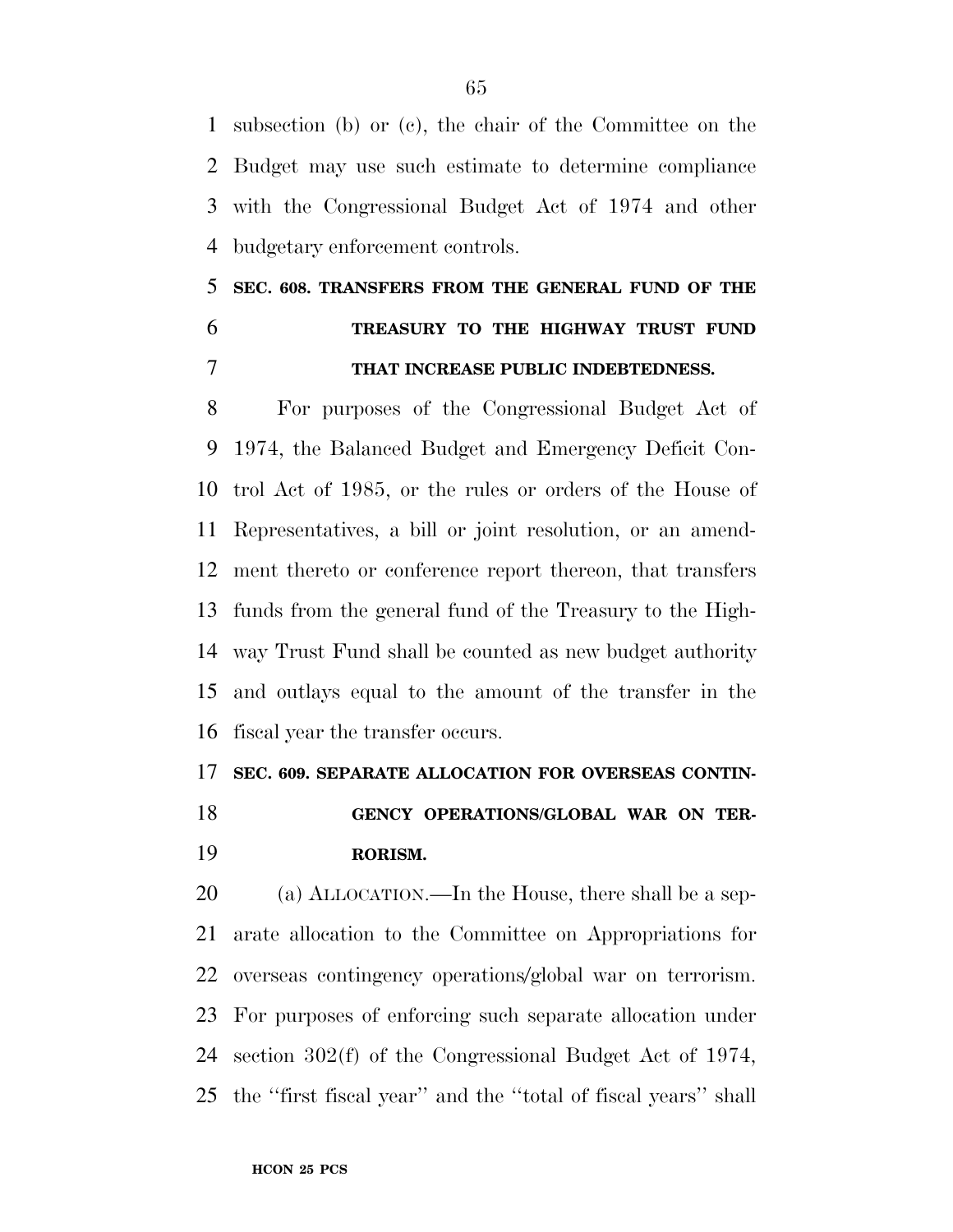be deemed to refer to fiscal year 2014. Such separate allo- cation shall be the exclusive allocation for overseas contin- gency operations/global war on terrorism under section 302(a) of such Act. Section 302(c) of such Act shall not apply to such separate allocation. The Committee on Ap- propriations may provide suballocations of such separate allocation under section 302(b) of such Act. Spending that counts toward the allocation established by this section 9 shall be designated pursuant to section  $251(b)(2)(A)(ii)$  of the Balanced Budget and Emergency Deficit Control Act of 1985.

 (b) ADJUSTMENT.—In the House, for purposes of subsection (a) for fiscal year 2014, no adjustment shall be made under section 314(a) of the Congressional Budget Act of 1974 if any adjustment would be made under sec-16 tion  $251(b)(2)(A)(ii)$  of the Balanced Budget and Emer-gency Deficit Control Act of 1985.

#### **SEC. 610. EXERCISE OF RULEMAKING POWERS.**

The House adopts the provisions of this title—

 (1) as an exercise of the rulemaking power of the House of Representatives and as such they shall be considered as part of the rules of the House of Representatives, and these rules shall supersede other rules only to the extent that they are incon-sistent with other such rules; and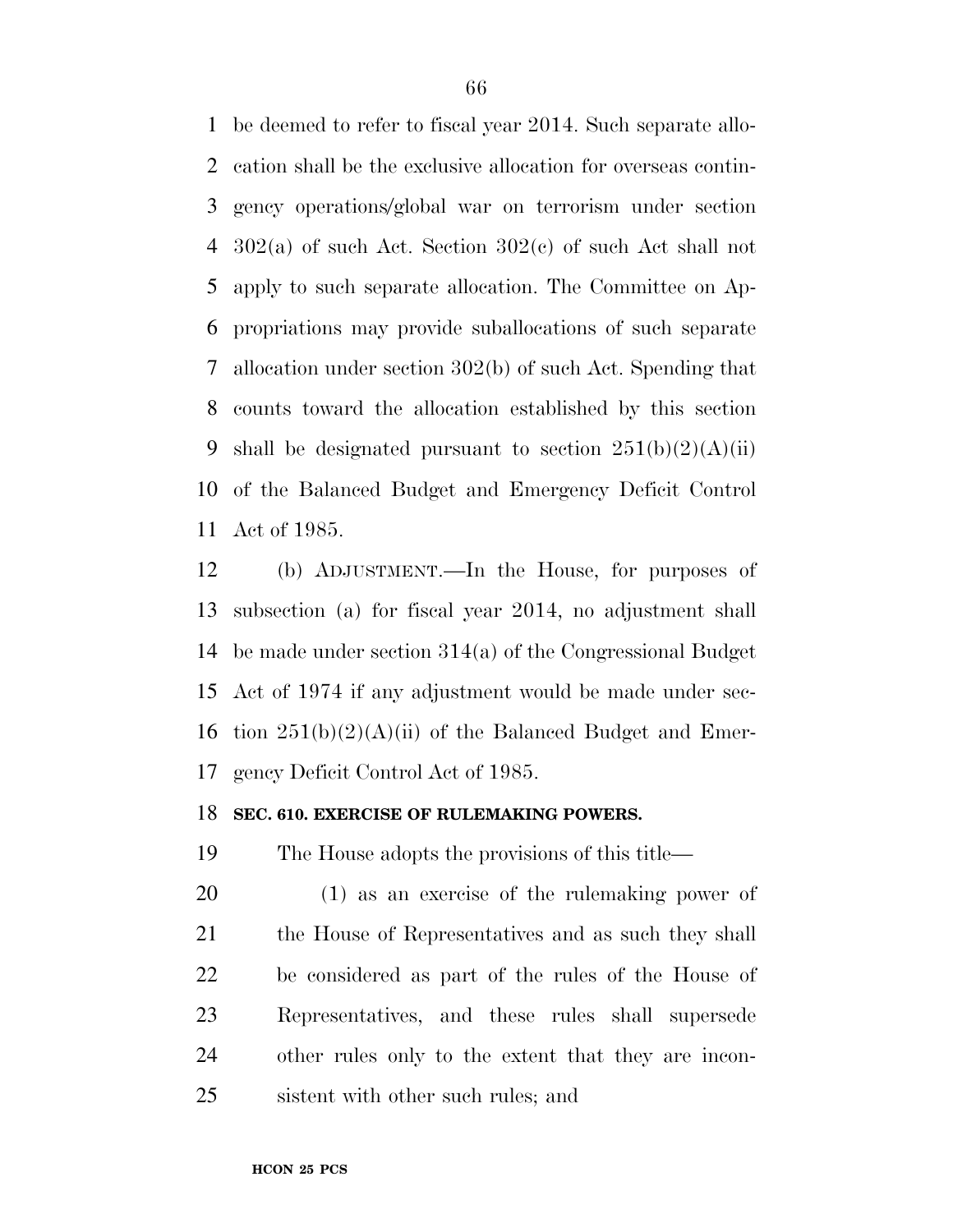(2) with full recognition of the constitutional right of the House of Representatives to change those rules at any time, in the same manner, and to the same extent as in the case of any other rule of the House of Representatives.

# **TITLE VII—POLICY STATEMENTS SEC. 701. POLICY STATEMENT ON ECONOMIC GROWTH AND JOB CREATION.**

(a) FINDINGS.—The House finds the following:

 (1) Although the U.S. economy technically emerged from recession roughly four years ago, the recovery has felt more like a malaise than a rebound with the unemployment rate still elevated and real economic growth essentially flat in the final quarter of 2012.

 (2) The enormous build-up of Government debt in the past four years has worsened the already unsustainable course of Federal finances and is an increasing drag on the U.S. economy.

 (3) During the recession and early stages of re- covery, the Government took a variety of measures to try to boost economic activity. Despite the fact that these stimulus measures added over \$1 trillion to the debt, the economy continues to perform at a sub-par trend.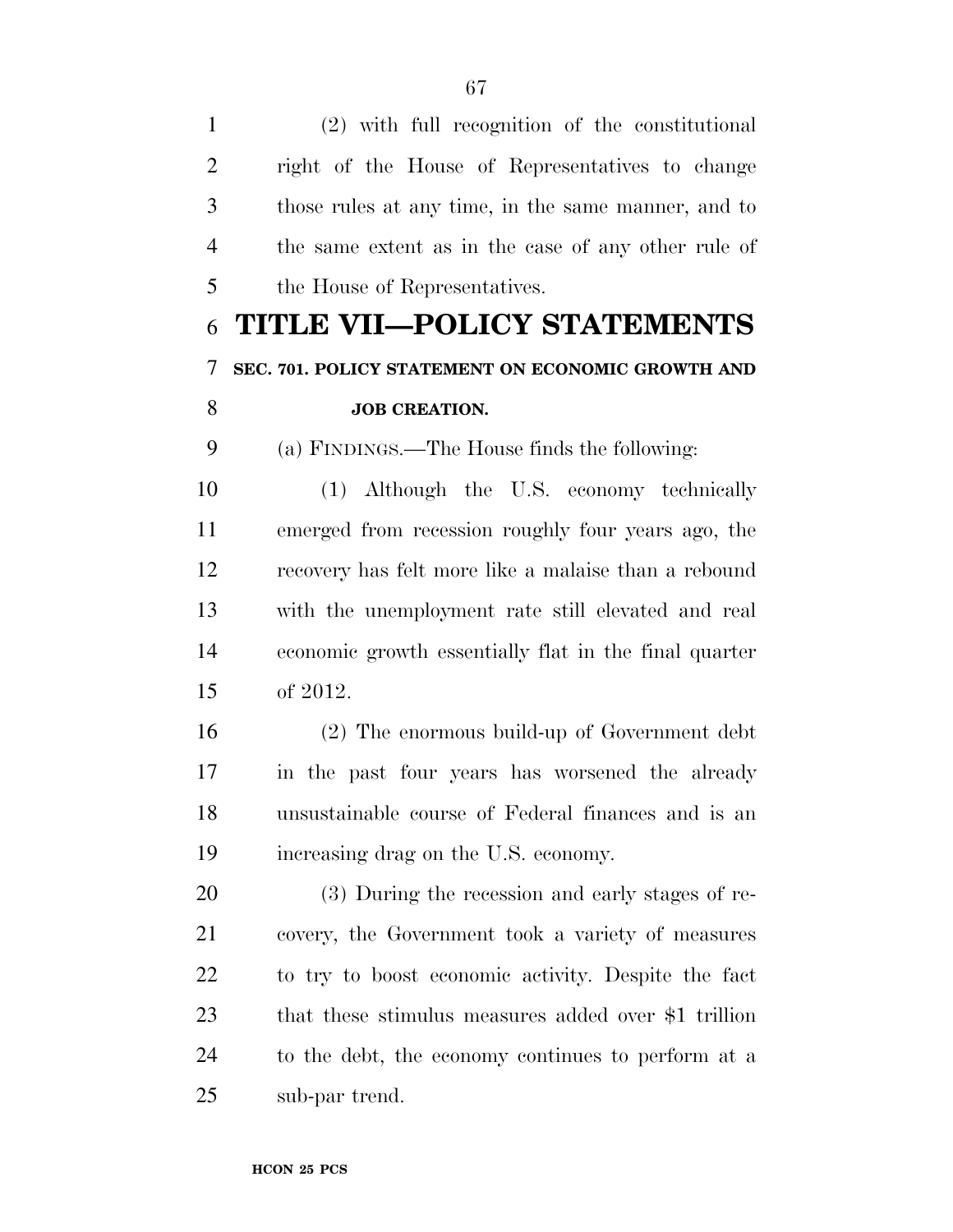(4) Investors and businesses make decisions on a forward-looking basis. They know that today's large debt levels are simply tomorrow's tax hikes, in- terest rate increases, or inflation – and they act ac- cordingly. It is this debt overhang, and the uncer- tainty it generates, that is weighing on U.S. growth, investment, and job creation.

 (5) Economists have found that the key to jump-starting U.S. economic growth and job cre- ation is tangible action to rein in the growth of Gov- ernment spending with the aim of getting debt under control.

 (6) Stanford economist John Taylor has con- cluded that reducing Government spending now would ''reduce the threats of higher taxes, higher in- terest rates and a fiscal crisis'', and would therefore provide an immediate stimulus to the economy.

 (7) Federal Reserve Chairman Ben Bernanke has stated that putting in place a credible plan to reduce future deficits ''would not only enhance eco- nomic performance in the long run, but could also yield near-term benefits by leading to lower long- term interest rates and increased consumer and business confidence.''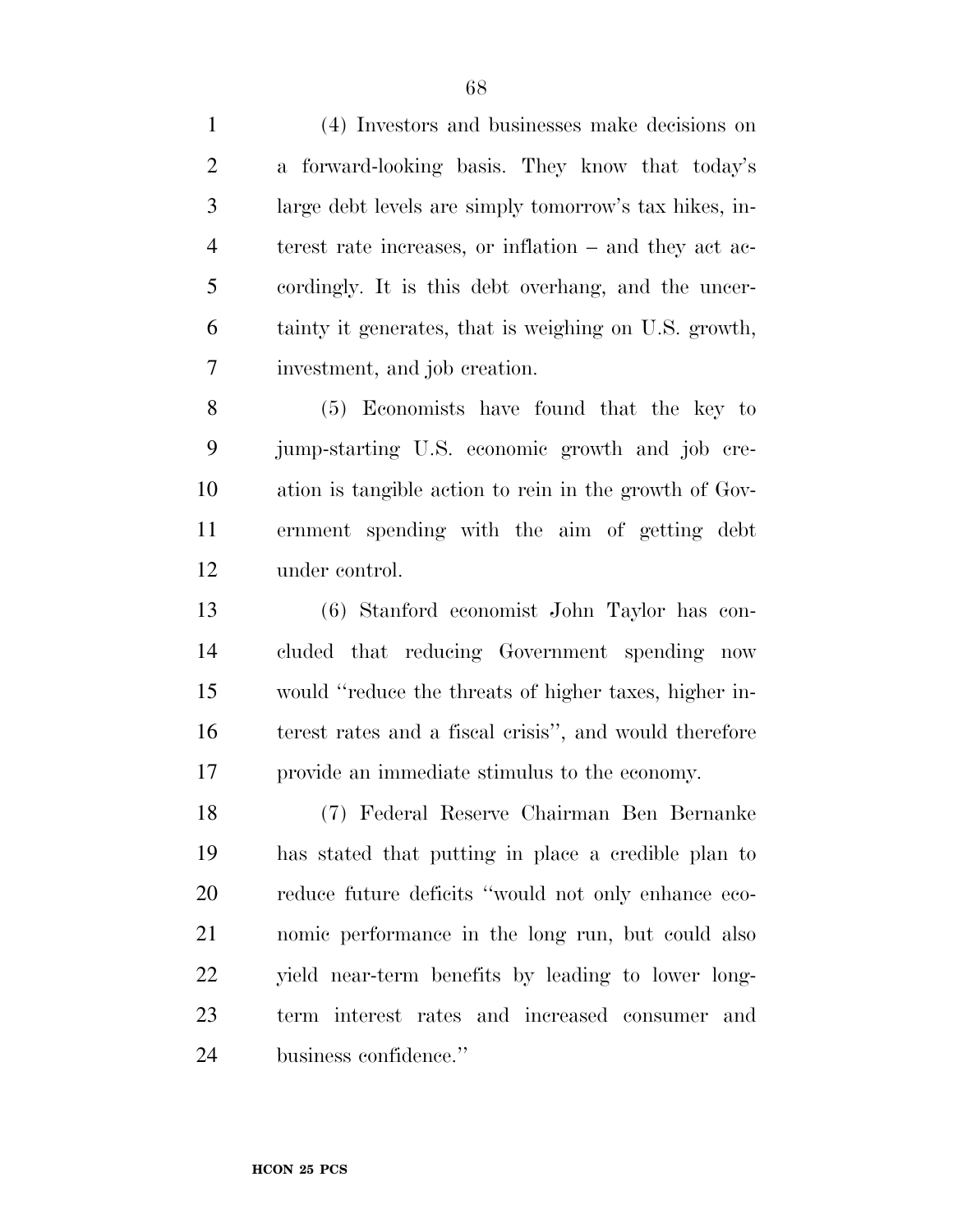(8) Lowering spending would boost market con- fidence and lessen uncertainty, leading to a spark in economic expansion, job creation, and higher wages and income.

 (b) POLICY ON ECONOMIC GROWTH AND JOB CRE- ATION.—It is the policy of this resolution to promote fast- er economic growth and job creation. By putting the budg- et on a sustainable path, this resolution ends the debt- fueled uncertainty holding back job creators. Reforms to the tax code put American businesses and workers in a better position to compete and thrive in the 21st century global economy. This resolution targets the regulatory red tape and cronyism that stack the deck in favor of special interests. All of the reforms in this resolution serve as means to the larger end of growing the economy and ex-panding opportunity for all Americans.

#### **SEC. 702. POLICY STATEMENT ON TAX REFORM.**

(a) FINDINGS.—The House finds the following:

 (1) A world-class tax system should be simple, fair, and promote (rather than impede) economic growth. The U.S. tax code fails on all three counts – it is notoriously complex, patently unfair, and highly inefficient. The tax code's complexity distorts decisions to work, save, and invest, which leads to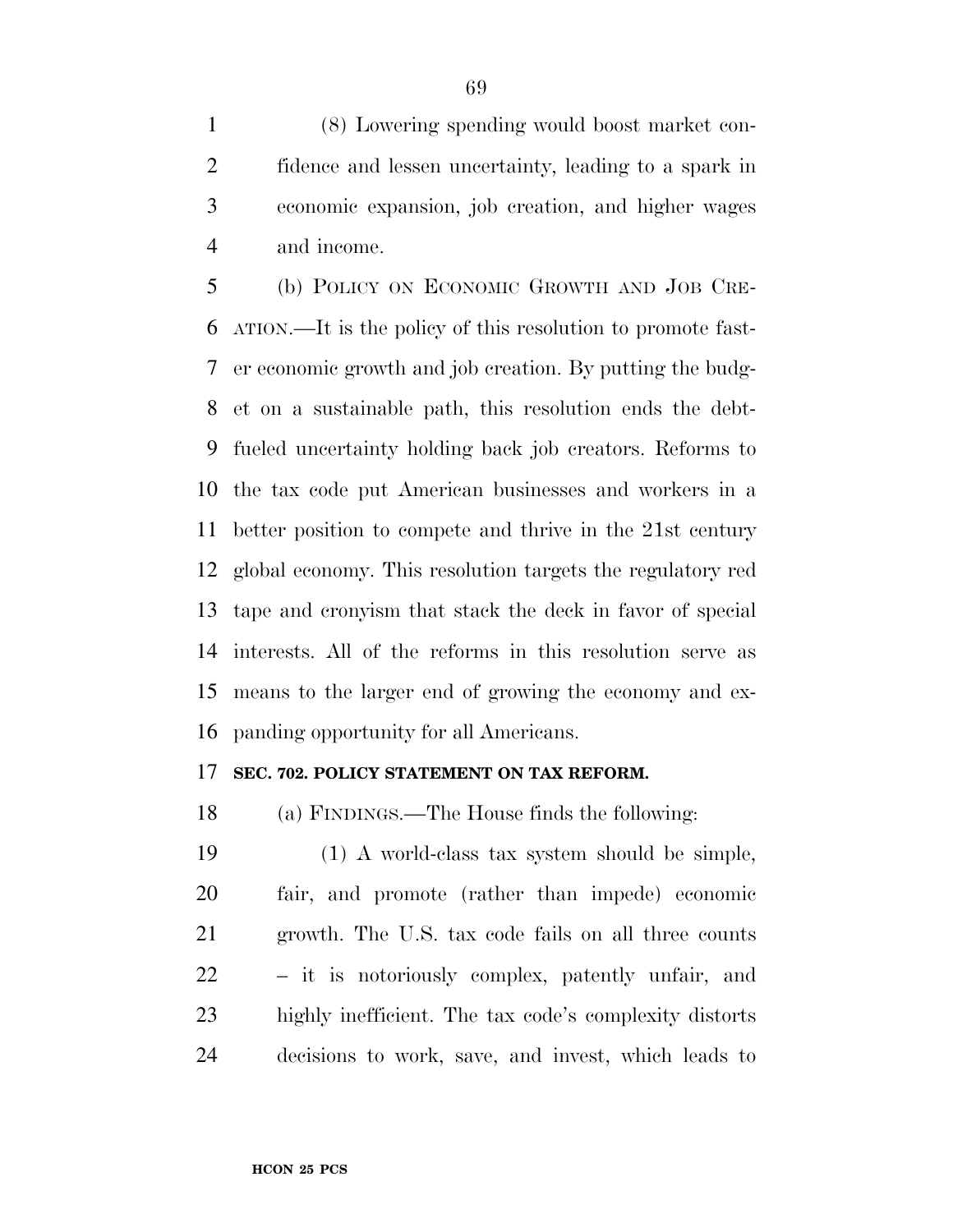slower economic growth, lower wages, and less job creation.

 (2) Since 2001 alone, there have been more than 3,250 changes to the code. Many of the major changes over the years have involved carving out special preferences, exclusions, or deductions for var- ious activities or groups. These loopholes add up to more than \$1 trillion per year and make the code unfair, inefficient, and very complex.

 (3) These tax preferences are disproportionately used by upper-income individuals. For instance, the top 1 percent of taxpayers reap about 3 times as much benefit from special tax credits and deductions (excluding refundable credits) than the middle class and 13 times as much benefit than the lowest in-come quintile.

 (4) The large amount of tax preferences that pervade the code end up narrowing the tax base by as much as 50 percent. A narrow tax base, in turn, requires much higher tax rates to raise a given amount of revenue.

 (5) The National Taxpayer Advocate reports that taxpayers spent 6.1 billion hours in 2012 com-plying with tax requirements.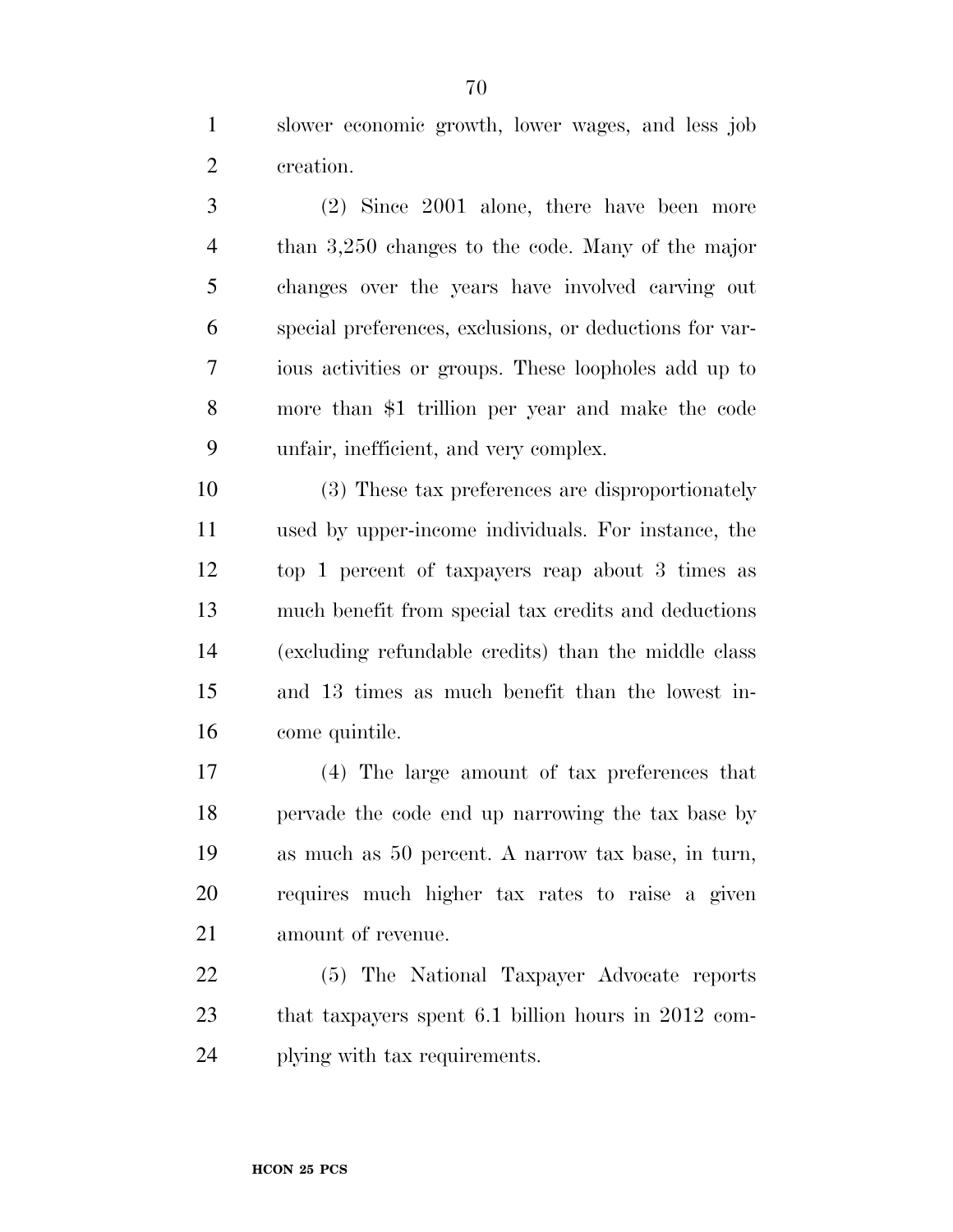(6) Standard economic theory shows that high marginal tax rates dampen the incentives to work, save, and invest, which reduces economic output and job creation. Lower economic output, in turn, mutes the intended revenue gain from higher marginal tax rates.

 (7) Roughly half of U.S. active business income and half of private sector employment are derived from business entities (such as partnerships, S cor- porations, and sole proprietorships) that are taxed on a ''pass-through'' basis, meaning the income flows through to the tax returns of the individual owners and is taxed at the individual rate structure rather than at the corporate rate. Small businesses in particular tend to choose this form for Federal tax purposes, and the top Federal rate on such small business income reaches 44.6 percent. For these rea- sons, sound economic policy requires lowering mar-ginal rates on these pass-through entities.

 (8) The U.S. corporate income tax rate (includ- ing Federal, State, and local taxes) sums to just over 39 percent, the highest rate in the industri- alized world. The total Federal marginal tax rate on corporate income now reaches 55 percent, when in-cluding the shareholder-level tax on dividends and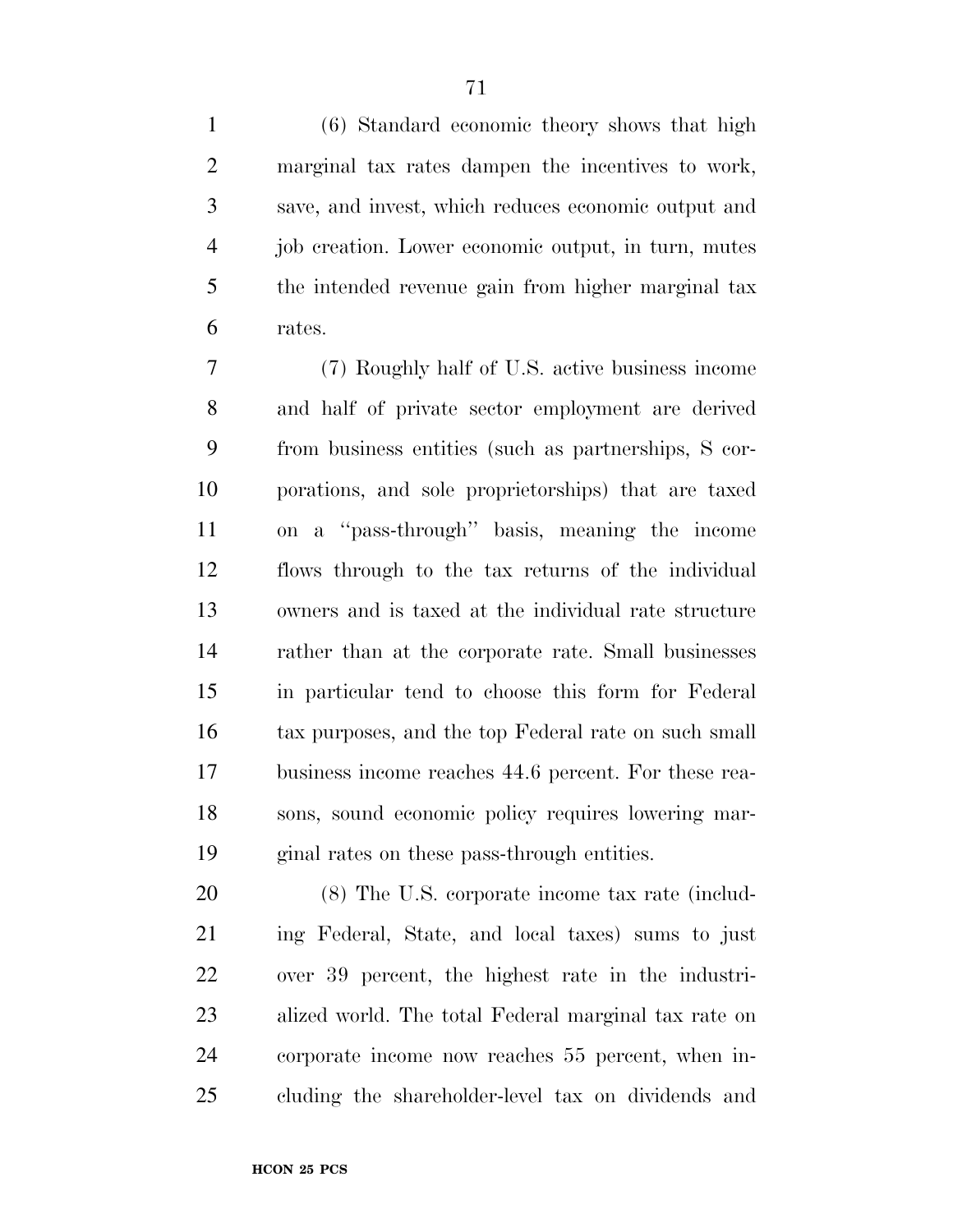capital gains. Tax rates this high suppress wages and discourage investment and job creation, distort business activity, and put American businesses at a competitive disadvantage with foreign competitors.

 (9) By deterring potential investment, the U.S. corporate tax restrains economic growth and job cre- ation. The U.S. tax rate differential with other coun- tries also fosters a variety of complicated multi- national corporate behaviors intended to avoid the tax, which have the effect of moving the tax base offshore, destroying American jobs, and decreasing corporate revenue.

 (10) The ''worldwide'' structure of U.S. inter- national taxation essentially taxes earnings of U.S. firms twice, putting them at a significant competi- tive disadvantage with competitors with more com-petitive international tax systems.

 (11) Reforming the U.S. tax code to a more competitive international system would boost the competitiveness of U.S. companies operating abroad and it would also greatly reduce tax avoidance.

 (12) The tax code imposes costs on American workers through lower wages, on consumers in high-er prices, and on investors in diminished returns.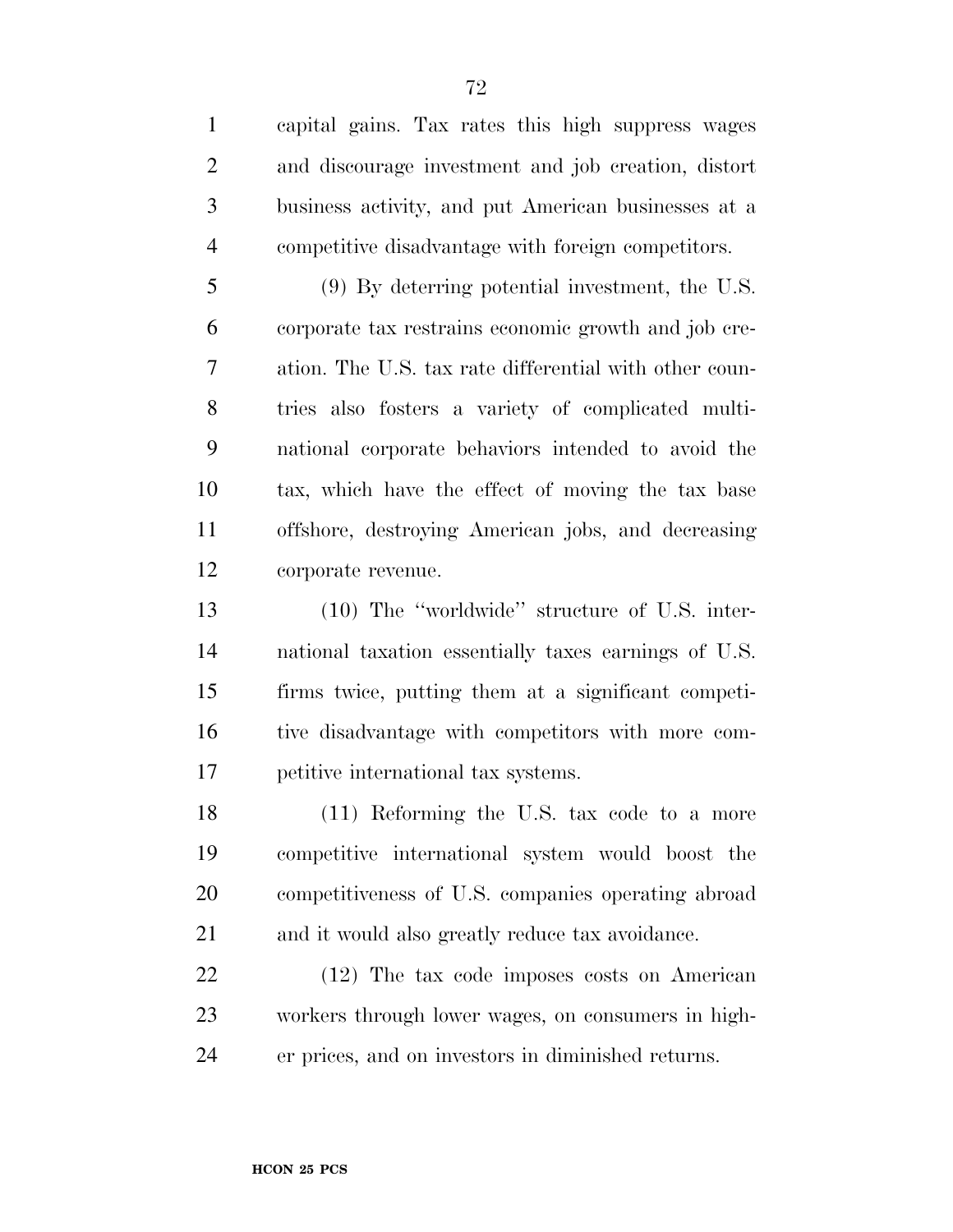| $\mathbf{1}$   | (13) Revenues have averaged 18 percent of the             |
|----------------|-----------------------------------------------------------|
| $\overline{2}$ | economy throughout modern American history. Rev-          |
| 3              | enues rise above this level under current law to 19.1     |
| $\overline{4}$ | percent of the economy, and $-$ if the spending re-       |
| 5              | straints in this budget are enacted – this level is suf-  |
| 6              | ficient to fund Government operations over time.          |
| 7              | (14) Attempting to raise revenue through tax              |
| 8              | increases to meet out-of-control spending would sink      |
| 9              | the economy.                                              |
| 10             | $(15)$ Closing tax loopholes to fund spending             |
| 11             | does not constitute fundamental tax reform.               |
| 12             | $(16)$ The goal of tax reform should be to curb           |
| 13             | or eliminate loopholes and use those savings to lower     |
| 14             | tax rates across the board – not to fund more waste-      |
| 15             | ful Government spending. Tax reform should be rev-        |
| 16             | enue-neutral and should not be an excuse to raise         |
| 17             | taxes on the American people.                             |
| 18             | (b) POLICY ON TAX REFORM.—It is the policy of this        |
| 19             | resolution that Congress should enact legislation during  |
| 20             | fiscal year 2014 that provides for a comprehensive reform |
| 21             | of the U.S. tax code to promote economic growth, create   |
| 22             | American jobs, increase wages, and benefit American con-  |
| 23             | sumers, investors, and workers through revenue-neutral    |
| 24             | fundamental tax reform, which should be reported by the   |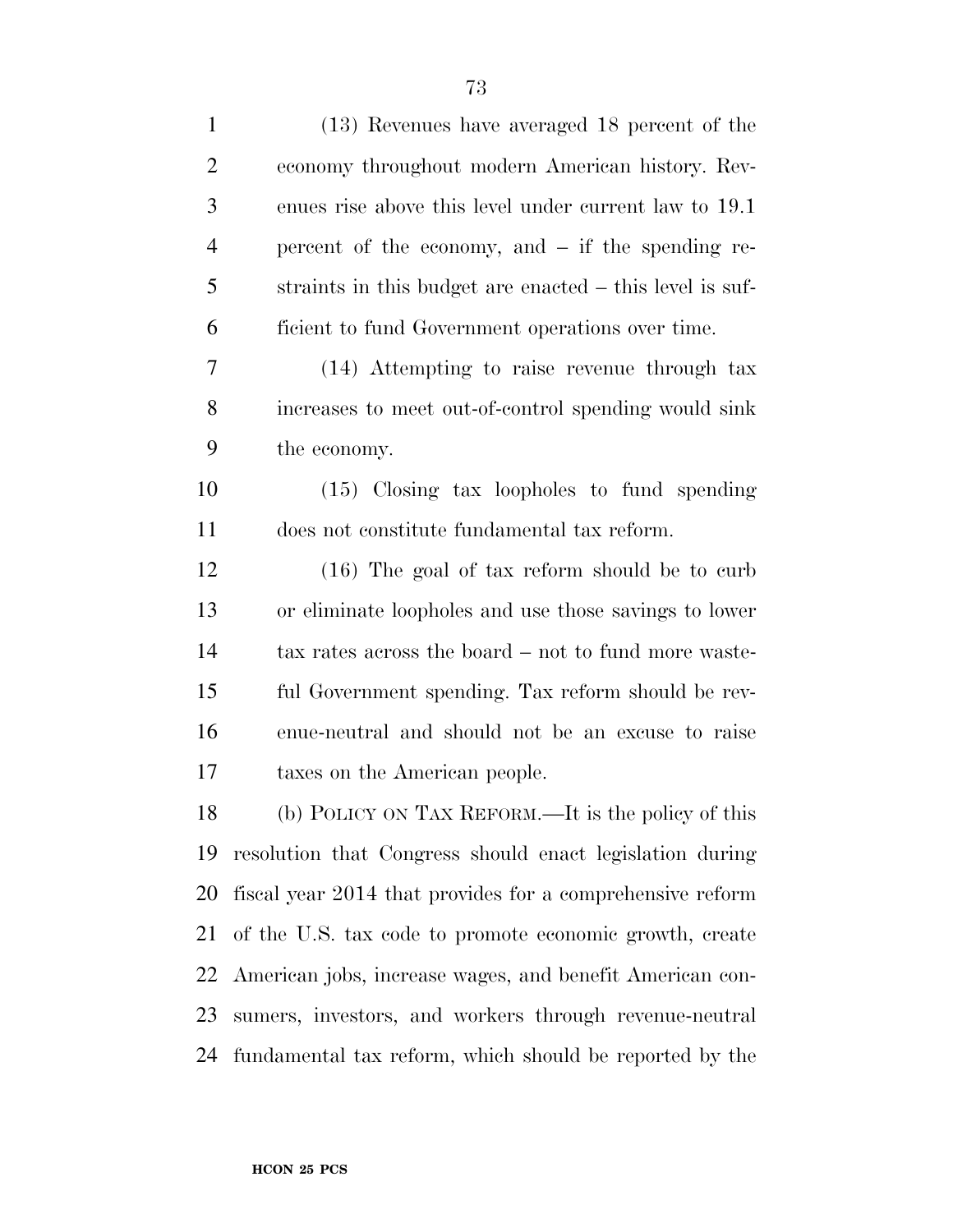| $\mathbf{1}$   | Committee on Ways and Means to the House not later    |
|----------------|-------------------------------------------------------|
| $\overline{2}$ | than December 31, 2013, that—                         |
| 3              | $(1)$ simplifies the tax code to make it fairer to    |
| $\overline{4}$ | American families and businesses and reduces the      |
| 5              | amount of time and resources necessary to comply      |
| 6              | with tax laws;                                        |
| 7              | (2) substantially lowers tax rates for individ-       |
| 8              | uals, with a goal of achieving a top individual rate  |
| 9              | of 25 percent and consolidating the current seven in- |
| 10             | dividual income tax brackets into two brackets with   |
| 11             | a first bracket of 10 percent;                        |
| 12             | (3) repeals the Alternative Minimum Tax;              |
| 13             | $(4)$ reduces the corporate tax rate to 25 per-       |
| 14             | cent; and                                             |
| 15             | $(5)$ transitions the tax code to a more competi-     |
| 16             | tive system of international taxation.                |
| 17             | SEC. 703. POLICY STATEMENT ON MEDICARE.               |
| 18             | (a) FINDINGS.—The House finds the following:          |
| 19             | (1) More than 50 million Americans depend on          |
| 20             | Medicare for their health security.                   |
| 21             | (2) The Medicare Trustees Report has repeat-          |
| 22             | edly recommended that Medicare's long-term finan-     |
| 23             | cial challenges be addressed soon. Each year without  |
| 24             | reform, the financial condition of Medicare becomes   |
| 25             | more precarious and the threat to those in or near    |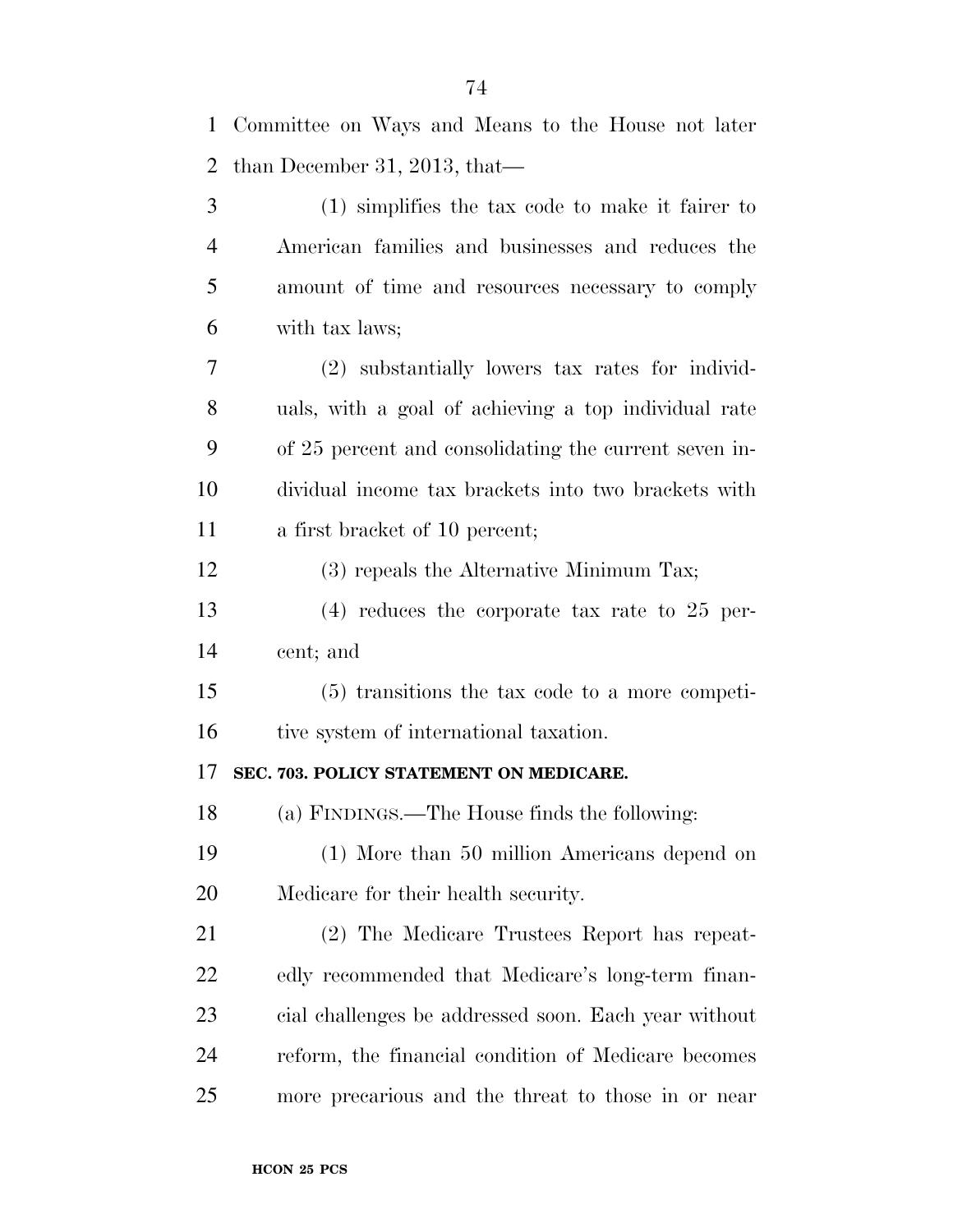| $\mathbf{1}$   | retirement becomes more pronounced. According to     |
|----------------|------------------------------------------------------|
| $\overline{2}$ | the Congressional Budget Office—                     |
| 3              | (A) the Hospital Insurance Trust Fund                |
| $\overline{4}$ | will be exhausted in 2023 and unable to pay          |
| 5              | scheduled benefits; and                              |
| 6              | (B) Medicare spending is growing faster              |
| 7              | than the economy and Medicare outlays are            |
| 8              | currently rising at a rate of 6.2 percent per        |
| 9              | year, and under the Congressional Budget Of-         |
| 10             | fice's alternative fiscal scenario, direct spending  |
| 11             | on Medicare is projected to exceed 7 percent of      |
| 12             | GDP by 2040 and reach 13 percent of GDP by           |
| 13             | 2085.                                                |
| 14             | (3) The President's health care law created a        |
| 15             | new Federal agency called the Independent Payment    |
| 16             | Advisory Board ("IPAB") empowered with unilat-       |
| 17             | eral authority to cut Medicare spending. As a result |
| 18             | of that law—                                         |
| 19             | (A) IPAB will be tasked with keeping the             |
| 20             | Medicare per capita growth below a Medicare          |
| 21             | per capita target growth rate. Prior to 2018,        |
| 22             | the target growth rate is based on the five-year     |
| 23             | average of overall inflation and medical infla-      |
| 24             | tion. Beginning in 2018, the target growth rate      |
| 25             | will be the five-year average increase in the        |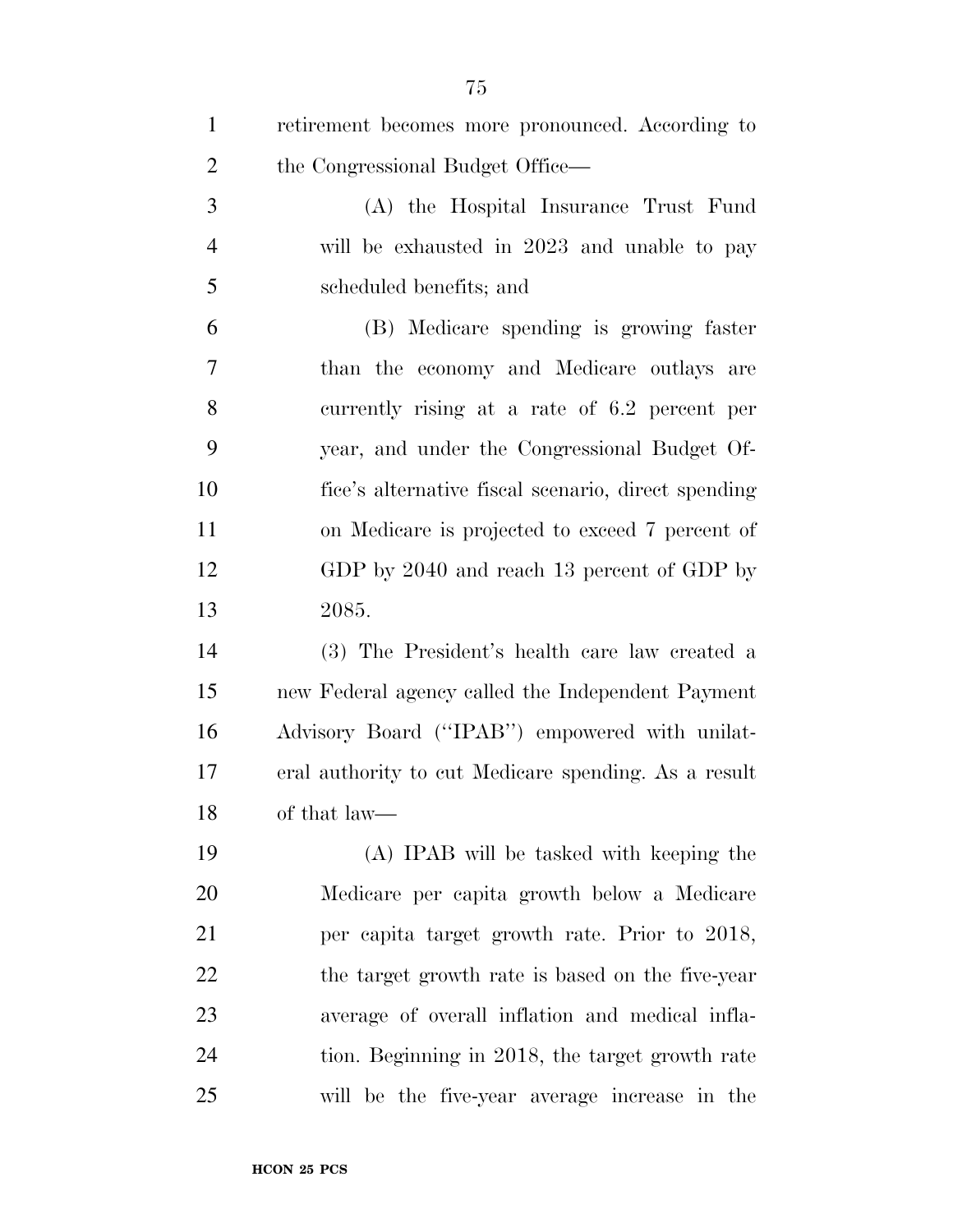| $\mathbf{1}$   | nominal Gross Domestic Product (GDP) plus                   |
|----------------|-------------------------------------------------------------|
| $\overline{2}$ | one percentage point;                                       |
| 3              | (B) the fifteen unelected, unaccountable                    |
| $\overline{4}$ | bureaucrats of IPAB will make decisions that                |
| 5              | will reduce seniors access to care;                         |
| 6              | (C) the nonpartisan Office of the Medicare                  |
| $\overline{7}$ | Chief Actuary estimates that the provider cuts              |
| 8              | already contained in the Affordable Care Act                |
| 9              | will force 15 percent of hospitals, skilled nurs-           |
| 10             | ing facilities, and home health agencies to close           |
| 11             | in 2019; and                                                |
| 12             | (D) additional cuts from the IPAB board                     |
| 13             | will force even more health care providers to               |
| 14             | close their doors, and the Board should be re-              |
| 15             | pealed.                                                     |
| 16             | (4) Failing to address this problem will leave              |
| 17             | millions of American seniors without adequate health        |
| 18             | security and younger generations burdened with              |
| 19             | enormous debt to pay for spending levels that cannot        |
| 20             | be sustained.                                               |
| 21             | (b) POLICY ON MEDICARE REFORM.—It is the policy             |
| 22             | of this resolution to protect those in or near retirement   |
| 23             | from any disruptions to their Medicare benefits and offer   |
| 24             | future beneficiaries the same health care options available |
| 25             | to Members of Congress.                                     |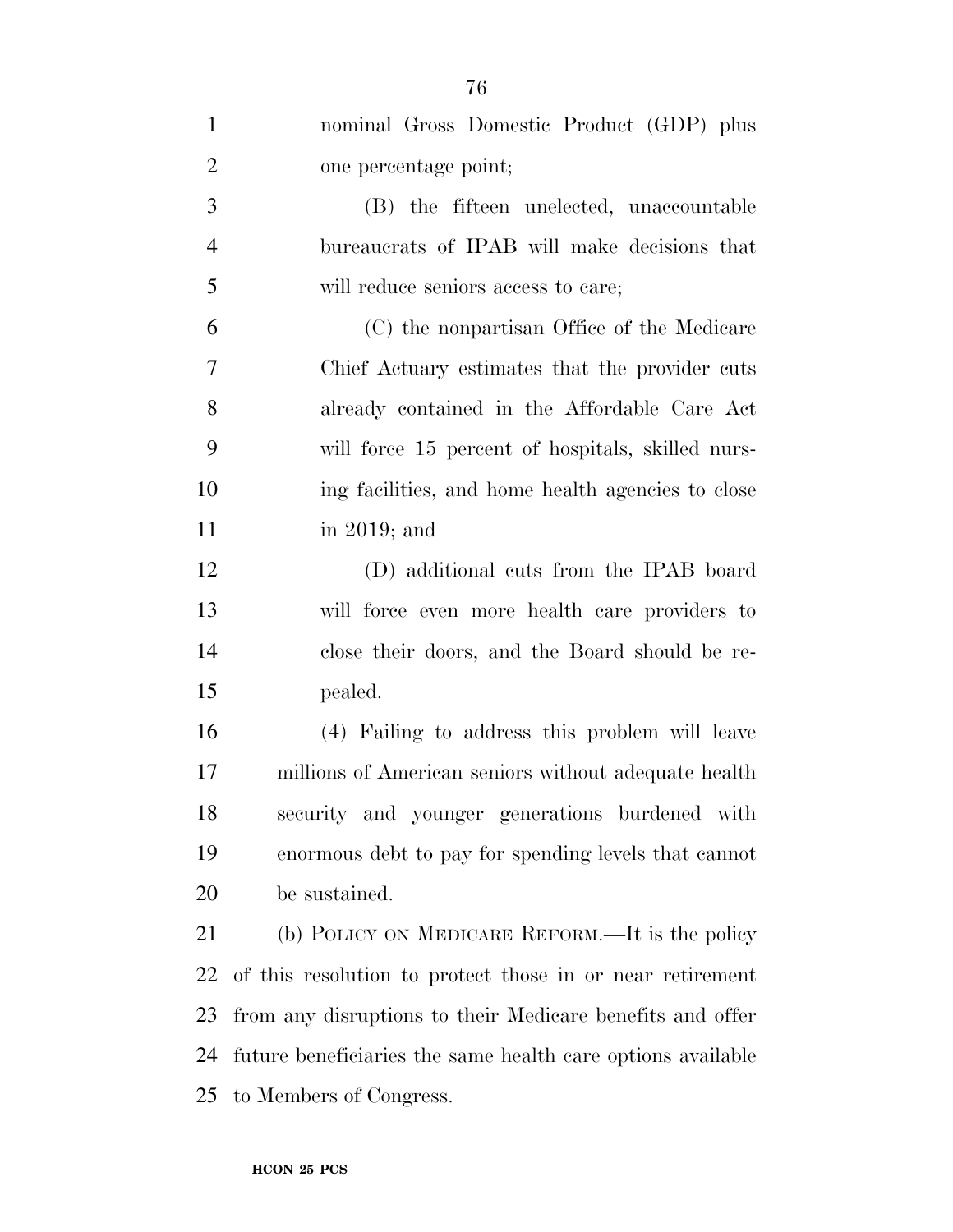| $\mathbf{1}$   | (c) ASSUMPTIONS.—This resolution assumes reform       |
|----------------|-------------------------------------------------------|
| $\overline{2}$ | of the Medicare program such that:                    |
| 3              | (1) Current Medicare benefits are preserved for       |
| $\overline{4}$ | those in or near retirement.                          |
| 5              | (2) For future generations, when they reach eli-      |
| 6              | gibility, Medicare is reformed to provide a premium   |
| 7              | support payment and a selection of guaranteed         |
| 8              | health coverage options from which recipients can     |
| 9              | choose a plan that best suits their needs.            |
| 10             | (3) Medicare will maintain traditional fee-for-       |
| 11             | service as an option.                                 |
| 12             | (4) Medicare will provide additional assistance       |
| 13             | for lower-income beneficiaries and those with greater |
| 14             | health risks.                                         |
| 15             | (5) Medicare spending is put on a sustainable         |
| 16             | path and the Medicare program becomes solvent         |
| 17             | over the long-term.                                   |
| 18             | SEC. 704. POLICY STATEMENT ON SOCIAL SECURITY.        |
| 19             | (a) FINDINGS.—The House finds the following:          |
| 20             | $(1)$ More than 55 million retirees, individuals      |
| 21             | with disabilities, and survivors depend on Social Se- |
| 22             | curity. Since enactment, Social Security has served   |
| 23             | as a vital leg on the "three-legged stool" of retire- |
| 24             | ment security, which includes employer provided       |
| 25             | pensions as well as personal savings.                 |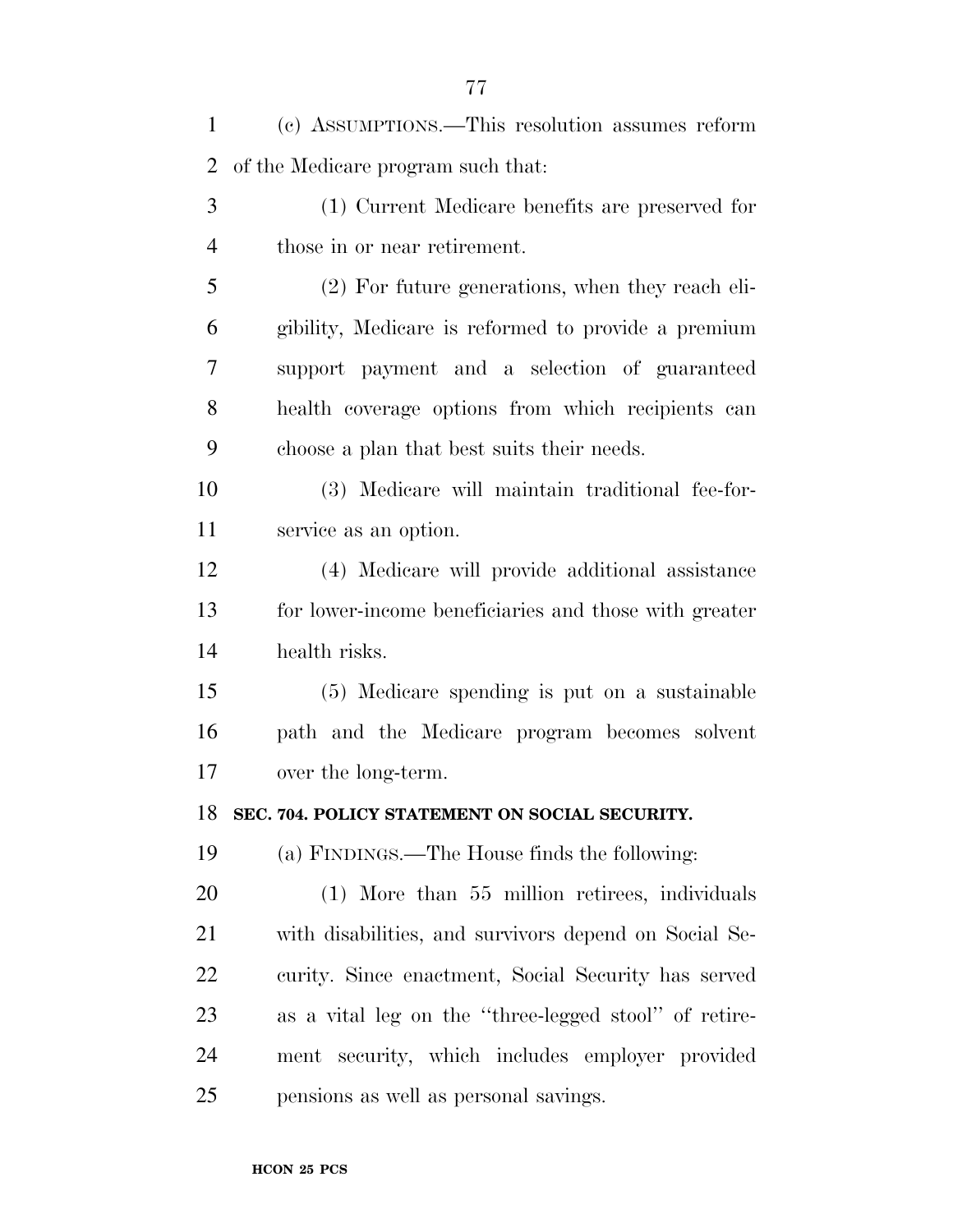| $\mathbf{1}$   | (2) The Social Security Trustees Report has re-        |
|----------------|--------------------------------------------------------|
| $\overline{2}$ | peatedly recommended that Social Security's long-      |
| 3              | term financial challenges be addressed soon. Each      |
| $\overline{4}$ | year without reform, the financial condition of Social |
| 5              | Security becomes more precarious and the threat to     |
| 6              | seniors and those receiving Social Security disability |
| $\overline{7}$ | benefits becomes more pronounced:                      |
| 8              | $(A)$ In 2016, the Disability Insurance                |
| 9              | Trust Fund will be exhausted and program rev-          |
| 10             | enues will be unable to pay scheduled benefits.        |
| 11             | (B) In 2033, the combined Old-Age and                  |
| 12             | Survivors and Disability Trust Funds will be           |
| 13             | exhausted, and program revenues will be unable         |
| 14             | to pay scheduled benefits.                             |
| 15             | (C) With the exhaustion of the Trust                   |
| 16             | Funds in 2033, benefits will be cut 25 percent         |
| 17             | across the board, devastating those currently in       |
| 18             | or near retirement and those who rely on Social        |
| 19             | Security the most.                                     |
| 20             | (3) The recession and continued low economic           |
| 21             | growth have exacerbated the looming fiscal crisis      |
| <u>22</u>      | facing Social Security. The most recent CBO projec-    |
| 23             | tions find that Social Security will run cash deficits |
| 24             | of \$1.319 trillion over the next 10 years.            |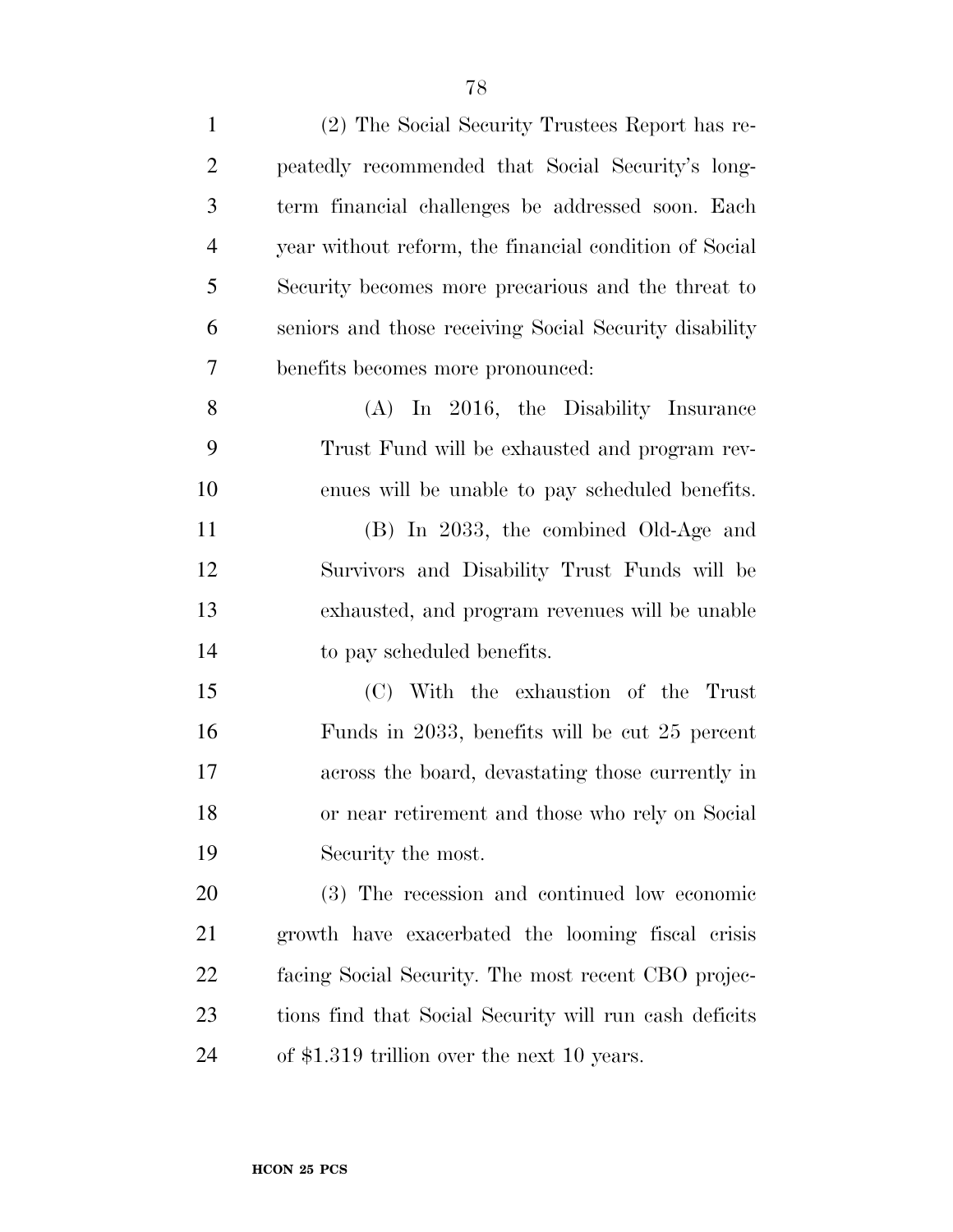(4) Lower-income Americans rely on Social Se- curity for a larger proportion of their retirement in- come. Therefore, reforms should take into consider- ation the need to protect lower-income Americans' retirement security.

 (5) The Disability Insurance program provides an essential income safety net for those with disabil- ities and their families. According to the Congres- sional Budget Office (CBO), between 1970 and 2012, the number of people receiving disability bene- fits (both disabled workers and their dependent fam- ily members) has increased by over 300 percent from 2.7 million to over 10.9 million. This increase is not due strictly to population growth or decreases in health. David Autor and Mark Duggan have found that the increase in individuals on disability does not reflect a decrease in self-reported health. CBO attributes program growth to changes in demo- graphics, changes in the composition of the labor force and compensation, as well as Federal policies.

 (6) If this program is not reformed, families who rely on the lifeline that disability benefits pro- vide will face benefit cuts of up to 25 percent in 2016, devastating individuals who need assistance the most.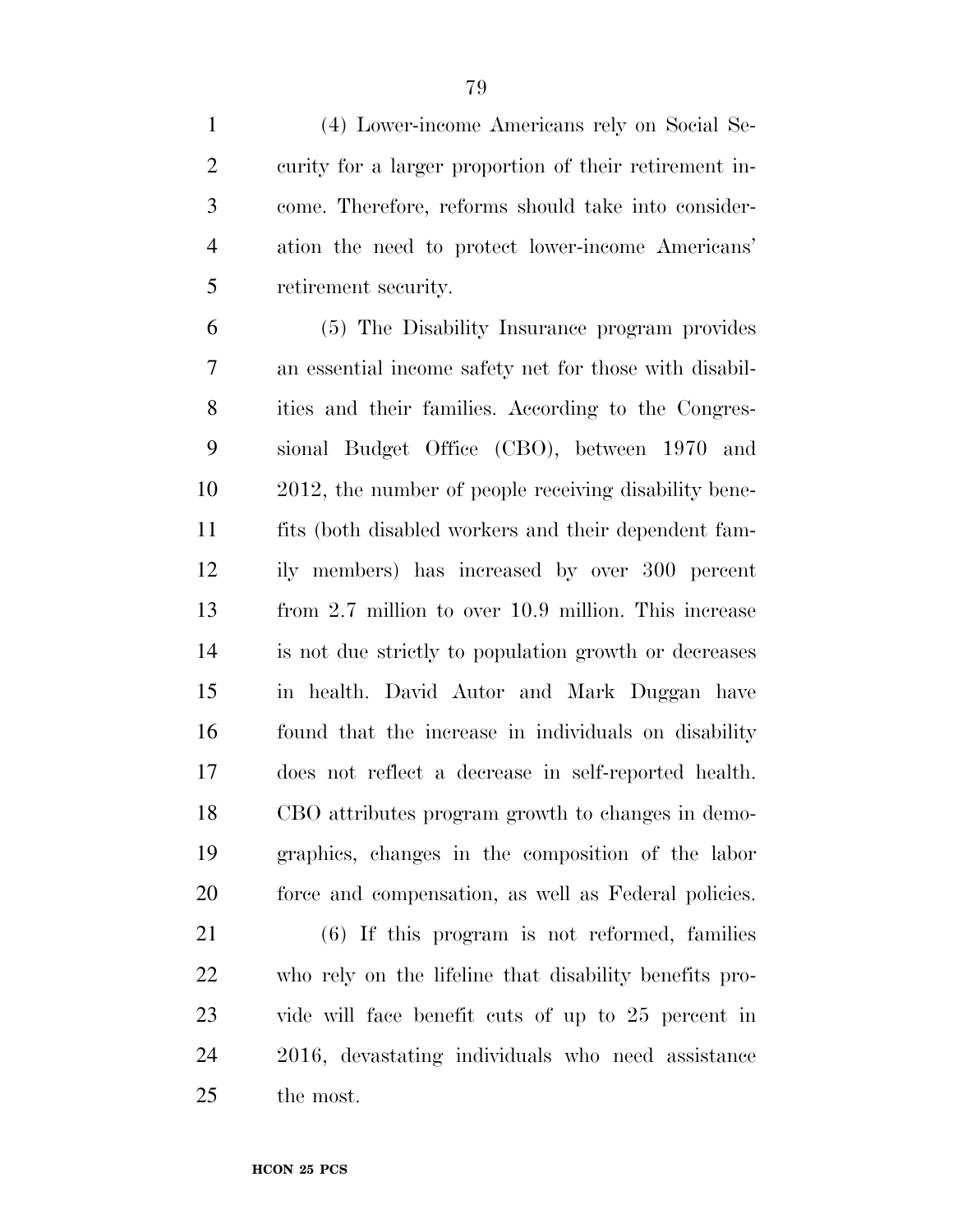(7) Americans deserve action by the President, the House, and the Senate to preserve and strength- en Social Security. It is critical that bipartisan ac- tion be taken to address the looming insolvency of Social Security. In this spirit, this resolution creates a bipartisan opportunity to find solutions by requir- ing policymakers to ensure that Social Security re-mains a critical part of the safety net.

 (b) POLICY STATEMENT ON SOCIAL SECURITY.—It is the policy of this resolution that Congress should work on a bipartisan basis to make Social Security sustainably solvent. This resolution assumes reform of a current law trigger, such that:

 (1) If in any year the Board of Trustees of the Federal Old-Age and Survivors Insurance Trust Fund and the Federal Disability Insurance Trust Fund annual Trustees Report determines that the 75-year actuarial balance of the Social Security Trust Funds is in deficit, and the annual balance of the Social Security Trust Funds in the 75th year is 21 in deficit, the Board of Trustees shall, no later than September 30 of the same calendar year, submit to the President recommendations for statutory re- forms necessary to achieve a positive 75-year actu-arial balance and a positive annual balance in the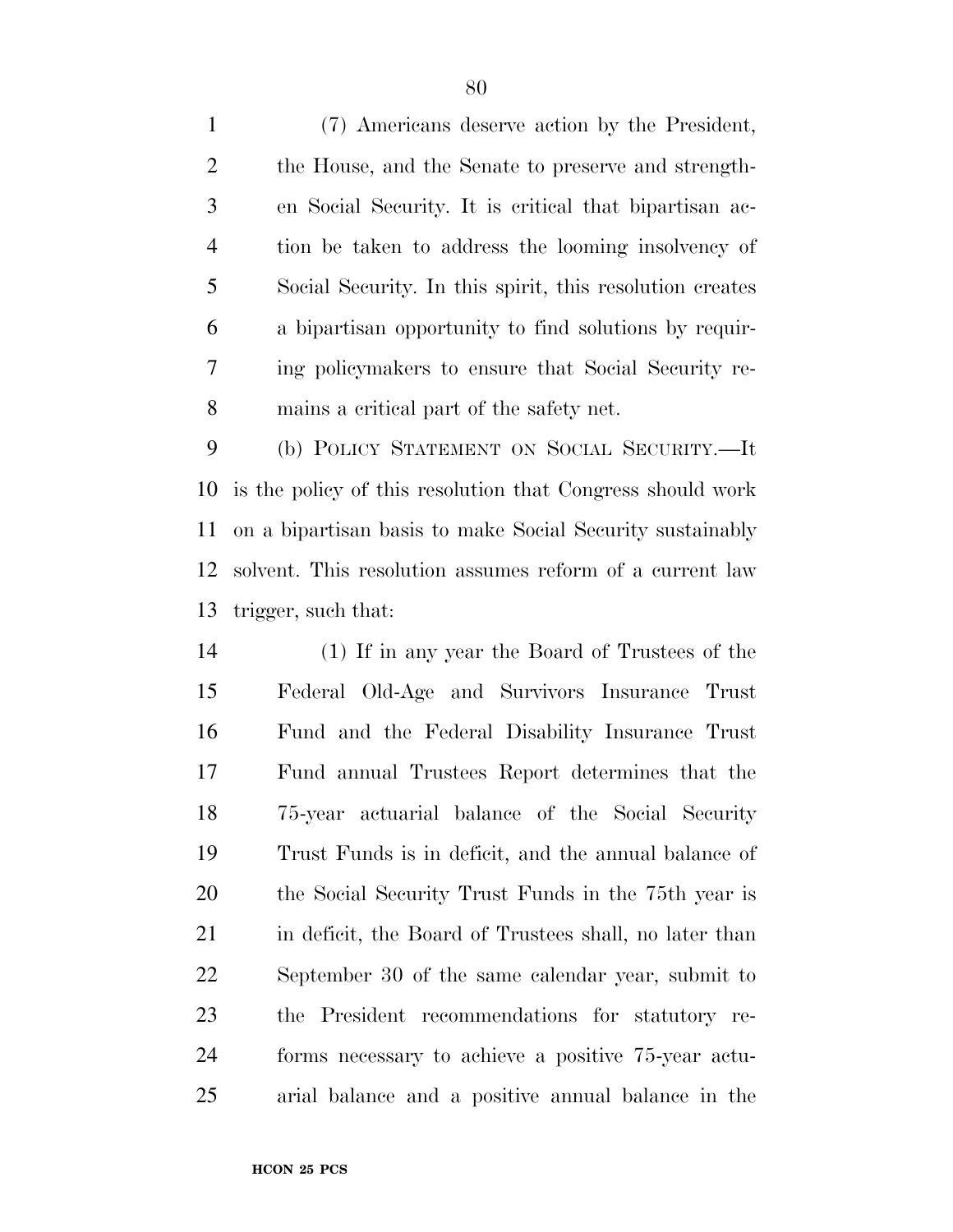75th-year. Recommendations provided to the Presi- dent must be agreed upon by both Public Trustees of the Board of Trustees.

 (2) Not later than December 1 of the same cal- endar year in which the Board of Trustees submit their recommendations, the President shall promptly submit implementing legislation to both Houses of Congress including his recommendations necessary to achieve a positive 75-year actuarial balance and a positive annual balance in the 75th year. The Ma- jority Leader of the Senate and the Majority Leader of the House shall introduce the President's legisla-tion upon receipt.

 (3) Within 60 days of the President submitting legislation, the committees of jurisdiction to which the legislation has been referred shall report the bill which shall be considered by the full House or Sen-ate under expedited procedures.

 (4) Legislation submitted by the President shall—

 (A) protect those in or near retirement; (B) preserve the safety net for those who count on Social Security the most, including

those with disabilities and survivors;

(C) improve fairness for participants;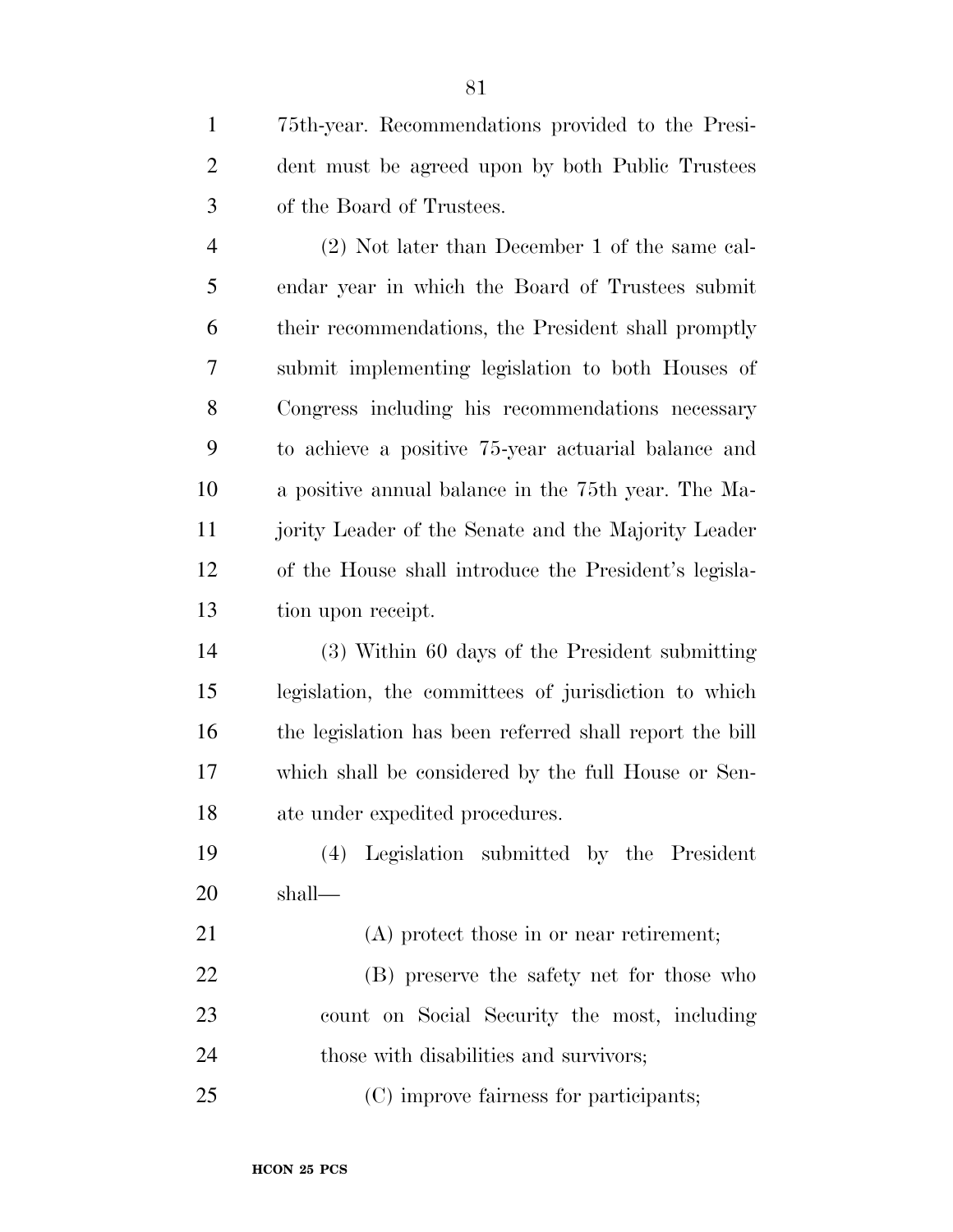| 1              | (D) reduce the burden on, and provide cer-         |
|----------------|----------------------------------------------------|
| $\overline{2}$ | tainty for, future generations; and                |
| 3              | (E) secure the future of the Disability In-        |
| $\overline{4}$ | surance program while addressing the needs of      |
| 5              | those with disabilities today and improving the    |
| 6              | determination process.                             |
| 7              | SEC. 705. POLICY STATEMENT ON HIGHER EDUCATION AF- |
| 8              | FORDABILITY.                                       |
| 9              | (a) FINDINGS.—The House finds the following:       |
| 10             | (1) A well-educated workforce is critical to eco-  |
| 11             | nomic, job, and wage growth.                       |
| 12             | (2) More than 21 million students are enrolled     |
| 13             | in American colleges and universities.             |
| 14             | (3) Over the last decade, tuition and fees have    |
| 15             | been growing at an unsustainable rate. Between the |
| 16             | $2001-2002$ Academic Year and the $2011-2012$ Aca- |
| 17             | demic Year:                                        |
| 18             | (A) Published tuition and fees for in-State        |
| 19             | students at public four-year colleges and univer-  |
| 20             | sities increased at an average rate of 5.6 per-    |
| 21             | eent per year beyond the rate of general infla-    |
| 22             | tion.                                              |
| 23             | (B) Published tuition and fees for in-State        |
| 24             | students at public two-year colleges and univer-   |
| 25             | sities increased at an average rate of 3.8 per-    |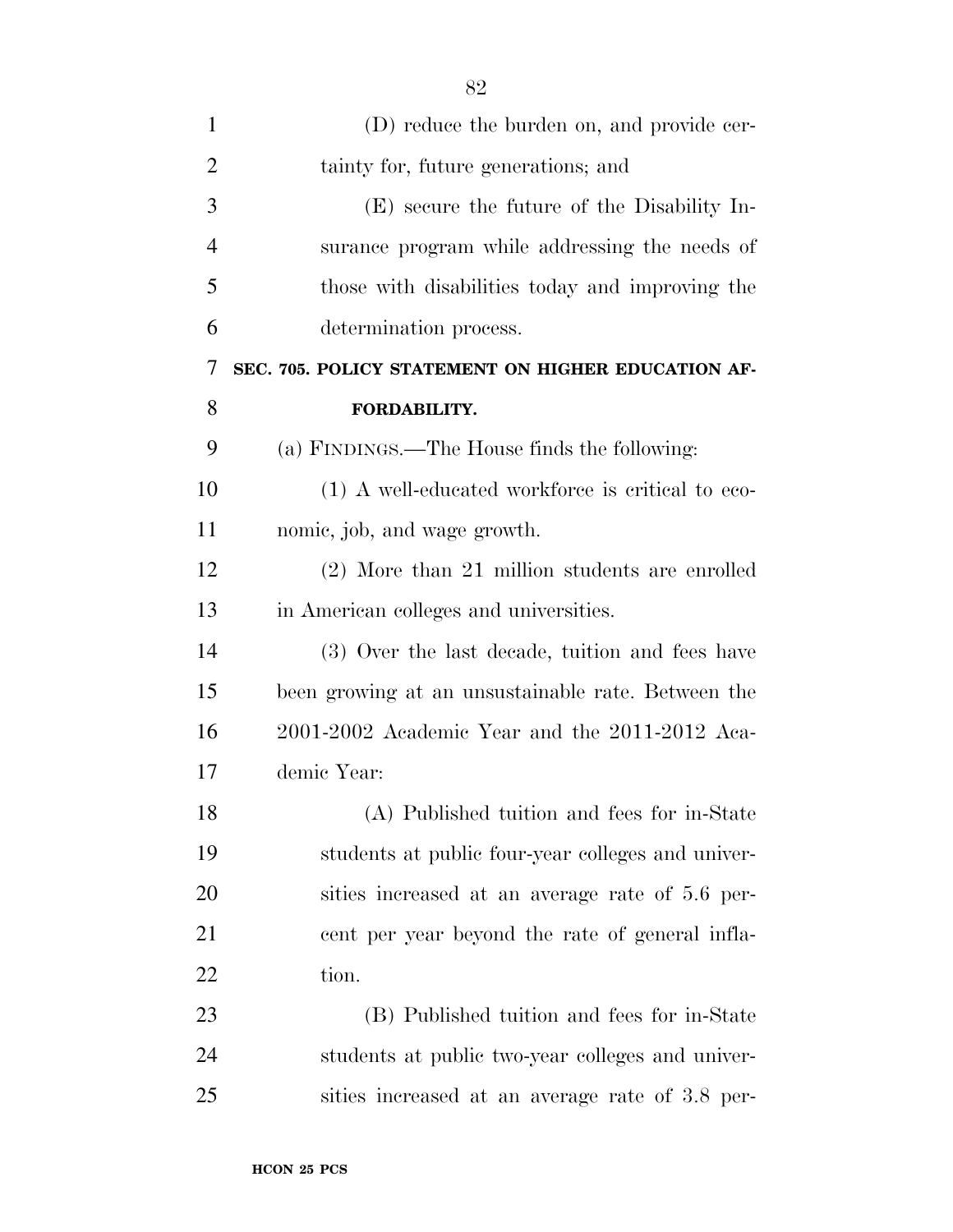| $\mathbf{1}$   | cent per year beyond the rate of general infla-      |
|----------------|------------------------------------------------------|
| $\overline{2}$ | tion.                                                |
| 3              | (C) Published tuition and fees for in-State          |
| $\overline{4}$ | students at private four-year colleges and uni-      |
| 5              | versities increased at an average rate of 2.6        |
| 6              | percent per year beyond the rate of general in-      |
| $\tau$         | flation.                                             |
| 8              | (4) Over that same period, Federal financial aid     |
| 9              | has increased 140 percent beyond the rate of general |
| 10             | inflation.                                           |
| 11             | (5) This spending has failed to make college         |
| 12             | more affordable.                                     |
| 13             | $(6)$ In his 2012 State of the Union Address,        |
| 14             | President Obama noted that, "We can't just keep      |
| 15             | subsidizing skyrocketing tuition; we'll run out of   |
| 16             | money."                                              |
| 17             | (7) American students are chasing ever-increas-      |
| 18             | ing tuition with ever-increasing debt. According to  |
| 19             | the Federal Reserve Bank of New York, student        |
| 20             | debt nearly tripled between 2004 and 2012, and now   |
| 21             | stands at nearly \$1 trillion. Student debt now has  |
| 22             | the second largest balance after mortgage debt.      |
| 23             | (8) Students are carrying large debt loads and       |
| 24             | too many fail to complete college or end up default- |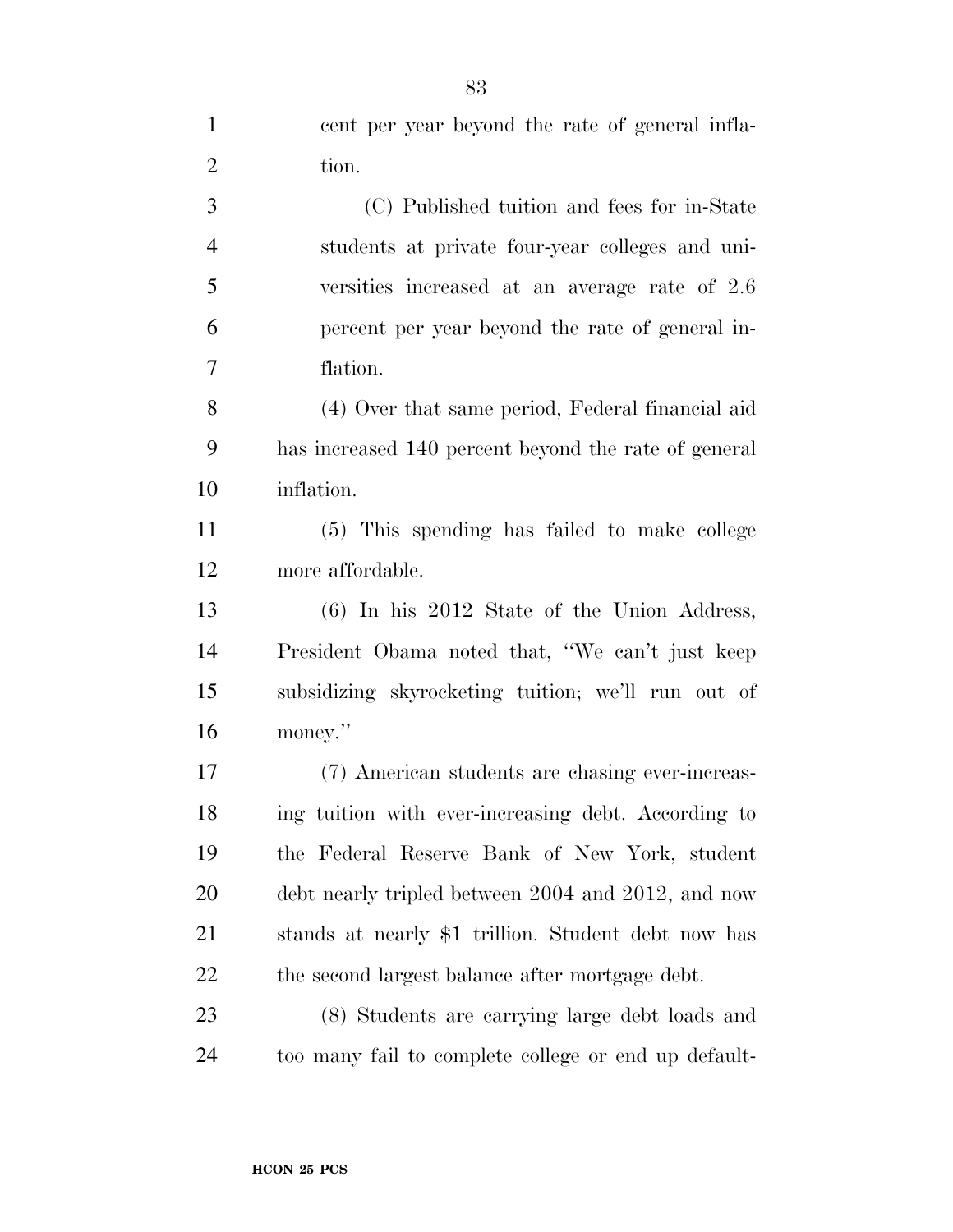| $\mathbf{1}$   | ing on these loans due to their debt burden and a           |
|----------------|-------------------------------------------------------------|
| $\overline{2}$ | weak economy and job market.                                |
| 3              | (9) Based on estimates from the Congressional               |
| $\overline{4}$ | Budget Office, the Pell Grant Program will face a           |
| 5              | fiscal shortfall beginning in fiscal year 2015 and          |
| 6              | continuing in each subsequent year in the current           |
| $\tau$         | budget window.                                              |
| 8              | (10) Failing to address these problems will                 |
| 9              | jeopardize access and affordability to higher edu-          |
| 10             | cation for America's young people.                          |
| 11             | (b) POLICY ON HIGHER EDUCATION AFFORD-                      |
| 12             | ABILITY.—It is the policy of this resolution to address the |
| 13             | root drivers of tuition inflation, by-                      |
| 14             | (1) targeting Federal financial aid to those                |
| 15             | most in need;                                               |
| 16             | (2) streamlining programs that provide aid to               |
| 17             | make them more effective;                                   |
| 18             | (3) maintaining the maximum Pell grant award                |
| 19             | level at $$5,645$ in each year of the budget window;        |
| 20             | and                                                         |
| 21             | (4) removing regulatory barriers in higher edu-             |
| <u>22</u>      | cation that act to restrict flexibility and innovative      |
| 23             | teaching, particularly as it relates to non-traditional     |
| 24             | models such as online coursework and competency-            |
| 25             | based learning.                                             |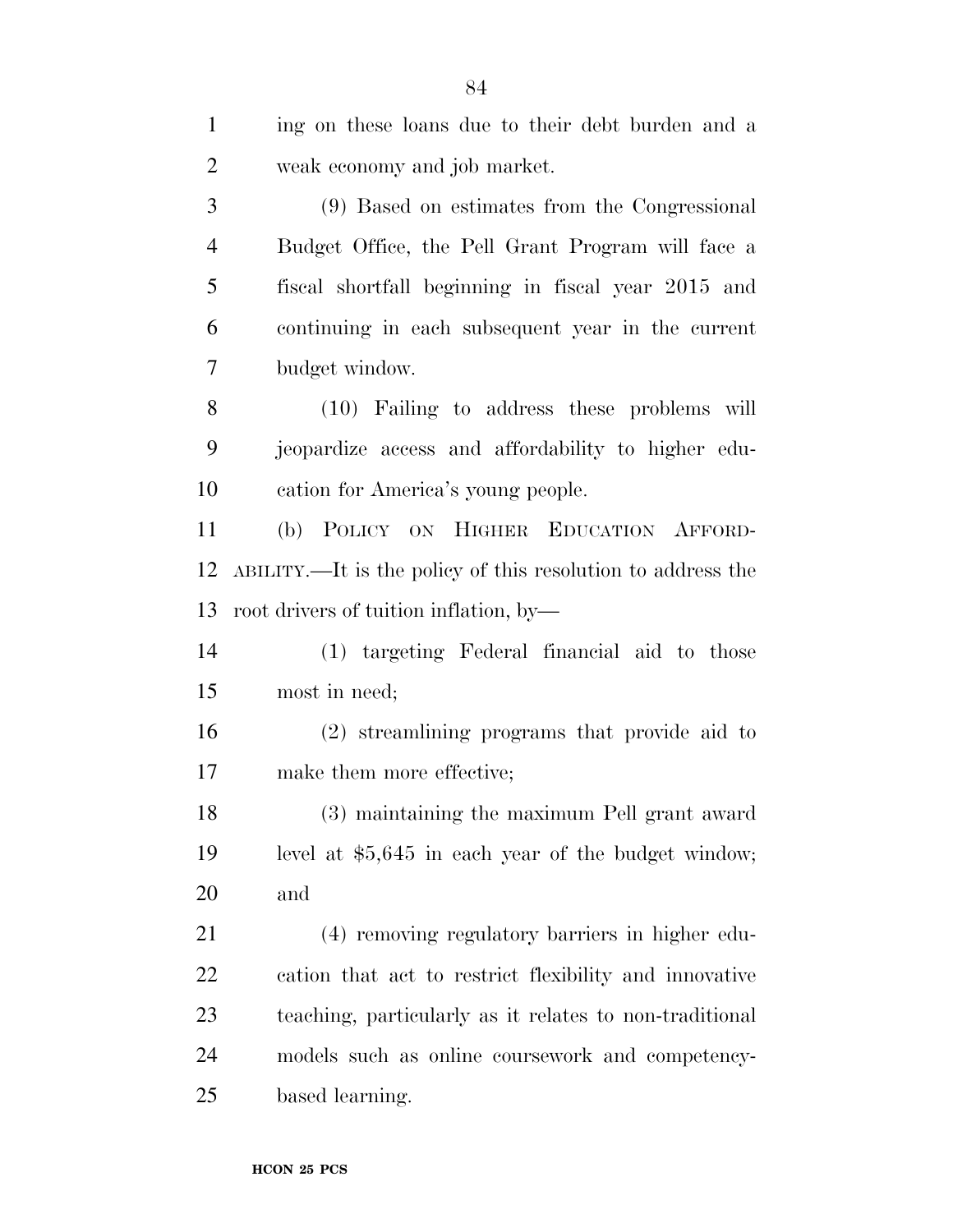| 1              | SEC. 706. POLICY STATEMENT ON DEFICIT REDUCTION       |
|----------------|-------------------------------------------------------|
| $\overline{2}$ | THROUGH THE CANCELLATION OF UNOBLI-                   |
| 3              | <b>GATED BALANCES.</b>                                |
| $\overline{4}$ | (a) FINDINGS.—The House finds the following:          |
| 5              | (1) According to the last available estimate          |
| 6              | from the Office of Management and Budget, Federal     |
| 7              | agencies were expected to hold \$698 billion in unob- |
| 8              | ligated balances at the close of fiscal year 2013.    |
| 9              | (2) These funds represent direct and discre-          |
| 10             | tionary spending made available by Congress that      |
| 11             | remains available for expenditure beyond the fiscal   |
| 12             | year for which they are provided.                     |
| 13             | (3) In some cases, agencies are granted funding       |
| 14             | and it remains available for obligation indefinitely. |
| 15             | (4) The Congressional Budget and Impound-             |
| 16             | ment Control Act of 1974 requires the Office of       |
| 17             | Management and Budget to make funds available to      |
| 18             | agencies for obligation and prohibits the Administra- |
| 19             | tion from withholding or cancelling unobligated       |
| 20             | funds unless approved by an act of Congress.          |
| 21             | (5) Greater congressional oversight is required       |
| 22             | review and identify potential savings from<br>to.     |
| 23             | unneeded balances of funds.                           |
| 24             | (b) POLICY STATEMENT ON DEFICIT REDUCTION             |
| 25             | THROUGH THE CANCELLATION OF UNOBLIGATED BAL-          |
| 26             | ANCES.-Congressional committees shall through their   |
|                | HCON 25 PCS                                           |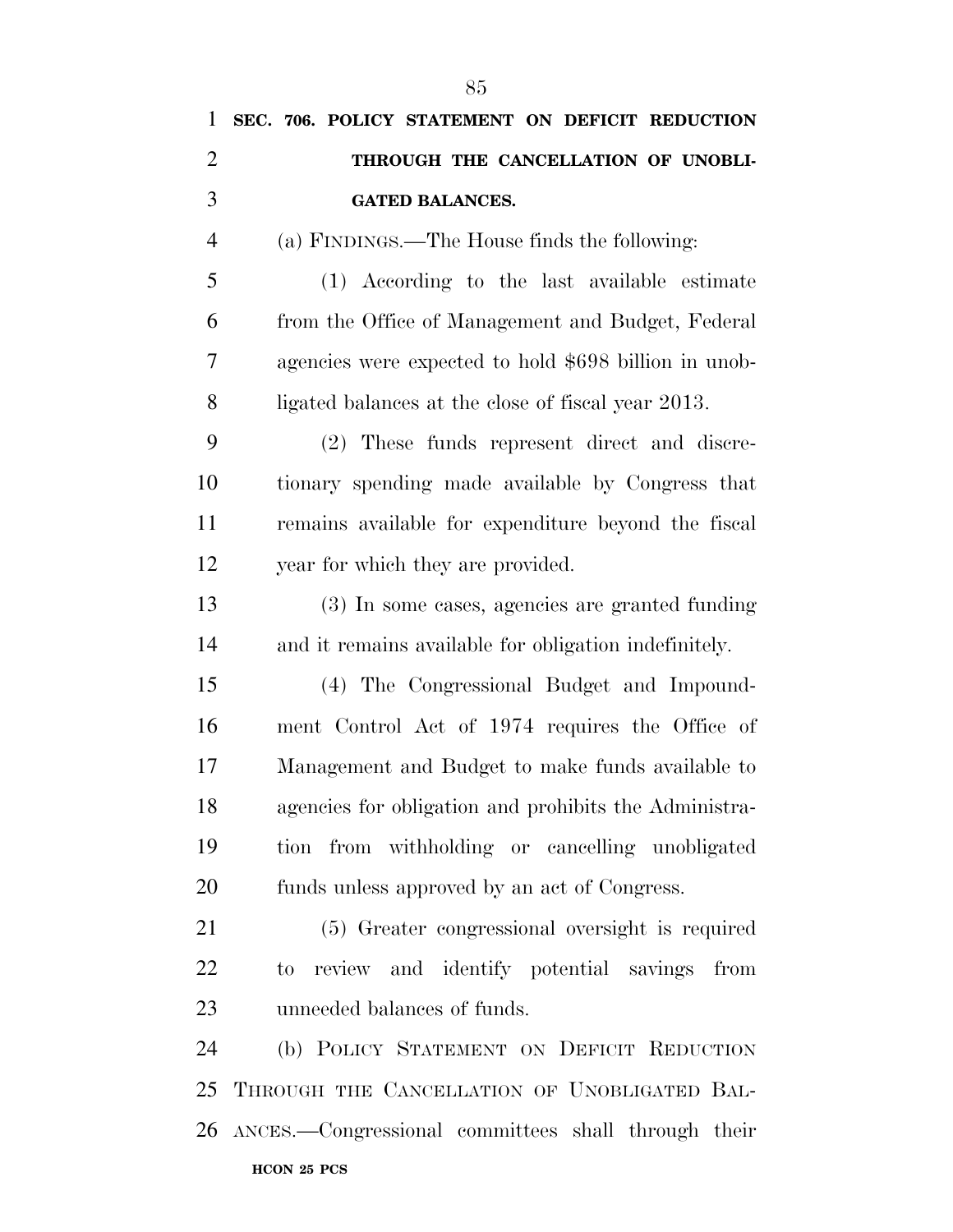oversight activities identify and achieve savings through the cancellation or rescission of unobligated balances that neither abrogate contractual obligations of the Govern- ment nor reduce or disrupt Federal commitments under programs such as Social Security, veterans' affairs, na- tional security, and Treasury authority to finance the na-tional debt.

 (c) DEFICIT REDUCTION.—Congress, with the assist- ance of the Government Accountability Office, the Inspec- tors General, and other appropriate agencies should make it a high priority to review unobligated balances and iden-tify savings for deficit reduction.

## **SEC. 707. POLICY STATEMENT ON RESPONSIBLE STEWARD-**

## **SHIP OF TAXPAYER DOLLARS.**

(a) FINDINGS.—The House finds the following:

 (1) The House of Representatives cut budgets for Members of Congress, House committees, and leadership offices by 5 percent in 2011 and an addi-tional 6.4 percent in 2012.

 (2) The House of Representatives achieved sav- ings of \$36.5 million over three years by consoli- dating House operations and renegotiating con-23 tracts.

(b) POLICY.—It is the policy of this resolution that: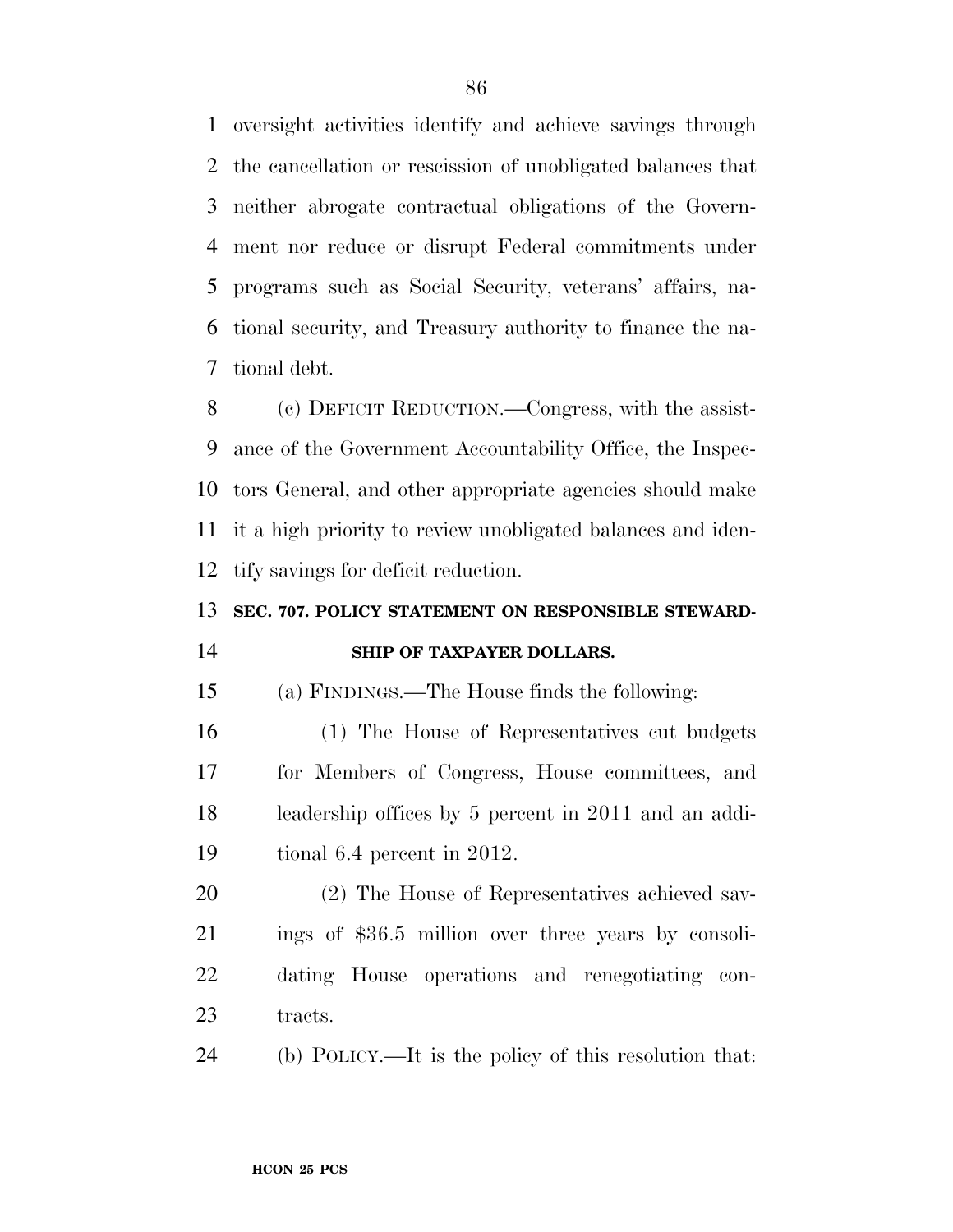(1) The House of Representatives must be a model for the responsible stewardship of taxpayer re- sources and therefore must identify any savings that can be achieved through greater productivity and ef- ficiency gains in the operation and maintenance of House services and resources like printing, con- ferences, utilities, telecommunications, furniture, grounds maintenance, postage, and rent. This should include a review of policies and procedures for acqui- sition of goods and services to eliminate any unnec- essary spending. The Committee on House Adminis- tration should review the policies pertaining to the services provided to Members and committees of the House, and should identify ways to reduce any sub- sidies paid for the operation of the House gym, bar- ber shop, salon, and the House dining room. (2) No taxpayer funds may be used to purchase

 first class airfare or to lease corporate jets for Mem-bers of Congress.

 **SEC. 708. POLICY STATEMENT ON DEFICIT REDUCTION THROUGH THE REDUCTION OF UNNECES-SARY AND WASTEFUL SPENDING.** 

(a) FINDINGS.—The House finds the following:

 (1) The Government Accountability Office (''GAO'') is required by law to identify examples of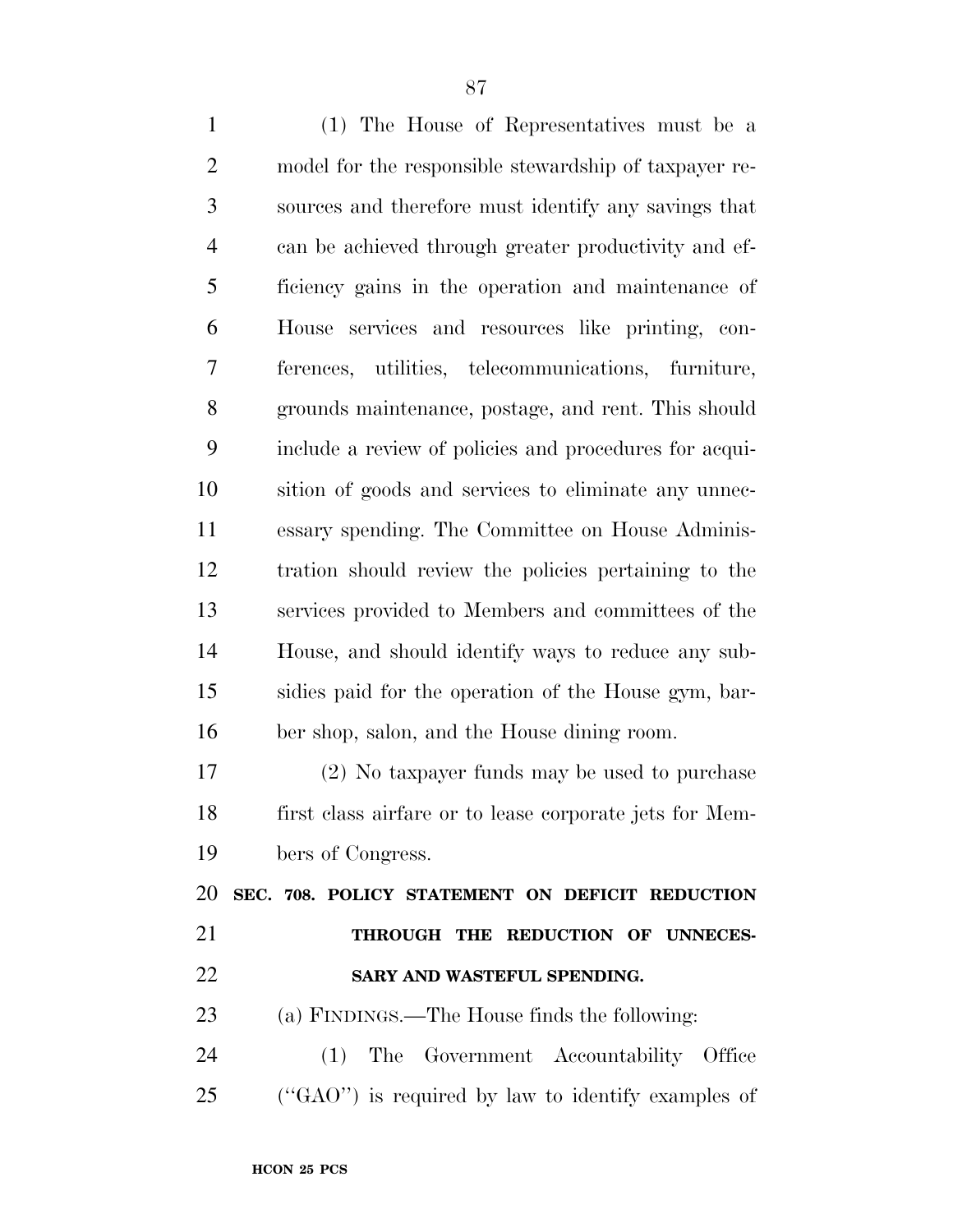| $\mathbf{1}$   | waste, duplication, and overlap in Federal programs,  |
|----------------|-------------------------------------------------------|
| $\overline{c}$ | and has so identified dozens of such examples.        |
| 3              | (2) In testimony before the Committee on Over-        |
| $\overline{4}$ | sight and Government Reform, the Comptroller Gen-     |
| 5              | eral has stated that addressing the identified waste, |
| 6              | duplication, and overlap in Federal programs "could   |
| 7              | potentially save tens of billions of dollars."        |
| 8              | $(3)$ In 2011 and 2012, the Government Ac-            |
| 9              | countability Office issued reports showing excessive  |
| 10             | duplication and redundancy in Federal programs in-    |
| 11             | cluding—                                              |
| 12             | (A) 209 "Science, Technology, Engineer-               |
| 13             | ing, and Mathematics" ("STEM") education              |
| 14             | programs in 13 different Federal agencies at a        |
| 15             | cost of \$3 billion annually;                         |
| 16             | (B) 200 separate Department of Justice                |
| 17             | crime prevention and victim services grant pro-       |
| 18             | grams with an annual cost of \$3.9 billion in         |
| 19             | 2010;                                                 |
| 20             | (C) 20 different Federal entities admin-              |
| 21             | ister 160 housing programs and other forms of         |
| 22             | Federal assistance for housing with a total cost      |
| 23             | of $$170$ billion in 2010;                            |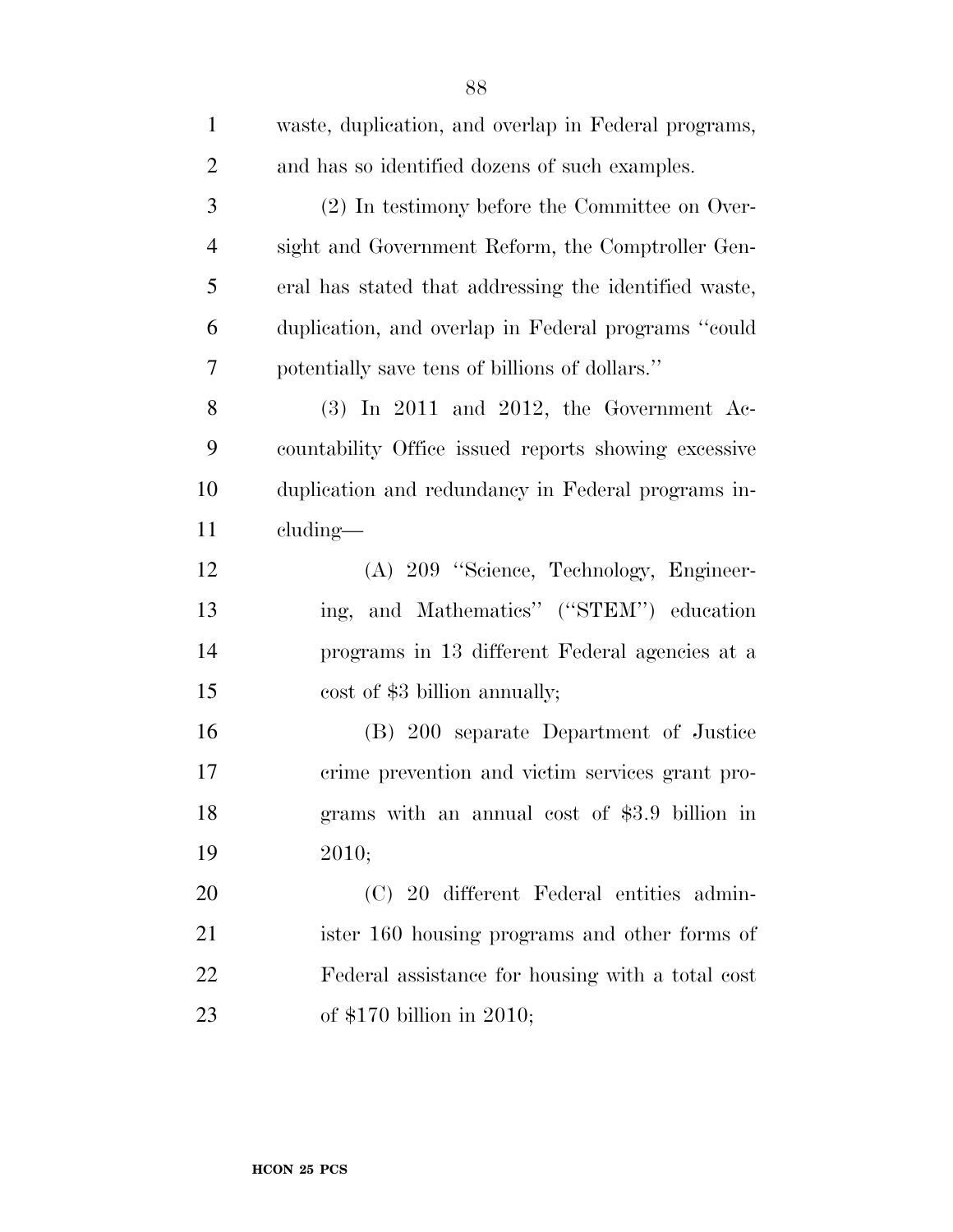| $\mathbf{1}$   | (D) 17 separate Homeland Security pre-                |
|----------------|-------------------------------------------------------|
| $\overline{2}$ | paredness grant programs that spent \$37 bil-         |
| 3              | lion between fiscal year $2011$ and $2012$ ;          |
| $\overline{4}$ | (E) 13 programs, 3 tax benefits, and one              |
| 5              | loan program to reduce diesel emissions; and          |
| 6              | $(F)$ 94 different initiatives run by 11 dif-         |
| $\overline{7}$ | ferent agencies to encourage "green building"         |
| 8              | in the private sector.                                |
| 9              | $(4)$ The Federal Government spends about \$80        |
| 10             | billion each year for information technology. GAO     |
| 11             | has identified broad acquisition failures, waste, and |
| 12             | unnecessary duplication in the Government's infor-    |
| 13             | mation technology infrastructure. Experts have esti-  |
| 14             | mated that eliminating these problems could save 25   |
| 15             | percent – or $$20$ billion – of the Government's an-  |
| 16             | nual information technology budget.                   |
| 17             | (5) Federal agencies reported an estimated            |
| 18             | \$108 billion in improper payments in fiscal year     |
| 19             | 2012.                                                 |
| 20             | $(6)$ Under clause 2 of Rule XI of the Rules of       |
| 21             | the House of Representatives, each standing com-      |
| 22             | mittee must hold at least one hearing during each     |
| 23             | 120 day period following its establishment on waste,  |
| 24             | fraud, abuse, or mismanagement in Government pro-     |
| 25             | grams.                                                |

**HCON 25 PCS**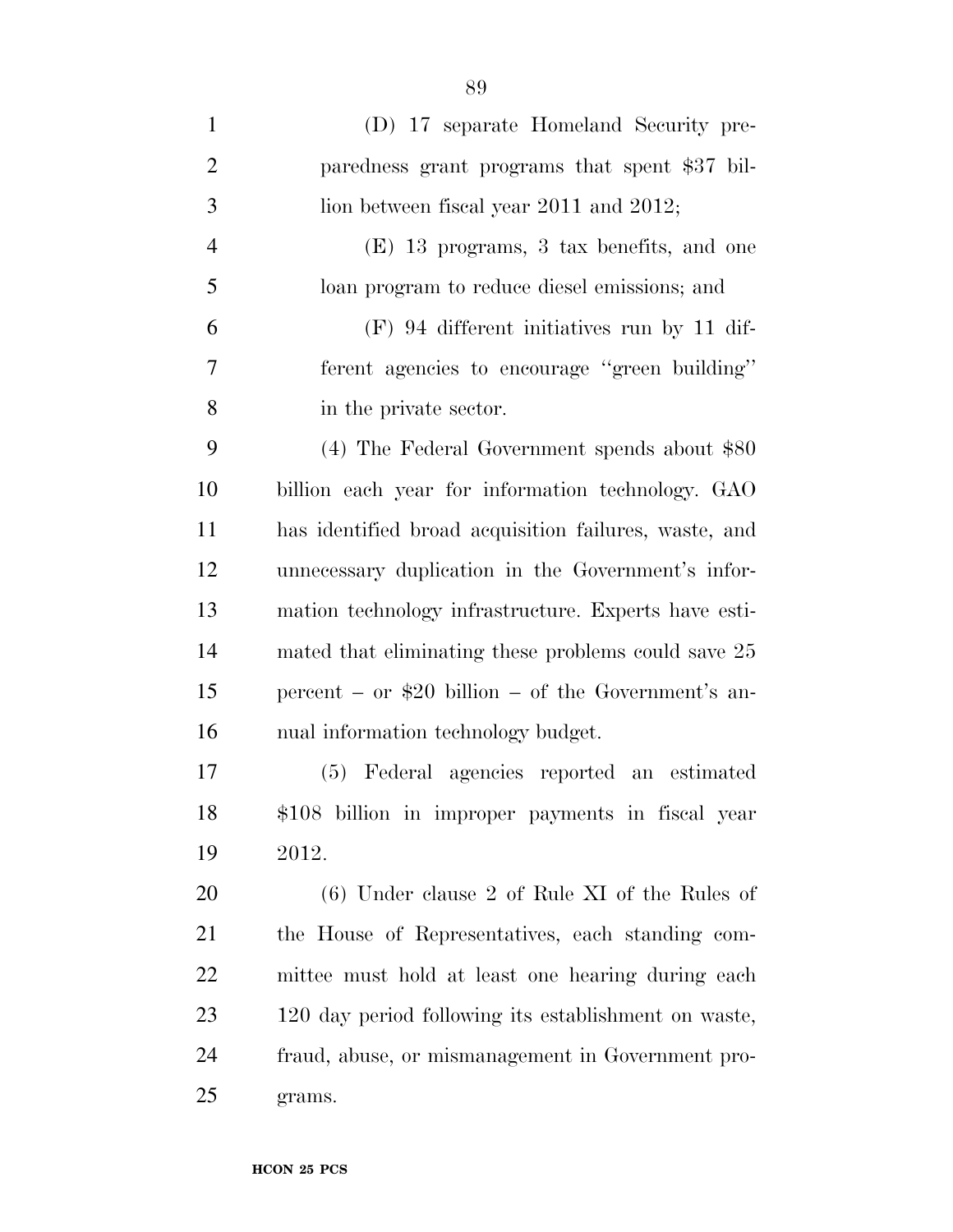(7) According to the Congressional Budget Of- fice, by fiscal year 2014, 42 laws will expire, possibly resulting in \$685 billion in unauthorized appropria- tions. Timely reauthorizations of these laws would ensure assessments of program justification and ef-fectiveness.

 (8) The findings resulting from congressional oversight of Federal Government programs should result in programmatic changes in both authorizing statutes and program funding levels.

 (b) POLICY STATEMENT ON DEFICIT REDUCTION THROUGH THE REDUCTION OF UNNECESSARY AND WASTEFUL SPENDING.—Each authorizing committee an- nually shall include in its Views and Estimates letter re- quired under section 301(d) of the Congressional Budget Act of 1974 recommendations to the Committee on the Budget of programs within the jurisdiction of such com-mittee whose funding should be reduced or eliminated.

## **SEC. 709. POLICY STATEMENT ON UNAUTHORIZED SPEND-ING.**

21 It is the policy of this resolution that the committees of jurisdiction should review all unauthorized programs funded through annual appropriations to determine if the programs are operating efficiently and effectively. Com-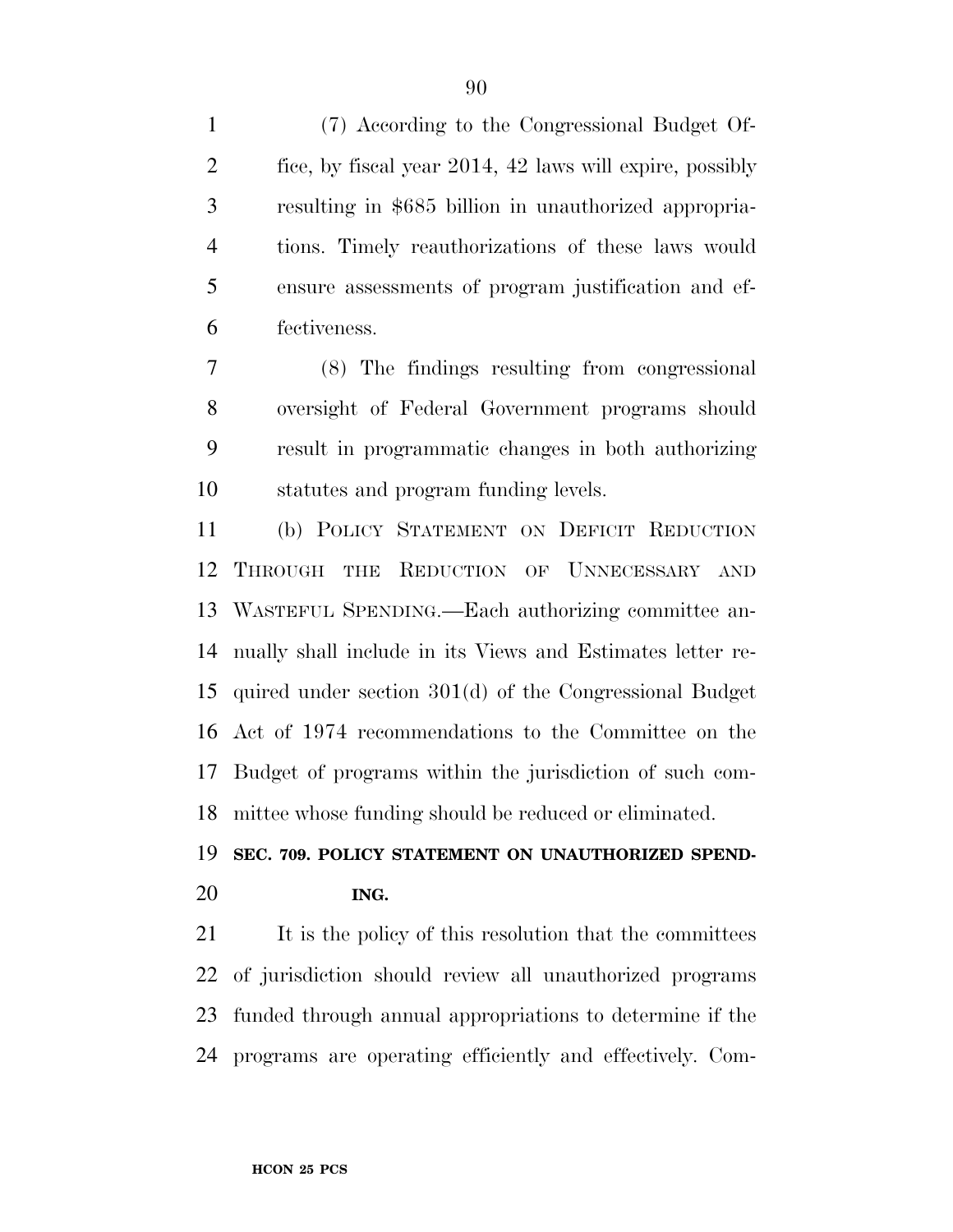| $\mathbf{1}$   | mittees should reauthorize those programs that in the    |
|----------------|----------------------------------------------------------|
| $\overline{2}$ | committees' judgment should continue to receive funding. |
| 3              | TITLE VIII—SENSE OF THE                                  |
| $\overline{4}$ | <b>HOUSE PROVISIONS</b>                                  |
| 5              | SEC. 801. SENSE OF THE HOUSE ON THE IMPORTANCE OF        |
| 6              | CHILD SUPPORT ENFORCEMENT.                               |
| $\overline{7}$ | It is the sense of the House that—                       |
| 8              | (1) additional legislative action is needed to en-       |
| 9              | sure that States have the necessary resources to col-    |
| 10             | lect all child support that is owed to families and to   |
| 11             | allow them to pass 100 percent of support on to          |
| 12             | families without financial penalty; and                  |
| 13             | $(2)$ when 100 percent of child support payments         |
| 14             | are passed to the child, rather than administrative      |
| 15             | expenses, program integrity is improved and child        |
| 16             | support participation increases.                         |
|                | Passed the House of Representatives March 21,            |
|                | 2013.                                                    |
|                | KAREN L. HAAS,<br>Attest:                                |

*Clerk.*